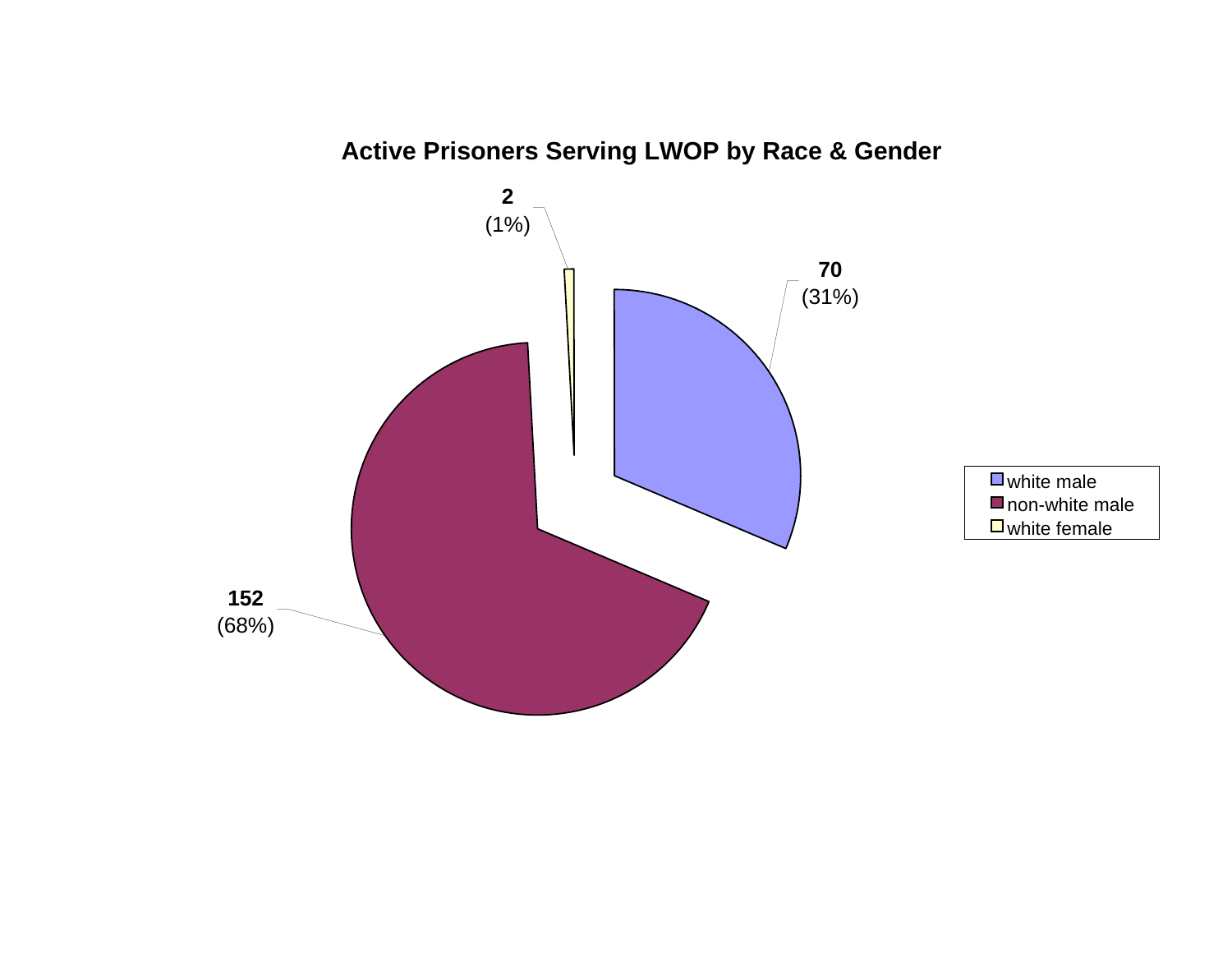

# **Prior Incarcerations for Inmates Serving Life Without Parole**

**Priors**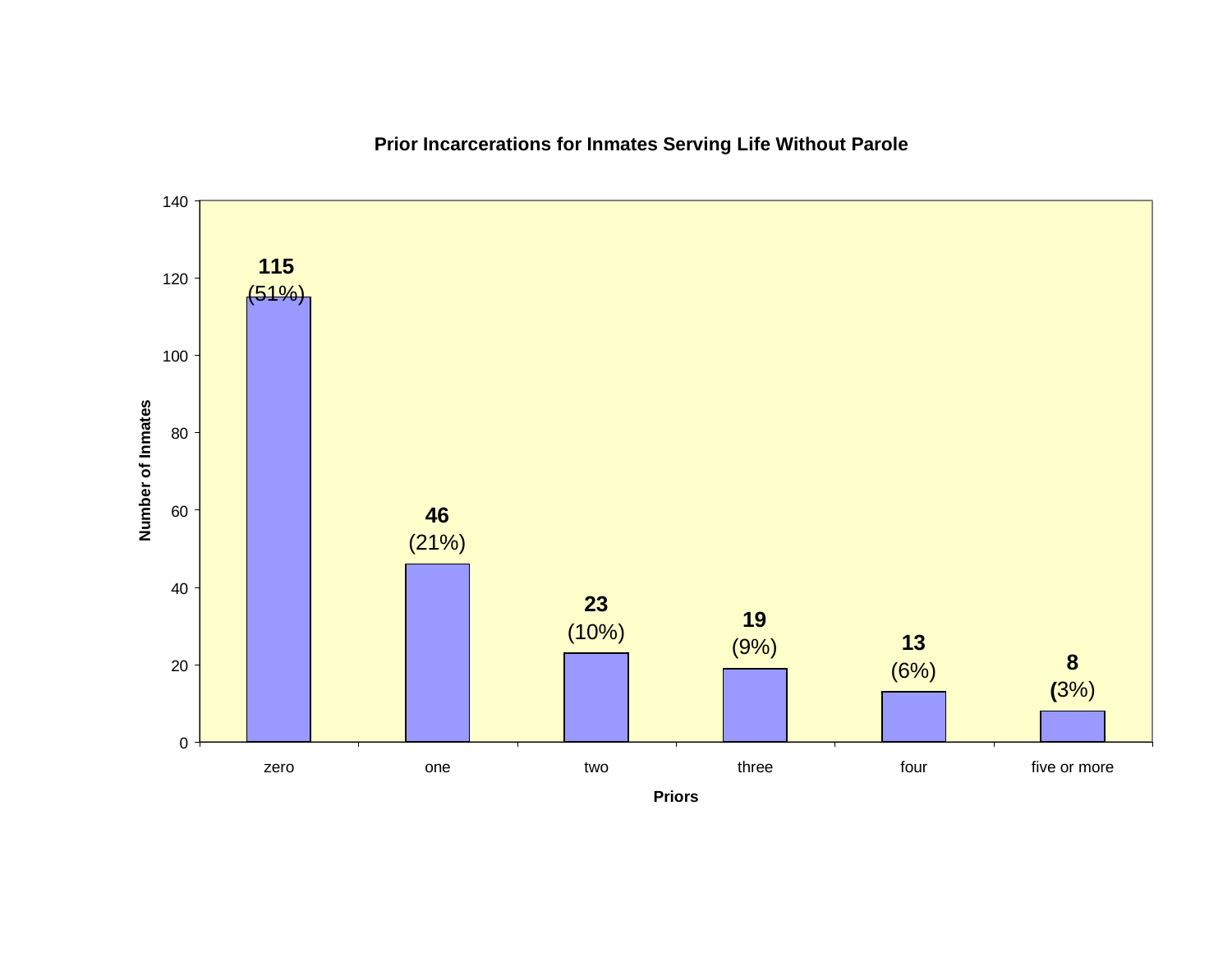# **Active Inmates Serving LWOP by Crime Type**

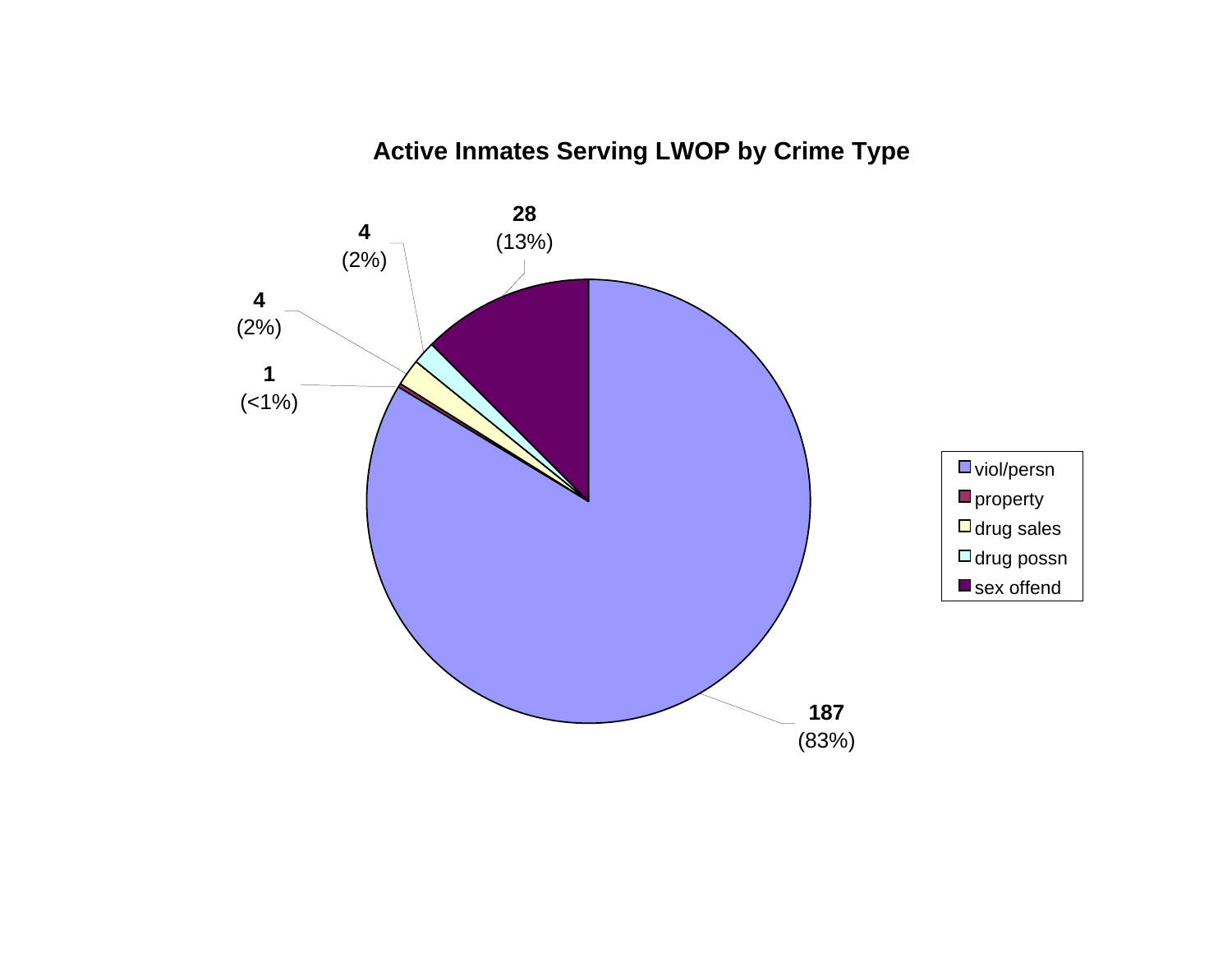Georgia Department of Corrections Page 1 Run 01/24/01 Office of Planning and Analysis

### Inmate statistical profile

TABLE OF CONTENTS FOR ACTIVE PRISONERS EXCLUDING JAIL

 TITLE PAGE ----- ---- RACE AND SEX............................ 2 Culture Fair IQ Scores.................. 3 Self-Rpt Socioeconomic Class............ 4 Self-Rpt Environment To Age 16.......... 5 Self-Rpt Education Level................ 6 Functional Reading Level (WRAT Scores).. 7 Functional Math Level (WRAT Scores)..... 8 Functional Spelling Level (WRAT Scores). 9 Self-Rpt Guardian Status To Age 16......10 Self-Rpt Employment Status Before Prison11 Self-Rpt Marital Status At Admission....12 Self-Rpt Number Of Children At Admission13 Self-Rpt Religious Affiliation..........14 Self-Rpt Family Behavior Patterns \*.....15 Inmate Diagnostic Behavior Problem \*....16 Physical Profile (General Condition)....17 Security Status...........................18 Number Of Sentences.....................19 Number Of Disciplinaries................20 Number Of Escapes........................21 Number Of Prior Georgia Incarcerations \*22 Number Of Transfers.....................23 County Of Conviction....................24 Circuit Of Conviction...................29 Home County................................31 Prison Sentence In Years................36 Probation To Follow Prison..............37Admission Type.............................38 Release Type...............................39 Inst By Group..............................40 Institution.............................41 Misdemeanors And Felonies...............42 Crimes By Group.........................43 Most Serious Offense....................44 Most Serious Crime Type.................45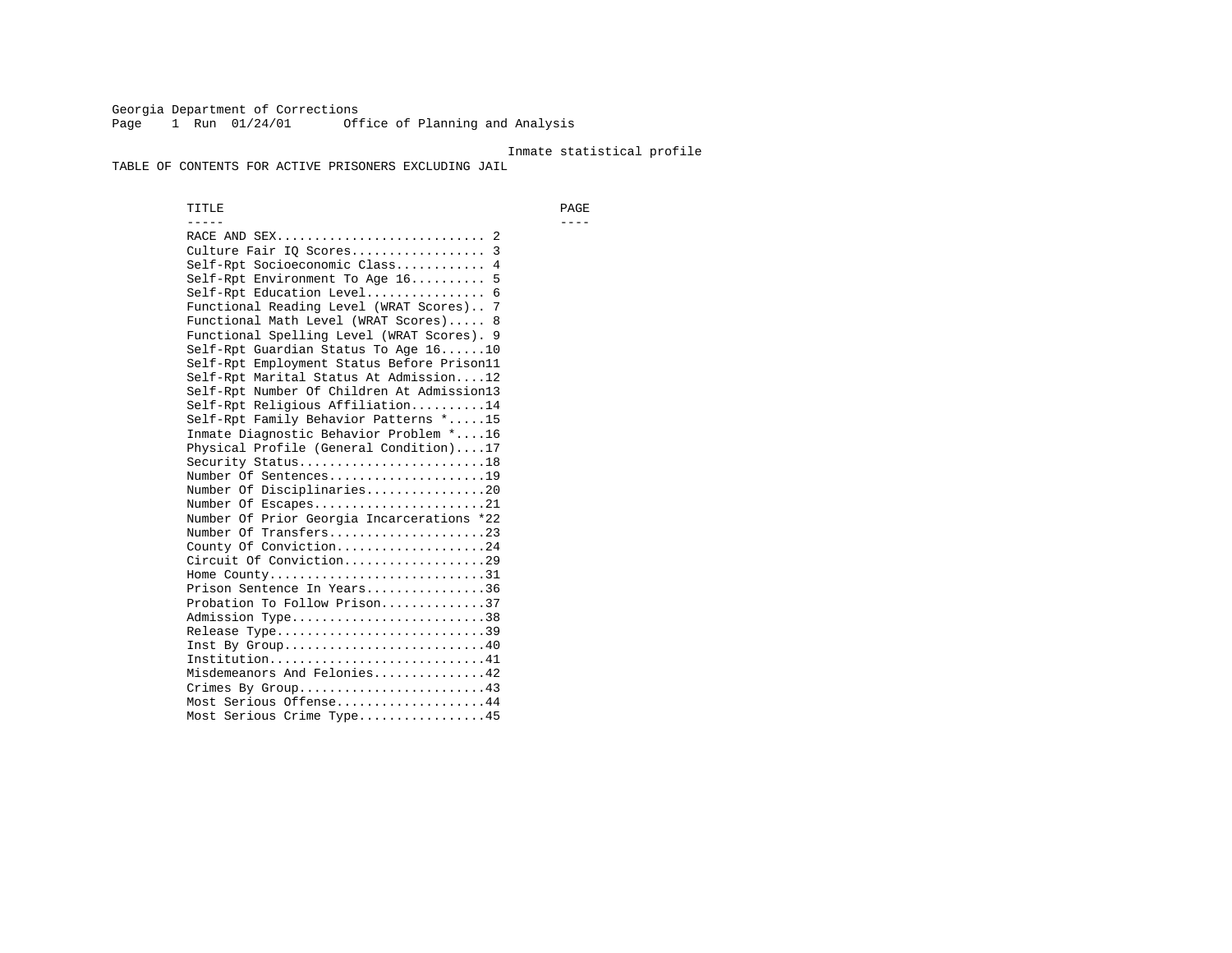Georgia Department of Corrections<br>Page 2 Run 01/24/01 0ff Office of Planning and Analysis

# Inmate statistical profile

Sample: ACTIVE PRISONERS EXCLUDING JAIL **Requestor:** Statistics Active inmates 01/24/2001

RACE AND SEX by current age & sex

|                                  |                         |                                      | M E N                |                                                    |                         |                                      |                                             | <b>WOMEN</b>                    |                                                |                            |                                           |
|----------------------------------|-------------------------|--------------------------------------|----------------------|----------------------------------------------------|-------------------------|--------------------------------------|---------------------------------------------|---------------------------------|------------------------------------------------|----------------------------|-------------------------------------------|
| RACE AND SEX                     | Age<br>$ 00 - 21 $      | Age<br>$ 22-39 $                     | Age<br>$ 40-54 $     | Age<br>$8 55-99$                                   | Men<br>% Total          | Age<br>$8   00 - 21$                 | Age<br>$ 22-39 $                            | Age<br>$ 40-54 $                | Age<br>$8 55-99$                               | Women<br>% Total           | Grand<br>% Total %                        |
| WHITE MALE<br>NON WHITE MALE     | 2<br>50<br>50<br>2      | 34<br>27<br>73<br>91                 | 27<br>34<br>52<br>66 | 50<br>7<br>50                                      | 70<br>32<br>152<br>68   | $\mathbf 0$<br>0<br>$\mathbf 0$<br>0 | $\Omega$<br>0<br>$\mathbf 0$<br>$\mathbf 0$ | 0<br>$\mathbf 0$<br>$\mathbf 0$ | $\mathbf 0$<br>$\overline{0}$                  | 0<br>0<br>$\Omega$<br>0    | 70<br>- 31<br>152<br>68                   |
| WHITE FEMALE<br>NON WHITE FEMALE | $\Omega$<br>0<br>0<br>0 | 0<br>0<br>$\mathbf 0$<br>$\mathbf 0$ | 0<br>0<br>0<br>0     | $\mathbf 0$<br>$\overline{0}$<br>$\mathbf 0$<br> 0 | $\Omega$<br>0<br>0<br>0 | $\mathbf 0$<br>0<br>0<br>$\mathbf 0$ | 2 100<br>$\mathbf{0}$<br>0                  | 0<br>0<br>0                     | 0<br>$\Omega$<br>$\mathbf 0$<br>$\overline{0}$ | 2 100<br>$\mathbf{0}$<br>0 | $\mathbf{2}$<br>-1<br>$\overline{0}$<br>0 |
| Total reported                   | 4 100                   | 125<br>100                           | 79 100               | 14 100                                             | 222 100                 | $\mathbf 0$<br>0                     | 2 100                                       | $\mathbf{0}$<br>$\Omega$        | $\Omega$<br>0 <sup>1</sup>                     | 2 100                      | 224 100                                   |
| Percent reported                 | 100.0                   | 100.0                                | 100.0                | 100.0                                              | 100.0                   | $\cdot$ 0                            | 100.0                                       | $\cdot$ 0                       | .0 <sup>1</sup>                                | 100.0                      | 100.0                                     |
| NOT REPORTED                     | 0                       | 0                                    | $\mathbf 0$          | $\mathbf 0$                                        | 0                       | $\mathbf 0$                          | $\Omega$                                    | 0                               | $\Omega$                                       | $\Omega$                   | $\mathbf 0$                               |
| Total                            | 4                       | 125                                  | 79                   | 14                                                 | 222                     | $\Omega$                             | 2                                           | 0                               | $\Omega$                                       | 2                          | 224                                       |
|                                  |                         |                                      |                      |                                                    |                         |                                      |                                             |                                 |                                                |                            |                                           |
| AVERAGE AGE                      | 20.25                   | 30.27                                | 45.23                | 60.36                                              | 37.31                   | .00                                  | 30.50                                       | .00                             | .00                                            | 30.50                      | 37.25                                     |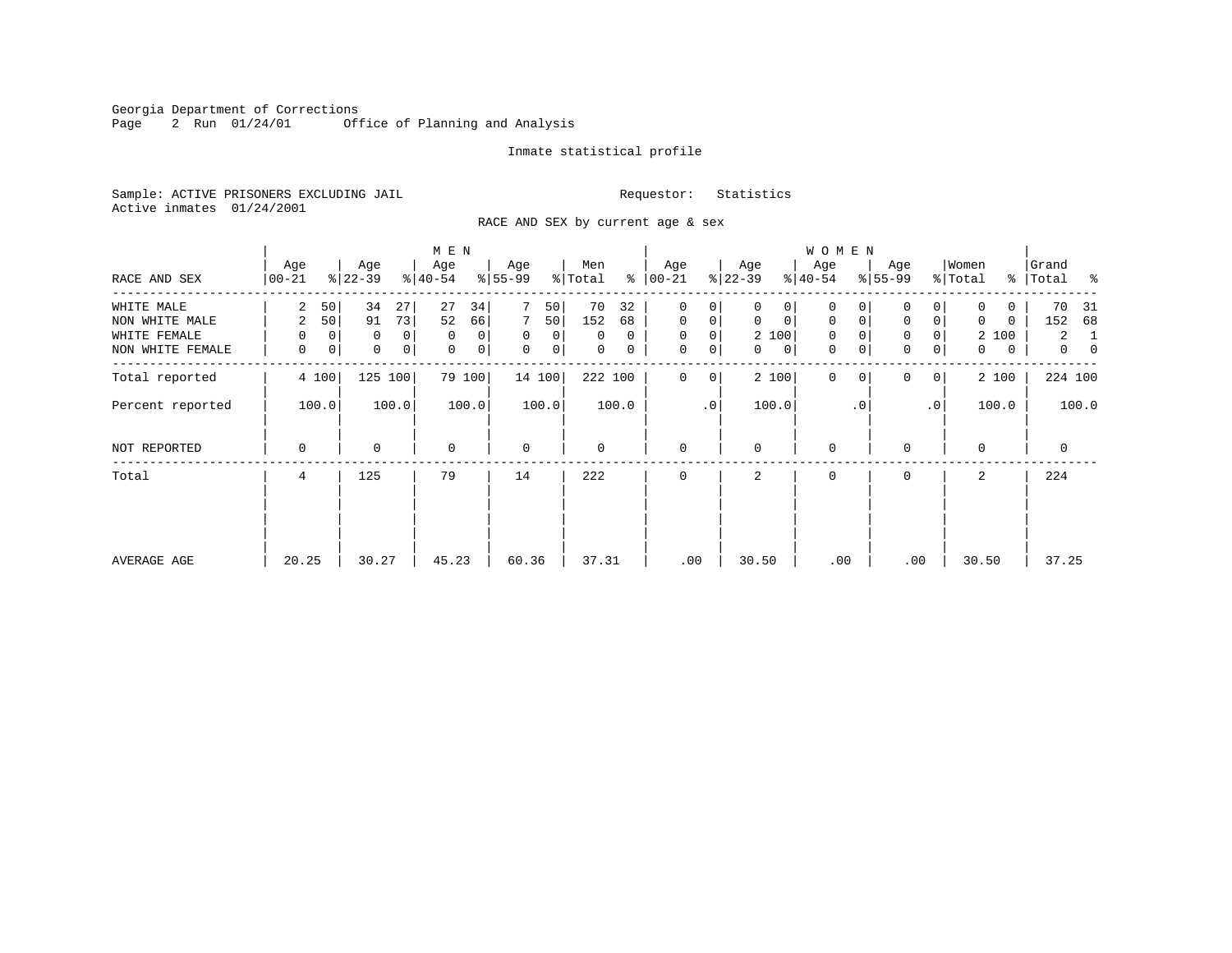# Georgia Department of Corrections Page 3 Run 01/24/01 Office of Planning and Analysis

# Inmate statistical profile

Sample: ACTIVE PRISONERS EXCLUDING JAIL **Requestor:** Statistics Active inmates 01/24/2001

Culture Fair IQ Scores by current age & sex

| IQ Score                  | Age<br>$00 - 21$ | Age<br>$ 22-39 $    | M E N<br>Age<br>$ 40-54 $ | Age<br>$8 55-99$           | Men<br>ి<br>% Total | Age<br>$ 00 - 21 $          | Age<br>$ 22-39 $           | <b>WOMEN</b><br>Age<br>$ 40-54 $                       | Age<br>$ 55-99 $                        | Women<br>% Total<br>$\frac{8}{6}$ | Grand<br>Total<br>$\sim$ $\sim$ |
|---------------------------|------------------|---------------------|---------------------------|----------------------------|---------------------|-----------------------------|----------------------------|--------------------------------------------------------|-----------------------------------------|-----------------------------------|---------------------------------|
| LESS THAN 70<br>70 AND UP | 0<br>0<br>3 100  | 5<br>4<br>113<br>96 | 9<br>13<br>59<br>87       | $\mathbf 0$<br>0<br>12 100 | 14<br>187<br>93     | 0<br>0<br>$\mathsf{O}$<br>0 | $\mathsf{O}$<br>0<br>2 100 | $\mathbf 0$<br>0<br>$\mathsf{O}\xspace$<br>$\mathbf 0$ | 0<br>0<br>0 <sup>1</sup><br>$\mathbf 0$ | $\mathbf{0}$<br>0<br>2 100        | 14<br>$\overline{7}$<br>189 93  |
| Total reported            | 3 100            | 118<br>100          | 68 100                    | 12 100                     | 201 100             | $\mathbf 0$<br>0            | 2 100                      | $\mathbf 0$<br>0                                       | 0<br>0 <sup>1</sup>                     | 2 100                             | 203 100                         |
| Percent reported          | 75.0             | 94.4                | 86.1                      | 85.7                       | 90.5                | $\cdot$ 0                   | 100.0                      | $\cdot$ 0                                              | $\cdot$ 0                               | 100.0                             | 90.6                            |
| NOT REPORTED              |                  | $7^{\circ}$         | 11                        | 2                          | 21                  | $\mathbf 0$                 | 0                          | $\mathbf 0$                                            | $\mathbf 0$                             | 0                                 | 21                              |
| Total                     | 4                | 125                 | 79                        | 14                         | 222                 | 0                           | 2                          | 0                                                      | 0                                       | 2                                 | 224                             |
| AVERAGE IQ                | 107.33           | 100.08              | 94.93                     | 94.50                      | 98.11               | .00                         | 107.00                     | .00                                                    | .00                                     | 107.00                            | 98.20                           |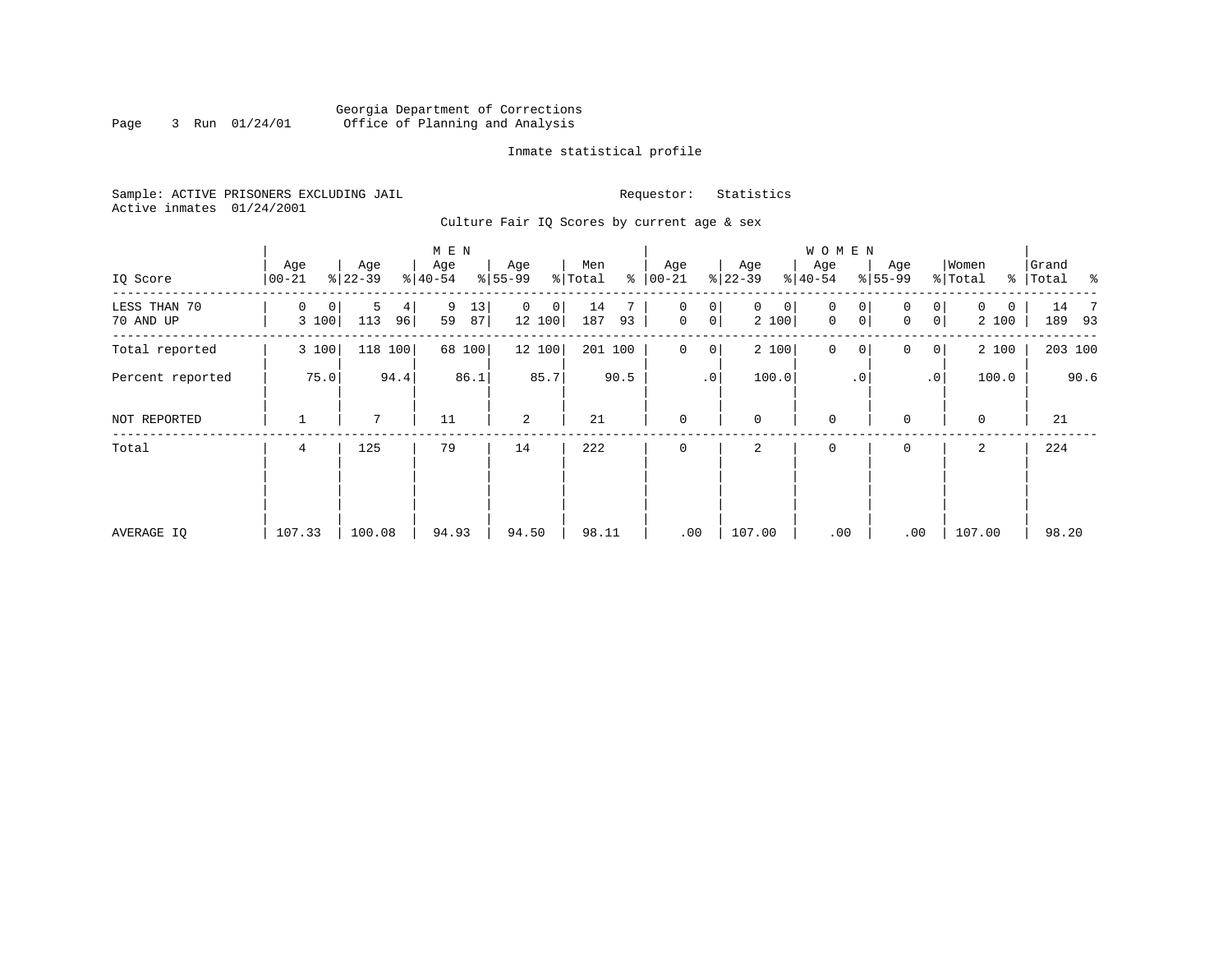# Georgia Department of Corrections<br>4 Run 01/24/01 Office of Planning and Analysis Page 4 Run 01/24/01 Office of Planning and Analysis

# Inmate statistical profile

Sample: ACTIVE PRISONERS EXCLUDING JAIL **Requestor:** Statistics Active inmates 01/24/2001

Self-Rpt Socioeconomic Class by current age & sex

|                     |                 |             |                  |                | M E N            |                |                  |             |                |      |                  |             |                 |             | <b>WOMEN</b>     |                |                    |                 |                  |       |                |         |
|---------------------|-----------------|-------------|------------------|----------------|------------------|----------------|------------------|-------------|----------------|------|------------------|-------------|-----------------|-------------|------------------|----------------|--------------------|-----------------|------------------|-------|----------------|---------|
| Socioeconomic Class | Age<br>$ 00-21$ |             | Age<br>$ 22-39 $ |                | Age<br>$8 40-54$ |                | Age<br>$8 55-99$ |             | Men<br>% Total | ႜ    | Age<br>$ 00-21 $ |             | Age<br>$ 22-39$ |             | Age<br>$8 40-54$ |                | Age<br>$8155 - 99$ |                 | Women<br>% Total | ႜၟ    | Grand<br>Total | ႜ       |
| WELFARE             | $\mathbf 0$     | 0           |                  | 4              |                  | 4              |                  | 0           | 8              | 4    | 0                | 0           |                 | 0           | 0                | 0              |                    | 0               | 0                | 0     | 8              |         |
| OCC EMPLOY          | 0               | $\mathbf 0$ | 6                |                | 3                | 4              | $\Omega$         | $\mathbf 0$ | 9              | 4    | $\mathbf 0$      | $\mathbf 0$ | $\Omega$        | $\Omega$    | $\Omega$         | $\Omega$       | 0                  | $\mathbf{0}$    | 0                | 0     | 9              |         |
| MINIMUM STD         |                 | 4 100       | 71               | 58             | 37               | 48             | 9                | 69          | 121            | 56   | $\Omega$         | 0           | $\Omega$        | $\mathbf 0$ | 0                |                | 0                  |                 | 0                | 0     | 121            | -55     |
| MIDDLE              | 0               | 0           | 39               | 32             | 32               | 42             | 4                | 31          | 75             | 35   | $\mathbf 0$      | 0           |                 | 50          | $\mathbf{0}$     |                | 0                  | 0               |                  | 50    | 76             | 35      |
| OTHER               | 0               | 0           | $\overline{a}$   | $\overline{2}$ | 2                | 3 <sup>1</sup> | 0                | $\mathbf 0$ | 4              | 2    | $\mathbf 0$      | 0           |                 | 50          | $\mathbf{0}$     | $\overline{0}$ | $\mathbf 0$        | $\mathbf{0}$    |                  | 50    | 5              | 2       |
| Total reported      |                 | 4 100       |                  | 123 100        |                  | 77 100         |                  | 13 100      | 217 100        |      | 0                | 0           |                 | 2 100       | $\mathbf{0}$     | 0              | 0                  | $\circ$         |                  | 2 100 |                | 219 100 |
| Percent reported    |                 | 100.0       |                  | 98.4           |                  | 97.5           |                  | 92.9        |                | 97.7 |                  | .0'         |                 | 100.0       |                  | $\cdot$ 0      |                    | .0 <sup>1</sup> |                  | 100.0 |                | 97.8    |
| NOT RPTD            | $\mathbf 0$     |             | $\mathbf{2}$     |                | 2                |                |                  |             | 5              |      | $\mathbf 0$      |             | $\Omega$        |             | 0                |                | $\Omega$           |                 | $\mathbf 0$      |       | 5              |         |
| Total               | 4               |             | 125              |                | 79               |                | 14               |             | 222            |      | $\mathbf 0$      |             | 2               |             | 0                |                | 0                  |                 | 2                |       | 224            |         |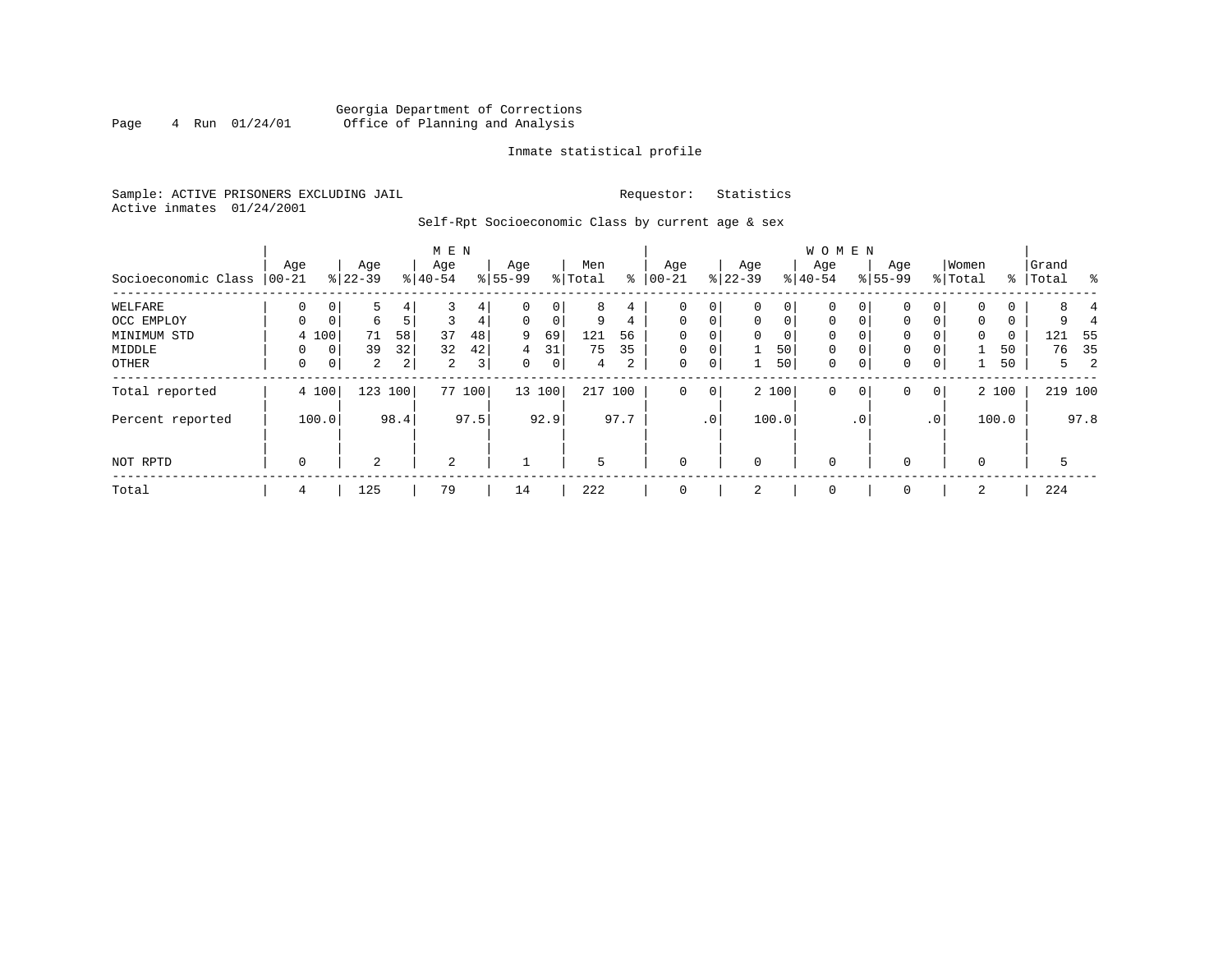# Georgia Department of Corrections Page 5 Run 01/24/01 Office of Planning and Analysis

# Inmate statistical profile

Sample: ACTIVE PRISONERS EXCLUDING JAIL **Requestor:** Statistics Active inmates 01/24/2001

Self-Rpt Environment To Age 16 by current age & sex

|                  |                 |       |                  |      | M E N            |        |                  |                |                |      |                  |                 |                 |                | <b>WOMEN</b>    |             |                    |          |                  |       |                |                |
|------------------|-----------------|-------|------------------|------|------------------|--------|------------------|----------------|----------------|------|------------------|-----------------|-----------------|----------------|-----------------|-------------|--------------------|----------|------------------|-------|----------------|----------------|
| Environment      | Age<br>$ 00-21$ |       | Age<br>$8 22-39$ |      | Age<br>$8 40-54$ |        | Age<br>$8 55-99$ |                | Men<br>% Total | ႜ    | Age<br>$00 - 21$ |                 | Age<br>$ 22-39$ |                | Age<br>$ 40-54$ |             | Age<br>$8155 - 99$ |          | Women<br>% Total | ႜ     | Grand<br>Total | န္             |
| RURAL/FARM       | 0               | 0     | $\Omega$         | 0    | 3                | 4      | $\overline{a}$   | 14             | 5              | 2    | $\Omega$         | 0 <sup>1</sup>  | $\mathbf 0$     | $\circ$        | 0               |             | $\mathbf 0$        | 0        | $\Omega$         | 0     | 5              |                |
| RURAL/NFARM      | 0               | 0     | 10               | 8    | 5                | 6      |                  |                | 16             |      | $\mathbf 0$      | 0 <sup>1</sup>  |                 | 50             | $\mathbf 0$     | 0           | $\mathbf{0}$       | 0        |                  | 50    | 17             | 8              |
| S.M.S.A          |                 | 25    | 53               | 43   | 25               | 32     | 6                | 43             | 85             | 39   | $\Omega$         | 0 <sup>1</sup>  | $\Omega$        | $\overline{0}$ | 0               |             | $\mathbf 0$        | 0        | 0                | 0     | 85             | 39             |
| URBAN            | $\Omega$        | 0     | 21               | 17   | 13               | 17     | 0                | $\overline{0}$ | 34             | 16   | $\Omega$         | 0               |                 | $\overline{0}$ | 0               |             | 0                  | $\Omega$ | $\Omega$         | 0     | 34             | 16             |
| SMALL TOWN       | 3               | 75    | 37               | 30   | 31               | 40     | 5.               | 36             | 76             | 35   | $\Omega$         | 0 <sup>1</sup>  |                 | 50             | $\mathbf 0$     |             | 0                  | $\Omega$ |                  | 50    | 77             | 35             |
| OTHER            | 0               | 0     |                  |      | $\Omega$         | 0      | $\Omega$         | $\overline{0}$ |                | 0    | $\mathbf 0$      | 0 <sup>1</sup>  | $\Omega$        | $\overline{0}$ | 0               | $\Omega$    | $\mathbf{0}$       | 0        | $\Omega$         | 0     |                | $\overline{0}$ |
| Total reported   |                 | 4 100 | 122              | 100  |                  | 77 100 |                  | 14 100         | 217            | 100  | $\mathbf{0}$     | 0 <sup>1</sup>  |                 | 2 100          | $\Omega$        | $\mathbf 0$ | $\mathbf 0$        | 0        |                  | 2 100 |                | 219 100        |
| Percent reported |                 | 100.0 |                  | 97.6 |                  | 97.5   |                  | 100.0          |                | 97.7 |                  | .0 <sup>1</sup> |                 | 100.0          |                 | $\cdot$ 0   |                    | .0'      |                  | 100.0 |                | 97.8           |
| NOT RPTD         | $\mathbf 0$     |       | 3                |      | 2                |        | $\mathbf 0$      |                | 5              |      | $\Omega$         |                 | $\Omega$        |                | $\mathbf 0$     |             | $\mathbf 0$        |          | $\Omega$         |       | 5              |                |
| Total            | 4               |       | 125              |      | 79               |        | 14               |                | 222            |      | 0                |                 | 2               |                | 0               |             | 0                  |          | 2                |       | 224            |                |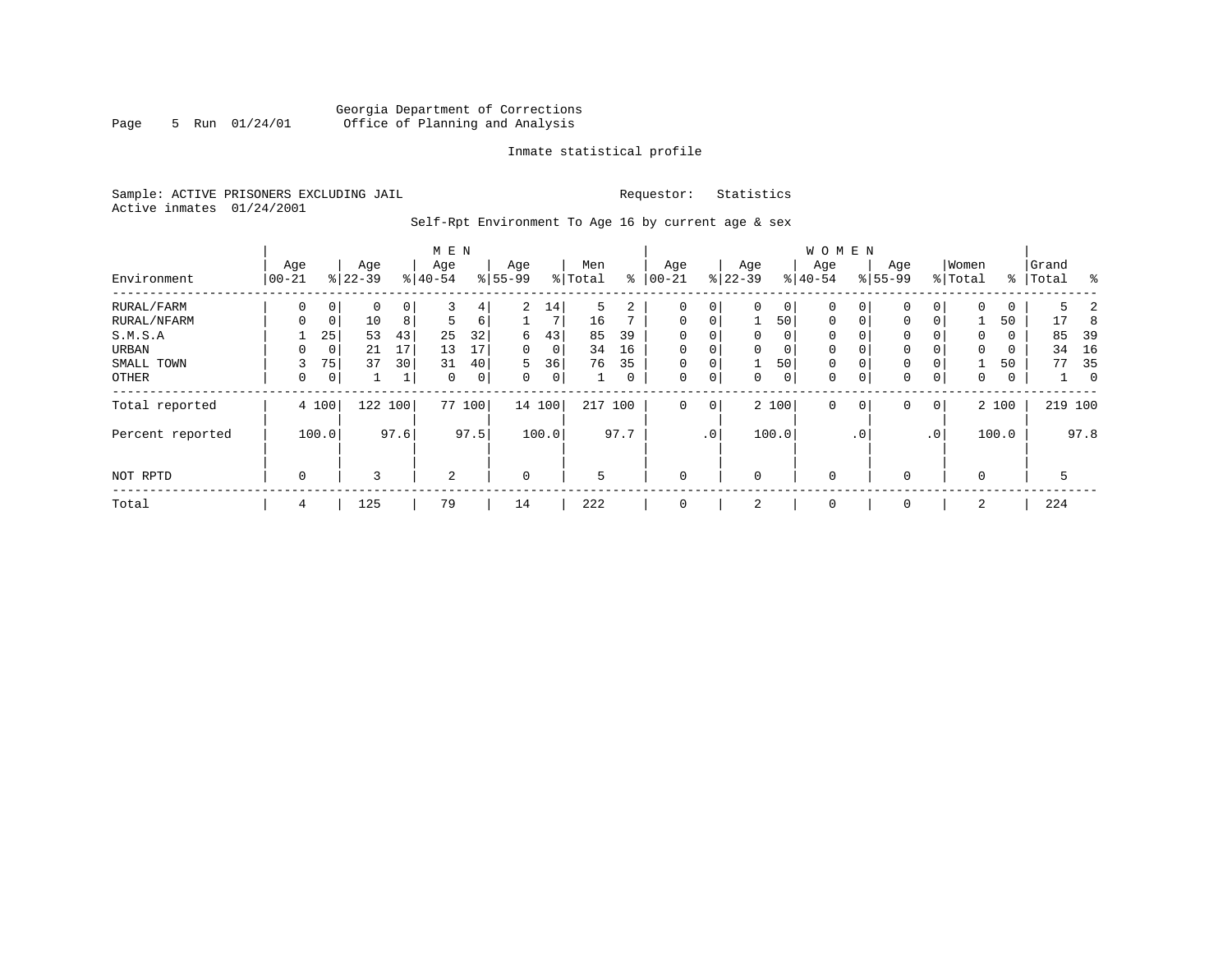# Georgia Department of Corrections Page 6 Run 01/24/01 Office of Planning and Analysis

# Inmate statistical profile

Sample: ACTIVE PRISONERS EXCLUDING JAIL **Requestor:** Statistics Active inmates 01/24/2001

Self-Rpt Education Level by current age & sex

|                     |                  |          |                  | M E N   |                  |        |                 |        |                |      |                 |        |                  | WOMEN    |                  |          |                  |           |                  |       |                    |         |
|---------------------|------------------|----------|------------------|---------|------------------|--------|-----------------|--------|----------------|------|-----------------|--------|------------------|----------|------------------|----------|------------------|-----------|------------------|-------|--------------------|---------|
| Education Level     | Age<br>$00 - 21$ |          | Age<br>$ 22-39 $ |         | Age<br>$ 40-54 $ |        | Age<br>$ 55-99$ |        | Men<br>% Total | ⊱    | Age<br>$ 00-21$ |        | Age<br>$ 22-39 $ |          | Age<br>$ 40-54 $ |          | Age<br>$8 55-99$ |           | Women<br>% Total |       | Grand<br>% Total % |         |
| LESS THAN GRADE 7   | $\Omega$         |          | 2                | 2       | 3                |        | 2               |        |                | 3    | O               |        | $\Omega$         | 0        | $\mathbf 0$      | O        | 0                |           |                  |       |                    |         |
| GRADE 7             |                  | 0<br>25  | 3                | 2       | 6                | 4<br>8 |                 | 14     | 11             | 5    | 0               | 0<br>0 | 0                | 0        | 0                | 0        | $\Omega$         |           |                  | 0     | 11                 | -5      |
| GRADE 8             |                  | 75       | 15               | 12      |                  | 5      | 5               | 36     | 27             | 12   | $\Omega$        |        | $\Omega$         | 0        | $\Omega$         |          | $\Omega$         |           |                  | 0     | 27                 | 12      |
| GRADE 9             |                  | $\Omega$ | 19               | 15      | 12               | 15     |                 |        | 32             | 15   |                 |        | $\Omega$         | 0        | 0                | O        | 0                |           | <sup>0</sup>     | U     | 32                 | 14      |
| GRADE 10            |                  | 0        | 36               | 29      | 10               | 13     |                 | 7      | 47             | 21   | $\Omega$        | 0      | $\Omega$         | $\Omega$ | $\mathbf 0$      | O        | 0                |           | $\Omega$         |       | 47                 | 21      |
| GRADE 11            | $\Omega$         | 0        | 17               | 14      | 7                | 9      |                 | 7      | 25             | 11   | $\Omega$        |        | 2 100            |          | 0                |          | $\Omega$         |           | 2                | 100   | 27                 | 12      |
| GRADE 12            | 0                | 0        | 18               | 15      | 8                | 10     |                 | 7      | 27             | 12   | $\Omega$        | 0      | $\Omega$         | 0        | 0                | $\Omega$ | 0                |           | 0                | 0     | 27                 | 12      |
| MORE THAN GRADE 12  | 0                | 0        | 14               | 11      | 28               | 36     | 2               | 14     | 44             | 20   | 0               | 0      | 0                | 0        | 0                | 0        | 0                | 0         | 0                | 0     | 44                 | -20     |
| Total reported      |                  | 4 100    |                  | 124 100 |                  | 78 100 |                 | 14 100 | 220 100        |      | $\Omega$        | 0      | 2 100            |          | $\mathbf 0$      | $\Omega$ | 0                | 0         |                  | 2 100 |                    | 222 100 |
| Percent reported    |                  | 100.0    |                  | 99.2    |                  | 98.7   |                 | 100.0  |                | 99.1 |                 | .0     | 100.0            |          |                  | . 0      |                  | $\cdot$ 0 |                  | 100.0 |                    | 99.1    |
| NOT REPORTED        | $\Omega$         |          |                  |         |                  |        | $\Omega$        |        | 2              |      | $\Omega$        |        | $\Omega$         |          | $\mathbf 0$      |          | $\Omega$         |           | $\Omega$         |       |                    | 2       |
| Total               | 4                |          | 125              |         | 79               |        | 14              |        | 222            |      | $\Omega$        |        | 2                |          | $\mathbf 0$      |          | $\Omega$         |           | $\mathbf{2}$     |       | 224                |         |
|                     |                  |          |                  |         |                  |        |                 |        |                |      |                 |        |                  |          |                  |          |                  |           |                  |       |                    |         |
| AVG EDUCATION LEVEL | 7.75             |          | 11.40            |         | 12.71            |        | 10.43           |        | 11.73          |      | .00             |        | 11.00            |          | .00              |          | .00              |           | 11.00            |       | 11.73              |         |

\* NOTE: THE FIELD LABLED "LESS THAN GRADE 7" WAS CORRECTED IN MARCH 1989: MISSING DATA FOR INMATES STILL IN DIAGNOSTICS NOW HAS BEEN REMOVED FROM THIS FIELD AND IDENTIFIED AS "NOT REPORTED" INFORMATION.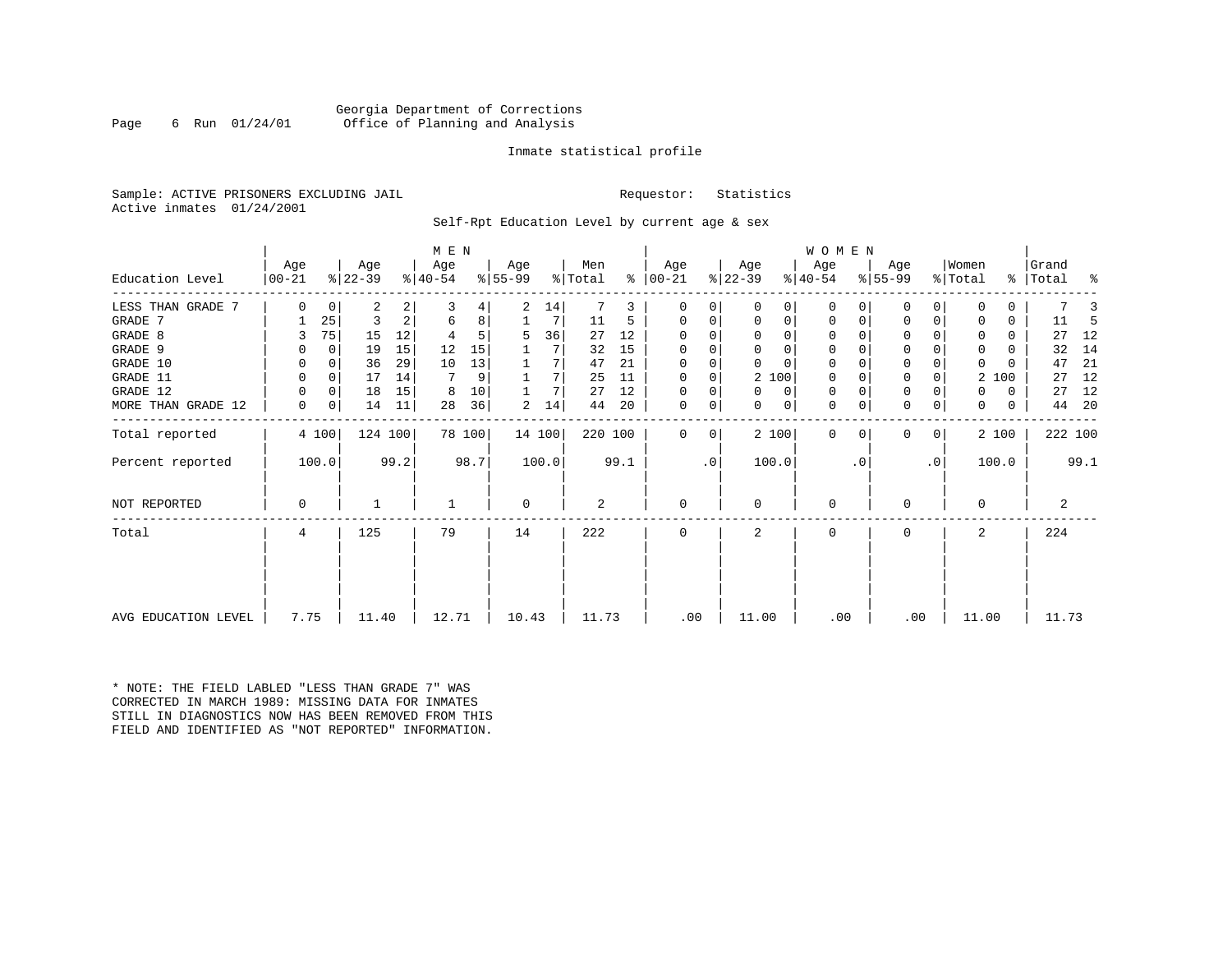# Georgia Department of Corrections Page 7 Run 01/24/01 Office of Planning and Analysis

# Inmate statistical profile

Sample: ACTIVE PRISONERS EXCLUDING JAIL **Requestor:** Statistics Active inmates 01/24/2001

# Functional Reading Level (WRAT Scores) by current age & sex

|                                                                                                              |                              | M E N                                                 |                                      |                                                  |                          |                                     |                                          |                                    |                                  |                                     |                                                                                 | WOMEN                          |                                   |                                          |                                                                                                     |                                |                                                      |             |                                                  |                                          |                                       |                                      |
|--------------------------------------------------------------------------------------------------------------|------------------------------|-------------------------------------------------------|--------------------------------------|--------------------------------------------------|--------------------------|-------------------------------------|------------------------------------------|------------------------------------|----------------------------------|-------------------------------------|---------------------------------------------------------------------------------|--------------------------------|-----------------------------------|------------------------------------------|-----------------------------------------------------------------------------------------------------|--------------------------------|------------------------------------------------------|-------------|--------------------------------------------------|------------------------------------------|---------------------------------------|--------------------------------------|
| WRAT Reading Score                                                                                           | Age<br>$ 00-21$              |                                                       | Age<br>$ 22-39 $                     |                                                  | Age<br>$ 40-54 $         |                                     | Age<br>$8 55-99$                         |                                    | Men<br>% Total                   | ∻                                   | Age<br>$ 00-21 $                                                                |                                | Age<br>$ 22-39 $                  |                                          | Age<br>$ 40-54 $                                                                                    |                                | Age<br>$8 55-99$                                     |             | Women<br>% Total                                 |                                          | Grand<br>%   Total                    | း                                    |
| LESS THAN GRADE 6<br>6TH THRU 8TH GRADE<br>GRADE 9<br>GRADE 10<br>GRADE 11<br>GRADE 12<br>MORE THAN GRADE 12 | 2<br>O<br>0<br>$\Omega$<br>0 | 0<br>67<br>$\mathbf 0$<br>33<br>0<br>$\mathbf 0$<br>0 | 39<br>27<br>14<br>3<br>6<br>20<br>10 | 33<br>23<br>12<br>3 <sub>1</sub><br>5<br>17<br>8 | 28<br>11<br>3<br>12<br>5 | 40<br>16<br>10<br>4<br>6<br>17<br>7 | 6<br>3<br>0<br>$\Omega$<br>$\Omega$<br>2 | 50<br>25<br>0<br>0<br>0<br>17<br>8 | 73<br>43<br>21<br>10<br>34<br>16 | 36<br>21<br>10<br>3<br>5<br>17<br>8 | $\Omega$<br>0<br>$\mathbf 0$<br>$\Omega$<br>$\Omega$<br>$\Omega$<br>$\mathbf 0$ | 0<br>0<br>$\Omega$<br>$\Omega$ | 0<br>0<br>$\mathbf 0$<br>$\Omega$ | 50<br>0<br>0<br>0<br>0<br>$\Omega$<br>50 | $\Omega$<br>$\mathbf 0$<br>$\mathbf 0$<br>$\mathbf 0$<br>$\mathbf 0$<br>$\mathbf{0}$<br>$\mathbf 0$ | 0<br>0<br>$\Omega$<br>$\Omega$ | O<br>0<br>0<br>$\Omega$<br>$\Omega$<br>$\Omega$<br>0 | 0<br>0<br>0 | 0<br>0<br>$\mathbf 0$<br>$\mathbf 0$<br>$\Omega$ | 50<br>0<br>0<br>0<br>0<br>$\Omega$<br>50 | 74<br>43<br>21<br>7<br>10<br>34<br>17 | 36<br>21<br>10<br>3<br>-5<br>17<br>8 |
| Total reported                                                                                               | 3 100                        |                                                       | 119                                  | 100                                              |                          | 70 100                              |                                          | 12 100                             | 204 100                          |                                     | $\Omega$                                                                        | $\Omega$                       |                                   | 2 100                                    | $\Omega$                                                                                            | $\Omega$                       | $\Omega$                                             | $\Omega$    |                                                  | 2 100                                    |                                       | 206 100                              |
| Percent reported<br>NOT REPORTED                                                                             |                              | 75.0                                                  | 6                                    | 95.2                                             | 9                        | 88.6                                | 2                                        | 85.7                               | 18                               | 91.9                                | $\Omega$                                                                        | $\cdot$ 0                      | $\Omega$                          | 100.0                                    | $\Omega$                                                                                            | . 0                            | O                                                    | $\cdot$ 0   | 0                                                | 100.0                                    | 18                                    | 92.0                                 |
| Total                                                                                                        | 4                            |                                                       | 125                                  |                                                  | 79                       |                                     | 14                                       |                                    | 222                              |                                     | $\Omega$                                                                        |                                | $\mathfrak{D}$                    |                                          | $\Omega$                                                                                            |                                | O                                                    |             | 2                                                |                                          | 224                                   |                                      |
| AVG READING SCORE                                                                                            | 8.07                         |                                                       | 8.05                                 |                                                  | 7.52                     |                                     | 6.63                                     |                                    | 7.79                             |                                     | .00                                                                             |                                | 9.10                              |                                          | .00                                                                                                 |                                | .00                                                  |             | 9.10                                             |                                          | 7.80                                  |                                      |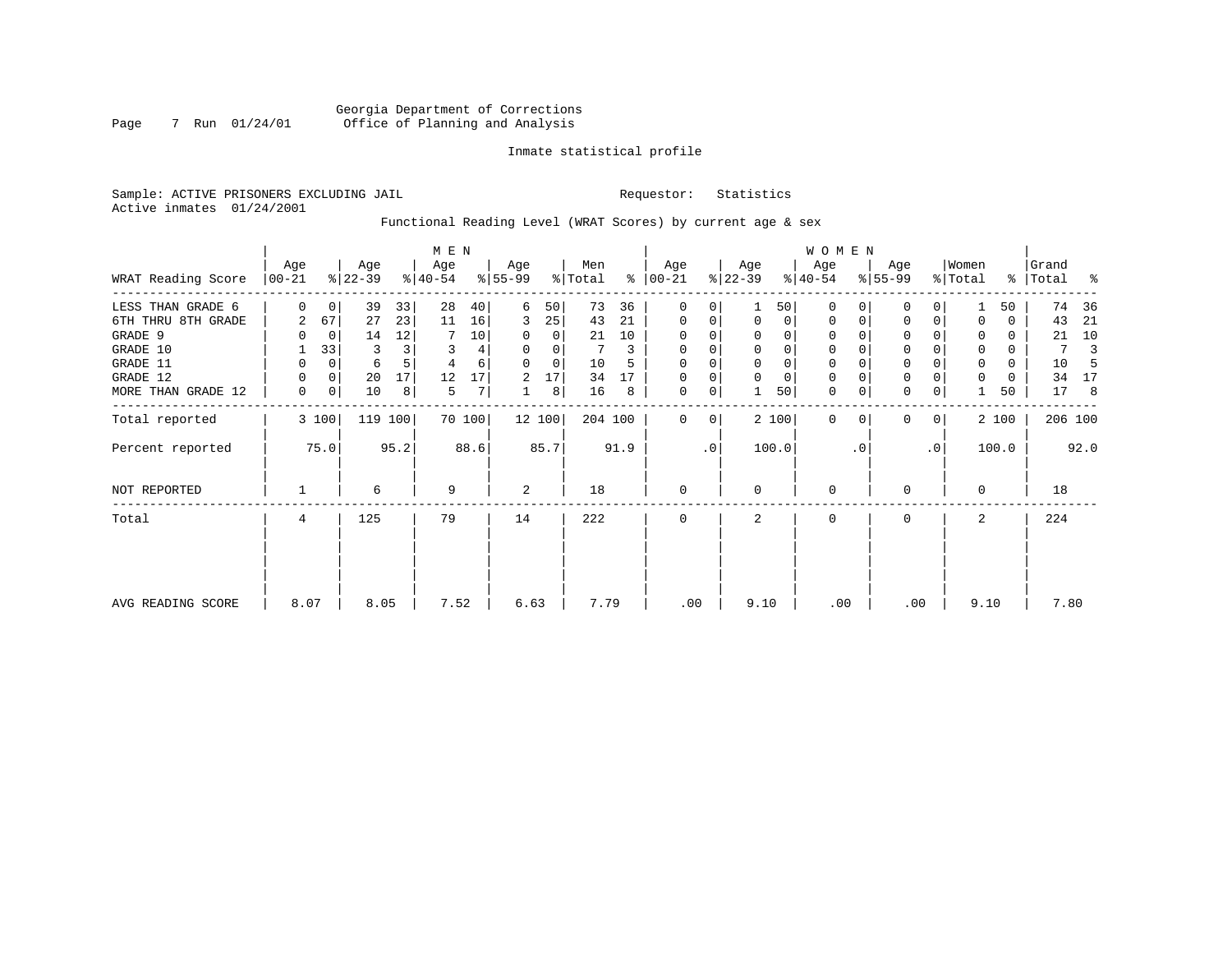# Georgia Department of Corrections Page 8 Run 01/24/01 Office of Planning and Analysis

# Inmate statistical profile

Sample: ACTIVE PRISONERS EXCLUDING JAIL **Requestor:** Statistics Active inmates 01/24/2001

# Functional Math Level (WRAT Scores) by current age & sex

|                    |                 |          |                  |              | M E N            |        |                  |        |                |      |                 |             |                  |       | W O M E N        |          |                  |           |                  |       |                    |      |
|--------------------|-----------------|----------|------------------|--------------|------------------|--------|------------------|--------|----------------|------|-----------------|-------------|------------------|-------|------------------|----------|------------------|-----------|------------------|-------|--------------------|------|
| WRAT Math Score    | Age<br>$ 00-21$ |          | Age<br>$ 22-39 $ |              | Age<br>$ 40-54 $ |        | Age<br>$ 55-99 $ |        | Men<br>% Total | ွေ   | Age<br>$ 00-21$ |             | Age<br>$ 22-39 $ |       | Age<br>$ 40-54 $ |          | Age<br>$ 55-99 $ |           | Women<br>% Total |       | Grand<br>%   Total | း    |
| LESS THAN GRADE 6  | 2               | 67       | 40               | 34           | 36               | 51     |                  | 58     | 85             | 42   | 0               | $\Omega$    | $\Omega$         | 0     | $\mathbf 0$      | $\Omega$ | 0                | $\Omega$  | O                | 0     | 85                 | 41   |
| 6TH THRU 8TH GRADE |                 | 33       | 51               | 43           | 21               | 30     | 3                | 25     | 76             | 37   | 0               | 0           | $\mathbf 0$      | 0     | 0                | 0        | 0                | 0         |                  | 0     | 76                 | 37   |
| GRADE 9            |                 | 0        | 14               | 12           | 4                | 6      | 0                | 0      | 18             | 9    | 0               |             |                  | 50    | 0                |          | $\Omega$         |           |                  | 50    | 19                 | 9    |
| GRADE 10           | 0               |          | 9                | 8            | 4                | 6      |                  | 8      | 14             |      | 0               |             | 0                | 0     | 0                |          | 0                |           | $\mathbf 0$      | 0     | 14                 | -7   |
| GRADE 11           | 0               |          | $\overline{2}$   |              |                  | 1      | 0                | 0      | 3              |      | 0               |             |                  | 0     | 0                |          | $\mathbf 0$      |           |                  | 0     | 3                  | 1    |
| GRADE 12           | 0               | $\Omega$ | $\overline{2}$   |              | 3                |        | 0                | 0      | 5              | 2    | 0               | 0           | 0                | 0     | 0                | $\Omega$ | 0                |           | $\Omega$         | 0     | 5                  | 2    |
| MORE THAN GRADE 12 | 0               | 0        |                  | $\mathbf{1}$ |                  |        |                  | 8      | 3              |      | 0               | 0           |                  | 50    | $\mathbf 0$      | 0        | $\mathbf 0$      | 0         |                  | 50    | 4                  | 2    |
| Total reported     |                 | 3 100    |                  | 119 100      |                  | 70 100 |                  | 12 100 | 204 100        |      | $\mathbf{0}$    | $\mathbf 0$ |                  | 2 100 | $\mathbf 0$      | $\Omega$ | $\Omega$         | 0         |                  | 2 100 | 206 100            |      |
| Percent reported   |                 | 75.0     |                  | 95.2         |                  | 88.6   |                  | 85.7   |                | 91.9 |                 | $\cdot$ 0   |                  | 100.0 |                  | . 0      |                  | $\cdot$ 0 |                  | 100.0 |                    | 92.0 |
| NOT REPORTED       |                 |          | 6                |              | 9                |        | 2                |        | 18             |      | $\mathbf 0$     |             | $\Omega$         |       | $\mathbf 0$      |          | 0                |           | $\Omega$         |       | 18                 |      |
| Total              | 4               |          | 125              |              | 79               |        | 14               |        | 222            |      | $\mathbf 0$     |             | 2                |       | $\mathbf 0$      |          | 0                |           | $\overline{a}$   |       | 224                |      |
|                    |                 |          |                  |              |                  |        |                  |        |                |      |                 |             |                  |       |                  |          |                  |           |                  |       |                    |      |
| AVG MATH SCORE     | 5.97            |          | 6.98             |              | 6.30             |        | 5.73             |        | 6.66           |      | .00             |             | 11.40            |       | .00              |          | .00              |           | 11.40            |       | 6.71               |      |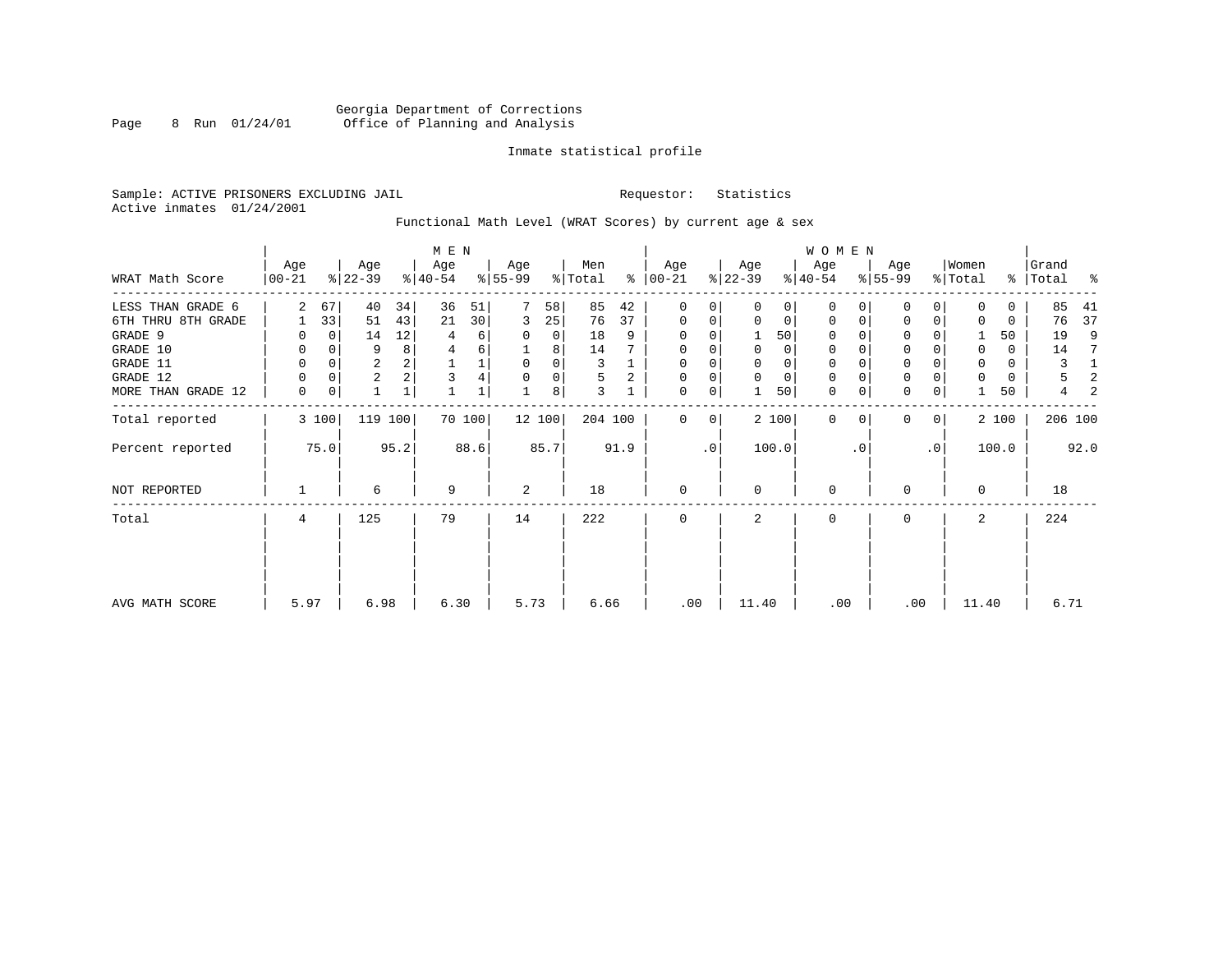# Georgia Department of Corrections Page 9 Run 01/24/01 Office of Planning and Analysis

# Inmate statistical profile

Sample: ACTIVE PRISONERS EXCLUDING JAIL **Requestor:** Statistics Active inmates 01/24/2001

# Functional Spelling Level (WRAT Scores) by current age & sex

|                                                        |                  |                            |                   | M E N             |                          |               |                                  |                                |                   |                  |                                |          |                  | WOMEN                    |                                             |               |                         |           |                           |                   |                    |                               |
|--------------------------------------------------------|------------------|----------------------------|-------------------|-------------------|--------------------------|---------------|----------------------------------|--------------------------------|-------------------|------------------|--------------------------------|----------|------------------|--------------------------|---------------------------------------------|---------------|-------------------------|-----------|---------------------------|-------------------|--------------------|-------------------------------|
| WRAT Spelling Score   00-21                            | Age              |                            | Age<br>$ 22-39 $  |                   | Age<br>$8 40-54$         |               | Age<br>$8 55-99$                 |                                | Men<br>% Total    | %                | Age<br>$ 00-21 $               |          | Age<br>$ 22-39 $ |                          | Age<br>$ 40-54 $                            |               | Age<br>$8 55-99$        |           | Women<br>% Total          |                   | Grand<br>%   Total | ್ಠಿ                           |
| LESS THAN GRADE 6<br>6TH THRU 8TH GRADE<br>GRADE 9     |                  | 67<br>$\mathbf 0$<br>33    | 43<br>38<br>12    | 36<br>32<br>10    | 38<br>16<br>4            | 54<br>23<br>6 | 6<br>3                           | 50<br>25<br>17                 | 89<br>57<br>19    | 44<br>28<br>9    | <sup>0</sup><br>0<br>0         |          | $\mathbf 0$      | 0<br>50<br>0             | $\Omega$<br>$\mathbf 0$<br>$\mathbf 0$      | $\Omega$<br>0 | 0<br>0                  | $\Omega$  | 0                         | 0<br>50<br>0      | 89<br>58<br>19     | 43<br>28<br>9                 |
| GRADE 10<br>GRADE 11<br>GRADE 12<br>MORE THAN GRADE 12 | 0<br>0<br>0<br>0 | 0<br>0<br>$\mathbf 0$<br>0 | 6<br>5<br>12<br>3 | 5<br>4<br>10<br>3 | $\overline{2}$<br>3<br>3 | 6             | $\Omega$<br>$\Omega$<br>$\Omega$ | $\Omega$<br>0<br>8<br>$\Omega$ | 8<br>8<br>17<br>6 | 4<br>4<br>8<br>3 | 0<br>0<br>$\Omega$<br>$\Omega$ |          |                  | 0<br>0<br>$\Omega$<br>50 | 0<br>$\mathbf 0$<br>$\mathbf 0$<br>$\Omega$ | $\Omega$<br>0 | 0<br>0<br>0<br>$\Omega$ | 0         | 0<br>$\Omega$<br>$\Omega$ | 0<br>0<br>0<br>50 | 8<br>8<br>17<br>7  | 4<br>$\overline{4}$<br>8<br>3 |
| Total reported                                         |                  | 3 100                      |                   | 119 100           |                          | 70 100        |                                  | 12 100                         | 204 100           |                  | $\Omega$                       | $\Omega$ |                  | 2 100                    | $\Omega$                                    | 0             | 0                       | 0         |                           | 2 100             | 206 100            |                               |
| Percent reported                                       |                  | 75.0                       |                   | 95.2              |                          | 88.6          |                                  | 85.7                           |                   | 91.9             |                                | .0       |                  | 100.0                    |                                             | $\cdot$ 0     |                         | $\cdot$ 0 |                           | 100.0             |                    | 92.0                          |
| NOT REPORTED                                           |                  |                            | 6                 |                   | 9                        |               | 2                                |                                | 18                |                  | $\Omega$                       |          | $\mathbf 0$      |                          | 0                                           |               | $\Omega$                |           | 0                         |                   | 18                 |                               |
| Total                                                  | 4                |                            | 125               |                   | 79                       |               | 14                               |                                | 222               |                  | <sup>n</sup>                   |          |                  |                          | ∩                                           |               | U                       |           | 2                         |                   | 224                |                               |
| AVG SPELLING SCORE                                     | 6.13             |                            | 7.27              |                   | 6.02                     |               | 5.92                             |                                | 6.74              |                  | .00                            |          | 9.70             |                          | .00                                         |               | .00                     |           | 9.70                      |                   | 6.77               |                               |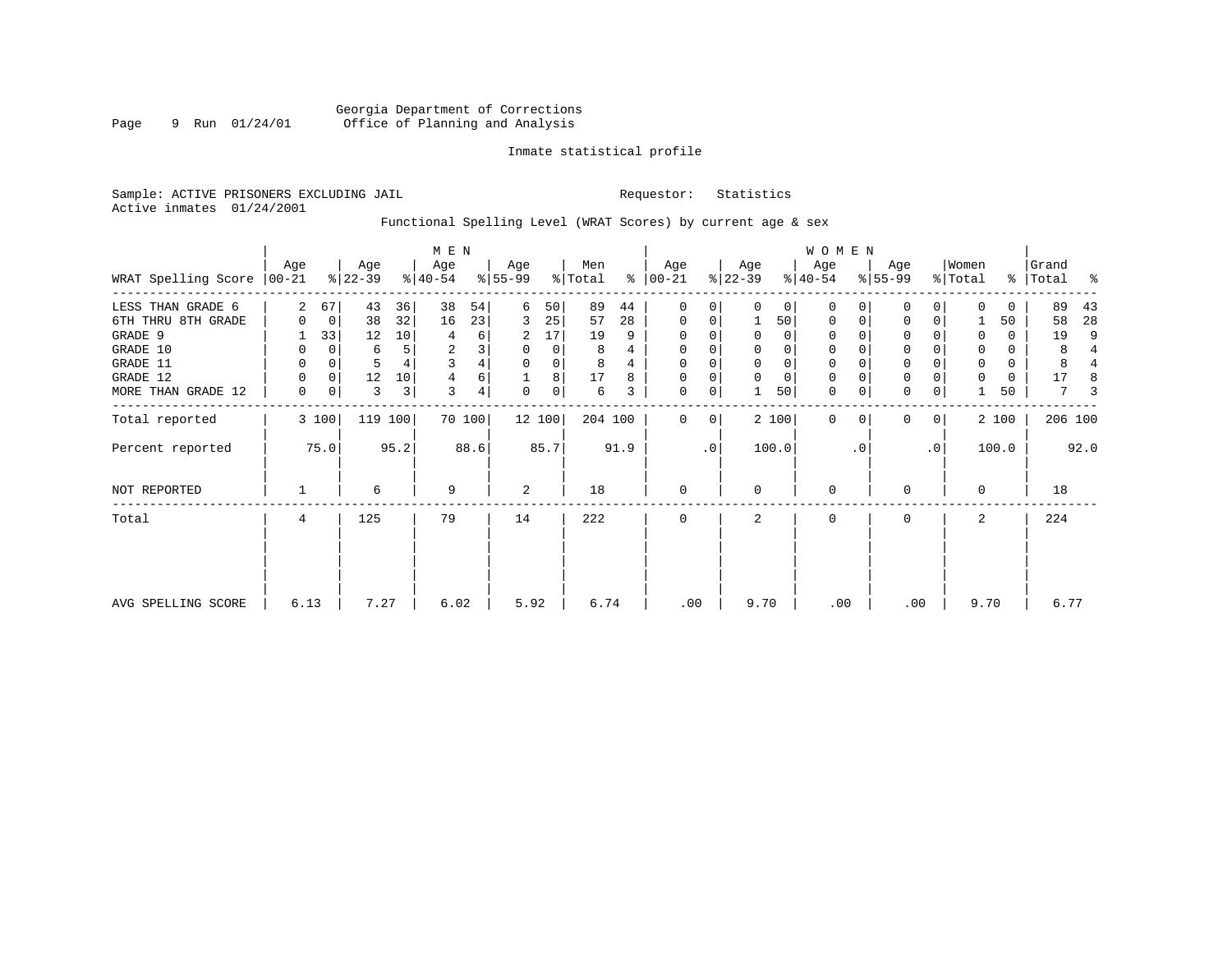# Georgia Department of Corrections Page 10 Run 01/24/01 Office of Planning and Analysis

# Inmate statistical profile

Sample: ACTIVE PRISONERS EXCLUDING JAIL **Requestor:** Statistics Active inmates 01/24/2001

Self-Rpt Guardian Status To Age 16 by current age & sex

|                  |                  |             | M E N            |       |                  |        |                 |          |                |      |                 | WOMEN           |                 |          |                  |          |                  |          |                  |       |                    |         |
|------------------|------------------|-------------|------------------|-------|------------------|--------|-----------------|----------|----------------|------|-----------------|-----------------|-----------------|----------|------------------|----------|------------------|----------|------------------|-------|--------------------|---------|
| Guardian Status  | Age<br>$00 - 21$ |             | Age<br>$ 22-39 $ |       | Age<br>$ 40-54 $ |        | Age<br>$ 55-99$ |          | Men<br>% Total | ႜ    | Age<br>$ 00-21$ |                 | Age<br>$ 22-39$ |          | Age<br>$ 40-54 $ |          | Age<br>$8 55-99$ |          | Women<br>% Total |       | Grand<br>%   Total | ႜ       |
| ORPHANAGE        |                  |             | 0                | 0     | n                | U      |                 | 0        | 0              | 0    | O               | U               |                 | 0        | $\Omega$         |          | n                |          |                  |       |                    |         |
| FATHER ONLY      | 0                | $\Omega$    | 6                |       |                  |        | $\Omega$        | $\Omega$ |                | 3    | $\Omega$        | 0               | O               | $\Omega$ | $\Omega$         |          | $\Omega$         |          |                  |       |                    |         |
| FTR MTR HD       | 2                | 50          | 8                | 6     | 4                | 5      |                 |          | 15             |      |                 |                 |                 |          | O                |          | <sup>0</sup>     |          |                  |       | 15                 |         |
| MOTHER ONLY      |                  | $\mathbf 0$ | 46               | 37    | 29               | 37     | 4               | 29       | 79             | 36   |                 |                 |                 |          | O                |          | 0                |          |                  |       | 79                 | 35      |
| MTR FTR HD       | 2                | 50          | 37               | 30    | 30               | 38     |                 | 50       | 76             | 34   | $\Omega$        |                 |                 | 2 100    | $\Omega$         |          | $\Omega$         |          |                  | 2 100 | 78                 | 35      |
| OTH FEMALE       |                  |             | 6                |       |                  | 5      |                 | $\Omega$ | 10             |      |                 |                 |                 | 0        | 0                |          | 0                |          |                  | 0     | 10                 |         |
| OTH MALE         |                  |             | O                |       | O                | 0      |                 |          | 0              |      | $\Omega$        |                 |                 |          | O                |          |                  |          |                  |       | O                  |         |
| STEP-PARNTS      | 0                | C           | 2                |       | 2                | 3      |                 |          | 4              | 2    | $\Omega$        |                 |                 | $\Omega$ | 0                |          | 0                |          |                  |       |                    |         |
| FOSTER HOME      |                  |             | 6                |       | $\Omega$         | 0      |                 |          |                | 3    | $\Omega$        |                 |                 |          | 0                |          | <sup>0</sup>     |          |                  |       |                    |         |
| GRAND PRNTS      | 0                | C           | 8                | 6     | 5                | 6      |                 |          | 14             | 6    | $\Omega$        | 0               | $\Omega$        | $\Omega$ | 0                |          | 0                |          |                  |       | 14                 |         |
| OTHER            | 0                | C           | 6                | 5     | 3                | 4      | $\Omega$        | 0        | 9              | 4    | $\mathbf 0$     | 0               |                 | 0        | 0                |          | 0                | $\Omega$ |                  |       | 9                  |         |
| Total reported   |                  | 4 100       | 125 100          |       |                  | 78 100 |                 | 14 100   | 221 100        |      | $\Omega$        | 0               |                 | 2 100    | $\Omega$         | $\Omega$ | $\Omega$         | 0        |                  | 2 100 |                    | 223 100 |
| Percent reported |                  | 100.0       |                  | 100.0 |                  | 98.7   |                 | 100.0    |                | 99.5 |                 | .0 <sup>′</sup> |                 | 100.0    |                  | . 0      |                  | .0       |                  | 100.0 |                    | 99.6    |
| NOT RPTD         | 0                |             | O                |       |                  |        | $\Omega$        |          |                |      | $\Omega$        |                 | $\Omega$        |          | $\Omega$         |          | ∩                |          | U                |       |                    |         |
| Total            | 4                |             | 125              |       | 79               |        | 14              |          | 222            |      | $\Omega$        |                 |                 |          | $\Omega$         |          | $\Omega$         |          | 2                |       | 224                |         |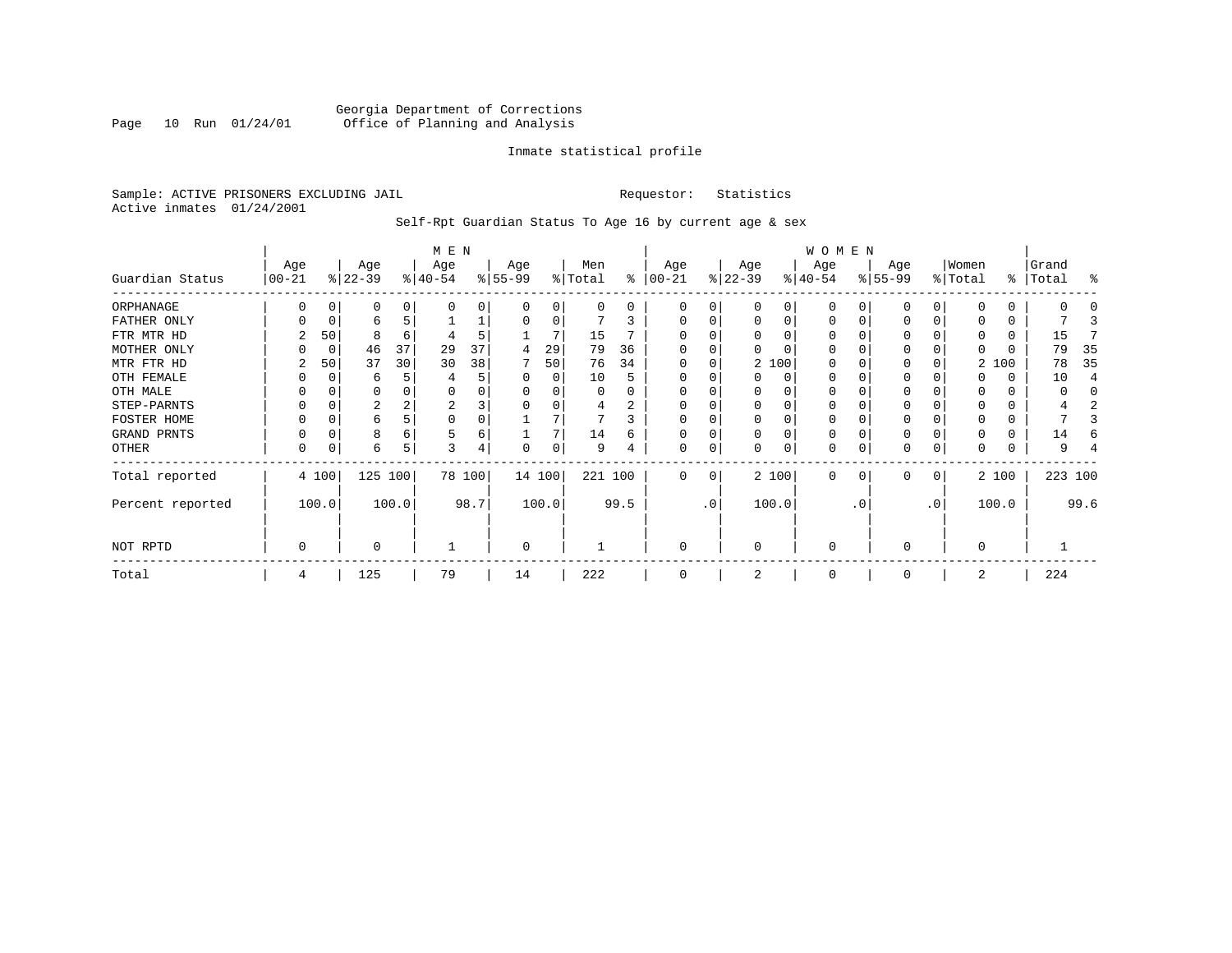# Georgia Department of Corrections<br>Page 11 Run 01/24/01 office of Planning and Analysis Office of Planning and Analysis

# Inmate statistical profile

Sample: ACTIVE PRISONERS EXCLUDING JAIL **Requestor:** Statistics Active inmates 01/24/2001

# Self-Rpt Employment Status Before Prison by current age & sex

|                  |                 |             |                  |             | M E N            |        |                 |        |                |                |                 |                |                  |             | <b>WOMEN</b>     |             |                    |              |                  |       |                    |                |
|------------------|-----------------|-------------|------------------|-------------|------------------|--------|-----------------|--------|----------------|----------------|-----------------|----------------|------------------|-------------|------------------|-------------|--------------------|--------------|------------------|-------|--------------------|----------------|
| Employment       | Age<br>$ 00-21$ |             | Age<br>$ 22-39 $ |             | Age<br>$8 40-54$ |        | Age<br>$ 55-99$ |        | Men<br>% Total | ွေ             | Age<br>$ 00-21$ |                | Age<br>$ 22-39 $ |             | Age<br>$ 40-54 $ |             | Age<br>$8155 - 99$ |              | Women<br>% Total |       | Grand<br>%   Total | ႜ              |
| FULL TIME        | 0               | 0           | 67               | 55          | 45               | 64     | 7               | 54     | 119            | 57             | 0               | 0              |                  | 2 100       | $\mathbf 0$      | $\Omega$    | 0                  | 0            |                  | 2 100 | 121                | 58             |
| PART TIME        | 0               | 0           |                  | 6           |                  |        | 0               | 0      | 8              | 4              | $\Omega$        | 0              | 0                | $\mathbf 0$ | $\mathbf 0$      | $\mathbf 0$ | 0                  | 0            | $\Omega$         | 0     | 8                  | $\overline{4}$ |
| UNEMPL < 6M      | 0               | 0           | 14               | 12          |                  | 11     | 0               | 0      | 22             |                |                 |                | 0                | 0           | 0                | $\Omega$    | 0                  |              | $\Omega$         | 0     | 22                 | -11            |
| UNEMPL > 6M      | $\Omega$        | $\mathbf 0$ | 27               | 22          | 11               | 16     | 2               | 15     | 40             | 19             |                 |                | 0                | $\Omega$    | $\mathbf 0$      | $\Omega$    | $\Omega$           |              | $\Omega$         | 0     | 40                 | 19             |
| NEVER WORKD      | 3               | 100         | 5                | 4           |                  |        |                 | 8      | 10             | 5              | $\Omega$        |                | 0                | 0           | $\mathbf 0$      | C           | 0                  |              | $\Omega$         | 0     | 10                 | 5              |
| <b>STUDENT</b>   | 0               | 0           | 0                | $\mathbf 0$ | $\Omega$         |        | 0               | 0      | 0              | $\Omega$       | $\Omega$        | 0              | $\mathbf 0$      | 0           | $\mathbf 0$      | $\Omega$    | 0                  |              | $\Omega$         | 0     | 0                  |                |
| INCAPABLE        | 0               | 0           |                  |             |                  | 6      |                 | 23     | 8              | $\overline{4}$ |                 |                | 0                | 0           | $\mathbf 0$      |             | 0                  |              |                  | 0     | 8                  |                |
| <b>OTHER</b>     | 0               | 0           | 0                | 0           | $\Omega$         | 0      | 0               | 0      | 0              | 0              | $\Omega$        | 0              | 0                | 0           | $\mathbf 0$      | 0           | 0                  | 0            | $\Omega$         | 0     | 0                  |                |
| Total reported   |                 | 3 100       | 121 100          |             |                  | 70 100 |                 | 13 100 | 207 100        |                | 0               | 0 <sup>1</sup> |                  | 2 100       | $\mathbf{0}$     | $\mathbf 0$ | 0                  | $\mathbf{0}$ |                  | 2 100 | 209 100            |                |
| Percent reported |                 | 75.0        |                  | 96.8        |                  | 88.6   |                 | 92.9   |                | 93.2           |                 | .0'            |                  | 100.0       |                  | . 0         |                    | $\cdot$ 0    |                  | 100.0 |                    | 93.3           |
| NOT RPTD         |                 |             | 4                |             | 9                |        |                 |        | 15             |                | $\Omega$        |                | $\mathbf 0$      |             | $\mathbf{0}$     |             | $\Omega$           |              | $\mathbf 0$      |       | 15                 |                |
| Total            | 4               |             | 125              |             | 79               |        | 14              |        | 222            |                | $\Omega$        |                | 2                |             | $\mathbf 0$      |             | $\Omega$           |              | 2                |       | 224                |                |

\* NOTE: THE FIELD LABELD "OTHER" WAS CORRECTED IN APRIL 1989; INMATES CODED "PRE-OTIS NOT REPORTED" NOW HAVE BEEN REMOVED FROM THIS FIELD AND IDENTIFIED AS "NOT REPORTED".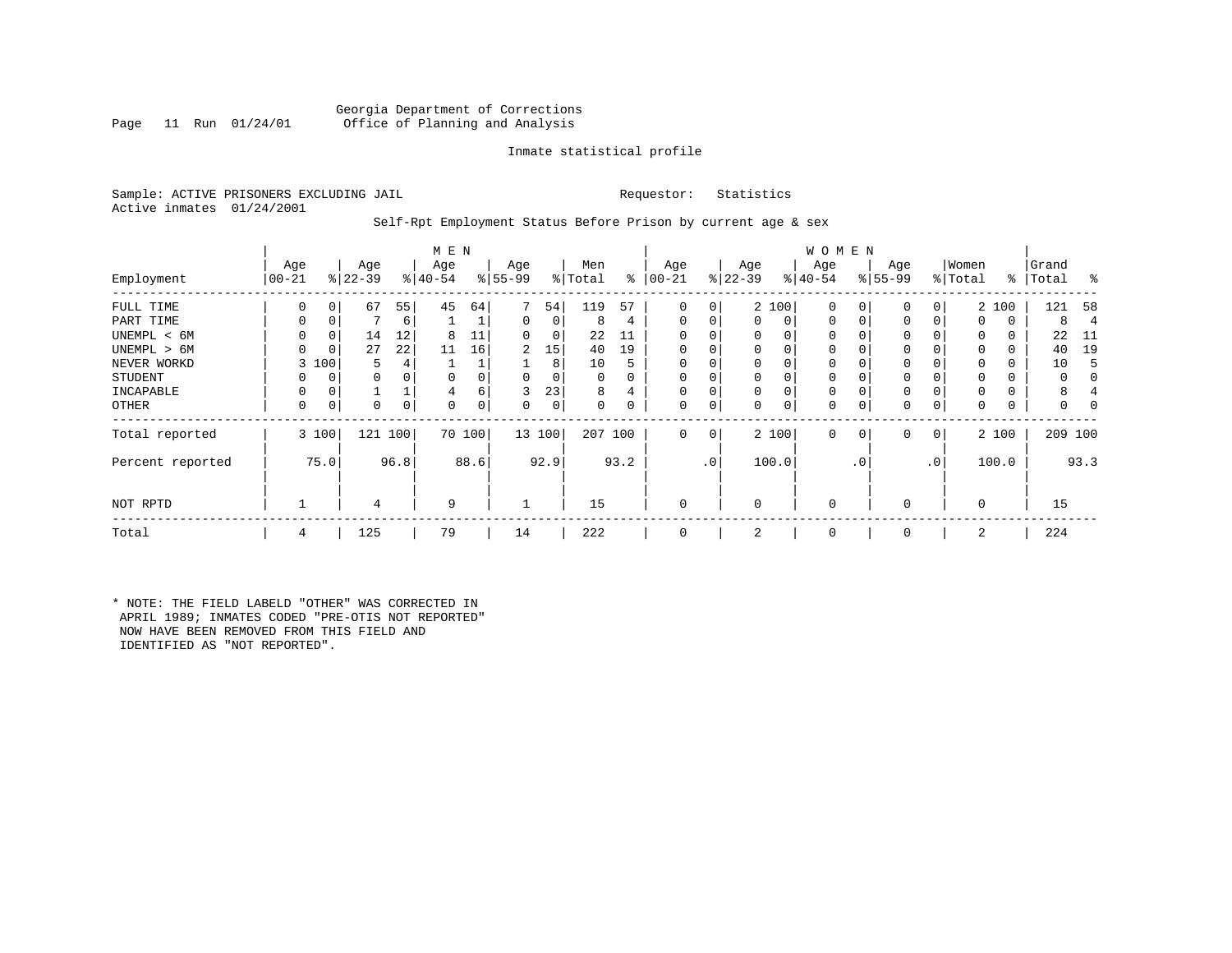# Georgia Department of Corrections Page 12 Run 01/24/01 Office of Planning and Analysis

# Inmate statistical profile

Sample: ACTIVE PRISONERS EXCLUDING JAIL **Requestor:** Statistics Active inmates 01/24/2001

# Self-Rpt Marital Status At Admission by current age & sex

|                  | M E N       |          |           |                |           |        |                |       |         |             |          |                 |             |       | <b>WOMEN</b> |          |           |              |          |       |           |                |
|------------------|-------------|----------|-----------|----------------|-----------|--------|----------------|-------|---------|-------------|----------|-----------------|-------------|-------|--------------|----------|-----------|--------------|----------|-------|-----------|----------------|
|                  | Age         |          | Age       |                | Age       |        | Age            |       | Men     |             | Age      |                 | Age         |       | Age          |          | Age       |              | Women    |       | Grand     |                |
| Marital Status   | $00 - 21$   |          | $ 22-39 $ |                | $ 40-54 $ |        | $8 55-99$      |       | % Total | ⊱           | $ 00-21$ | $\frac{1}{6}$   | $22 - 39$   |       | $ 40-54 $    |          | $8 55-99$ |              | % Total  |       | %   Total | $\frac{8}{6}$  |
| SINGLE           |             | 4 100    | 89        | 71             | 30        | 38     |                | 7     | 124     | 56          | 0        | 0               |             | 50    | $\mathbf 0$  | 0        | 0         | 0            |          | 50    | 125       | -56            |
| MARRIED          | 0           | 0        | 10        | 8              | 14        | 18     | 6              | 43    | 30      | 14          | 0        | 0               | $\mathbf 0$ | 0     | $\mathbf 0$  | 0        | 0         | 0            | 0        | 0     | 30        | 13             |
| SEPARATED        | $\Omega$    | $\Omega$ | 2         | $\overline{2}$ | 4         | 5      | $\overline{2}$ | 14    | 8       | 4           | $\Omega$ |                 | 0           | 0     | 0            | $\Omega$ | $\Omega$  |              | $\Omega$ | 0     | 8         | $\overline{4}$ |
| DIVORCED         |             | 0        | 7         | 6              | 16        | 21     | 2              | 14    | 25      | 11          | $\Omega$ | 0               | 0           | 0     | $\mathbf 0$  | $\Omega$ | $\Omega$  |              | $\Omega$ | 0     | 25        | -11            |
| WIDOWED          | $\Omega$    | $\Omega$ | 2         | 2              |           | 9      |                | 7     | 10      | 5           |          |                 |             | 50    | $\Omega$     | $\Omega$ | $\Omega$  |              |          | 50    | 11        | 5              |
| COMMON LAW       | $\Omega$    | $\Omega$ | 15        | 12             |           | 9      | 2              | 14    | 24      | 11          | $\Omega$ |                 | $\mathbf 0$ | 0     | $\mathbf 0$  | $\Omega$ | $\Omega$  |              | $\Omega$ | 0     | 24        | 11             |
| OTHER            | $\mathbf 0$ | 0        | 0         | 0              | $\Omega$  | 0      | $\Omega$       | 0     | 0       | $\mathbf 0$ | 0        | 0               | 0           | 0     | $\mathbf 0$  | 0        | 0         | $\mathbf 0$  | 0        | 0     | 0         | $\mathbf 0$    |
| Total reported   |             | 4 100    | 125 100   |                |           | 78 100 | 14 100         |       | 221 100 |             | 0        | 0               |             | 2 100 | $\mathbf 0$  | 0        | 0         | $\mathbf{0}$ |          | 2 100 | 223 100   |                |
| Percent reported |             | 100.0    |           | 100.0          |           | 98.7   |                | 100.0 |         | 99.5        |          | .0 <sup>1</sup> |             | 100.0 |              | . 0      |           | $\cdot$ 0    |          | 100.0 |           | 99.6           |
| NOT RPTD         | $\Omega$    |          | $\Omega$  |                |           |        | $\Omega$       |       |         |             | $\Omega$ |                 | 0           |       | $\mathbf 0$  |          | $\Omega$  |              | $\Omega$ |       |           |                |
| Total            | 4           |          | 125       |                | 79        |        | 14             |       | 222     |             | 0        |                 | 2           |       | 0            |          | 0         |              | 2        |       | 224       |                |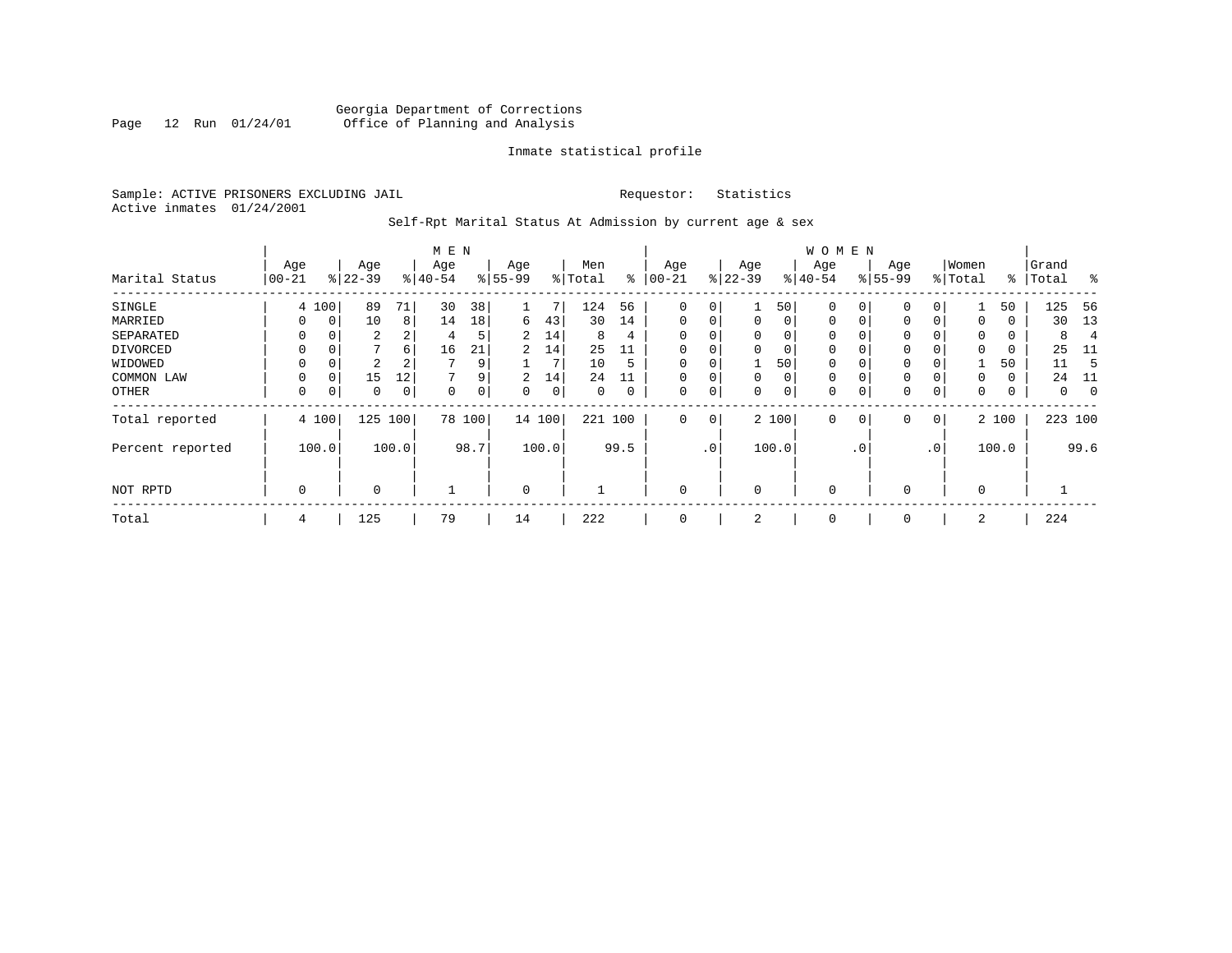Georgia Department of Corrections Office of Planning and Analysis

# Inmate statistical profile

Sample: ACTIVE PRISONERS EXCLUDING JAIL **Requestor:** Statistics Active inmates 01/24/2001

# Self-Rpt Number Of Children At Admission by current age & sex

|                      |            |             |           |        | M E N        |        |           |        |         |      |             |             |             |                     | WOMEN        |           |              |                 |             |          |         |                |
|----------------------|------------|-------------|-----------|--------|--------------|--------|-----------|--------|---------|------|-------------|-------------|-------------|---------------------|--------------|-----------|--------------|-----------------|-------------|----------|---------|----------------|
|                      | Age        |             | Age       |        | Age          |        | Age       |        | Men     |      | Age         |             | Age         |                     | Age          |           | Age          |                 | Women       |          | Grand   |                |
| Number Of Children   | $ 00 - 21$ |             | $ 22-39 $ |        | $ 40-54 $    |        | $8 55-99$ |        | % Total |      | $% 100-21$  |             | $ 22-39 $   |                     | $ 40-54 $    |           | $ 55-99 $    |                 | % Total     | ႜၟ       | Total   | န္             |
| NO CHILDREN          | 0          | 0           |           | 1      | $\mathbf 0$  | 0      | 0         | 0      | 1       |      | 0           | 0           | 0           | 0                   | $\mathbf 0$  |           | $\mathbf 0$  | 0               | 0           | 0        |         |                |
| ONE CHILD            | $\Omega$   | $\mathbf 0$ | 36        | 47     | 19           | 34     | 6         | 50     | 61      | 42   | $\mathbf 0$ | 0           | 0           | $\mathbf 0$         | $\mathbf 0$  | 0         | $\mathbf 0$  | 0               | $\Omega$    | $\Omega$ | 61      | 41             |
| TWO CHILDREN         |            | 100         | 22        | 29     | 19           | 34     | $\Omega$  | 0      | 42      | 29   | $\Omega$    | 0           |             | 1 100               | $\mathbf 0$  |           | $\mathbf 0$  | 0               |             | 1 100    | 43      | 29             |
| THREE CHILDREN       |            | 0           | 11        | 14     | 12           | 21     |           | 8      | 24      | 16   | $\mathbf 0$ | $\mathbf 0$ | 0           | 0                   | $\mathbf{0}$ |           | $\mathbf{0}$ | 0               | O           | $\Omega$ | 24      | 16             |
| FOUR CHILDREN        |            | 0           | 5         | 6      | 3            | 5      | 2         | 17     | 10      |      | 0           | 0           | 0           | $\mathbf 0$         | 0            |           | $\mathbf 0$  |                 | 0           | $\Omega$ | 10      |                |
| CHILDREN<br>FIVE     | 0          | 0           |           |        | 2            | 4      | 0         | 0      | 3       | 2    | 0           | 0           | $\mathbf 0$ | $\mathsf{O}\xspace$ | $\mathbf 0$  |           | $\mathbf 0$  | 0               | 0           | $\Omega$ | 3       | $\overline{2}$ |
| MORE THAN 5 CHILDREN | 0          | 0           |           |        | $\mathbf{1}$ | 2      | 3         | 25     | 5       | 3    | $\mathbf 0$ | 0           | $\mathbf 0$ | $\mathbf 0$         | $\mathbf 0$  | 0         | $\mathbf 0$  | 0               | $\mathbf 0$ | 0        | 5       |                |
| Total reported       |            | 1 100       |           | 77 100 |              | 56 100 |           | 12 100 | 146 100 |      | $\Omega$    | 0           |             | 1 100               | $\Omega$     | $\Omega$  | $\Omega$     | 0               |             | 1 100    | 147 100 |                |
| Percent reported     |            | 25.0        |           | 61.6   |              | 70.9   |           | 85.7   |         | 65.8 |             | $\cdot$ 0   |             | 50.0                |              | $\cdot$ 0 |              | .0 <sup>1</sup> |             | 50.0     |         | 65.6           |
| NOT REPORTED         | 3          |             | 48        |        | 23           |        | 2         |        | 76      |      | $\mathbf 0$ |             |             |                     | 0            |           | $\mathbf 0$  |                 |             |          | 77      |                |
| Total                | 4          |             | 125       |        | 79           |        | 14        |        | 222     |      | 0           |             | 2           |                     | $\mathbf 0$  |           | 0            |                 | 2           |          | 224     |                |
| AVG NUM CHILDREN     | 2.00       |             | 1.87      |        | 2.25         |        | 3.83      |        | 2.18    |      | .00         |             | 2.00        |                     | .00          |           | .00          |                 | 2.00        |          | 2.18    |                |

\* NOTE: THE FIELD LABLED "NO CHILDREN" WAS CORRECTED IN MARCH 1989: MISSING DATA FOR INMATES STILL IN DIAGNOSTICS NOW HAS BEEN REMOVED FROM THIS FIELD AND IDENTIFIED AS "NOT REPORTED" INFORMATION.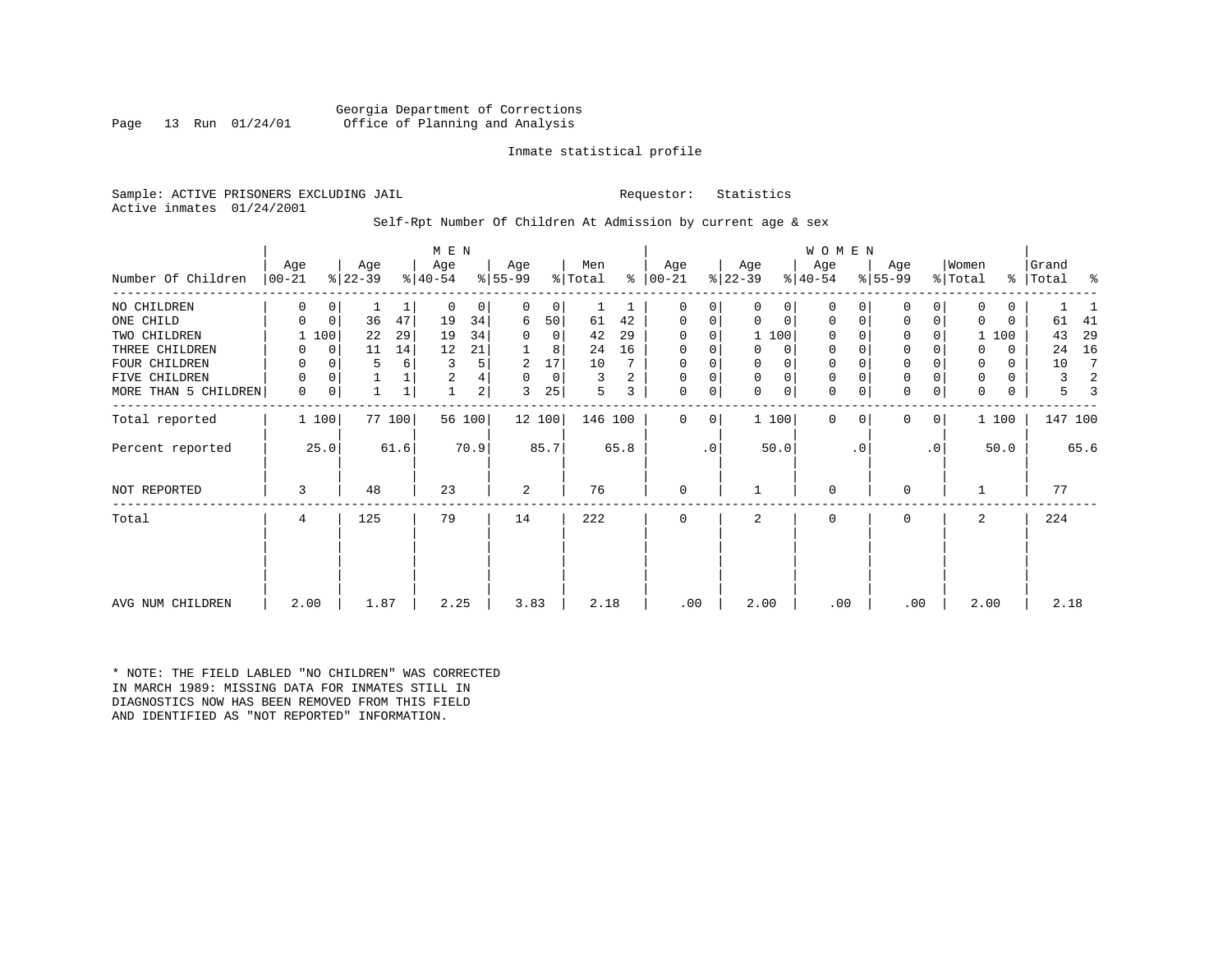# Georgia Department of Corrections Page 14 Run 01/24/01 Office of Planning and Analysis

# Inmate statistical profile

Sample: ACTIVE PRISONERS EXCLUDING JAIL **Requestor:** Statistics Active inmates 01/24/2001

# Self-Rpt Religious Affiliation by current age & sex

|                  |                   |          |                  |          | M E N           |             |                  |          |                |                |                 |           |                 |          | <b>WOMEN</b>     |           |                  |           |                  |          |                    |                |
|------------------|-------------------|----------|------------------|----------|-----------------|-------------|------------------|----------|----------------|----------------|-----------------|-----------|-----------------|----------|------------------|-----------|------------------|-----------|------------------|----------|--------------------|----------------|
| Religion         | Age<br>$ 00 - 21$ |          | Age<br>$8 22-39$ |          | Age<br>$ 40-54$ |             | Age<br>$8 55-99$ |          | Men<br>% Total | ွေ             | Age<br>$ 00-21$ |           | Age<br>$ 22-39$ |          | Age<br>$8 40-54$ |           | Age<br>$8 55-99$ |           | Women<br>% Total |          | Grand<br>%   Total | ႜ              |
|                  |                   |          |                  |          |                 |             |                  |          |                |                |                 |           |                 |          |                  |           |                  |           |                  |          |                    |                |
| <b>ISLAM</b>     |                   | 0        | 8                | 7        | .5              | 6           | 1                | 7        | 14             | 6              | 0               | 0         | 0               | 0        | 0                | 0         | 0                | 0         | $\Omega$         | 0        | 14                 | 6              |
| CATHOLIC         |                   | 0        | 2                | 2        | $\overline{c}$  | 3           | $\Omega$         | 0        | $\overline{4}$ | $\overline{2}$ | $\Omega$        | 0         | $\mathbf 0$     | 0        | $\Omega$         | 0         | $\Omega$         | 0         | $\Omega$         | $\Omega$ |                    | $\overline{2}$ |
| <b>BAPTIST</b>   |                   | 0        | 51               | 41       | 44              | 56          | 7                | 50       | 102            | 47             | $\Omega$        | $\Omega$  | 1               | 50       | <sup>0</sup>     | 0         | 0                | $\Omega$  | 1                | 50       | 103                | 47             |
| METHODIST        |                   | 0        |                  | 1        |                 | 1           |                  | 7        | 3              | 1              | $\Omega$        | $\Omega$  | $\mathbf 0$     | 0        | 0                | $\Omega$  | 0                | 0         | $\Omega$         | 0        |                    | 1              |
| EPISCOPLN        |                   | 0        | 0                | $\Omega$ | $\Omega$        | $\mathbf 0$ | U                | 0        | $\Omega$       | $\Omega$       | $\Omega$        | $\Omega$  | $\mathbf 0$     | $\Omega$ | 0                | $\Omega$  | 0                | $\Omega$  | O                | 0        |                    | $\mathbf{0}$   |
| PRESBYTRN        |                   | $\Omega$ | 0                | $\Omega$ | O               | $\Omega$    | U                | $\Omega$ | 0              | O              | $\Omega$        | $\Omega$  | $\mathbf 0$     | $\Omega$ | 0                | $\Omega$  | 0                | 0         | $\Omega$         | O        |                    | $\Omega$       |
| CHC OF GOD       |                   | 0        |                  | 1        | $\Omega$        | $\Omega$    | U                | $\Omega$ |                | $\Omega$       | $\Omega$        | $\Omega$  | $\Omega$        | $\Omega$ | 0                | $\Omega$  | $\Omega$         | $\Omega$  | $\Omega$         | $\Omega$ |                    | $\Omega$       |
| HOLINESS         |                   | $\Omega$ | 3                | 2        |                 |             | 2                | 14       | 6              | ζ              | $\Omega$        | $\Omega$  |                 | 50       | <sup>0</sup>     | $\Omega$  | 0                | $\Omega$  |                  | 50       |                    | 3              |
| <b>JEWISH</b>    |                   | $\Omega$ |                  | 1        | $\Omega$        | $\Omega$    | O                | 0        |                | O              | $\Omega$        |           | $\Omega$        | $\Omega$ | 0                | $\Omega$  | 0                | $\Omega$  | $\Omega$         | 0        |                    | $\mathbf 0$    |
| ANGLICAN         |                   | 0        | 0                | 0        | 0               | 0           | U                | 0        | 0              | 0              | $\Omega$        |           | $\Omega$        | $\Omega$ | 0                | 0         | 0                | 0         | $\Omega$         | 0        |                    | $\mathbf{0}$   |
| GRK ORTHDX       |                   | 0        | O                | $\Omega$ | $\Omega$        | O           | U                | O        | $\Omega$       | O              | $\Omega$        | $\Omega$  | C               | $\Omega$ | <sup>0</sup>     | $\Omega$  | 0                | $\Omega$  | $\Omega$         | 0        |                    | $\Omega$       |
| HINDU            |                   | $\Omega$ | U                | $\Omega$ | $\cap$          | $\Omega$    | U                | O        | $\Omega$       | $\Omega$       | $\Omega$        | $\Omega$  | $\Omega$        | $\Omega$ | $\Omega$         | $\Omega$  | 0                | 0         | $\Omega$         | $\Omega$ |                    | $\Omega$       |
| <b>BUDDHIST</b>  |                   | $\Omega$ | 0                | 0        | O               | $\Omega$    | U                | 0        | $\Omega$       | 0              | $\Omega$        | $\Omega$  | O               | 0        | 0                | $\Omega$  | 0                | 0         | O                | 0        |                    | $\Omega$       |
| TAOIST           |                   | $\Omega$ |                  | $\Omega$ | $\Omega$        | $\Omega$    |                  | O        | 0              | O              |                 | $\Omega$  | $\Omega$        | $\Omega$ |                  | $\Omega$  | 0                | O         | $\Omega$         | O        |                    | $\Omega$       |
| SHINTOIST        |                   | $\Omega$ | U                | $\Omega$ | $\Omega$        | $\Omega$    | U                | O        | $\Omega$       | $\Omega$       | O               | $\Omega$  | $\Omega$        | $\Omega$ | <sup>0</sup>     | $\Omega$  | 0                | $\Omega$  | $\Omega$         | U        |                    | $\Omega$       |
| SEVEN D AD       |                   | $\Omega$ | U                | $\Omega$ | 2               | 3           | U                | O        | 2              |                | O               | $\Omega$  | $\Omega$        | $\Omega$ | <sup>0</sup>     | $\Omega$  | 0                | $\Omega$  | $\Omega$         | O        |                    |                |
| JEHOVAH WT       |                   | $\Omega$ | 2                | 2        |                 |             | O                | 0        | 3              | 1              | $\Omega$        | $\Omega$  | $\Omega$        | $\Omega$ | $\Omega$         | $\Omega$  | 0                | $\Omega$  | $\Omega$         | $\Omega$ |                    | $\mathbf{1}$   |
| LATR DAY S       |                   | 0        | 0                | $\Omega$ | $\Omega$        | $\Omega$    | U                | 0        | 0              | O              | $\Omega$        |           | $\Omega$        | $\Omega$ | 0                | $\Omega$  | 0                | 0         | $\Omega$         |          |                    | $\Omega$       |
| QUAKER           |                   | 0        | 0                | $\Omega$ | $\Omega$        | O           | U                | 0        | 0              | O              | ∩               | $\Omega$  | $\Omega$        | $\Omega$ | <sup>0</sup>     | 0         | 0                | 0         | $\Omega$         | 0        |                    | $\Omega$       |
| OTHER PROD       |                   | 0        | 11               | 9        | 7               | 9           | U                | 0        | 18             | 8              | $\Omega$        | $\Omega$  | $\mathbf 0$     | 0        | $\Omega$         | $\Omega$  | 0                | $\Omega$  | $\Omega$         | 0        | 18                 | 8              |
| <b>NONE</b>      | 2                 | 67       | 30               | 24       | 12              | 15          | 3                | 21       | 47             | 22             | $\Omega$        | 0         | $\Omega$        | 0        | $\Omega$         | $\Omega$  | 0                | 0         | $\Omega$         | 0        | 47                 | 21             |
| <b>OTHER</b>     |                   | 33       | 13               | 11       | 3               | 4           | 0                | 0        | 17             | 8              | 0               | 0         | $\Omega$        | 0        | $\Omega$         | 0         | 0                | 0         | $\Omega$         | $\Omega$ | 17                 | 8              |
| Total reported   | 3 100             |          | 123 100          |          |                 | 78 100      | 14 100           |          | 218 100        |                | 0               | 0         |                 | 2 100    | $\Omega$         | 0         | 0                | 0         |                  | 2 100    | 220 100            |                |
| Percent reported |                   | 75.0     |                  | 98.4     |                 | 98.7        |                  | 100.0    |                | 98.2           |                 | $\cdot$ 0 |                 | 100.0    |                  | $\cdot$ 0 |                  | $\cdot$ 0 |                  | 100.0    |                    | 98.2           |
| NOT RPTD         |                   |          | 2                |          |                 |             | 0                |          | 4              |                | $\Omega$        |           | $\Omega$        |          | $\cap$           |           | 0                |           | $\Omega$         |          |                    |                |
| Total            | 4                 |          | 125              |          | 79              |             | 14               |          | 222            |                | $\Omega$        |           | 2               |          | $\Omega$         |           | 0                |           | 2                |          | 224                |                |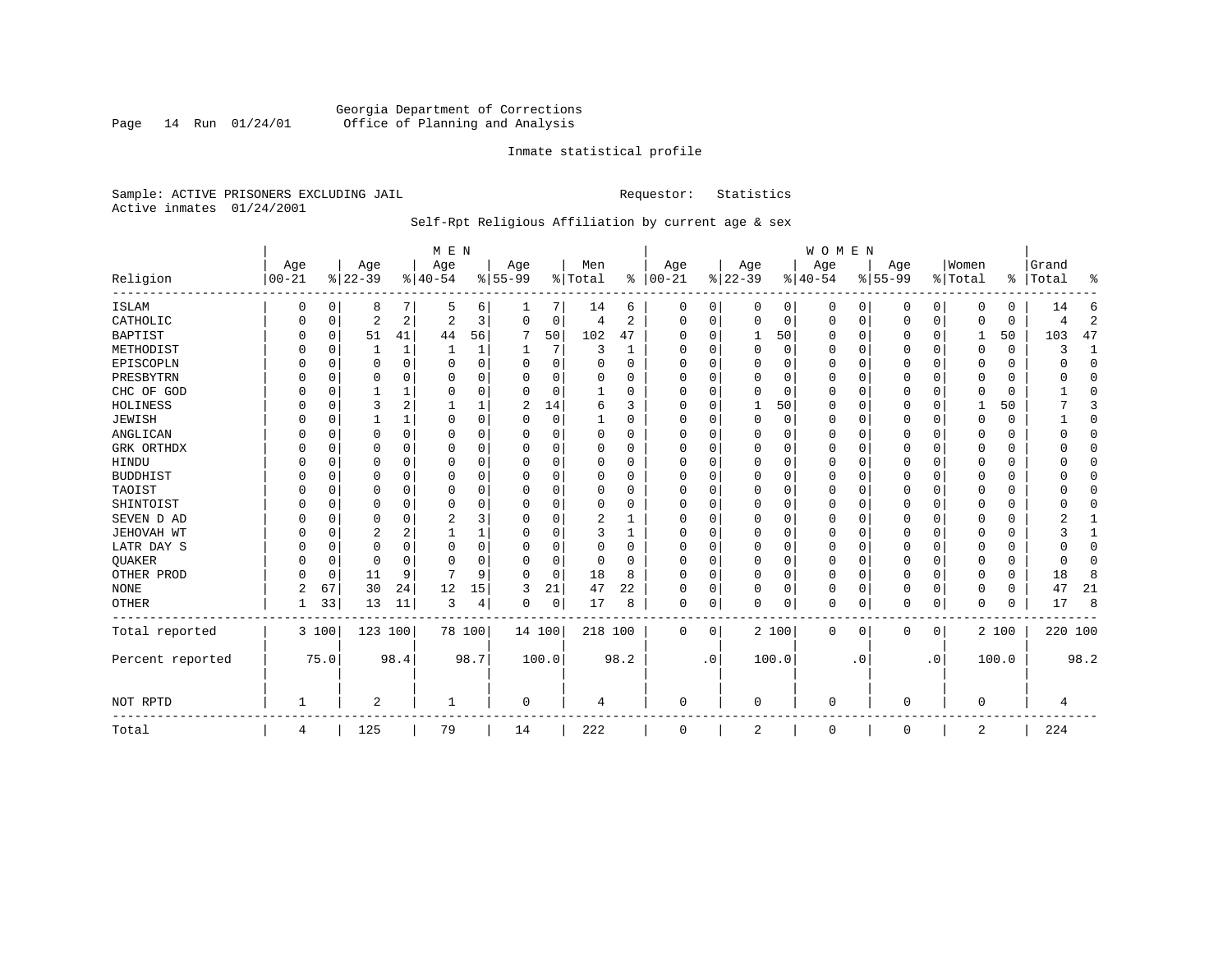# Georgia Department of Corrections<br>Page 15 Run 01/24/01 office of Planning and Analysis Office of Planning and Analysis

# Inmate statistical profile

Sample: ACTIVE PRISONERS EXCLUDING JAIL **Requestor:** Statistics Active inmates 01/24/2001

Self-Rpt Family Behavior Patterns \* by current age & sex

|                  | M E N           |          |                  |      |                  |      |                 |        |                |      |                  |                 |                  |          | W O M E N       |           |                 |     |                  |       |                |         |
|------------------|-----------------|----------|------------------|------|------------------|------|-----------------|--------|----------------|------|------------------|-----------------|------------------|----------|-----------------|-----------|-----------------|-----|------------------|-------|----------------|---------|
| Family Behavior  | Age<br>$ 00-21$ |          | Age<br>$ 22-39 $ |      | Age<br>$ 40-54 $ |      | Age<br>$ 55-99$ |        | Men<br>% Total | ႜ    | Age<br>$00 - 21$ |                 | Age<br>$ 22-39 $ |          | Age<br>$ 40-54$ |           | Age<br>$ 55-99$ |     | Women<br>% Total | ∻     | Grand<br>Total | ႜ       |
| CRIMINLTY        |                 | 9        | 40               | 21   | 25               | 22   | $\overline{2}$  | 15     | 68             | 21   | $\Omega$         | 0               |                  | 17       | $\Omega$        | 0         | $\Omega$        | 0   |                  | 17    | 69             | 21      |
| ALCOHOLISM       | 4               | 36       | 23               | 12   | 20               | 18   |                 | 8      | 48             | 15   | 0                | 0               |                  | 17       | 0               |           | $\Omega$        | 0   |                  | 17    | 49             | -15     |
| DRUG ABUSE       | 4               | 36       | 16               | 8    | 10               | 9    |                 | 8      | 31             | 9    |                  |                 |                  | 17       | U               |           |                 |     |                  | 17    | 32             | 10      |
| DOMINERING       |                 | $\Omega$ |                  |      |                  |      |                 |        |                | O    |                  |                 |                  | 17       | <sup>0</sup>    |           |                 |     |                  | 17    |                |         |
| MIGRANT          |                 | 0        |                  |      |                  |      |                 |        |                |      |                  |                 |                  | 0        | 0               |           | $\Omega$        |     |                  | 0     |                |         |
| INFL BTGS        |                 | $\Omega$ | 11               | 6    | 4                | 4    | 2               | 15     | 17             | h    |                  |                 |                  | $\Omega$ | 0               |           | $\Omega$        |     |                  | 0     | 17             |         |
| PERMISSIVE       |                 | 0        | 0                | 0    |                  |      | 0               | 0      | $\Omega$       | 0    | $\Omega$         | 0               |                  | 17       | 0               |           | $\Omega$        |     |                  | 17    |                |         |
| FATH ABSNT       |                 | 9        | 70               | 36   | 39               | 35   | 5               | 38     | 115            | 35   |                  |                 |                  | $\Omega$ | 0               |           |                 |     |                  | 0     | 115            | 34      |
| MOTH ABSNT       |                 | 9        | 26               | 13   | 12               |      | 2               | 15     | 41             | 12   | 0                | 0               |                  | $\Omega$ | 0               |           | $\Omega$        |     |                  | 0     | 41             | 12      |
| NONE             | 0               | 0        | 5                | 3    |                  |      | 0               | 0      | 6              | 2    | 0                | 0               |                  | 17       | 0               |           | 0               |     |                  | 17    | 7              |         |
| Total reported   |                 | 11 100   | 194              | 100  | 112 100          |      |                 | 13 100 | 330 100        |      | 0                | 0               |                  | 6 100    | $\mathbf 0$     | 0         | 0               | 0   |                  | 6 100 |                | 336 100 |
| Percent reported |                 | 100.0    |                  | 76.8 |                  | 74.7 |                 | 57.1   |                | 75.2 |                  | .0 <sup>1</sup> |                  | 100.0    |                 | $\cdot$ 0 |                 | .0' |                  | 100.0 |                | 75.4    |
| <b>OTHER</b>     | 0               |          | 29               |      | 20               |      | 6               |        | 55             |      | 0                |                 | $\Omega$         |          | $\Omega$        |           | $\Omega$        |     | $\Omega$         |       | 55             |         |
| Total            | 4               |          | 125              |      | 79               |      | 14              |        | 222            |      | 0                |                 | 2                |          | 0               |           | 0               |     | 2                |       | 224            |         |

\* NOTE: SINCE THERE CAN BE UP TO FIVE BEHAVIOR CODES PER INMATE, THE NUMBER OF CASES REPORTED IN THE DETAIL LINES AND THE TOTAL REPORTED LINE MAY EXCEED THE TOTAL NUMBER OF CASES. IN SHORT, THIS TABLE COUNTS THE NUMBER OF BEHAVIOR PROBLEMS, NOT INMATES.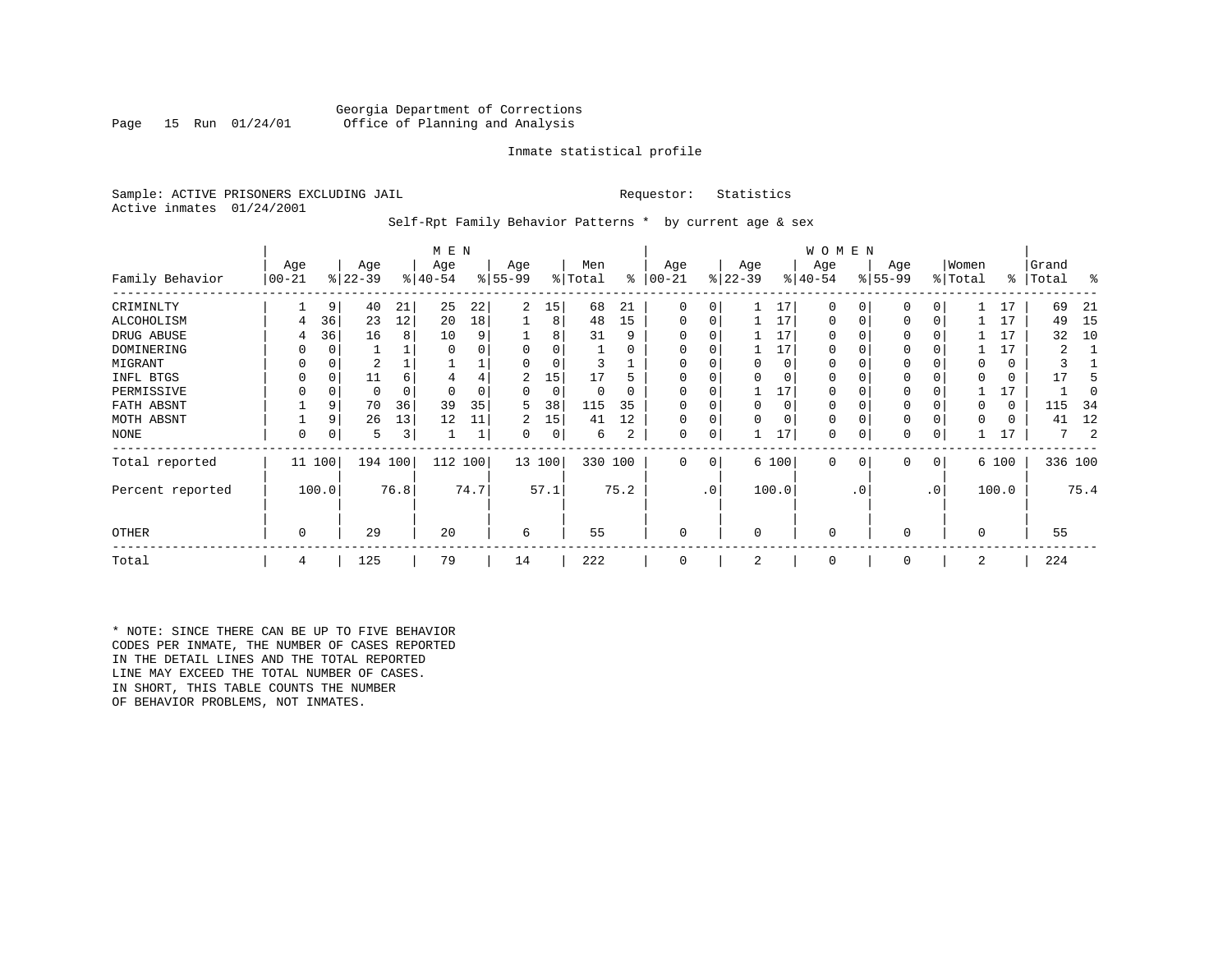# Georgia Department of Corrections Office of Planning and Analysis

# Inmate statistical profile

Sample: ACTIVE PRISONERS EXCLUDING JAIL **Requestor:** Statistics Active inmates 01/24/2001

# Inmate Diagnostic Behavior Problem \* by current age & sex

|                    | M E N    |          |                |                |                |       |          |          |         |          |           |           |                |          | WOMEN     |          |          |                |         |          |         |              |
|--------------------|----------|----------|----------------|----------------|----------------|-------|----------|----------|---------|----------|-----------|-----------|----------------|----------|-----------|----------|----------|----------------|---------|----------|---------|--------------|
|                    | Age      |          | Age            |                | Age            |       | Age      |          | Men     |          | Age       |           | Age            |          | Age       |          | Age      |                | Women   |          | Grand   |              |
| Diagnostic Problem | $ 00-21$ |          | $ 22-39 $      |                | $8 40-54$      |       | $ 55-99$ |          | % Total | ⊱        | $00 - 21$ |           | $ 22-39$       |          | $8 40-54$ |          | $ 55-99$ |                | % Total | ៖        | Total   | ႜ            |
| ALCOHOLIC          |          | $\Omega$ | 6              | 2              | 5              | 3     | 3        | 11       | 14      | 3        | 0         | 0         |                | 25       | 0         | 0        |          | 0 <sup>1</sup> |         | 25       | 15      | 3            |
| ALCOH ABSE         |          | 7        | 28             | 10             | 16             | 10    |          | 4        | 46      | 9        | O         | $\Omega$  | $\Omega$       | 0        | 0         | 0        |          | $\mathbf{0}$   | 0       | $\Omega$ | 46      | 9            |
| DRUG EXP           |          | 7        | 44             | 15             | 27             | 16    | 4        | 15       | 76      | 15       |           | 0         | $\Omega$       | 0        | $\Omega$  | 0        |          | $\Omega$       | U       | 0        | 76      | 15           |
| DRUG ABSE          |          | 29       | 54             | 18             | 22             | 13    | 2        | 7        | 82      | 16       | O         | O         |                | 25       | $\Omega$  | O        | $\Omega$ | $\Omega$       |         | 25       | 83      | 16           |
| NARC ADDCT         |          | 0        | $\overline{2}$ |                | $\overline{2}$ |       | O        | $\Omega$ | 4       |          | 0         | 0         | $\mathbf 0$    | 0        | $\Omega$  | 0        |          | $\Omega$       | 0       | 0        | 4       | $\mathbf{1}$ |
| EPILEPTIC          |          | 0        |                | O              |                |       | U        | $\Omega$ | 2       | $\Omega$ | O         | U         | $\Omega$       | $\Omega$ | $\Omega$  | O        |          | $\Omega$       | U       | 0        | 2       | $\Omega$     |
| MANIPULTVE         |          | 14       | 19             | 6              | 6              |       | 3        | 11       | 30      | 6        |           |           | $\Omega$       | $\Omega$ | 0         | O        |          | $\Omega$       | U       | 0        | 30      | 6            |
| ASSAULTIVE         |          | 29       | 94             | 32             | 62             | 38    | 10       | 37       | 170     | 34       | O         |           | $\overline{2}$ | 50       | 0         | U        |          | $\mathbf{0}$   | 2       | 50       | 172     | 34           |
| ESCPE TEND         |          |          | 14             | 5              | 13             | 8     | 2        | 7        | 30      | 6        | U         | U         | $\Omega$       | 0        | O         | O        |          | $\Omega$       | U       | $\Omega$ | 30      | 6            |
| SUICIDAL           |          |          | 14             |                |                |       |          | 0        | 19      | 4        |           |           | $\Omega$       | O        | O         | O        |          | $\Omega$       |         | $\Omega$ | 19      | 4            |
| WITHDRAWN          |          |          |                |                |                |       |          | U        |         |          |           |           | O              | U        | 0         | O        |          | $\Omega$       |         |          |         | U            |
| PR RLTY CT         |          | $\Omega$ | 3              |                | $\overline{c}$ |       |          | 0        | 5       |          | O         |           | $\Omega$       | 0        | $\Omega$  | U        |          | $\Omega$       |         | U        |         |              |
| HOMOSEXUAL         |          | $\Omega$ |                | O              |                |       |          | U        |         | $\Omega$ | 0         |           | $\Omega$       | 0        | 0         | 0        |          | $\Omega$       |         |          |         | U            |
| <b>NONE</b>        |          | $\Omega$ |                | $\Omega$       |                |       |          |          |         |          | O         |           | $\Omega$       | 0        | $\Omega$  | U        |          | $\mathbf 0$    |         | U        |         |              |
| <b>OTHER</b>       |          | $\Omega$ | 6              | 2              | $\overline{2}$ |       |          | 0        | 8       | 2        | U         |           | $\mathbf 0$    | 0        | 0         | O        |          | $\mathbf 0$    | 0       | O        |         | 2            |
| NOT RPTD           | O        | 0        | 6              | $\overline{a}$ | $\overline{c}$ |       |          | 4        | 9       | 2        | O         | 0         | $\Omega$       | 0        | 0         | 0        |          | 0 <sup>1</sup> | O       | U        | q       | 2            |
| Total reported     |          | 14 100   | 294 100        |                | 165 100        |       |          | 27 100   | 500 100 |          | $\Omega$  | $\Omega$  |                | 4 100    | $\Omega$  | $\Omega$ | $\Omega$ | $\overline{0}$ |         | 4 100    | 504 100 |              |
| Percent reported   |          | 100.0    |                | 99.2           |                | 100.0 |          | 100.0    |         | 99.5     |           | $\cdot$ 0 |                | 100.0    |           | . 0      |          | $\cdot$ 0      |         | 100.0    |         | 99.6         |
| UNKNOWN            | 0        |          |                |                | $\Omega$       |       | 0        |          |         |          | $\Omega$  |           | $\mathbf 0$    |          | 0         |          | n        |                | 0       |          |         |              |
|                    |          |          |                |                |                |       |          |          |         |          |           |           |                |          |           |          |          |                |         |          |         |              |
| Total              | 4        |          | 125            |                | 79             |       | 14       |          | 222     |          | 0         |           | 2              |          | 0         |          | $\Omega$ |                | 2       |          | 224     |              |

\* NOTE: SINCE THERE CAN BE UP TO FIVE BEHAVIOR CODES PER INMATE, THE NUMBER OF CASES REPORTED IN THE DETAIL LINES AND THE TOTAL REPORTED LINE MAY EXCEED THE TOTAL NUMBER OF CASES.IN SHORT, THIS TABLE COUNTS THE NUMBER OF BEHAVIOR PROBLEMS, NOT INMATES.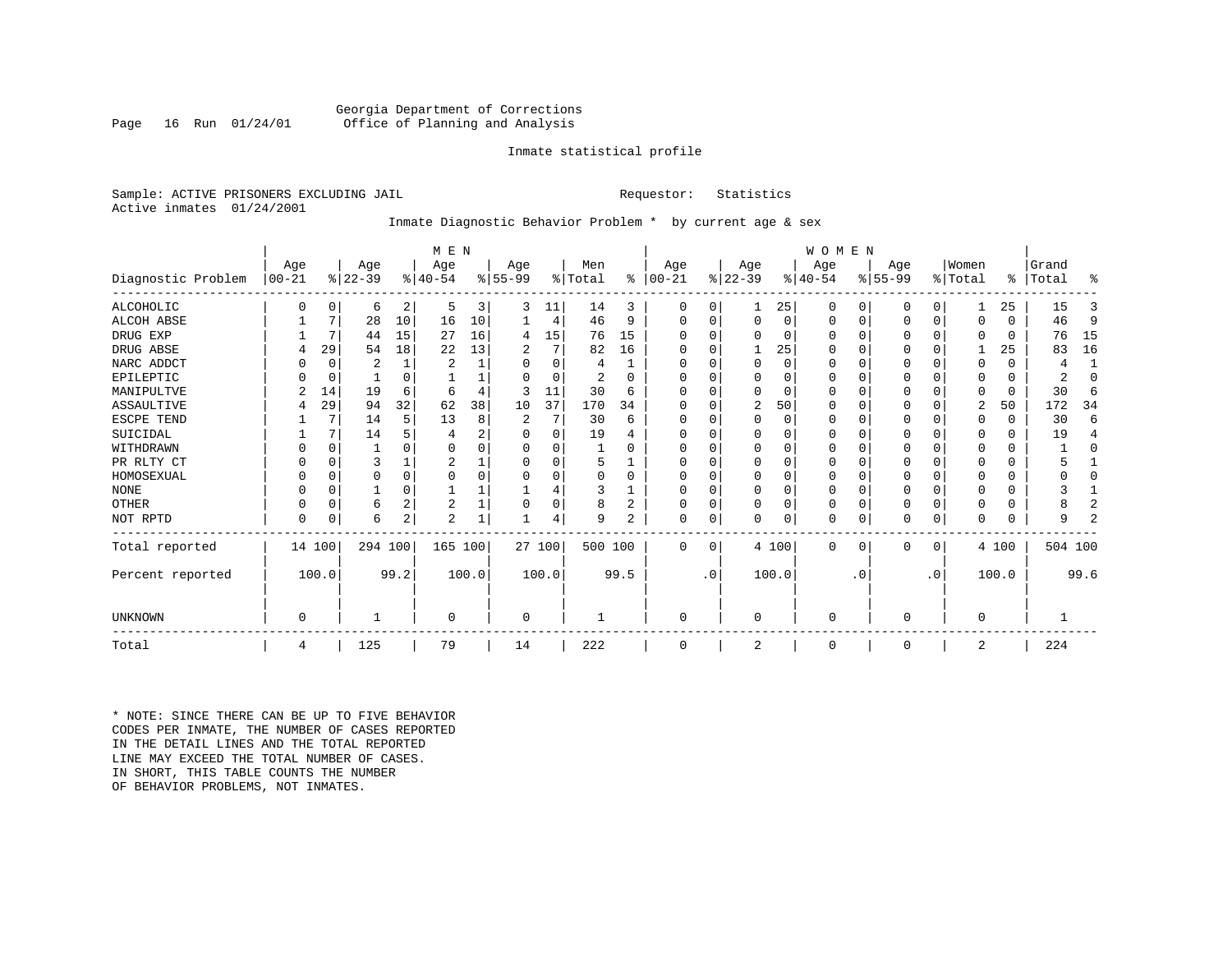# Georgia Department of Corrections Page 17 Run 01/24/01 Office of Planning and Analysis

# Inmate statistical profile

Sample: ACTIVE PRISONERS EXCLUDING JAIL **Requestor:** Statistics Active inmates 01/24/2001

# Physical Profile (General Condition) by current age & sex

|                                                                                  |                           |                                 |                     |                                   | M E N                      |                     |                    |                         |                             |                               |                                |                                   |                                   |                                          | W O M E N                                    |                         |                                |                                   |                                          |                             |                    |                                |
|----------------------------------------------------------------------------------|---------------------------|---------------------------------|---------------------|-----------------------------------|----------------------------|---------------------|--------------------|-------------------------|-----------------------------|-------------------------------|--------------------------------|-----------------------------------|-----------------------------------|------------------------------------------|----------------------------------------------|-------------------------|--------------------------------|-----------------------------------|------------------------------------------|-----------------------------|--------------------|--------------------------------|
| Physical Profile                                                                 | Age<br>$00 - 21$          |                                 | Age<br>$8 22-39$    |                                   | Age<br>$8 40-54$           |                     | Age<br>$8155 - 99$ |                         | Men<br>% Total              | ⊱                             | Age<br>$ 00-21$                |                                   | Age<br>$8$   22-39                |                                          | Aqe<br>$8 40-54$                             |                         | Age<br>$8155 - 99$             |                                   | Women<br>% Total                         |                             | Grand<br>%   Total |                                |
| NO LIMITATION<br>DEFECT NO MAJOR LIMT<br>DEFECT MAJOR LIMIT<br>VERY MAJOR DEFECT | $\Omega$<br>$\Omega$<br>0 | 4 100<br>$\mathbf{0}$<br>0<br>0 | 90<br>17<br>16<br>0 | 73 <br>14<br>13<br>0 <sup>1</sup> | 44<br>13<br>21<br>$\Omega$ | 56<br>17<br>27<br>0 | 6<br>$\Omega$      | 43<br>50<br>$\mathbf 0$ | 144<br>31<br>44<br>$\Omega$ | 66<br>14<br>20<br>$\mathbf 0$ | 0<br>$\Omega$<br>$\Omega$<br>0 | 0<br>$\Omega$<br>0<br>$\mathbf 0$ | $\mathbf{0}$<br>$\mathbf{0}$<br>0 | 2 100<br>$\mathbf 0$<br>0<br>$\mathbf 0$ | $\mathbf{0}$<br>$\mathbf 0$<br>0<br>$\Omega$ | 0<br>0<br>$\Omega$<br>0 | 0<br>$\Omega$<br>$\Omega$<br>0 | 0<br>$\Omega$<br>0<br>0           | $\mathbf{0}$<br>$\Omega$<br>$\mathbf{0}$ | 2 100<br>0<br>$\Omega$<br>0 | 31<br>44<br>0      | 146 66<br>14<br>-20<br>$\circ$ |
| Total reported<br>Percent reported                                               |                           | 4 100<br>100.0                  | 123                 | 100<br>98.4                       |                            | 78 100<br>98.7      |                    | 14 100<br>100.0         | 219                         | 100<br>98.6                   | 0                              | $\mathbf{0}$<br>.0 <sup>1</sup>   |                                   | 2 100<br>100.0                           | $\mathbf 0$                                  | 0<br>. 0                | 0                              | $\overline{0}$<br>.0 <sup>1</sup> |                                          | 2 100<br>100.0              |                    | 221 100<br>98.7                |
| NOT REPORTED                                                                     | $\mathbf 0$               |                                 | 2                   |                                   |                            |                     | $\mathbf 0$        |                         | 3                           |                               | $\mathbf 0$                    |                                   | 0                                 |                                          | $\mathbf 0$                                  |                         | $\Omega$                       |                                   | $\Omega$                                 |                             | 3                  |                                |
| Total                                                                            | 4                         |                                 | 125                 |                                   | 79                         |                     | 14                 |                         | 222                         |                               | 0                              |                                   | 2                                 |                                          | 0                                            |                         | 0                              |                                   | 2                                        |                             | 224                |                                |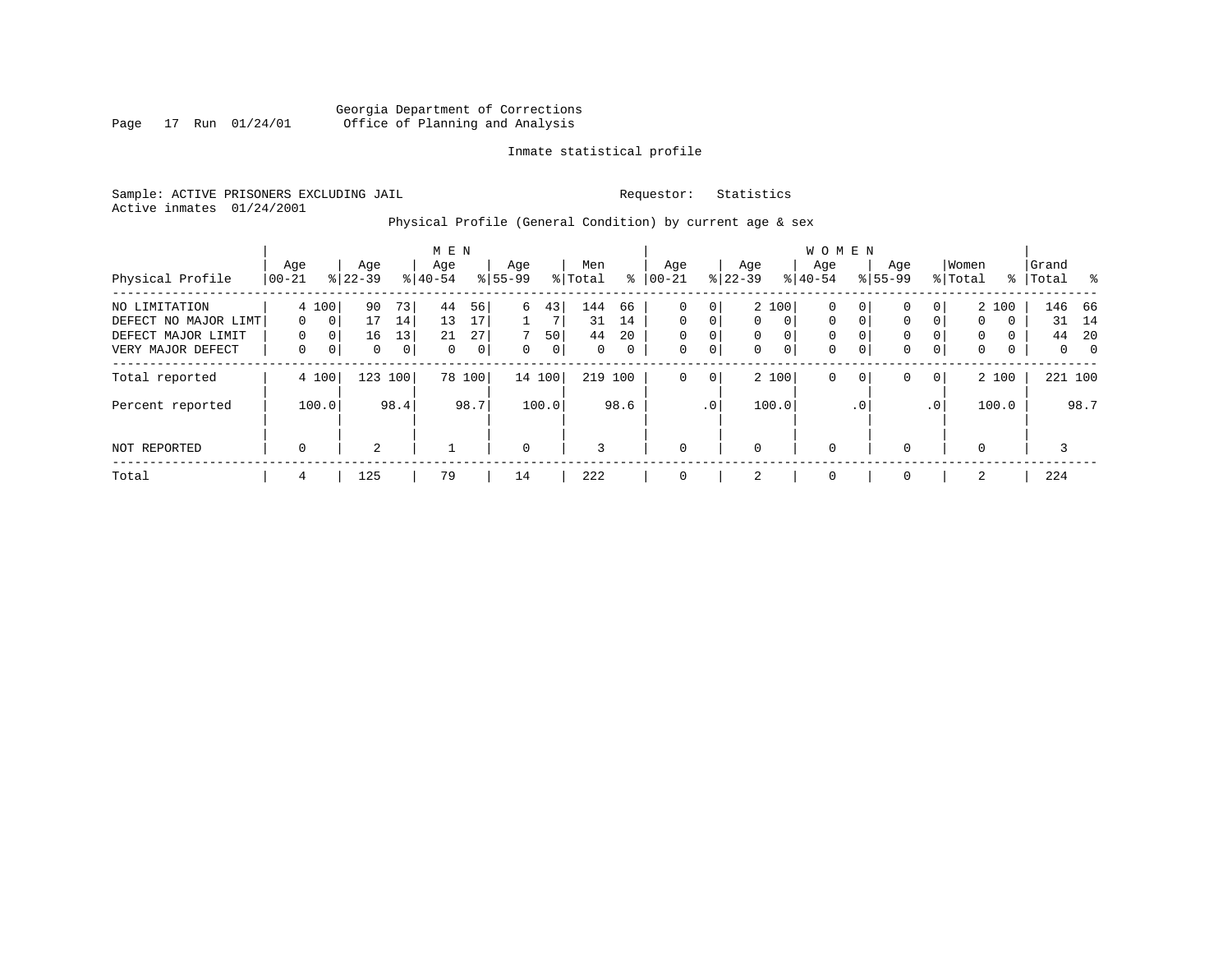# Georgia Department of Corrections Office of Planning and Analysis

# Inmate statistical profile

Sample: ACTIVE PRISONERS EXCLUDING JAIL **Requestor:** Statistics Active inmates 01/24/2001

Security Status by current age & sex

|                  |           |          |           |             | M E N       |       |             |        |         |          |          |             |             |          | <b>WOMEN</b> |                |          |                |             |       |           |         |
|------------------|-----------|----------|-----------|-------------|-------------|-------|-------------|--------|---------|----------|----------|-------------|-------------|----------|--------------|----------------|----------|----------------|-------------|-------|-----------|---------|
|                  | Age       |          | Age       |             | Age         |       | Age         |        | Men     |          | Age      |             | Age         |          | Age          |                | Age      |                | Women       |       | Grand     |         |
| Security         | $00 - 21$ |          | $ 22-39 $ |             | $8 40-54$   |       | $8 55-99$   |        | % Total | ႜ        | $ 00-21$ |             | $ 22-39 $   |          | $ 40-54 $    |                | $ 55-99$ |                | % Total     |       | %   Total | ႜ       |
| DIAG INCOM       | 0         | 0        | 0         | $\mathbf 0$ | $\Omega$    |       | $\Omega$    | 0      |         |          | $\Omega$ | 0           | $\Omega$    | 0        | $\Omega$     | 0              |          | 0              | $\Omega$    | 0     |           |         |
| WRK RELEAS       | 0         | 0        | 0         | $\mathbf 0$ | $\Omega$    |       | $\Omega$    | 0      |         | $\Omega$ | $\Omega$ |             | $\mathbf 0$ | 0        | $\Omega$     | $\Omega$       |          | 0              | $\Omega$    | 0     |           |         |
| TRUSTY           | $\Omega$  | $\Omega$ |           | $\Omega$    | $\Omega$    |       | $\Omega$    | 0      |         |          | $\Omega$ |             | $\Omega$    | $\Omega$ | $\mathbf 0$  |                |          |                | $\Omega$    | 0     |           |         |
| MINIMUM          | 0         | 0        |           | 0           |             |       | $\Omega$    | 0      |         |          | $\Omega$ |             | $\mathbf 0$ | 0        | $\mathbf 0$  |                | 0        |                | $\Omega$    | 0     |           |         |
| MEDIUM           | 0         | 0        | 27        | 22          | 23          | 29    |             | 50     | 57      | 26       | $\Omega$ |             |             | 50       | 0            |                | 0        | 0              |             | 50    | 58        | 26      |
| CLOSE            | 3         | 75       | 84        | 68          | 48          | 61    |             | 50     | 142     | 64       | $\Omega$ |             | $\mathbf 0$ | 0        | $\mathbf 0$  |                | 0        |                | 0           | 0     | 142       | 64      |
| MAXIMUM          |           | 25       | 13        | 10          | 3           |       | $\Omega$    | 0      | 17      | 8        | $\Omega$ |             |             | 50       | $\mathbf 0$  |                | 0        | 0              |             | 50    | 18        | 8       |
| DIAGNOSTIC       | 0         | 0        | 0         | 0           | 4           | 5     | 0           | 0      | 4       | 2        | 0        | $\mathsf 0$ | 0           | 0        | $\mathbf 0$  | 0              | 0        | 0              | 0           | 0     | 4         | 2       |
| Total reported   |           | 4 100    | 124 100   |             | 79          | 100   |             | 14 100 | 221 100 |          | 0        | 0           |             | 2 100    | $\mathbf 0$  | $\overline{0}$ | 0        | 0 <sup>1</sup> |             | 2 100 |           | 223 100 |
| Percent reported |           | 100.0    |           | 99.2        |             | 100.0 |             | 100.0  |         | 99.5     |          | $\cdot$ 0   |             | 100.0    |              | $\cdot$ 0      |          | .0             |             | 100.0 |           | 99.6    |
| NOT RPTD         | 0         |          |           |             | $\mathbf 0$ |       | $\mathbf 0$ |        |         |          | 0        |             | $\mathbf 0$ |          | $\mathbf{0}$ |                | 0        |                | $\mathbf 0$ |       |           |         |
| Total            | 4         |          | 125       |             | 79          |       | 14          |        | 222     |          | 0        |             | 2           |          | 0            |                | 0        |                | 2           |       | 224       |         |

\* NOTE: BEGINNING IN JULY 1987, THE FACILITIES DIVISION NO LONGER CODED INMATES AS BEING WORK RELEASE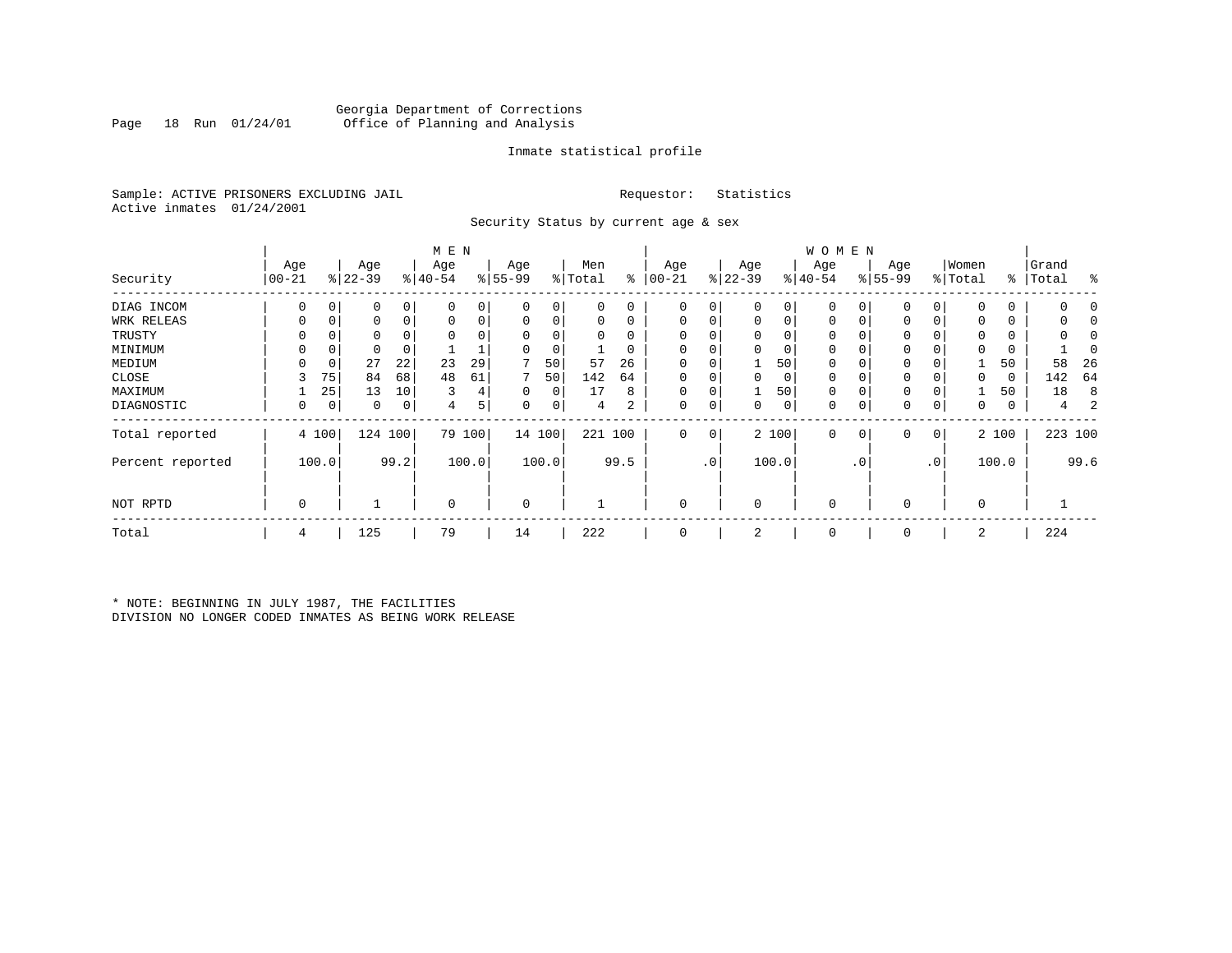# Georgia Department of Corrections Page 19 Run 01/24/01 Office of Planning and Analysis

# Inmate statistical profile

Sample: ACTIVE PRISONERS EXCLUDING JAIL **Requestor:** Statistics Active inmates 01/24/2001

Number Of Sentences by current age & sex

|                     |                 |             |                  |       | M E N            |        |                  |             |                |       |                      |           |                  |              | W O M E N        |           |                  |           |                  |       |                    |         |
|---------------------|-----------------|-------------|------------------|-------|------------------|--------|------------------|-------------|----------------|-------|----------------------|-----------|------------------|--------------|------------------|-----------|------------------|-----------|------------------|-------|--------------------|---------|
| Number Of Sentences | Age<br>$ 00-21$ |             | Age<br>$ 22-39 $ |       | Age<br>$ 40-54 $ |        | Age<br>$8 55-99$ |             | Men<br>% Total |       | Age<br>$8   00 - 21$ |           | Age<br>$ 22-39 $ |              | Age<br>$ 40-54 $ |           | Age<br>$8 55-99$ |           | Women<br>% Total |       | Grand<br>%   Total | ႜ       |
| $_{\rm ONE}$        | 0               | 0           | 15               | 12    | 12               | 15     | 2                | 14          | 29             | 13    | $\mathbf 0$          | 0         | $\Omega$         | $\mathbf{0}$ | $\mathbf 0$      | 0         | 0                | 0         | $\Omega$         | 0     | 29                 | 13      |
| TWO                 | 0               | 0           | 26               | 21    | 15               | 19     | 5                | 36          | 46             | 21    | $\mathbf 0$          | 0         |                  | 50           | $\mathbf 0$      | 0         | $\mathbf 0$      | 0         |                  | 50    | 47                 | 21      |
| THREE               |                 | 25          | 23               | 18    | 16               | 20     |                  |             | 41             | 18    | $\Omega$             | 0         | 0                | 0            | 0                |           | 0                |           | 0                | 0     | 41                 | 18      |
| FOUR                | 0               | $\mathbf 0$ | 17               | 14    | 10               | 13     | $\Omega$         | $\mathbf 0$ | 27             | 12    | $\Omega$             |           |                  | 0            | $\mathbf 0$      |           | $\mathbf 0$      |           | 0                | 0     | 27                 | 12      |
| FIVE                | $\Omega$        | $\mathbf 0$ | 10               | 8     | 6                | 8      | 2                | 14          | 18             | 8     | 0                    | 0         |                  | 50           | $\mathbf 0$      |           | $\mathbf 0$      |           |                  | 50    | 19                 | 8       |
| MORE THAN FIVE      | 3               | 75          | 34               | 27    | 20               | 25     | 4                | 29          | 61             | 27    | $\mathbf 0$          | 0         | 0                | 0            | 0                | 0         | $\mathbf 0$      | 0         | 0                | 0     |                    | 61 27   |
| Total reported      |                 | 4 100       | 125 100          |       |                  | 79 100 |                  | 14 100      | 222 100        |       | $\Omega$             | 0         |                  | 2 100        | $\Omega$         | $\Omega$  | $\Omega$         | 0         |                  | 2 100 |                    | 224 100 |
| Percent reported    |                 | 100.0       |                  | 100.0 |                  | 100.0  |                  | 100.0       |                | 100.0 |                      | $\cdot$ 0 |                  | 100.0        |                  | $\cdot$ 0 |                  | $\cdot$ 0 |                  | 100.0 |                    | 100.0   |
| NOT REPORTED        | 0               |             | 0                |       | $\mathbf 0$      |        | $\mathbf 0$      |             | 0              |       | $\mathbf 0$          |           | $\Omega$         |              | $\mathbf 0$      |           | $\Omega$         |           | 0                |       | 0                  |         |
| Total               | 4               |             | 125              |       | 79               |        | 14               |             | 222            |       | $\Omega$             |           | $\mathbf{2}$     |              | $\Omega$         |           | $\Omega$         |           | 2                |       | 224                |         |
|                     |                 |             |                  |       |                  |        |                  |             |                |       |                      |           |                  |              |                  |           |                  |           |                  |       |                    |         |
| AVG NUM SENTENCES   | 6.75            |             | 4.46             |       | 4.43             |        | 4.43             |             | 4.49           |       | .00                  |           | 3.50             |              | .00              |           |                  | .00       | 3.50             |       | 4.48               |         |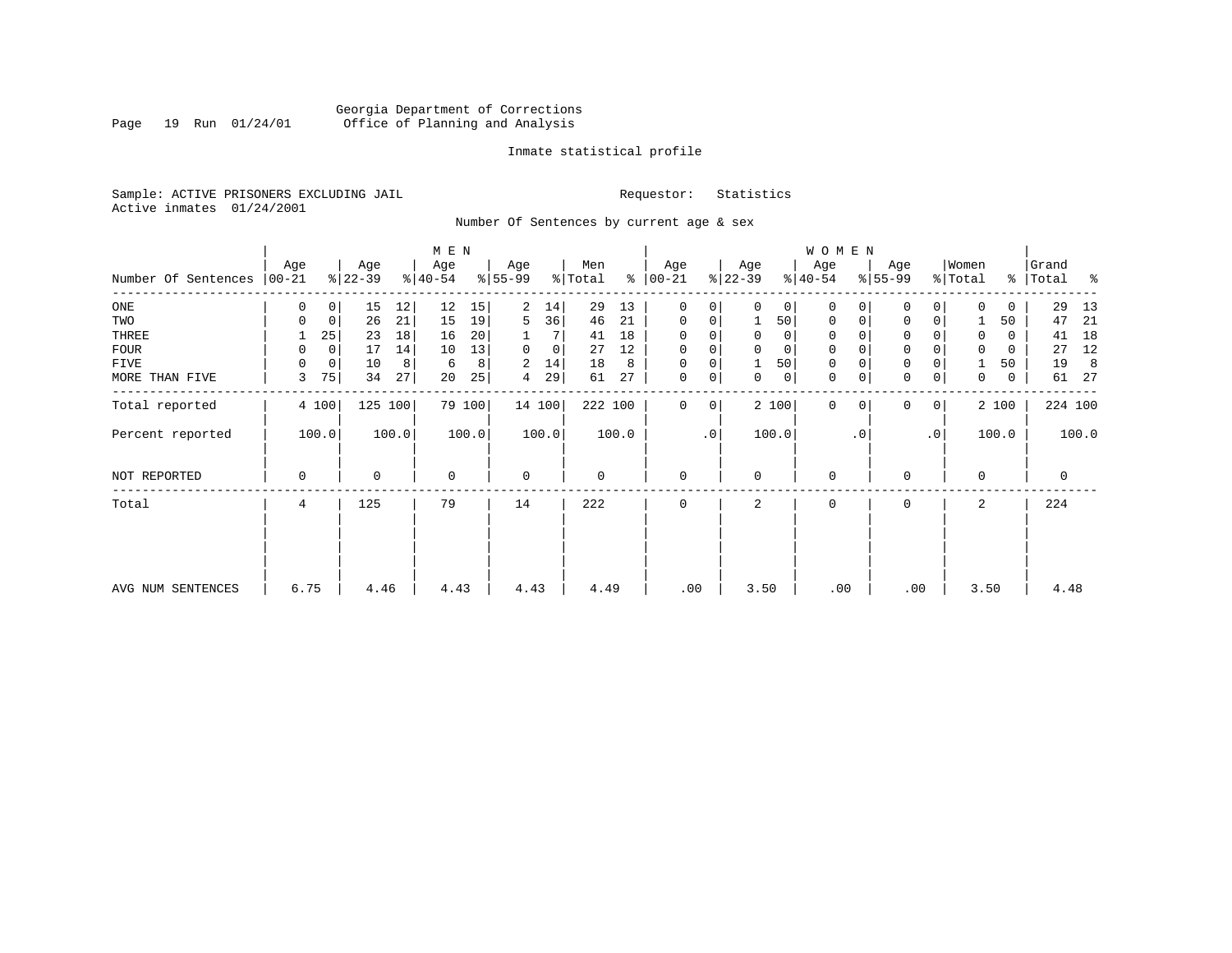# Georgia Department of Corrections Page 20 Run 01/24/01 Office of Planning and Analysis

# Inmate statistical profile

Sample: ACTIVE PRISONERS EXCLUDING JAIL **Requestor:** Statistics Active inmates 01/24/2001

Number Of Disciplinaries by current age & sex

|                  |                  |             |                  |       | M E N            |        |                 |          |                |       |                  |             |                 |             | WOMEN            |           |                  |                |                  |          |                |         |
|------------------|------------------|-------------|------------------|-------|------------------|--------|-----------------|----------|----------------|-------|------------------|-------------|-----------------|-------------|------------------|-----------|------------------|----------------|------------------|----------|----------------|---------|
| Disciplinaries   | Age<br>$00 - 21$ |             | Age<br>$ 22-39 $ |       | Age<br>$ 40-54 $ |        | Age<br>$ 55-99$ |          | Men<br>% Total | ి     | Age<br>$00 - 21$ |             | Age<br>$ 22-39$ |             | Age<br>$ 40-54 $ |           | Age<br>$ 55-99 $ |                | Women<br>% Total | ⊱        | Grand<br>Total | ႜ       |
| ZERO             | 2                | 50          | 22               | 18    | 28               | 35     | 7               | 50       | 59             | 27    | $\mathbf{0}$     | 0           | $\Omega$        | $\Omega$    | 0                |           | 0                | 0              | $\Omega$         | 0        | 59             | 26      |
| ONE              | 0                | $\mathbf 0$ | 16               | 13    | 12               | 15     | 3               | 21       | 31             | 14    | 0                | 0           | 0               | 0           | 0                | 0         | $\mathbf 0$      | 0              | 0                | 0        | 31             | 14      |
| TWO              |                  |             | 9                | 7     | 12               | 15     | 2               | 14       | 23             | 10    | 0                |             |                 | 0           | 0                |           | 0                |                | 0                | 0        | 23             | 10      |
| THREE            | 0                |             | 22               | 18    | 6                | 8      | 0               | 0        | 28             | 13    | 0                |             |                 | 50          | 0                |           | 0                |                |                  | 50       | 29             | 13      |
| FOUR             | $\Omega$         | $\Omega$    | 12               | 10    | 8                | 10     | $\Omega$        | $\Omega$ | 20             | 9     | $\Omega$         | $\Omega$    | $\Omega$        | 0           | $\Omega$         |           | $\Omega$         |                | $\Omega$         | $\Omega$ | 20             | 9       |
| FIVE             |                  | 0           | 2                | 2     | $\overline{2}$   | 3      | $\Omega$        | 0        | 4              | 2     | $\Omega$         | 0           | $\Omega$        | $\mathbf 0$ | 0                |           | $\Omega$         |                |                  | 0        | 4              | 2       |
| MORE THAN FIVE   | $\overline{a}$   | 50          | 42               | 34    | 11               | 14     | 2               | 14       | 57             | 26    | $\mathbf 0$      | 0           |                 | 50          | $\mathbf 0$      |           | $\Omega$         | 0              |                  | 50       | 58             | 26      |
| Total reported   |                  | 4 100       | 125 100          |       |                  | 79 100 |                 | 14 100   | 222 100        |       | $\mathbf{0}$     | $\mathbf 0$ |                 | 2 100       | $\mathbf{0}$     | $\Omega$  | 0                | $\overline{0}$ |                  | 2 100    |                | 224 100 |
| Percent reported |                  | 100.0       |                  | 100.0 |                  | 100.0  |                 | 100.0    |                | 100.0 |                  | $\cdot$ 0   | 100.0           |             |                  | $\cdot$ 0 |                  | $\cdot$ 0      |                  | 100.0    |                | 100.0   |
| NOT REPORTED     | 0                |             | 0                |       | 0                |        | 0               |          | 0              |       | 0                |             | $\mathbf 0$     |             | 0                |           | $\Omega$         |                | $\mathbf 0$      |          | 0              |         |
| Total            | 4                |             | 125              |       | 79               |        | 14              |          | 222            |       | 0                |             | 2               |             | 0                |           | 0                |                | 2                |          | 224            |         |
|                  |                  |             |                  |       |                  |        |                 |          |                |       |                  |             |                 |             |                  |           |                  |                |                  |          |                |         |
|                  |                  |             |                  |       |                  |        |                 |          |                |       |                  |             |                 |             |                  |           |                  |                |                  |          |                |         |
| AVG NUM DISCIP   | 5.50             |             | 6.02             |       | 2.80             |        | 1.64            |          | 4.59           |       | .00              |             | 5.50            |             | .00              |           | .00              |                | 5.50             |          | 4.60           |         |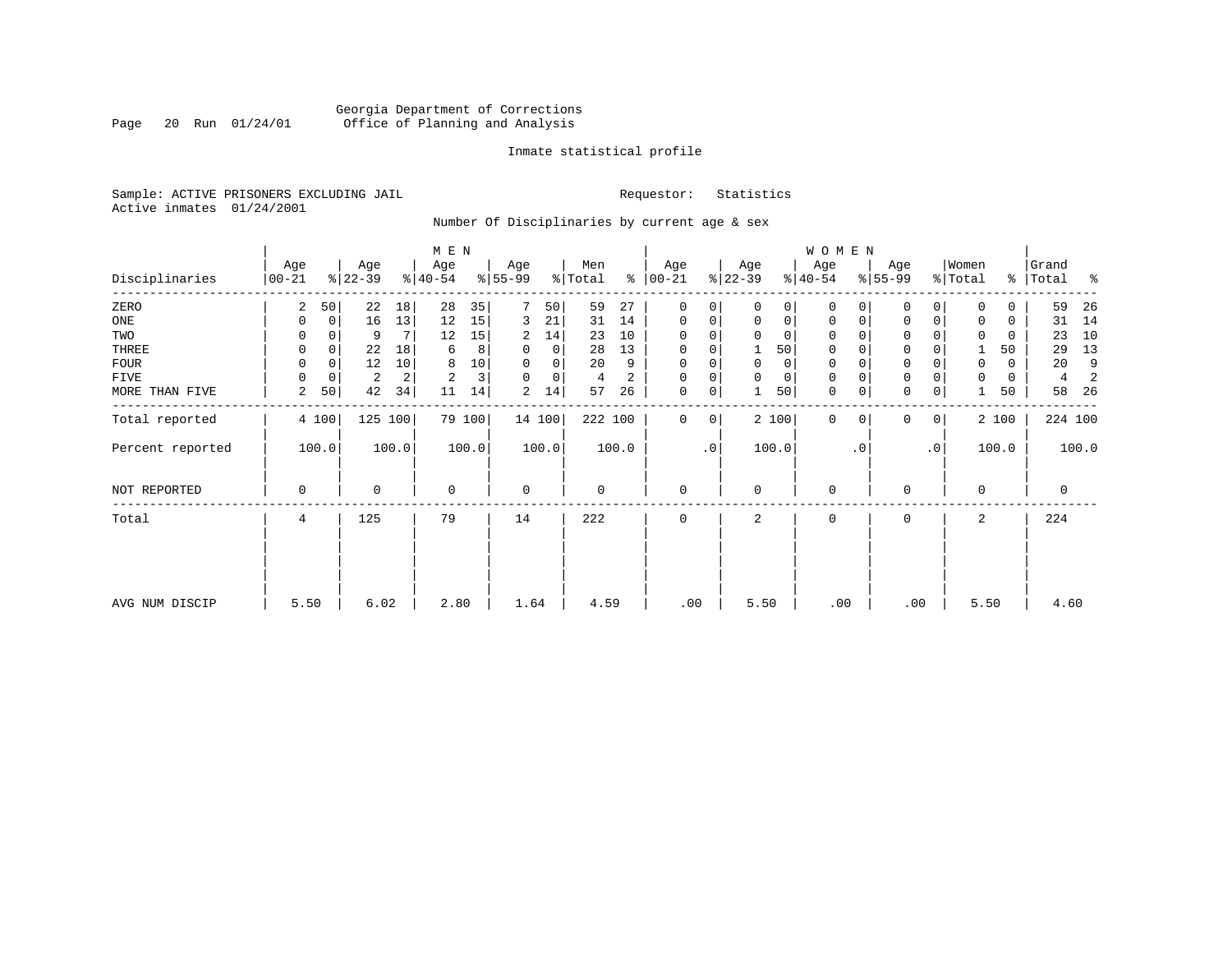# Georgia Department of Corrections Page 21 Run 01/24/01 Office of Planning and Analysis

# Inmate statistical profile

Sample: ACTIVE PRISONERS EXCLUDING JAIL **Requestor:** Statistics Active inmates 01/24/2001

Number Of Escapes by current age & sex

|                  | M E N            |   |                  |       |                  |        |                 |        |                |          |                 |    |                  | W O M E N |                  |             |                 |             |                  |       |                    |
|------------------|------------------|---|------------------|-------|------------------|--------|-----------------|--------|----------------|----------|-----------------|----|------------------|-----------|------------------|-------------|-----------------|-------------|------------------|-------|--------------------|
| Escapes          | Age<br>$00 - 21$ |   | Age<br>$ 22-39 $ |       | Age<br>$ 40-54 $ |        | Age<br>$ 55-99$ |        | Men<br>% Total | ៖        | Age<br>$ 00-21$ |    | Age<br>$ 22-39 $ |           | Age<br>$ 40-54 $ |             | Age<br>$ 55-99$ |             | Women<br>% Total |       | Grand<br>% Total % |
| ZERO             | 4 100            |   | 124              | 99    | 79               | 100    |                 | 14 100 | 221 100        |          | $\mathbf 0$     | 0  |                  | 2 100     | $\mathbf{0}$     | $\Omega$    | $\Omega$        | 0           |                  | 2 100 | 223 100            |
| ONE              | 0                | 0 |                  | 1     | $\mathbf 0$      | 0      | 0               | 0      |                | 0        | $\mathbf 0$     | 0  | 0                | 0         | 0                | 0           | 0               | 0           | $\Omega$         | 0     | $\Omega$           |
| TWO              | 0                | 0 | 0                |       | 0                |        | 0               |        | 0              | O        | $\Omega$        |    | 0                | 0         | 0                | $\Omega$    | $\Omega$        |             | 0                | 0     | O                  |
| THREE            | 0                |   |                  |       | $\Omega$         |        | $\Omega$        |        | 0              | 0        | $\Omega$        |    | 0                | 0         | 0                |             | 0               |             |                  | 0     | $\left($           |
| <b>FOUR</b>      | $\Omega$         |   |                  |       | $\Omega$         |        | $\Omega$        |        | $\Omega$       | $\Omega$ | $\Omega$        |    | $\Omega$         | 0         | $\mathbf 0$      | O           | 0               |             |                  | 0     | O                  |
| FIVE             | 0                | 0 | 0                | 0     | $\mathbf 0$      | 0      | $\mathbf 0$     | 0      | 0              | 0        | $\Omega$        | 0  | 0                | 0         | 0                | $\Omega$    | 0               |             |                  | 0     | 0                  |
| MORE THAN FIVE   | $\mathbf 0$      | 0 | 0                | 0     | $\mathbf 0$      | 0      | $\mathbf 0$     | 0      | 0              | 0        | 0               | 0  | $\mathbf{0}$     | 0         | $\mathbf 0$      | 0           | $\mathbf 0$     | $\mathsf 0$ | 0                | 0     | N                  |
| Total reported   | 4 100            |   | 125 100          |       |                  | 79 100 |                 | 14 100 | 222 100        |          | $\Omega$        | 0  |                  | 2 100     | $\mathbf{0}$     | $\mathbf 0$ | 0               | 0           |                  | 2 100 | 224 100            |
| Percent reported | 100.0            |   |                  | 100.0 |                  | 100.0  |                 | 100.0  |                | 100.0    |                 | .0 |                  | 100.0     |                  | . 0         |                 | $\cdot$ 0   |                  | 100.0 | 100.0              |
| NOT REPORTED     | 0                |   | 0                |       | $\mathbf 0$      |        | $\mathbf 0$     |        | 0              |          | $\mathbf 0$     |    | $\mathbf 0$      |           | 0                |             | 0               |             | 0                |       | 0                  |
| Total            | 4                |   | 125              |       | 79               |        | 14              |        | 222            |          | $\mathbf 0$     |    | 2                |           | 0                |             | 0               |             | 2                |       | 224                |
|                  |                  |   |                  |       |                  |        |                 |        |                |          |                 |    |                  |           |                  |             |                 |             |                  |       |                    |
|                  |                  |   |                  |       |                  |        |                 |        |                |          |                 |    |                  |           |                  |             |                 |             |                  |       |                    |
| AVG NUM ESCAPES  | .00              |   | .01              |       |                  | .00    | .00             |        | .00            |          | .00             |    | .00              |           | .00              |             | .00             |             | .00              |       | .00                |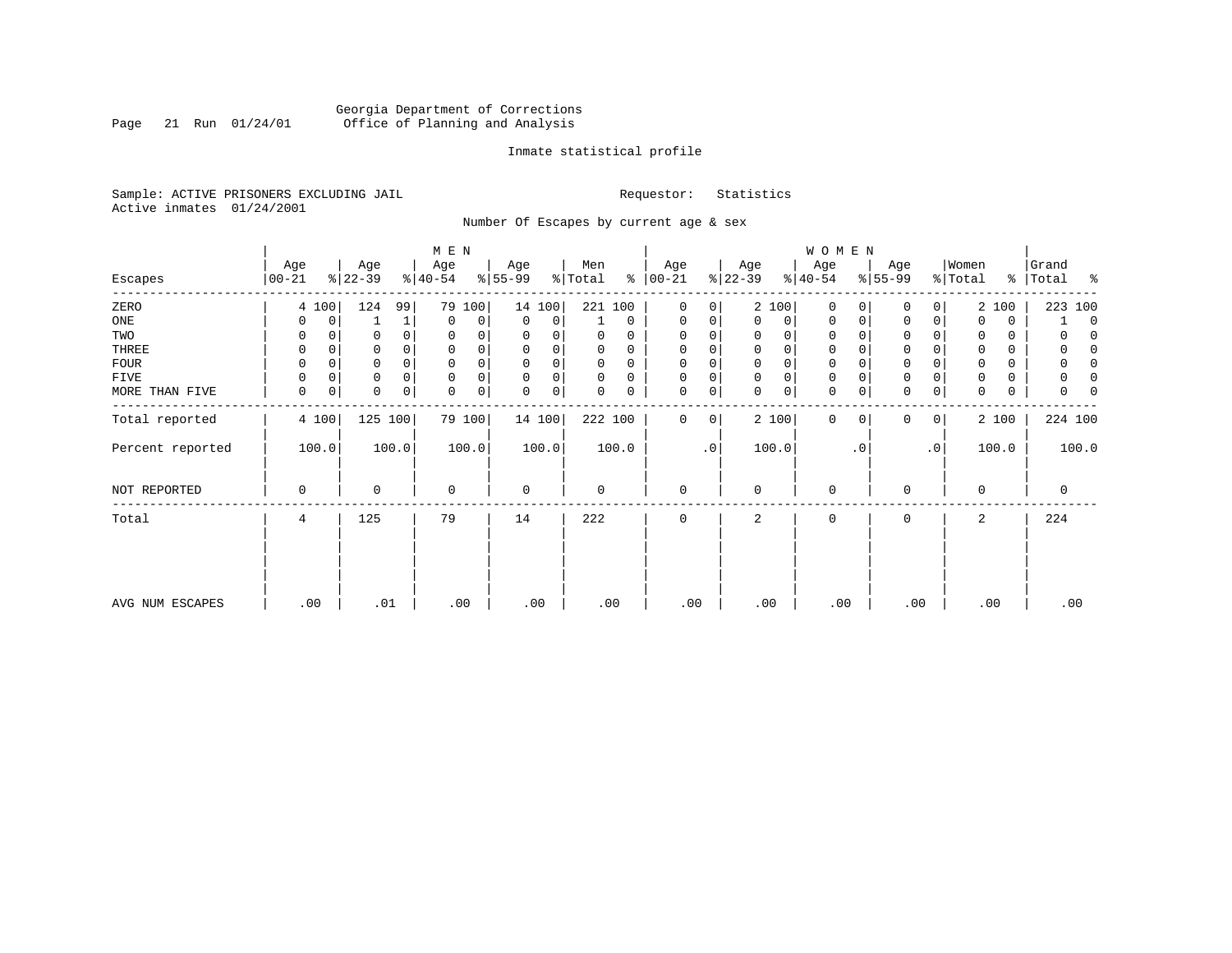### Georgia Department of Corrections Page 22 Run 01/24/01 Office of Planning and Analysis

### Inmate statistical profile

Sample: ACTIVE PRISONERS EXCLUDING JAIL **Requestor:** Statistics Active inmates 01/24/2001

### Number Of Prior Georgia Incarcerations \* by current age & sex

|                            | Age         |             | Age            |             | M E N<br>Age |        | Age         |        | Men     |       | Age           |           | Age         |          | WOMEN<br>Age |           | Age         |    | Women    |          | Grand   |       |
|----------------------------|-------------|-------------|----------------|-------------|--------------|--------|-------------|--------|---------|-------|---------------|-----------|-------------|----------|--------------|-----------|-------------|----|----------|----------|---------|-------|
| Prior Incarcerations 00-21 |             |             | $ 22-39 $      |             | $ 40-54 $    |        | $8 55-99$   |        | % Total |       | $8   00 - 21$ |           | $ 22-39 $   |          | $ 40-54 $    |           | $ 55-99$    |    | % Total  | ွေ       | Total   | ႜ     |
| ZERO                       |             | 4 100       | 70             | 56          | 32           | 41     |             | 50     | 113     | 51    | $\mathbf 0$   | 0         |             | 2 100    | $\Omega$     | $\Omega$  | $\Omega$    | 0  |          | 2 100    | 115     | -51   |
| $_{\rm ONE}$               | O           | 0           | 25             | 20          | 17           | 22     | 4           | 29     | 46      | 21    | 0             | 0         | $\Omega$    | 0        | 0            | 0         | $\Omega$    | 0  | $\Omega$ | 0        | 46      | 21    |
| TWO                        | 0           | $\Omega$    | 13             | 10          | 9            | 11     |             |        | 23      | 10    | 0             | 0         |             | $\Omega$ | 0            |           |             |    | 0        | $\Omega$ | 23      | 10    |
| THREE                      | 0           | $\mathbf 0$ | 11             | 9           |              | 9      |             |        | 19      | 9     | 0             | 0         | $\mathbf 0$ | $\Omega$ | 0            |           | $\Omega$    | 0  | 0        | $\Omega$ | 19      | 8     |
| FOUR                       | 0           | $\Omega$    | 4              |             | 9            | 11     | $\Omega$    | 0      | 13      | 6     | $\Omega$      | 0         |             | $\Omega$ | $\Omega$     |           | $\Omega$    |    | 0        | 0        | 13      | 6     |
| FIVE                       | 0           | $\Omega$    | $\overline{c}$ |             | 3            | 4      |             | 0      | 5       | 2     | 0             | 0         | $\mathbf 0$ | $\Omega$ | 0            |           | 0           |    | 0        | 0        | 5       |       |
| MORE THAN FIVE             | 0           | 0           | 0              | $\mathbf 0$ | 2            | 3      |             | 7      | 3       |       | $\mathbf 0$   | 0         | $\Omega$    | 0        | 0            | 0         | $\mathbf 0$ | 0  | 0        | 0        | 3       |       |
| Total reported             |             | 4 100       | 125 100        |             |              | 79 100 |             | 14 100 | 222 100 |       | $\Omega$      | 0         |             | 2 100    | $\mathbf 0$  | $\Omega$  | $\Omega$    | 0  |          | 2 100    | 224 100 |       |
| Percent reported           |             | 100.0       |                | 100.0       |              | 100.0  |             | 100.0  |         | 100.0 |               | $\cdot$ 0 |             | 100.0    |              | $\cdot$ 0 |             | .0 |          | 100.0    |         | 100.0 |
| <b>NOT REPORTED</b>        | $\mathbf 0$ |             | 0              |             | $\mathbf{0}$ |        | $\mathbf 0$ |        | 0       |       | $\mathbf 0$   |           | $\Omega$    |          | $\mathbf 0$  |           | $\mathbf 0$ |    | 0        |          | 0       |       |
| Total                      | 4           |             | 125            |             | 79           |        | 14          |        | 222     |       | $\mathbf 0$   |           | 2           |          | 0            |           | 0           |    | 2        |          | 224     |       |
|                            |             |             |                |             |              |        |             |        |         |       |               |           |             |          |              |           |             |    |          |          |         |       |
|                            |             |             |                |             |              |        |             |        |         |       |               |           |             |          |              |           |             |    |          |          |         |       |
| AVG # INCARCERATIONS       |             | .00         | .88            |             | 1.56         |        | 1.07        |        | 1.12    |       | .00           |           | .00         |          | .00          |           | .00         |    |          | .00      | 1.11    |       |

\* This data counts a parole revocation on an existing sentenCE AS A prior incarceration. Also, this data counts, for any cohort of inmates, the total number of Georgia incarcerations the inmate has had during his entire criminal career. For example, if an inmate was admitted to prison first in FY72, and then re-admitted in FY79 and FY85, he had two prior incarcerations before the FY85 admission. This inmate's records show two prior incarcerations in all three of his records since he has had two prior incarcerations in his criminal career. If the cohort of FY72 admissions is selected for analysis, two prior incarcerations will be listed for this inmate even though in FY72, he had no prior incarcerations.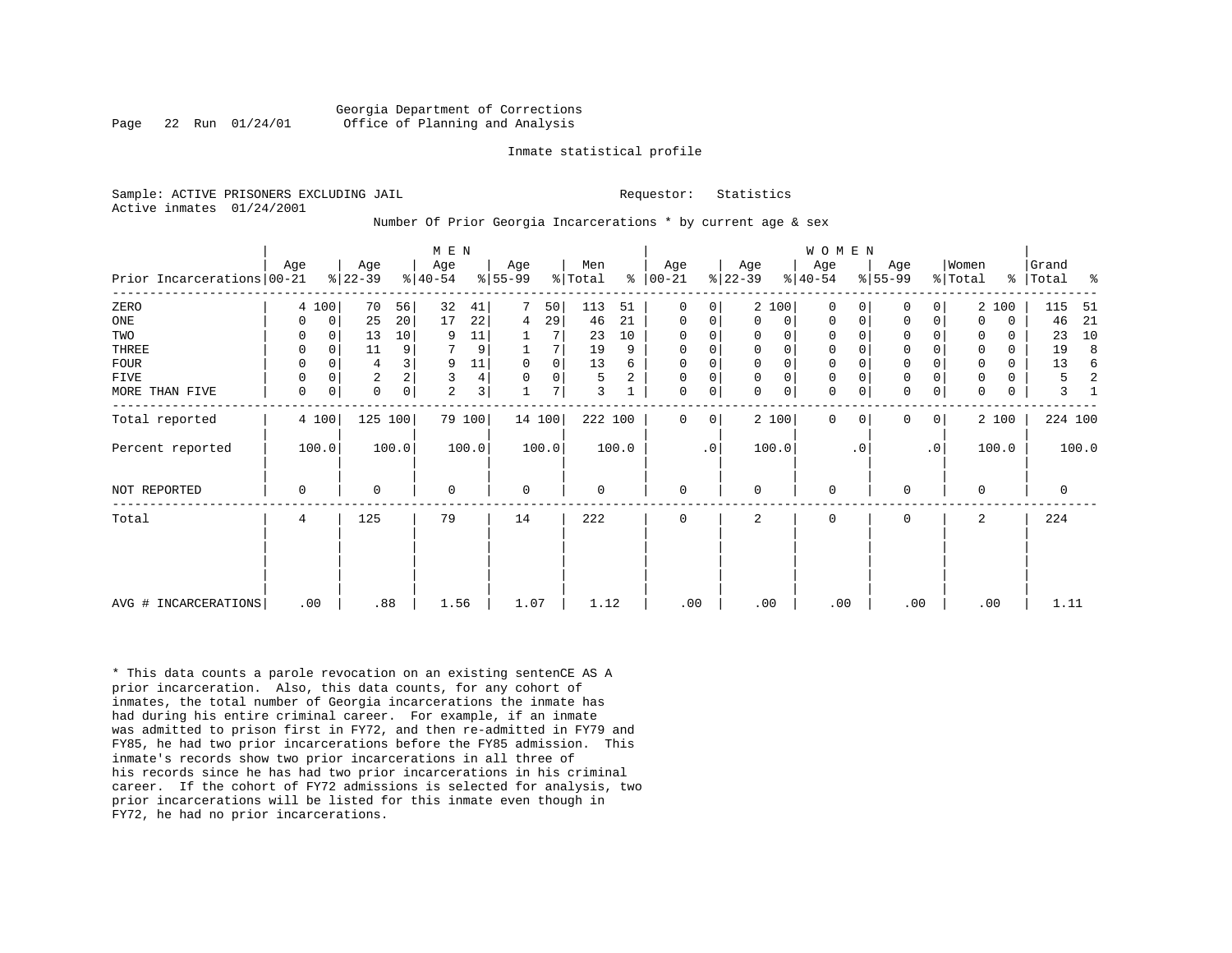# Georgia Department of Corrections Page 23 Run 01/24/01 Office of Planning and Analysis

# Inmate statistical profile

Sample: ACTIVE PRISONERS EXCLUDING JAIL **Requestor:** Statistics Active inmates 01/24/2001

Number Of Transfers by current age & sex

|                   |           |                     | M E N       |                  |           |                       |                  | W O M E N                   |                          |               |                      |
|-------------------|-----------|---------------------|-------------|------------------|-----------|-----------------------|------------------|-----------------------------|--------------------------|---------------|----------------------|
|                   | Age       | Age                 | Age         | Age              | Men       | Age                   | Age              | Age                         | Age                      | Women         | Grand                |
| Transfers         | $00 - 21$ | $ 22-39 $           | $8 40-54$   | $ 55-99 $        | % Total   | $\frac{1}{6}$   00-21 | $ 22-39 $        | $ 40-54 $                   | $8 55-99$                | % Total       | နွ<br>%   Total      |
| ZERO              | 0<br>0    | 5<br>4              | 5<br>4      | 21<br>3          | 12<br>5   | 0<br>0                | 50<br>1          | 0<br>$\Omega$               | 0                        | 50            | 13<br>6              |
| ONE               | 50<br>2   | 62<br>50            | 53<br>42    | 36<br>5          | 111<br>50 | $\Omega$<br>0         | 50               | $\mathbf 0$<br>0            | $\Omega$                 | 50            | 112<br>50            |
| TWO               | 0         | 23<br>29            | 18<br>23    | 14<br>2          | 22<br>49  | $\Omega$              | 0<br>0           | 0<br>O                      | 0                        | 0<br>0        | 22<br>49             |
| THREE             | 25        | 11<br>14            | 13<br>10    | 14<br>2          | 27<br>12  | 0<br>$\Omega$         | 0<br>$\Omega$    | $\mathbf 0$<br>$\Omega$     | 0                        | $\Omega$<br>0 | 12<br>27             |
| <b>FOUR</b>       | 25        | 4<br>5              | 3<br>4      | 7                | 10<br>5   | $\Omega$<br>0         | 0<br>$\mathbf 0$ | $\mathbf 0$<br>O            | 0                        | $\Omega$<br>0 | 10<br>$\overline{4}$ |
| FIVE              | 0<br>0    | 3 <sup>1</sup><br>4 |             | $\mathbf 0$<br>0 | 2<br>5    | $\mathbf 0$<br>0      | 0<br>$\mathbf 0$ | $\mathbf 0$<br>$\mathbf 0$  | 0                        | $\Omega$<br>0 | 2<br>5               |
| MORE THAN FIVE    | 0<br>0    | 6<br>5 <sup>1</sup> | $\mathbf 1$ | 7<br>1           | 8<br>4    | $\mathbf 0$<br>0      | $\mathbf 0$<br>0 | $\mathbf 0$<br>0            | $\mathbf 0$<br>0         | 0<br>0        | 8                    |
| Total reported    | 4 100     | 125 100             | 79 100      | 14 100           | 222 100   | $\Omega$<br>0         | 2 100            | $\mathbf{0}$<br>$\mathbf 0$ | $\mathbf{0}$<br>$\Omega$ | 2 100         | 224 100              |
| Percent reported  | 100.0     | 100.0               | 100.0       | 100.0            | 100.0     | .0                    | 100.0            | $\cdot$ 0                   | $\cdot$ 0                | 100.0         | 100.0                |
| NOT REPORTED      | $\Omega$  | 0                   | $\Omega$    | $\mathbf 0$      | $\Omega$  | $\Omega$              | $\Omega$         | $\Omega$                    | $\Omega$                 | $\Omega$      | $\mathbf 0$          |
| Total             | 4         | 125                 | 79          | 14               | 222       | $\mathbf 0$           | 2                | $\mathbf 0$                 | $\Omega$                 | 2             | 224                  |
|                   |           |                     |             |                  |           |                       |                  |                             |                          |               |                      |
| AVG NUM TRANSFERS | 2.25      | 1.94                | 1.66        | 1.79             | 1.84      | .00                   | .50              | .00                         | .00                      | .50           | 1.83                 |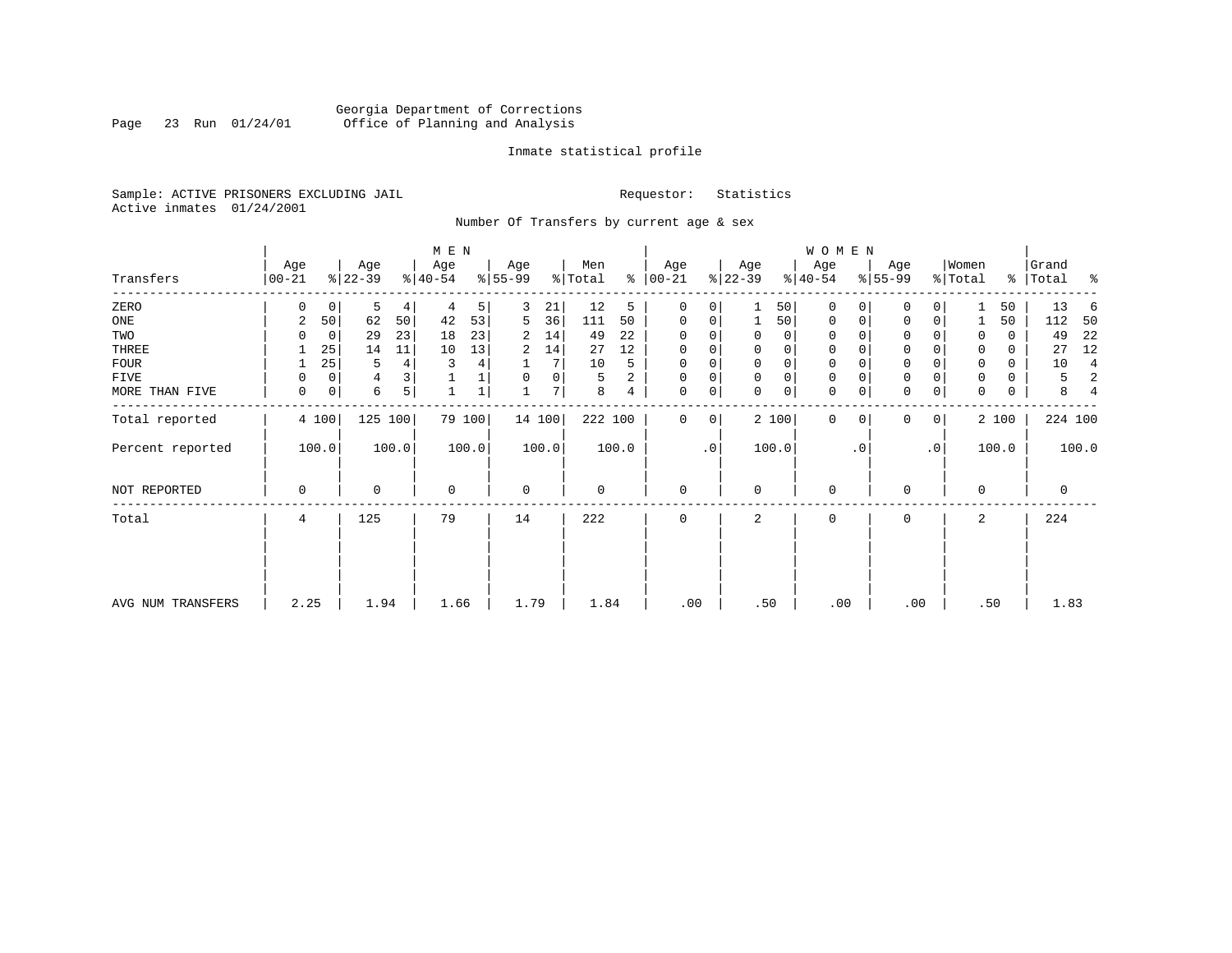# Georgia Department of Corrections Page 24 Run 01/24/01 Office of Planning and Analysis

# Inmate statistical profile

Sample: ACTIVE PRISONERS EXCLUDING JAIL **Requestor:** Statistics Active inmates 01/24/2001

County Of Conviction by current age & sex

|                            |          |             |          |              | M E N        |              |           |          |              |   |               |          |              |          | W O M E N |              |           |              |              |    |       |              |
|----------------------------|----------|-------------|----------|--------------|--------------|--------------|-----------|----------|--------------|---|---------------|----------|--------------|----------|-----------|--------------|-----------|--------------|--------------|----|-------|--------------|
|                            | Age      |             | Age      |              | Age          |              | Age       |          | Men          |   | Age           |          | Age          |          | Age       |              | Age       |              | Women        |    | Grand |              |
| County Of Conviction 00-21 |          |             | $ 22-39$ |              | $ 40-54$     |              | $8 55-99$ |          | % Total      |   | $8   00 - 21$ |          | $ 22-39 $    |          | $ 40-54$  |              | $8 55-99$ |              | % Total      | ွေ | Total |              |
| APPLING COUNTY             | 0        | 0           | 1        | 1            | 1            | 1            | 0         | 0        | 2            | 1 | 0             | 0        | 0            | 0        | 0         | 0            | 0         | 0            | 0            | 0  | 2     | -1           |
| ATKINSON COUNTY            | N        | 0           | 0        | 0            | $\circ$      | 0            | 1         | 7        | $\mathbf{1}$ | 0 | 0             | 0        | 0            | 0        | 0         | 0            | 0         | 0            | 0            | 0  |       | $\Omega$     |
| <b>BACON COUNTY</b>        |          | 0           | 0        | 0            | 1            | $\mathbf{1}$ | O         | 0        | 1            | 0 | O             | 0        | 0            | 0        | 0         | $\Omega$     | $\Omega$  | 0            | 0            | 0  |       | $\Omega$     |
| BAKER COUNTY               |          | 0           | 0        | $\Omega$     | 0            | 0            | O         | 0        | 0            | 0 | C             | $\Omega$ | O            | $\Omega$ | 0         | $\Omega$     | $\Omega$  | 0            | 0            | 0  |       | $\Omega$     |
| BALDWIN COUNTY             |          | $\Omega$    | 1        | $\mathbf{1}$ |              | 3            |           | $\Omega$ | 3            | 1 |               | O        | O            | O        | O         | <sup>0</sup> | ∩         | U            | O            | U  |       | -1           |
| BANKS COUNTY               |          | 0           | 0        | $\Omega$     |              | 1            | O         | 0        | 1            | 0 | O             | $\Omega$ | <sup>0</sup> | 0        | 0         | $\Omega$     | $\Omega$  | 0            | <sup>0</sup> | 0  |       | $\Omega$     |
| <b>BARROW COUNTY</b>       |          | 0           | 1        | 1            | 1            | 1            | O         | 0        | 2            | 1 | O             | 0        | 0            | 0        | 0         | 0            | $\Omega$  | 0            | 0            | 0  | 2     | -1           |
| BARTOW COUNTY              |          | 0           | 0        | $\Omega$     |              | 1            |           | 0        |              | 0 | O             | 0        | 0            | 0        | 0         | 0            | 0         | 0            | 0            | 0  |       | $\bigcap$    |
| BEN HILL COUNTY            |          | 0           | 0        | 0            | 0            | 0            | O         | 0        | 0            | U | $\Omega$      | 0        | 0            | 0        | 0         | $\Omega$     | $\Omega$  | 0            | 0            | 0  |       | $\Omega$     |
| BERRIEN COUNTY             |          | 0           |          | 1            | 0            | 0            | O         | 0        |              | 0 | O             | 0        | 0            | $\Omega$ | 0         | 0            | $\Omega$  | $\Omega$     | 0            | 0  |       | $\mathbf 0$  |
| BIBB COUNTY                |          | 0           | 5        | 4            | 2            | 3            |           | $\Omega$ |              | 3 |               | 0        | 0            | 0        | 0         | $\Omega$     | $\Omega$  | O            | 0            | 0  |       |              |
| BLECKLEY COUNTY            |          | 0           | 1        | 1            | $\Omega$     | 0            | O         | $\Omega$ | 1            | U | C             | $\Omega$ | <sup>0</sup> | 0        | O         | $\Omega$     | O         | <sup>0</sup> | <sup>0</sup> | U  |       | $\Omega$     |
| BRANTLEY COUNTY            |          | 0           | 0        | $\Omega$     | 1            | 1            |           | 0        | 1            | 0 | O             | $\Omega$ | O            | $\Omega$ | Ω         | $\Omega$     | O         | 0            | 0            | 0  |       | $\cap$       |
| BROOKS COUNTY              |          | 0           | 0        | O            | 1            | 1            |           | 0        | 1            | 0 | O             | 0        | 0            | 0        |           | 0            | $\Omega$  | 0            | 0            | 0  |       | $\bigcap$    |
| BRYAN COUNTY               |          | $\mathbf 0$ | 0        | 0            | $\Omega$     | 0            | O         | 0        | 0            | 0 | O             | 0        | 0            | $\Omega$ | 0         | 0            | $\Omega$  | 0            | 0            | 0  | Λ     | $\mathbf 0$  |
| BULLOCH COUNTY             |          | 0           | O        | O            | 0            | 0            | O         | 0        | 0            | 0 | O             | $\Omega$ | 0            | 0        | 0         | $\Omega$     | O         | 0            | 0            | 0  |       | $\Omega$     |
| BURKE COUNTY               |          | 0           |          |              |              | 1            | O         | 0        | 5            | 2 | O             | 0        | 0            | 0        | 0         | 0            | O         | 0            | 0            | 0  |       |              |
| BUTTS COUNTY               |          | 0           |          | 1            |              | 1            |           | 7        | 3            | 1 | O             | $\Omega$ | <sup>0</sup> | 0        | 0         | $\Omega$     | $\Omega$  | 0            | 0            | 0  |       | 1            |
| CALHOUN COUNTY             |          | 0           | $\Omega$ | $\Omega$     | 0            | 0            | O         | 0        | 0            | 0 | O             | $\Omega$ | 0            | $\Omega$ | 0         | $\Omega$     | $\Omega$  | $\Omega$     | 0            | 0  |       | $\Omega$     |
| CAMDEN COUNTY              |          | $\mathbf 0$ | 0        | 0            |              | 1            |           | 0        |              | 0 |               | $\Omega$ | 0            | $\Omega$ | 0         | $\Omega$     | $\Omega$  | 0            | 0            | 0  |       | $\Omega$     |
| CANDLER COUNTY             |          | 0           | O        | $\Omega$     | $\Omega$     | 0            |           | 0        | 0            | U | C             | 0        | O            | 0        | Ω         | $\Omega$     | $\Omega$  | 0            | <sup>0</sup> | 0  |       | $\Omega$     |
| CARROLL COUNTY             |          | 0           | 1        | 1            | 0            | 0            | U         | 0        | 1            | 0 | $\Omega$      | 0        | 0            | 0        | 0         | $\Omega$     | $\Omega$  | 0            | 0            | 0  |       | $\Omega$     |
| CATOOSA COUNTY             |          | 0           | 0        | $\Omega$     | 0            | 0            | O         | $\Omega$ | 0            | 0 | O             | 0        | 0            | 0        | 0         | 0            | $\Omega$  | 0            | 0            | 0  |       | $\Omega$     |
| CHARLTON COUNTY            |          | 0           | O        | O            | 0            | 0            | 0         | $\Omega$ | 0            | 0 | O             | $\Omega$ | 0            | 0        | 0         | $\Omega$     | $\Omega$  | 0            | 0            | 0  |       | $\cap$       |
| CHATHAM COUNTY             |          | 0           | 6        | 5            |              | 1            |           | 7        | 8            | 4 | O             | $\Omega$ | O            | 0        | Ω         | $\Omega$     | O         | <sup>0</sup> | 0            | 0  | 8     | 4            |
| CHATTAHOOCHEE COUNTY       |          | 0           | 0        | 0            | 0            | 0            | O         | 0        | 0            | 0 | O             | 0        | C            | 0        | C         | 0            | 0         | 0            | 0            | 0  |       | $\Omega$     |
| CHATTOOGA COUNTY           |          | $\mathbf 0$ | 1        | 1            | 0            | $\Omega$     | O         | 0        | 1            | 0 | $\Omega$      | 0        | 0            | $\Omega$ | 0         | 0            | $\Omega$  | 0            | 0            | 0  |       | $\bigcap$    |
| CHEROKEE COUNTY            |          | 0           | 1        | 1            |              | 1            | O         | 0        | 2            | 1 | C             | $\Omega$ | O            | 0        | 0         | $\Omega$     | $\Omega$  | 0            | 0            | 0  | 2     | -1           |
| CLARKE COUNTY              |          | 0           | 5        | 4            | 6            | 8            | O         | 0        | 11           | 5 | O             | 0        | 0            | 0        | 0         | 0            | $\Omega$  | 0            | 0            | 0  | 11    | 5            |
| CLAY COUNTY                |          | $\Omega$    | O        | O            | 0            | 0            | O         | $\Omega$ | 0            | U | O             | O        | <sup>0</sup> | 0        | O         | $\Omega$     | $\Omega$  | 0            | 0            | 0  | Λ     | $\cap$       |
| CLAYTON COUNTY             |          | 0           | 4        | 3            |              | 3            |           | 7        | 7            | 3 | $\Omega$      | $\Omega$ | 0            | $\Omega$ | 0         | $\Omega$     | $\Omega$  | $\Omega$     | 0            | 0  |       | 3            |
| CLINCH COUNTY              |          | $\mathbf 0$ | $\Omega$ | $\Omega$     | $\Omega$     | 0            | 0         | 0        | 0            | 0 | O             | 0        | 0            | $\Omega$ | 0         | $\Omega$     | $\Omega$  | $\Omega$     | 0            | 0  |       | $\Omega$     |
| COBB COUNTY                |          | 0           | 1        | 1            | 2            | 3            |           | 0        | 3            | 1 |               | 0        | 0            | 0        | 0         | $\Omega$     | $\Omega$  | 0            | 0            | 0  |       | $\mathbf{1}$ |
| COFFEE COUNTY              |          | 0           | 1        | 1            | 0            | 0            | U         | 0        | 1            | 0 | O             | 0        | 0            | 0        | 0         | 0            | $\Omega$  | 0            | Ω            | 0  |       | $\Omega$     |
| COLQUITT COUNTY            |          | 25          | 0        | 0            | 2            | 3            | 0         | 0        | 3            | 1 | 0             | 0        | 0            | 0        | 0         | 0            | $\Omega$  | 0            | 0            | 0  |       | -1           |
| COLUMBIA COUNTY            | $\Omega$ | $\mathbf 0$ | 1        | 1            | $\mathbf{1}$ | 1            | 0         | 0        | 2            | 1 | 0             | 0        | 0            | 0        | $\Omega$  | $\mathbf 0$  | $\Omega$  | 0            | 0            | 0  |       | $\mathbf{1}$ |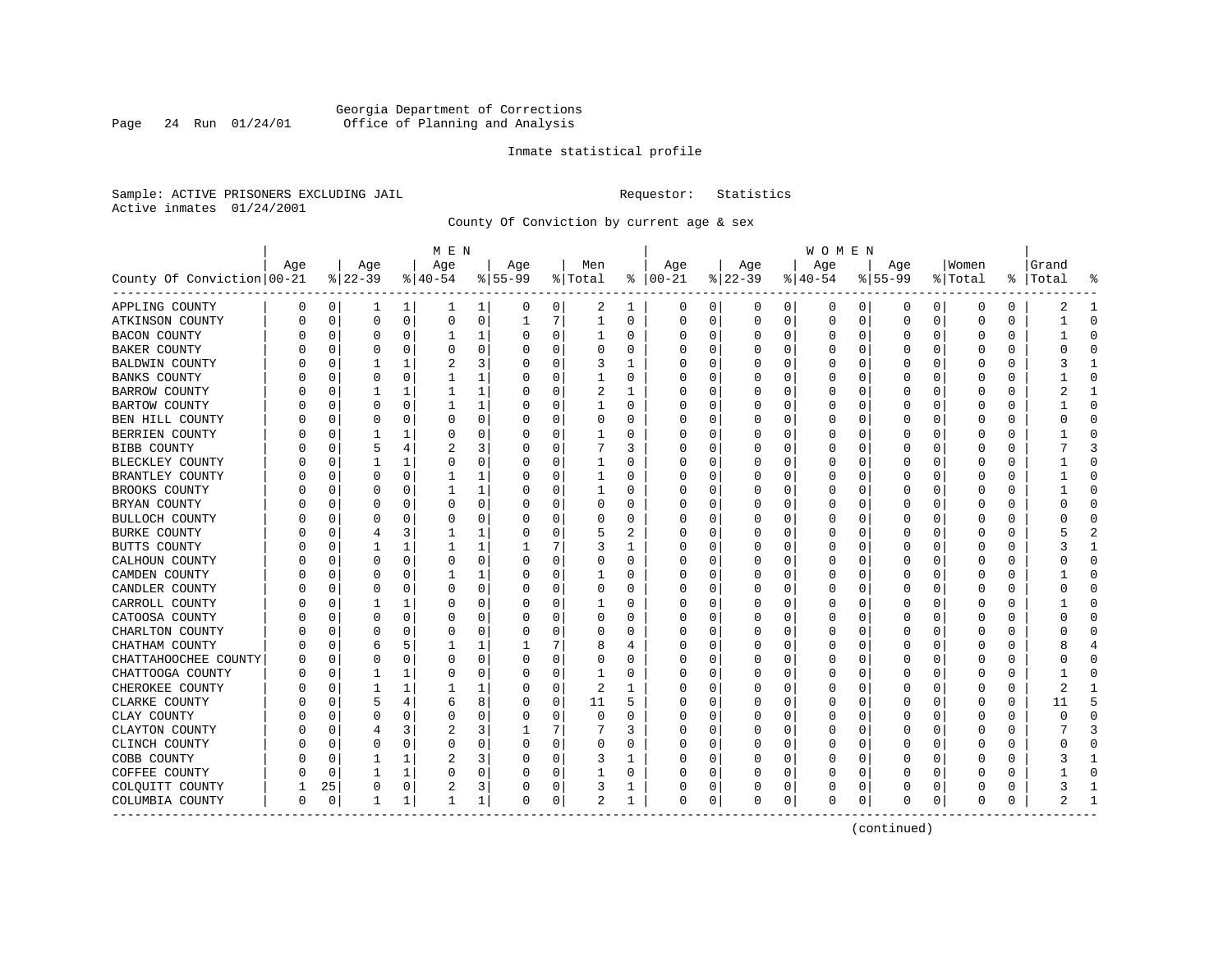# Georgia Department of Corrections Page 25 Run 01/24/01 Office of Planning and Analysis

# Inmate statistical profile

Sample: ACTIVE PRISONERS EXCLUDING JAIL **Requestor:** Statistics Active inmates 01/24/2001

County Of Conviction by current age & sex (CONTINUED)

|                            |     |          |          |          | M E N    |          |           |             |              |   |               |          |             |          | W O M E N |   |           |          |          |          |       |   |
|----------------------------|-----|----------|----------|----------|----------|----------|-----------|-------------|--------------|---|---------------|----------|-------------|----------|-----------|---|-----------|----------|----------|----------|-------|---|
|                            | Age |          | Age      |          | Age      |          | Age       |             | Men          |   | Age           |          | Age         |          | Age       |   | Age       |          | Women    |          | Grand |   |
| County Of Conviction 00-21 |     |          | $ 22-39$ |          | $ 40-54$ |          | $8 55-99$ |             | % Total      |   | $8   00 - 21$ |          | $8$   22-39 |          | $ 40-54$  |   | $8 55-99$ |          | % Total  | ႜႜ       | Total |   |
| COOK COUNTY                | 0   | 0        | 0        | 0        | 0        | 0        | 0         | 0           | 0            | 0 | 0             | 0        | 0           | 0        | 0         | 0 | 0         | 0        | 0        | 0        |       | 0 |
| COWETA COUNTY              | 0   | 0        |          |          | 0        | 0        | 0         | 0           | 1            | 0 | 0             | 0        | O           | 0        | 0         | 0 | O         | 0        | $\Omega$ | 0        |       |   |
| CRAWFORD COUNTY            |     | $\Omega$ | $\Omega$ | $\Omega$ | O        | 0        | U         | $\mathbf 0$ | O            | U | C             | $\Omega$ |             | $\Omega$ | U         | U | C         | 0        | U        | $\Omega$ |       |   |
| CRISP COUNTY               |     | $\Omega$ |          |          |          | $\Omega$ |           | $\Omega$    | 1            | U | C             | $\Omega$ |             | O        | U         | U | O         | $\Omega$ | U        | $\Omega$ |       |   |
| DADE COUNTY                |     | $\Omega$ |          |          | C        | $\Omega$ |           | $\Omega$    | 1            | U | $\Box$        | $\Omega$ |             | O        | U         | U | O         | $\Omega$ | O        | $\Omega$ |       |   |
| DAWSON COUNTY              |     | 0        |          | $\Omega$ |          | 0        |           | 0           | 0            | O | 0             | 0        |             | O        |           | 0 |           | 0        | 0        | $\Omega$ |       |   |
| DECATUR COUNTY             |     | $\Omega$ | $\Omega$ | $\Omega$ |          | 1        |           | 0           | $\mathbf{1}$ | O |               | 0        |             | O        | U         | 0 | O         | 0        | 0        | $\Omega$ |       |   |
| DEKALB COUNTY              |     | 0        | 10       | 8        | 5        | 6        | 3         | 21          | 18           | 8 |               | 0        |             | O        | U         | 0 | O         | 0        | 0        | 0        | 18    |   |
| DODGE COUNTY               |     | 25       | $\Omega$ | 0        |          | 0        | U         | 0           | 1            | U | C             | 0        |             | O        | U         | 0 | O         | 0        | 0        | 0        |       | n |
| DOOLY COUNTY               | 0   | 0        | O        | 0        | C        | 0        |           | 0           | 0            | U | O             | 0        |             | O        | U         | U | 0         | 0        | 0        | 0        |       | C |
| DOUGHERTY COUNTY           |     | 25       |          |          |          | 1        |           | 7           | 5            | 2 | $\Box$        | 0        |             |          | U         | 0 |           | 0        | C        | 0        |       |   |
| DOUGLAS COUNTY             |     | $\Omega$ |          | 3        |          | 1        |           | $\Omega$    | 5            | 2 |               | 0        |             | n        | U         | U |           | 0        | U        | $\Omega$ |       |   |
| EARLY COUNTY               |     | n        | ∩        | $\Omega$ | n        | 0        |           | $\Omega$    | 0            | U | $\Box$        | 0        |             | U        | U         | U | O         | 0        | O        | 0        |       |   |
| ECHOLS COUNTY.             |     | n        |          | $\Omega$ | O        | 0        |           | 0           | 0            | U | $\Box$        | $\Omega$ |             | O        |           | U | O         | $\Omega$ | O        | 0        |       |   |
| EFFINGHAM COUNTY           |     | 0        |          | 0        |          | 0        |           | $\mathbf 0$ | 0            | 0 |               | 0        |             | 0        |           | 0 |           | 0        | C        | 0        |       |   |
| ELBERT COUNTY              |     | 0        |          | $\Omega$ |          | 0        |           | 7           |              | 0 |               | 0        |             | 0        | 0         | 0 | O         | 0        | 0        | 0        |       |   |
| EMANUEL COUNTY             |     | 0        |          |          |          | 0        |           | 0           | 1            | U |               | 0        |             | O        | U         | 0 | O         | 0        | 0        | 0        |       | ∩ |
| EVANS COUNTY               |     | 0        | O        | 0        | O        | 0        |           | 0           | 0            | 0 | C             | 0        |             | O        | 0         | 0 | 0         | 0        | 0        | 0        |       | ∩ |
| FANNIN COUNTY              | Ω   | 0        |          | O        | C        | 0        |           | 0           | 0            | 0 | C             | 0        |             |          | U         | 0 | O         | 0        | 0        | 0        |       | U |
| FAYETTE COUNTY             |     | 0        |          |          |          | 1        |           | 0           |              | 1 | O             | 0        |             |          | U         | 0 |           | 0        | 0        | 0        |       |   |
| FLOYD COUNTY               |     | n        | 4        | 3        |          | 0        |           | $\Omega$    | 4            | 2 | C             | 0        |             | U        | U         | 0 | O         | 0        | O        | 0        |       |   |
| FORSYTH COUNTY             |     | U        |          | $\Omega$ |          | 1        |           | $\Omega$    | 1            | 0 | C             | 0        |             | O        | 0         | 0 | O         | $\Omega$ | 0        | $\Omega$ |       | U |
| FRANKLIN COUNTY            |     | 0        | 0        | $\Omega$ | 0        | 0        |           | 0           | 0            | 0 | O             | 0        |             | 0        |           | 0 | O         | $\Omega$ | 0        | $\Omega$ | U     |   |
| FULTON COUNTY              |     | 0        |          | 6        |          | 9        |           | 0           | 14           | 6 | O             | 0        |             | 0        |           | 0 |           | 0        | C        | 0        | 14    |   |
| GILMER COUNTY              |     | 0        |          |          | C        | 0        |           | 0           | 1            | U |               | 0        |             | O        | 0         | 0 |           | $\Omega$ | 0        | $\Omega$ |       | C |
| GLASCOCK COUNTY            |     | 0        | $\Omega$ | $\Omega$ | U        | 0        |           | 0           | 0            | 0 | C             | 0        |             | O        | U         | 0 | O         | 0        | 0        | $\Omega$ |       | n |
| <b>GLYNN COUNTY</b>        | Ω   | 0        |          |          |          | 3        |           | 7           | 8            | 4 | C             | 0        |             | O        | 0         | 0 | O         | 0        | 0        | 0        |       |   |
| GORDON COUNTY              | 0   | 0        |          | 0        | C        | 0        |           | 7           | 1            | U | $\Box$        | 0        |             |          | U         | U | 0         | 0        | O        | 0        |       |   |
| GRADY COUNTY               |     | O        |          |          |          | 0        |           | 0           | 0            | U | $\Box$        | N        |             |          | U         | 0 |           | $\Omega$ | C        | $\Omega$ |       |   |
| GREENE COUNTY              |     | n        |          |          |          | 0        |           | $\Omega$    | 1            | U |               | 0        |             | O        | U         | U | C         | $\Omega$ | U        | $\Omega$ |       |   |
| GWINNETT COUNTY            |     | O        |          |          |          | 1        |           | $\Omega$    | 2            | 1 | $\Box$        | $\Omega$ |             | O        | U         | U |           | $\Omega$ | O        | 0        |       |   |
| HABERSHAM COUNTY           |     | n        |          |          |          | 0        |           | 0           | 1            | O | $\Box$        | $\Omega$ |             | O        |           | U | O         | $\Omega$ | O        | $\Omega$ |       |   |
| HALL COUNTY                |     | n        | 2        | 2        |          | 0        |           | 0           | 2            | 1 |               | 0        |             | O        |           | 0 | O         | 0        | C        | 0        |       |   |
| HANCOCK COUNTY             |     | 0        |          | 0        |          | 0        |           | 0           | 0            | 0 | O             | 0        |             | 0        | 0         | 0 | O         | 0        |          | 0        |       |   |
| HARALSON COUNTY            | 0   | 0        | $\Omega$ | 0        | O        | 0        | $\Omega$  | 0           | 0            | 0 | $\Omega$      | 0        | O           | 0        | 0         | 0 | $\Omega$  | 0        | 0        | 0        | U     |   |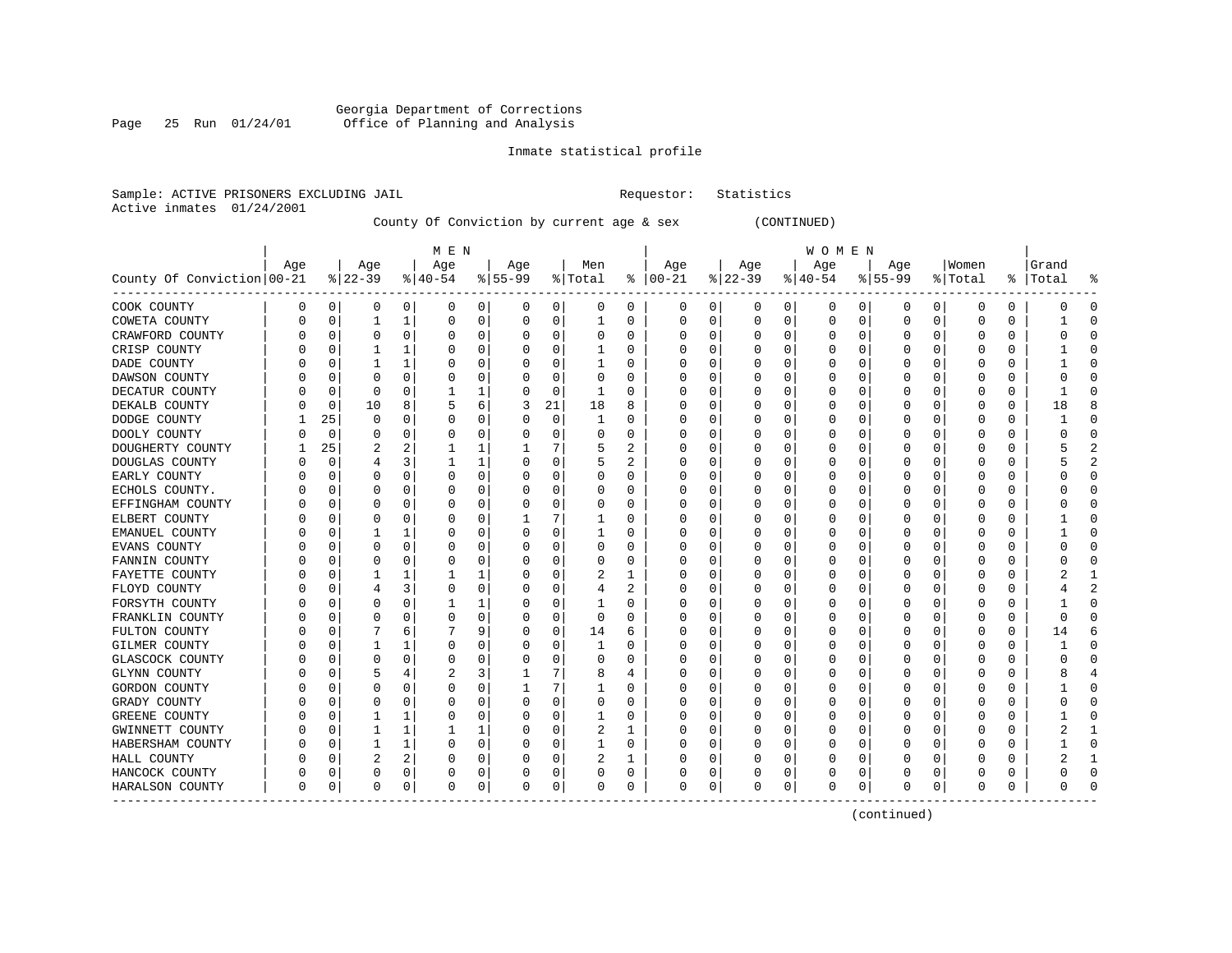# Georgia Department of Corrections Page 26 Run 01/24/01 Office of Planning and Analysis

# Inmate statistical profile

Sample: ACTIVE PRISONERS EXCLUDING JAIL **Requestor:** Statistics Active inmates 01/24/2001

County Of Conviction by current age & sex (CONTINUED)

|                            |     |    |          |              | M E N    |                |           |             |              |          |            |          |          |          | W O M E N        |   |           |          |         |          |       |                |
|----------------------------|-----|----|----------|--------------|----------|----------------|-----------|-------------|--------------|----------|------------|----------|----------|----------|------------------|---|-----------|----------|---------|----------|-------|----------------|
|                            | Age |    | Age      |              | Age      |                | Age       |             | Men          |          | Age        |          | Age      |          | Age              |   | Aqe       |          | Women   |          | Grand |                |
| County Of Conviction 00-21 |     |    | $ 22-39$ |              | $ 40-54$ |                | $8 55-99$ |             | % Total      |          | $% 100-21$ |          | $ 22-39$ |          | $ 40-54$         |   | $8 55-99$ |          | % Total | နွ       | Total |                |
| HARRIS COUNTY              | 0   | 0  |          | 1            | 0        | $\overline{0}$ | 0         | 0           | 1            | 0        | 0          | 0        | 0        | 0        | 0                | 0 | 0         | 0        | 0       | 0        |       | $\Omega$       |
| HART COUNTY                | U   | 0  |          | 1            | 0        | 0              | O         | 0           | 1            | $\Omega$ | 0          | 0        | 0        | 0        | 0                | 0 | $\Omega$  | 0        | U       | 0        |       | $\Omega$       |
| HEARD COUNTY               |     | O  | O        | 0            | O        | 0              |           | 0           | 0            | U        | C          | 0        |          | $\Omega$ | 0                | O |           | 0        | O       | 0        | C     | $\Omega$       |
| HENRY COUNTY               |     | C  |          | 2            |          | 0              |           | 0           | 3            | 1        | C          | O        |          | $\Omega$ | Ω                | O |           | U        | ſ       | 0        |       |                |
| HOUSTON COUNTY             |     | C  |          | 2            | 3        | 4              |           | $\Omega$    | 5            | 2        | $\Gamma$   | O        |          | O        | Ω                | O |           | $\Omega$ | Ω       | O        |       | $\mathfrak{D}$ |
| IRWIN COUNTY               |     | C  | O        | $\Omega$     | O        | 0              |           | 0           | 0            | U        | $\Box$     | $\Omega$ |          | $\Omega$ | Ω                | O |           | $\Omega$ | O       | 0        |       | $\Omega$       |
| <b>JACKSON COUNTY</b>      |     | 0  |          | $\Omega$     | 0        | 0              |           | 0           | 0            | 0        | O          | 0        |          | $\Omega$ | 0                | 0 |           | $\Omega$ | 0       | 0        |       | 0              |
| <b>JASPER COUNTY</b>       |     | O  |          |              | 0        | 0              |           | 0           | 1            | U        | O          | 0        |          | $\Omega$ | Ω                | 0 |           | $\Omega$ | 0       | 0        |       | <sup>0</sup>   |
| JEFF DAVIS COUNTY          |     | 25 | $\Omega$ | $\Omega$     | $\Omega$ | 0              |           | 0           | $\mathbf{1}$ | O        | C          | 0        |          | $\Omega$ | Ω                | U |           | $\Omega$ | 0       | $\Omega$ |       | $\Omega$       |
| JEFFERSON COUNTY           |     | 0  | O        | 0            | 0        | 0              | U         | 0           | 0            | $\Omega$ | C          | 0        |          | $\Omega$ | 0                | 0 | O         | 0        | 0       | 0        | C     | $\Omega$       |
| <b>JENKINS COUNTY</b>      |     | 0  | O        | O            | 0        | 0              |           | 0           | 0            | 0        | C          | 0        |          | $\Omega$ | 0                | 0 | O         | 0        | 0       | 0        | 0     | $\Omega$       |
| JOHNSON COUNTY             |     | C  |          | 0            | C        | 0              |           | 0           | 0            | 0        | C          | 0        |          |          | 0                | C |           | 0        | C       | 0        |       | <sup>0</sup>   |
| JONES COUNTY               |     |    |          | O            | 0        | 0              |           | 0           | 0            | U        | C          | 0        |          | O        | 0                | C |           | O        | ſ       | 0        |       | ∩              |
| LAMAR COUNTY               |     | C  |          | O            | O        | 0              |           | 0           | 0            | U        | C          | 0        |          | $\Omega$ | 0                | O |           | 0        | Ω       | 0        |       | ∩              |
| LANIER COUNTY              |     | N  |          | 0            | O        | 0              |           | 0           | 0            | U        | C          | 0        |          | 0        | 0                | O |           | $\Omega$ | O       | 0        |       | O              |
| LAURENS COUNTY             |     | N  |          | O            | 0        | 0              |           | 0           | 0            | 0        | C          | 0        |          | 0        | 0                | 0 |           | 0        | 0       | 0        |       | <sup>0</sup>   |
| LEE COUNTY                 |     | 0  |          | 1            | 0        | 0              |           | $\mathbf 0$ | 1            | 0        | C          | 0        |          | $\Omega$ | 0                | 0 |           | $\Omega$ | 0       | 0        |       | $\sqrt{ }$     |
| LIBERTY COUNTY             |     | O  | 1        | 1            | 1        | 1              |           | 0           | 2            | 1        | C          | 0        |          | $\Omega$ | O                | O | U         | 0        | O       | 0        | 2     | -1             |
| LINCOLN COUNTY             |     | O  | $\Omega$ | $\Omega$     | O        | 0              | O         | 0           | 0            | 0        | C          | 0        |          | 0        | 0                | O | n         | 0        | 0       | 0        |       | $\Omega$       |
| LONG COUNTY                |     | C  | 2        | 2            | O        | 0              |           | 0           | 2            | 1        | C          | 0        |          |          | 0                | 0 |           | O        | 0       | 0        |       |                |
| LOWNDES COUNTY             |     | C  |          |              | O        | 0              | U         | 0           |              | U        | C          | 0        |          | $\Omega$ | 0                | O |           | $\Omega$ | Ω       | 0        |       | $\Omega$       |
| LUMPKIN COUNTY             |     | C  |          | O            | O        | 0              | U         | 0           | U            | U        | O          | 0        |          | $\Omega$ | Ω                | O |           | U        | ſ       | O        |       | ∩              |
| MACON COUNTY               |     | C  | O        | $\Omega$     | O        | 0              |           | $\mathbf 0$ | 0            | U        | $\Box$     | 0        |          | $\Omega$ | Ω                | O |           | $\Omega$ | O       | 0        |       | <sup>0</sup>   |
| MADISON COUNTY             |     | N  |          | $\Omega$     | O        | 0              |           | 0           | 0            | O        | O          | 0        |          | $\Omega$ | $\left( \right)$ | U |           | $\Omega$ | O       | O        |       | <sup>0</sup>   |
| MARION COUNTY              |     | N  |          | $\mathbf{1}$ | C        | 0              |           | 0           | 1            | O        | C          | 0        |          | $\Omega$ | Ω                | U |           | $\Omega$ | 0       | 0        |       | ſ              |
| MCDUFFIE COUNTY            |     | C  | 0        | 0            | 0        | 0              |           | 0           | 0            | 0        | C          | 0        |          | $\Omega$ | 0                | 0 |           | 0        | 0       | 0        |       | <sup>0</sup>   |
| MCINTOSH COUNTY            |     | 0  |          |              | 0        | 0              | 0         | 0           | 1            | 0        | C          | 0        |          | $\Omega$ | 0                | 0 | O         | 0        | 0       | 0        |       | $\Omega$       |
| MERIWETHER COUNTY          |     | 0  | O        | $\Omega$     | 0        | 0              |           | 0           | 0            | 0        | C          | 0        |          | 0        | 0                | 0 | O         | 0        | 0       | 0        | 0     | $\Omega$       |
| MILLER COUNTY              |     | 0  |          | O            | C        | 0              |           | 0           | 0            | 0        | C          | 0        |          | 0        | 0                | 0 |           | U        | C       | 0        |       | <sup>0</sup>   |
| MITCHELL COUNTY            |     | C  |          | O            | O        | 0              |           | $\Omega$    | 0            | U        | C          | 0        |          | $\Omega$ | Ω                | O |           | U        | ſ       | U        |       | ∩              |
| MONROE COUNTY              |     | O  |          | O            | 1        | 1              |           | 0           | 1            | 0        | C          | 0        |          | $\Omega$ | 0                | O |           | 0        | Ω       | 0        |       | ∩              |
| MONTGOMERY COUNTY          |     | O  |          | $\Omega$     | O        | 0              |           | 0           | 0            | U        | C          | 0        |          | $\Omega$ | 0                | O |           | $\Omega$ | O       | 0        |       | <sup>0</sup>   |
| MORGAN COUNTY              |     | N  |          | O            |          | 0              |           | 0           | 0            | 0        | O          | $\Omega$ |          | $\Omega$ | 0                | 0 |           | 0        |         | 0        |       | <sup>0</sup>   |
| MURRAY COUNTY              |     | 0  |          | 0            |          | 0              |           | 0           | 0            | 0        | C          | 0        |          | 0        | 0                | 0 |           | 0        |         | 0        |       | ſ              |
| MUSCOGEE COUNTY            | 0   | 0  | 3        | 2            | 4        | 5              | O         | 0           | 7            | 3        | $\Omega$   | 0        | O        | 0        | 0                | 0 | $\Omega$  | 0        | 0       | 0        | 7     | p              |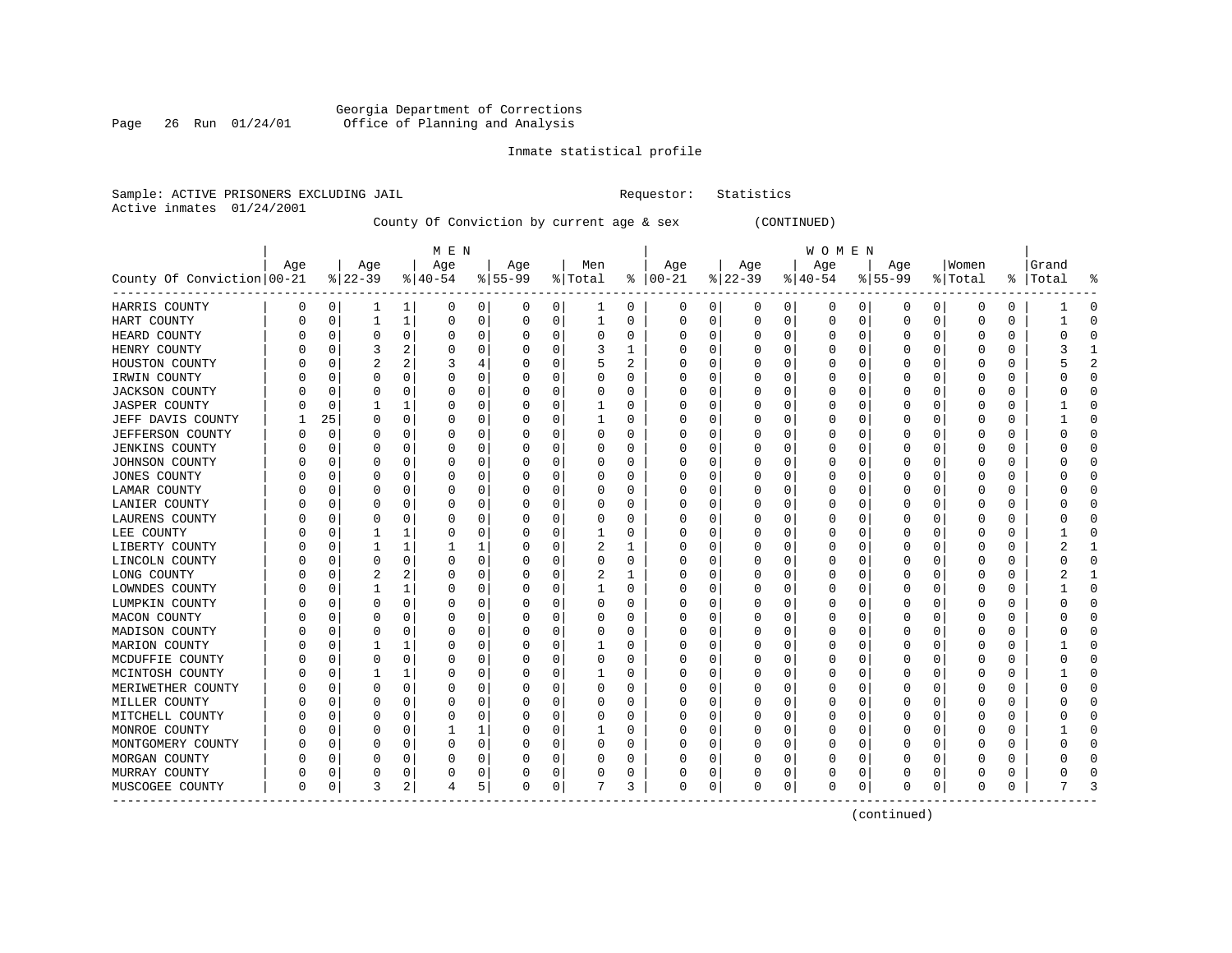# Georgia Department of Corrections Page 27 Run 01/24/01 Office of Planning and Analysis

# Inmate statistical profile

Sample: ACTIVE PRISONERS EXCLUDING JAIL **Requestor:** Statistics Active inmates 01/24/2001

County Of Conviction by current age & sex (CONTINUED)

|                            |     |          |          |          | M E N     |   |           |                 |          |          |          |          |              |          | W O M E N |   |           |              |         |    |       |              |
|----------------------------|-----|----------|----------|----------|-----------|---|-----------|-----------------|----------|----------|----------|----------|--------------|----------|-----------|---|-----------|--------------|---------|----|-------|--------------|
|                            | Age |          | Age      |          | Age       |   | Age       |                 | Men      |          | Age      |          | Age          |          | Age       |   | Age       |              | Women   |    | Grand |              |
| County Of Conviction 00-21 |     |          | $ 22-39$ |          | $8 40-54$ |   | $8 55-99$ |                 | % Total  | ႜ        | $ 00-21$ |          | $ 22-39$     |          | $ 40-54$  |   | $8 55-99$ |              | % Total | ႜၟ | Total |              |
| NEWTON COUNTY              | 0   | 0        | 1        | 1        | 0         | 0 | 0         | 0               | 1        | 0        | 0        | 0        | 0            | 0        | 0         | 0 | 0         | 0            | 0       | 0  |       | O            |
| OCONEE COUNTY              |     | 0        | $\Omega$ | 0        | 0         | 0 | 0         | 0               | 0        | $\Omega$ | C        | 0        | <sup>0</sup> | 0        | 0         | 0 | $\Omega$  | 0            | U       | 0  | U     | ſ            |
| OGLETHORPE COUNTY          |     | 0        |          | 1        | 0         | 0 |           | 0               | 1        | 0        | O        | 0        |              | $\Omega$ | 0         | 0 |           | 0            | 0       | 0  |       | ſ            |
| PAULDING COUNTY            |     | 0        |          | $\Omega$ |           | 1 |           | 0               | 1        | 0        | O        | $\Omega$ |              | $\Omega$ |           | 0 |           | 0            | 0       | 0  |       | ſ            |
| PEACH COUNTY               |     | C        |          | $\Omega$ |           | 0 |           | 0               | 0        | O        |          | 0        |              | $\Omega$ |           | 0 |           | O            | 0       | 0  |       | ſ            |
| PICKENS COUNTY             |     |          |          | O        |           | 0 |           | $\mathbf 0$     | 0        | O        | C        | $\Omega$ |              | O        |           |   |           | U            | 0       | 0  |       | $\Omega$     |
| PIERCE COUNTY              |     | C        | O        | O        | 0         | 0 | U         | 0               | 0        | U        | C        | 0        |              | O        | Ω         | O | O         | 0            | O       | 0  |       | <sup>0</sup> |
| PIKE COUNTY                |     | C        | $\left($ | O        |           | 1 |           | 0               | 1        | U        | O        | 0        |              | 0        | O         | 0 | $\left($  | 0            | 0       | 0  |       | <sup>0</sup> |
| POLK COUNTY                |     |          |          | O        | 0         | 0 |           | 0               | 0        | U        | C        | 0        |              |          | 0         | C |           | O            | 0       | 0  |       | <sup>0</sup> |
| PULASKI COUNTY             |     |          |          |          | C         | 0 |           | 0               | 0        | 0        | C        | 0        |              |          | 0         |   |           | U            |         | 0  |       | ſ            |
| PUTNAM COUNTY              |     |          |          | 2        |           | 1 |           | 0               | 4        | 2        | C        | O        |              | O        | Ω         |   |           | U            |         | 0  |       |              |
| QUITMAN COUNTY             |     | C        |          | U        | 0         | 0 |           | 0               | 0        | 0        | C        | 0        |              | O        | 0         | O |           | <sup>0</sup> | 0       | 0  |       | <sup>0</sup> |
| RABUN COUNTY               |     |          |          | O        | 0         | 0 |           | 0               | 0        | 0        |          | $\Omega$ |              | $\Omega$ |           | 0 |           | 0            | 0       | 0  |       | Ω            |
| RANDOLPH COUNTY            |     |          |          | O        |           | 0 |           | 0               | $\Omega$ | 0        |          | 0        |              | $\Omega$ | 0         | 0 |           | 0            | 0       | 0  |       | ſ            |
| RICHMOND COUNTY            |     | C        |          | 6        |           | 5 |           | 0               | 11       | 5        |          | 0        |              | 50       | 0         | 0 |           | 0            | 1       | 50 | 12    |              |
| ROCKDALE COUNTY            |     | O        | 2        | 2        |           | 1 |           | 0               | 3        | 1        | C        | 0        |              | $\Omega$ | O         | O | O         | 0            | U       | 0  | 3     | -1           |
| SCHLEY COUNTY              |     | $\left($ | n        | 0        | O         | 0 | U         | $\mathbf 0$     | 0        | U        | C        | 0        | $\left($     | 0        | 0         | O | n         | <sup>0</sup> | Ω       | 0  |       | $\Omega$     |
| <b>SCREVEN COUNTY</b>      |     | C        |          | O        | O         | 0 |           | 0               | 0        | U        | O        | 0        |              |          | 0         | C |           | U            | ſ       | 0  |       | <sup>0</sup> |
| SEMINOLE COUNTY            |     |          |          | U        | 0         | 0 |           | 0               | 0        | 0        | O        | 0        |              | O        | 0         |   |           | U            | C       | 0  |       | ſ            |
| SPALDING COUNTY            |     | C        |          | 2        | U         | 0 |           | 0               | 3        | 1        | O        | 0        |              | O        | Ω         | O |           | U            | Ω       | 0  |       |              |
| STEPHENS COUNTY            |     | C        |          | U        | 0         | 0 |           | $\mathbf 0$     | 0        | 0        | C        | 0        |              | $\Omega$ | 0         | O |           | U            | 0       | 0  |       | <sup>0</sup> |
| STEWART COUNTY             |     | N        |          | O        | 0         | 0 |           | 0               | 0        | U        | O        | 0        |              | $\Omega$ | 0         | O |           | U            | 0       | 0  |       | <sup>0</sup> |
| SUMTER COUNTY              |     | 0        |          | O        |           | 1 |           | 0               | 1        | 0        | O        | 0        |              | $\Omega$ | 0         | 0 |           | O            | 0       | 0  |       | 0            |
| TALBOT COUNTY              |     | C        |          | O        | 0         | 0 |           | $\mathbf 0$     | 0        | 0        |          | 0        |              | $\Omega$ | 0         | 0 |           | U            | 0       | 0  |       | <sup>0</sup> |
| TALIAFERRO COUNTY          |     | C        |          | O        | U         | 0 |           | $\mathbf 0$     | 0        | U        | C        | $\Omega$ |              | $\Omega$ | O         | O | O         | O            | Ω       | 0  | C     | $\Omega$     |
| TATTNALL COUNTY            |     | C        | O        | O        | O         | 0 |           | $\mathbf 0$     | 0        | U        | C        | 0        |              | O        | O         | O | O         | O            | O       | 0  | 0     | $\Omega$     |
| TAYLOR COUNTY              |     | C        |          | O        | C         | 0 |           | 0               | 0        | U        | C        | 0        |              | 0        | 0         | C |           | U            | ſ       | 0  |       | <sup>0</sup> |
| TELFAIR COUNTY             |     | C        |          |          |           | 0 |           | 0               | 0        | 0        | O        | 0        |              |          | 0         |   |           | O            |         | 0  |       | ſ            |
| TERRELL COUNTY             |     | C        |          | U        |           | 1 |           | 0               | 1        | U        | C        | O        |              | O        | Ω         | C |           | U            |         | 0  |       | ſ            |
| THOMAS COUNTY              |     | U        |          | 1        |           | 1 |           | 0               | 2        | 1        | C        | O        |              | O        | 0         | U |           | U            | Ω       | 0  |       |              |
| TIFT COUNTY                |     | O        |          | 1        | O         | 0 |           | 7               | 2        | 1        | O        | 0        |              | 0        | 0         | O |           | <sup>0</sup> | Ω       | 0  |       |              |
| TOOMBS COUNTY              |     | 0        |          | 1        |           | 1 |           | 0               | 2        | 1        | O        | 0        |              | $\Omega$ | 0         | 0 |           | 0            | C       | 0  |       |              |
| TOWNS COUNTY               |     | C        |          | 1        |           | 0 |           | 0               |          | 0        |          | $\Omega$ |              | O        | Ω         |   |           | O            |         | 0  |       | ſ            |
| TREUTLEN COUNTY            | U   | O        | O        | 0        |           | 0 |           | 0               | 0        | 0        |          | 0        |              | $\Omega$ | 0         | 0 |           | 0            |         | 0  |       | ſ            |
| TROUP COUNTY               | 0   | 0        | $\Omega$ | 0        |           | 1 |           | $7\phantom{.0}$ | 2        | 1        | $\Omega$ | 0        | O            | 0        | 0         | 0 | $\Omega$  | 0            | O       | 0  | 2     |              |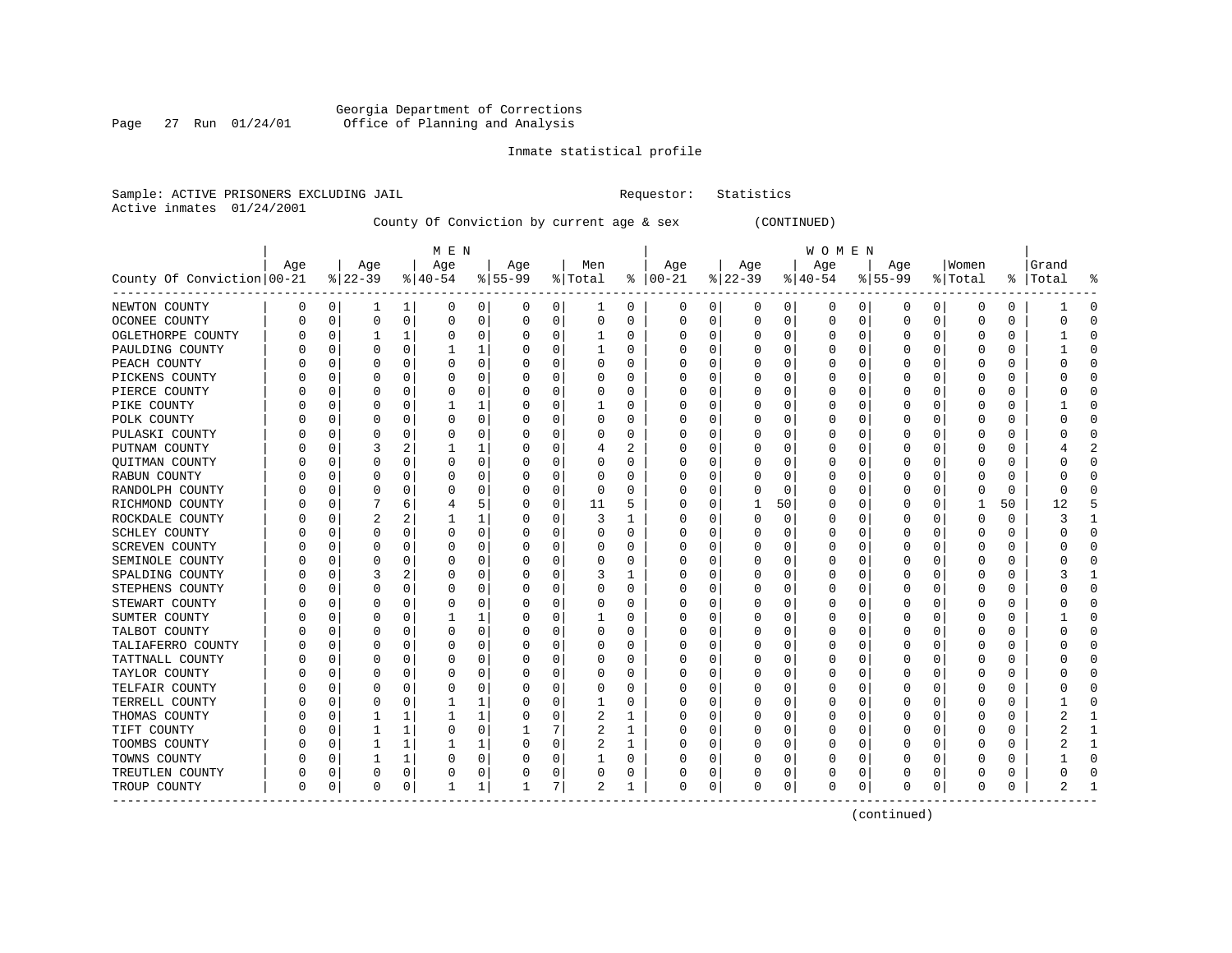### Georgia Department of Corrections Page 28 Run 01/24/01 Office of Planning and Analysis

# Inmate statistical profile

| Sample: ACTIVE PRISONERS EXCLUDING JAIL |  |  |  |
|-----------------------------------------|--|--|--|
| Active inmates 01/24/2001               |  |  |  |
|                                         |  |  |  |

Requestor: Statistics

County Of Conviction by current age & sex (CONTINUED)

|                            |     |          |          |          | M E N     |   |           |          |                |          |               |           |              |          | WOMEN       |          |          |           |          |          |           |       |
|----------------------------|-----|----------|----------|----------|-----------|---|-----------|----------|----------------|----------|---------------|-----------|--------------|----------|-------------|----------|----------|-----------|----------|----------|-----------|-------|
|                            | Age |          | Age      |          | Age       |   | Age       |          | Men            |          | Age           |           | Age          |          | Age         |          | Age      |           | Women    |          | Grand     |       |
| County Of Conviction 00-21 |     |          | $ 22-39$ |          | $8 40-54$ |   | $8 55-99$ |          | % Total        |          | $8   00 - 21$ |           | $ 22-39 $    |          | $ 40-54 $   |          | $ 55-99$ |           | % Total  |          | %   Total | ႜ     |
| TURNER COUNTY              | 0   | 0        | 0        | 0        |           | 0 |           | 0        | 0              | 0        | 0             | 0         | 0            | 0        | 0           | 0        | 0        | 0         | 0        | 0        |           |       |
| TWIGGS COUNTY              |     | n        |          | $\Omega$ |           | 0 |           | 0        | 0              | 0        |               | 0         | 0            | $\Omega$ | 0           | $\Omega$ | 0        | $\Omega$  |          | 0        |           |       |
| UNION COUNTY               |     | n        | $\Omega$ |          |           |   |           | $\Omega$ |                | O        | O             | 0         | <sup>0</sup> | O        | $\Omega$    | $\Omega$ | O        | ∩         | n        | 0        |           |       |
| <b>UPSON COUNTY</b>        |     |          |          |          |           | 0 |           | $\Omega$ |                | O        | O             | O         |              | O        | $\Omega$    | $\Omega$ | O        | U         |          | 0        |           |       |
| WALKER COUNTY              |     | U        |          |          |           |   |           | $\Omega$ | $\overline{2}$ |          |               | 0         |              | 50       | 0           | $\Omega$ | O        | O         |          | 50       |           |       |
| WALTON COUNTY              |     | $\Omega$ |          |          |           |   |           | $\Omega$ | 2              |          | O             | 0         | <sup>0</sup> | $\Omega$ | O           | $\Omega$ | O        | ∩         | $\Omega$ | 0        |           |       |
| WARE COUNTY                |     | O        |          |          |           | 3 |           | $\Omega$ | 5              | 2        | O             | O         |              | O        | O           | $\Omega$ | O        | O         |          | 0        |           |       |
| WARREN COUNTY              |     |          |          |          |           | 0 |           | $\Omega$ |                | O        |               | 0         |              | $\Omega$ | O           | $\Omega$ | O        | U         | 0        | $\Omega$ |           |       |
| WASHINGTON COUNTY          |     |          | O        |          |           | U |           | $\Omega$ | U              | O        | O             | 0         | O            | $\Omega$ | O           | $\Omega$ | O        | ∩         | n        | 0        |           |       |
| WAYNE COUNTY               |     |          |          |          |           | 0 |           | $\Omega$ |                | 0        | O             | 0         | O            | $\Omega$ |             | C        | O        | U         |          | 0        |           |       |
| WEBSTER COUNTY             |     | 0        |          |          |           | 0 |           | $\Omega$ | 0              | 0        | 0             | 0         | 0            | 0        | 0           | 0        | O        | O         | O        | 0        |           |       |
| WHEELER COUNTY             |     | n        |          |          |           | 0 |           | $\Omega$ | U              | 0        | O             | O         | O            | O        | O           | $\Omega$ | O        | ∩         | C        | 0        |           |       |
| WHITE COUNTY               |     | O        |          |          |           | 0 |           | $\Omega$ |                | O        | O             | O         |              | O        |             | n        | O        | U         |          | 0        |           |       |
| WHITFIELD COUNTY           |     |          |          |          |           |   |           |          |                | 2        |               | 0         |              | O        | O           | $\Omega$ | O        |           | C        | 0        |           |       |
| WILCOX COUNTY              |     | U        |          |          |           | U |           | $\Omega$ | O              | O        | $\left($      | O         | 0            | O        | 0           | $\Omega$ | O        | ∩         | n        | 0        |           |       |
| WILKES COUNTY              |     |          |          |          |           | 0 |           | $\Omega$ |                | 0        | 0             | 0         | $\Omega$     | O        | 0           | C        | 0        | U         |          | 0        |           |       |
| WILKINSON COUNTY           |     | 0        |          | $\Omega$ |           | 0 |           | $\Omega$ | 0              | $\Omega$ | 0             | $\Omega$  | 0            | 0        | 0           | $\Omega$ | 0        | $\Omega$  | $\Omega$ | 0        |           |       |
| WORTH COUNTY               |     | 0        |          | $\Omega$ |           | 0 |           | 0        | 0              | 0        | 0             | 0         |              | $\Omega$ | 0           | $\Omega$ | 0        | 0         | 0        | 0        |           |       |
| CONVERSION                 | 0   | 0        | $\Omega$ | 0        | U         | 0 | $\Omega$  | 0        | 0              | 0        | 0             | 0         | O            | $\Omega$ | $\Omega$    | 0        | $\Omega$ | 0         | $\Omega$ | 0        |           |       |
| Total reported             |     | 4 100    | 125 100  |          | 79 100    |   | 14 100    |          | 222 100        |          | $\mathbf 0$   | 0         |              | 2 100    | $\mathbf 0$ | 0        | $\Omega$ | 0         |          | 2 100    | 224 100   |       |
| Percent reported           |     | 100.0    |          | 100.0    | 100.0     |   | 100.0     |          |                | 100.0    |               | $\cdot$ 0 |              | 100.0    |             | . 0      |          | $\cdot$ 0 |          | 100.0    |           | 100.0 |
| <b>UNKNOWN</b>             | O   |          | $\Omega$ |          | $\Omega$  |   | $\Omega$  |          | 0              |          | $\Omega$      |           | <sup>0</sup> |          | $\Omega$    |          | U        |           | $\Omega$ |          |           |       |
| Total                      | 4   |          | 125      |          | 79        |   | 14        |          | 222            |          | 0             |           | 2            |          | 0           |          | 0        |           | 2        |          | 224       |       |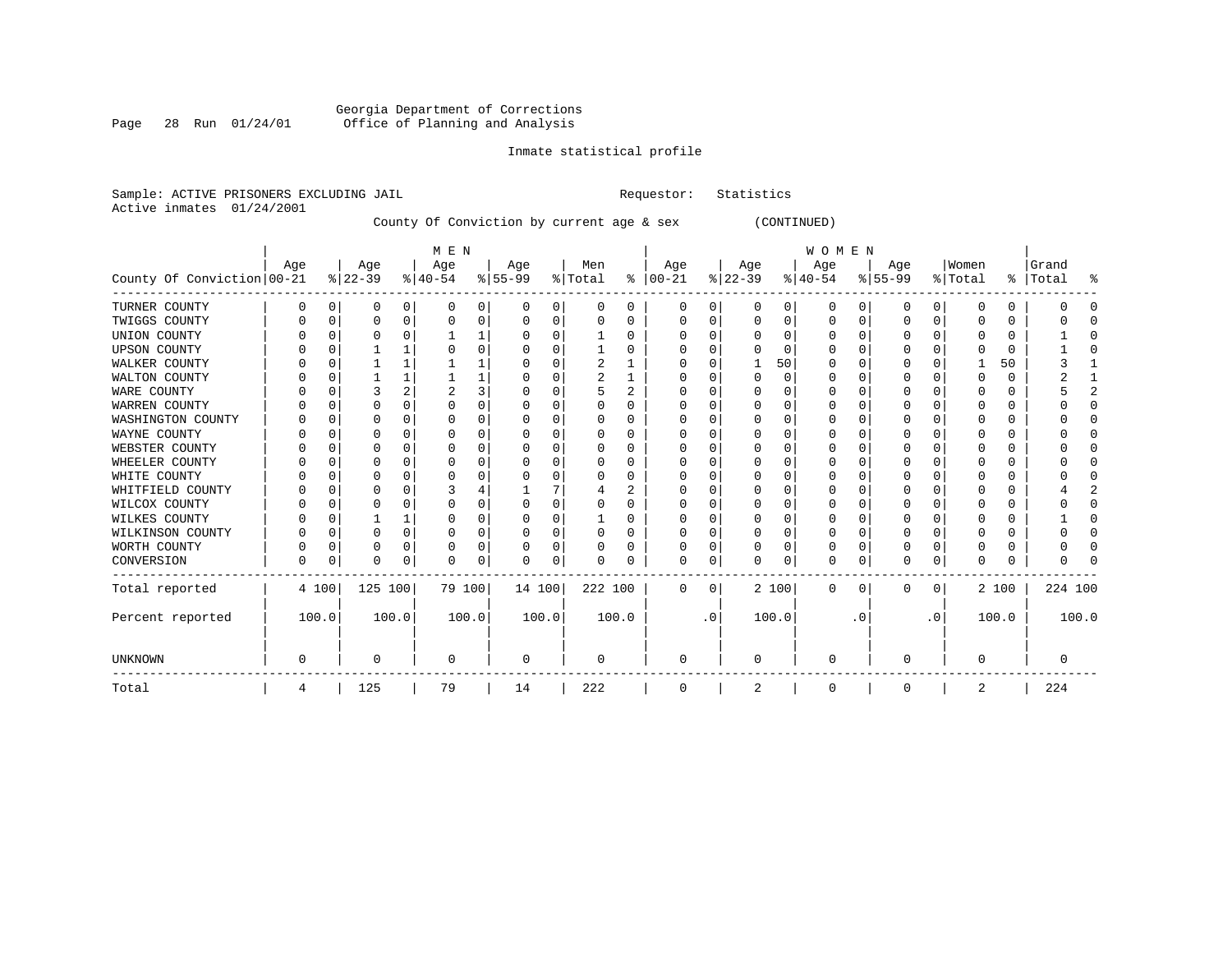# Georgia Department of Corrections Page 29 Run 01/24/01 Office of Planning and Analysis

# Inmate statistical profile

Sample: ACTIVE PRISONERS EXCLUDING JAIL **Requestor:** Statistics Active inmates 01/24/2001

Circuit Of Conviction by current age & sex

|                       |          |          |                |                | M E N     |          |          |             |         |              |               |          |           |          | W O M E N |          |          |              |              |    |           |                |
|-----------------------|----------|----------|----------------|----------------|-----------|----------|----------|-------------|---------|--------------|---------------|----------|-----------|----------|-----------|----------|----------|--------------|--------------|----|-----------|----------------|
|                       | Age      |          | Age            |                | Age       |          | Age      |             | Men     |              | Age           |          | Age       |          | Age       |          | Age      |              | Women        |    | Grand     |                |
| Circ Of Conviction    | $ 00-21$ |          | $ 22-39 $      |                | $ 40-54 $ |          | $ 55-99$ |             | % Total |              | $8   00 - 21$ |          | $ 22-39 $ |          | $ 40-54 $ |          | $ 55-99$ |              | % Total      |    | %   Total | 옹              |
| ALAPAHA CIRCUIT       | 0        | 0        | 1              | 1              | 0         | 0        | 1        | 7           | 2       | 1            | 0             | 0        | 0         | 0        | 0         | 0        | 0        | 0            | $\Omega$     | 0  | 2         | -1             |
| ALCOVY CIRCUIT        |          | $\Omega$ | $\overline{2}$ | 2              | 1         | 1        | $\Omega$ | $\Omega$    | 3       | 1            | <sup>0</sup>  | $\Omega$ | $\Omega$  | $\Omega$ | $\Omega$  | 0        | 0        | 0            | $\Omega$     | 0  | 3         | -1             |
| ATLANTA CIRCUIT       |          | $\Omega$ | 7              | 6              |           | 9        | O        | $\Omega$    | 14      | 6            | <sup>0</sup>  | $\Omega$ | $\Omega$  | $\Omega$ | O         | $\Omega$ | U        | <sup>0</sup> | $\Omega$     | 0  | 14        | 6              |
| ATLANTIC CIRCUIT      |          | $\Omega$ | 4              | 3              |           | 1        |          | $\Omega$    | 5       | 2            |               | $\Omega$ | O         | 0        | $\left($  | $\Omega$ | O        | $\Omega$     | O            | 0  |           |                |
| AUGUSTA CIRCUIT       |          | $\Omega$ | 12             | 10             | 6         | 8        |          | $\mathbf 0$ | 18      | 8            |               | 0        | 1         | 50       | $\Omega$  | 0        | O        | 0            |              | 50 | 19        | q              |
| BLUE RIDGE CIRCUIT    |          | $\Omega$ | 1              | 1              |           | 1        |          | $\mathbf 0$ | 2       | 1            |               | $\Omega$ | 0         | 0        |           | 0        | O        | U            | 0            | 0  | 2         |                |
| BRUNSWICK CIRCUIT     |          | 25       | 6              | 5              |           | 5        |          | 7           | 12      | 5            | ∩             | 0        | U         | 0        | O         | 0        | U        | 0            | <sup>0</sup> | 0  | 12        | Б,             |
| CHATTAHOOCHEE CIRCUI  |          | $\Omega$ | 5              |                |           | 5        | O        | 0           | 9       | 4            | n             | 0        | 0         | 0        | 0         | 0        | 0        | 0            | 0            | 0  | Q         |                |
| CHEROKEE CIRCUIT      |          | $\Omega$ | U              | U              |           | 1        |          | 7           | 2       | 1            | <sup>0</sup>  | $\Omega$ | 0         | $\Omega$ | 0         | 0        | 0        | 0            | 0            | 0  |           |                |
| CLAYTON CIRCUIT       |          | $\Omega$ |                |                | 2         | 3        |          | 7           |         | 3            |               | 0        |           | 0        | 0         | 0        | 0        |              | 0            | 0  |           |                |
| COBB CIRCUIT          |          | $\cap$   |                |                |           | 3        | O        | O           | 3       |              |               | U        | 0         | 0        | O         | $\Omega$ | U        | U            | $\Omega$     | 0  |           |                |
| CONASAUGA CIRCUIT     |          | $\Omega$ | U              | U              |           | 4        |          | 7           |         | 2            |               | $\Omega$ | $\Omega$  | 0        | 0         | $\Omega$ | O        | U            | <sup>0</sup> | 0  |           |                |
| CORDELE CIRCUIT       |          | $\Omega$ |                | 1              | $\Omega$  | 0        | O        | $\Omega$    |         | O            |               | $\Omega$ | $\Omega$  | $\Omega$ | O         | $\Omega$ | O        | <sup>0</sup> | O            | 0  |           | $\cap$         |
| COWETA CIRCUIT        |          | $\Omega$ | 2              | 2              |           | 1        |          | 7           |         | 2            |               | $\Omega$ | C         | $\Omega$ |           | 0        | O        | 0            | O            | U  |           |                |
| DOUGHERTY CIRCUIT     |          | 25       | 2              |                |           | 1        |          | 7           | 5       |              |               | $\Omega$ | C         | $\Omega$ | Ω         | 0        | O        | <sup>0</sup> | <sup>0</sup> | 0  |           | $\overline{2}$ |
| DUBLIN CIRCUIT        |          | $\Omega$ | U              | U              | $\Omega$  | 0        | U        | $\Omega$    | U       | O            |               | $\Omega$ | 0         | 0        | n         | 0        | U        | 0            | O            | 0  |           | $\cap$         |
| EASTERN CIRCUIT       |          | 0        | 6              |                |           | 1        |          | 7           | 8       | 4            | n             | 0        | 0         | 0        | O         | 0        | O        | 0            | O            | 0  |           |                |
| FLINT CIRCUIT         |          | 0        | 3              |                |           | 1        |          | 7           | 5       | 2            |               | $\Omega$ | 0         | 0        | O         | 0        | O        | 0            | 0            | 0  |           |                |
| GRIFFIN CIRCUIT       |          | $\Omega$ | 5              |                | 2         | 3        |          | 0           |         | 3            |               | 0        |           | 0        |           | 0        | O        |              | O            | 0  |           |                |
| GWINNETT CIRCUIT      |          | $\Omega$ |                |                |           | 1        |          | O           |         |              |               | $\Omega$ |           | 0        |           | 0        | n        |              | O            | 0  |           | -1             |
| HOUSTON CIRCUIT       |          | $\Omega$ |                | 2              |           | 4        |          | O           | 5       | 2            |               | $\Omega$ | ∩         | $\Omega$ | O         | 0        |          | U            | <sup>0</sup> | 0  |           |                |
| LOOKOUT MOUNTAIN CIR  |          | $\Omega$ |                |                |           | 1        |          | $\Omega$    | 4       | 2            |               | $\Omega$ | -1        | 50       | O         | $\Omega$ | O        | <sup>0</sup> |              | 50 |           |                |
| MACON CIRCUIT         |          | O        | 5              |                | 2         | 3        |          | $\Omega$    |         | ς            |               | $\Omega$ | $\Omega$  | 0        | O         | 0        | U        | <sup>0</sup> | <sup>0</sup> | U  |           | 3              |
| MIDDLE CIRCUIT        |          | $\Omega$ | 2              | 2              |           | 1        |          | 0           | 3       | $\mathbf{1}$ |               | 0        | C         | $\Omega$ |           | 0        | O        | O            | 0            | 0  |           |                |
| MOUNTAIN CIRCUIT      |          | $\Omega$ |                | 1              | $\Omega$  | 0        |          | 0           |         | O            |               | $\Omega$ | U         | $\Omega$ | U         | 0        | U        | U            | <sup>0</sup> | U  |           | $\cap$         |
| NORTHEASTERN CIRCUIT  |          | $\Omega$ | 2              | 2              | 0         | 0        | O        | 0           | 2       | 1            | ∩             | 0        | 0         | 0        | 0         | 0        | O        | 0            | O            | 0  |           | -1             |
| NORTHERN CIRCUIT      |          | $\Omega$ | 2              |                | 0         | $\Omega$ |          | 7           | 3       | ı            | ∩             | $\Omega$ | O         | 0        | 0         | 0        | U        | 0            | 0            | 0  |           |                |
| OCMULGEE CIRCUIT      |          | $\Omega$ | 6              | 5.             | 3         | 4        |          | $\Omega$    | 9       | 4            |               | 0        | C         | 0        | 0         | 0        | 0        | 0            | 0            | 0  |           |                |
| <b>OCONEE CIRCUIT</b> |          | 25       |                | 1              |           | $\Omega$ |          | $\Omega$    |         |              |               | U        | C         | 0        | 0         | C.       | U        |              | ſ            | 0  |           |                |
| OGEECHEE CIRCUIT      |          | $\cap$   |                | U              | $\Omega$  | $\Omega$ |          | O           | U       | $\Omega$     |               | $\Omega$ | U         | 0        | O         | $\Omega$ | U        | U            | <sup>0</sup> | U  |           | $\cap$         |
| PATAULA CIRCUIT       |          | $\Omega$ |                | U              |           | 1        |          | $\Omega$    |         | 0            |               | $\Omega$ | $\Omega$  | 0        | O         | $\Omega$ | n        | <sup>0</sup> | O            | 0  |           | n              |
| PIEDMONT CIRCUIT      |          | $\Omega$ |                | 1              | 2         | 3        |          | $\Omega$    | ٦       | 1            |               | $\Omega$ | U         | $\Omega$ | O         | 0        | O        | <sup>0</sup> | O            | U  |           |                |
| ROME CIRCUIT          |          | $\Omega$ |                | 3              | 0         | 0        |          | 0           |         | 2            |               | 0        |           | 0        |           | 0        |          | <sup>0</sup> | O            | 0  |           |                |
| SOUTH GEORGIA CIRCUI  |          | 0        | 0              | 0              |           | 1        |          | 0           |         | 0            |               | 0        |           | 0        | 0         | 0        | U        | 0            | ſ            | 0  |           | $\cap$         |
| SOUTHERN CIRCUIT      | 1        | 25       | $\overline{2}$ | 2 <sub>1</sub> | 4         | 5        | $\Omega$ | 0           | 7       | 3            | $\Omega$      | 0        | 0         | 0        | $\Omega$  | 0        | U        | 0            | $\Omega$     | 0  |           | ∍              |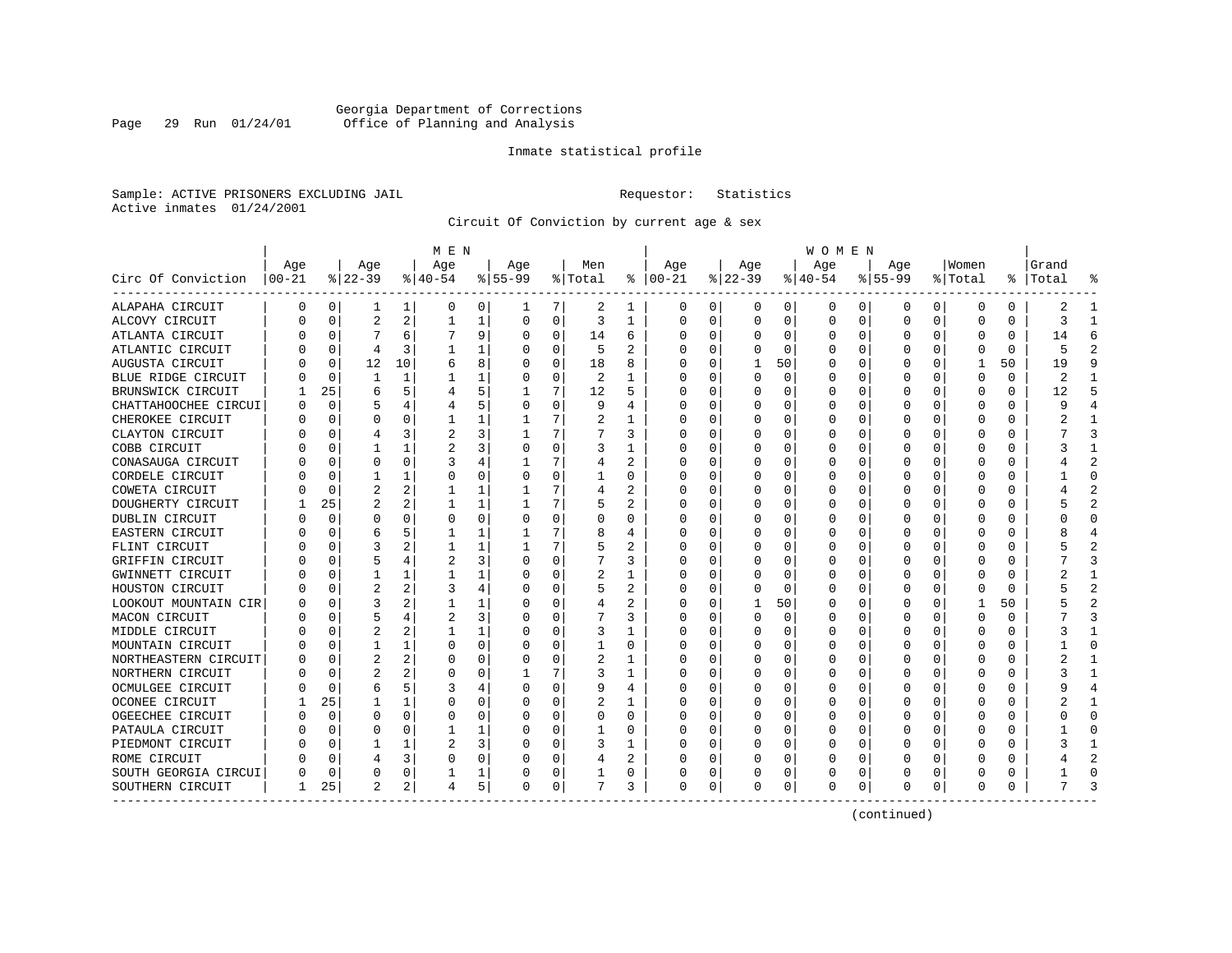### Georgia Department of Corrections Page 30 Run 01/24/01 Office of Planning and Analysis

# Inmate statistical profile

|  | Sample: ACTIVE PRISONERS EXCLUDING JAIL | Requestor: Statistics |  |
|--|-----------------------------------------|-----------------------|--|
|  | Active inmates 01/24/2001               |                       |  |

# Circuit Of Conviction by current age & sex (Continued)

|                      |                  |          |                  |      | M E N            |      |                  |       |                |      |                  |           |                  |       | <b>WOMEN</b>     |          |                  |           |                  |           |                |      |
|----------------------|------------------|----------|------------------|------|------------------|------|------------------|-------|----------------|------|------------------|-----------|------------------|-------|------------------|----------|------------------|-----------|------------------|-----------|----------------|------|
| Circ Of Conviction   | Age<br>$00 - 21$ |          | Age<br>$ 22-39 $ |      | Age<br>$ 40-54 $ |      | Age<br>$ 55-99 $ |       | Men<br>% Total | ႜ    | Age<br>$ 00-21 $ |           | Age<br>$ 22-39 $ |       | Age<br>$ 40-54 $ |          | Age<br>$8 55-99$ |           | Women<br>% Total | % $\vert$ | Grand<br>Total | ႜ    |
|                      |                  |          |                  |      |                  |      |                  |       |                |      |                  |           |                  |       |                  |          |                  |           |                  |           |                |      |
| SOUTHWESTERN CIRCUIT | $\Omega$         | $\Omega$ |                  |      |                  |      |                  | O     | 2              |      |                  |           |                  |       |                  |          |                  |           |                  | 0         |                |      |
| STONE MOUNTAIN CIRCU | $\Omega$         | $\Omega$ | 10               | 8    |                  | 6    |                  | 21    | 18             | 8    |                  |           |                  |       | $\Omega$         |          |                  |           |                  | 0         | 18             |      |
| TALLAPOOSA CIRCUIT   |                  |          | O                |      |                  |      |                  | U     |                |      |                  |           |                  |       |                  |          |                  |           |                  | 0         |                |      |
| TIFTON CIRCUIT       |                  |          |                  |      |                  |      |                  |       |                |      |                  |           |                  |       |                  |          |                  |           |                  | 0         |                |      |
| TOOMBS CIRCUIT       |                  |          |                  |      |                  |      |                  |       |                |      |                  |           |                  |       |                  |          |                  |           |                  |           |                |      |
| WAYCROSS CIRCUIT     |                  |          |                  |      |                  |      |                  |       | ጸ              |      |                  |           |                  |       |                  |          |                  |           |                  |           |                |      |
| WESTERN CIRCUIT      |                  |          |                  |      |                  |      |                  |       | 11             |      |                  |           |                  |       |                  |          |                  |           |                  | 0         |                |      |
| ROCKDALE CIRCUIT     |                  |          |                  |      |                  |      |                  |       |                |      |                  |           |                  |       |                  |          |                  |           |                  | 0         |                |      |
| DOUGLAS CIRCUIT      |                  |          |                  |      |                  |      |                  |       |                |      |                  |           |                  |       | O                |          |                  |           |                  | 0         |                |      |
| APPALACHIAN CIRCUIT  |                  |          |                  |      |                  |      |                  |       |                |      |                  |           |                  |       |                  |          |                  |           |                  | 0         |                |      |
| ENOTAH CIRCUIT       | 0                |          |                  |      |                  |      |                  |       |                |      |                  |           |                  |       | $\Omega$         |          |                  |           |                  | 0         |                |      |
| BELL-FORSYTH CIRCUIT | 0                |          | O                | 0    |                  |      | O                | 0     |                | 0    |                  |           |                  | 0     | $\Omega$         | C        | $\Omega$         | 0         | O                | 0         |                |      |
| Total reported       |                  | 4 100    | 124 100          |      | 78 100           |      | 14 100           |       | 220 100        |      | $\Omega$         | $\Omega$  |                  | 2 100 | $\Omega$         | $\Omega$ | $\Omega$         | 0         |                  | 2 100     | 222 100        |      |
| Percent reported     |                  | 100.0    |                  | 99.2 |                  | 98.7 |                  | 100.0 |                | 99.1 |                  | $\cdot$ 0 |                  | 100.0 |                  | . 0      |                  | $\cdot$ 0 |                  | 100.0     |                | 99.1 |
| NOT REPORTED         | $\Omega$         |          |                  |      |                  |      | O                |       | 2              |      | 0                |           | $\Omega$         |       | $\Omega$         |          | $\Omega$         |           | ∩                |           |                |      |
| Total                | 4                |          | 125              |      | 79               |      | 14               |       | 222            |      | 0                |           |                  |       | 0                |          | $\Omega$         |           | 2                |           | 224            |      |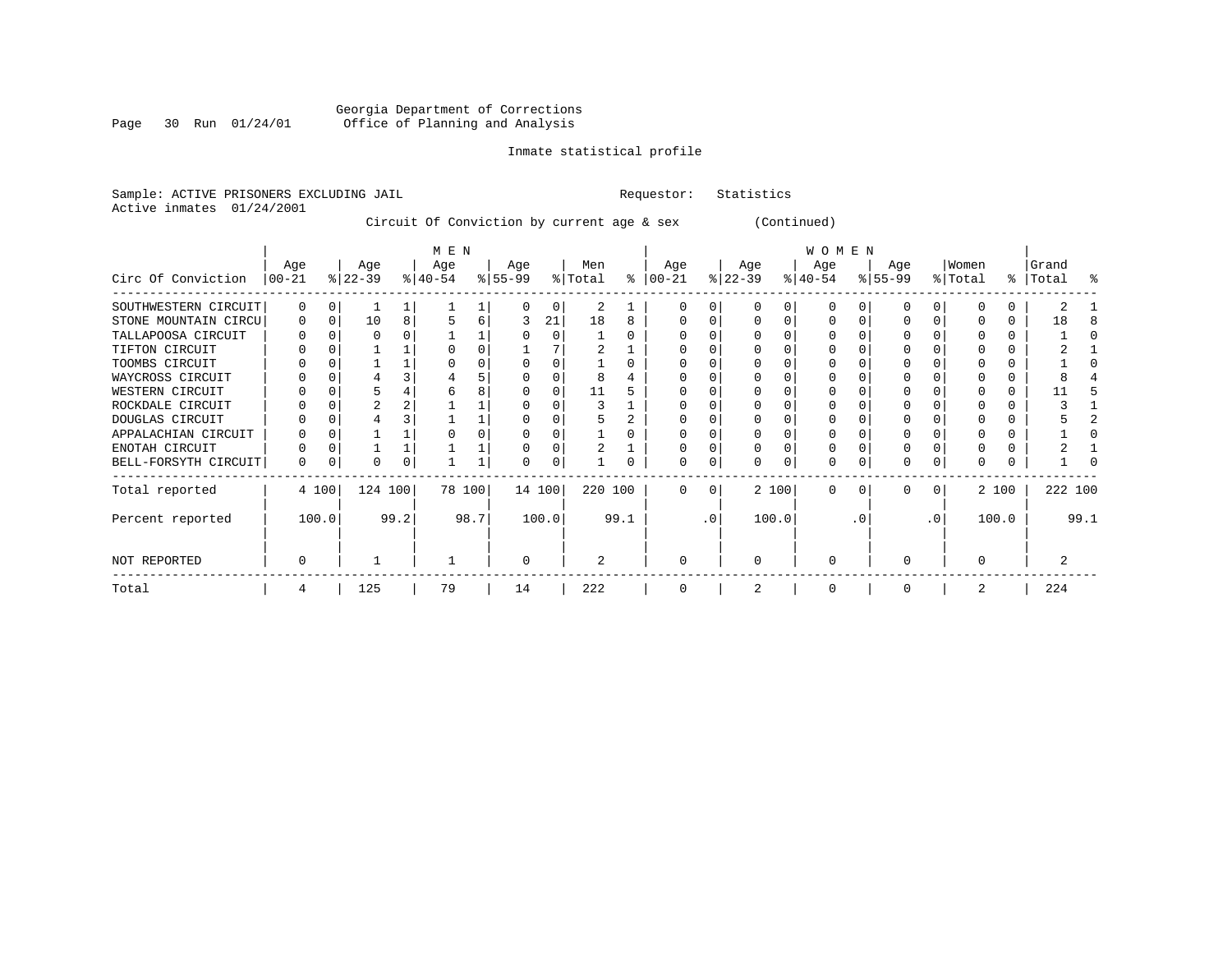# Georgia Department of Corrections Page 31 Run 01/24/01 Office of Planning and Analysis

# Inmate statistical profile

Sample: ACTIVE PRISONERS EXCLUDING JAIL **Requestor:** Statistics Active inmates 01/24/2001

Home County by current age & sex

|                      |          |              |          |              | M E N          |             |          |             |          |              |               |          |          |          | W O M E N |             |             |              |              |    |          |                |
|----------------------|----------|--------------|----------|--------------|----------------|-------------|----------|-------------|----------|--------------|---------------|----------|----------|----------|-----------|-------------|-------------|--------------|--------------|----|----------|----------------|
|                      | Age      |              | Age      |              | Age            |             | Age      |             | Men      |              | Age           |          | Age      |          | Age       |             | Age         |              | Women        |    | Grand    |                |
| Home County          | $ 00-21$ |              | $ 22-39$ |              | $8 40-54$      |             | $ 55-99$ |             | % Total  |              | $8   00 - 21$ |          | $ 22-39$ |          | $ 40-54$  |             | $8155 - 99$ |              | % Total      | ႜၟ | Total    |                |
| APPLING COUNTY       | 0        | 0            | 1        | 1            | 1              | 1           | 0        | 0           | 2        | 1            | 0             | 0        | 0        | 0        | 0         | 0           | 0           | 0            | 0            | 0  | 2        | -1             |
| ATKINSON COUNTY      |          | 0            | 0        | 0            | 0              | 0           | 1        | 10          | 1        | $\mathbf{1}$ | 0             | 0        | 0        | 0        | 0         | 0           | $\mathbf 0$ | 0            | 0            | 0  |          | $\mathbf{1}$   |
| BACON COUNTY         |          | 0            | 0        | 0            | 0              | 0           | O        | 0           | 0        | 0            | <sup>0</sup>  | 0        | $\Omega$ | 0        | 0         | 0           | 0           | 0            | 0            | 0  | U        | $\mathbf 0$    |
| BAKER COUNTY         |          | $\Omega$     | 0        | 0            | 0              | 0           | O        | 0           | 0        | 0            |               | $\Omega$ | 0        | $\Omega$ | 0         | 0           | 0           | 0            | 0            | 0  |          | $\Omega$       |
| BALDWIN COUNTY       |          | $\Omega$     |          | 1            |                | 3           |          | $\Omega$    | 3        |              |               | U        | $\Omega$ | O        | O         | 0           | U           | O            | C            | U  |          |                |
| <b>BANKS COUNTY</b>  |          | <sup>0</sup> | U        | 0            | 0              | 0           | O        | 0           | U        | 0            |               | $\Omega$ | O        | 0        | O         | 0           | O           | <sup>0</sup> | O            | U  |          | $\Omega$       |
| BARROW COUNTY        |          | $\Omega$     | 1        | 1            | 1              | 1           | O        | $\mathbf 0$ | 2        | 1            |               | 0        | $\Omega$ | 0        | 0         | 0           | 0           | 0            | 0            | 0  |          | 1              |
| <b>BARTOW COUNTY</b> |          | $\Omega$     |          | $\mathbf{1}$ | $\overline{c}$ | 3           |          | 0           | 3        | 2            |               | 0        | C        | $\Omega$ | 0         | 0           | 0           | 0            | 0            | 0  |          | $\overline{2}$ |
| BEN HILL COUNTY      |          | $\Omega$     | U        | $\Omega$     | 0              | 0           | O        | 0           | O        | O            | <sup>0</sup>  | 0        | 0        | 0        | O         | 0           | U           | 0            | <sup>0</sup> | 0  |          | $\Omega$       |
| BERRIEN COUNTY       |          | 0            | U        | U            | 0              | 0           | O        | 0           | 0        | 0            | O             | 0        | 0        | 0        | 0         | 0           | U           | 0            | 0            | 0  |          | 0              |
| BIBB COUNTY          |          | $\Omega$     |          | 1            |                | 1           |          | 0           | 2        |              | <sup>0</sup>  | 0        | C        | 0        | 0         | 0           | U           | U            | $\Omega$     | 0  |          | -1             |
| BLECKLEY COUNTY      |          | 25           | 1        | 1            | 0              | 0           | O        | 0           | 2        | 1            | <sup>0</sup>  | 0        | $\Omega$ | 0        | 0         | 0           | O           | 0            | $\Omega$     | 0  |          | -1             |
| BRANTLEY COUNTY      |          | 0            | 0        | 0            | 0              | 0           | 0        | 0           | 0        | 0            |               | 0        | $\Omega$ | 0        | 0         | 0           | 0           | $\Omega$     | 0            | 0  |          | $\mathbf 0$    |
| BROOKS COUNTY        |          | $\Omega$     |          | 1            | 0              | 0           |          | 0           |          | 1            |               | $\Omega$ | C        | $\Omega$ | 0         | 0           | 0           | 0            | 0            | 0  |          | $\mathbf{1}$   |
| BRYAN COUNTY         |          | 0            | 0        | $\Omega$     | 0              | 0           | O        | 0           | 0        | 0            | <sup>0</sup>  | 0        | O        | 0        | O         | 0           | U           | 0            | O            | 0  |          | $\Omega$       |
| BULLOCH COUNTY       |          | $\Omega$     | 0        | U            | 0              | 0           | O        | 0           | 0        | 0            | <sup>0</sup>  | 0        | $\Omega$ | 0        | 0         | 0           | 0           | 0            | 0            | 0  |          | $\Omega$       |
| <b>BURKE COUNTY</b>  |          | $\Omega$     |          |              |                | 1           | O        | 0           | 3        | 2            | <sup>0</sup>  | 0        | C        | $\Omega$ | 0         | 0           | 0           | O            | $\Omega$     | 0  |          |                |
| BUTTS COUNTY         |          | $\Omega$     | 0        | $\Omega$     | $\Omega$       | 0           | 1        | 10          | 1        | 1            |               | $\Omega$ | $\Omega$ | 0        | 0         | $\Omega$    | 0           | 0            | $\Omega$     | 0  |          | -1             |
| CALHOUN COUNTY       |          | O            | U        | $\Omega$     | 0              | 0           | O        | $\mathbf 0$ | 0        | 0            | O             | $\Omega$ | $\Omega$ | $\Omega$ | 0         | 0           | U           | $\Omega$     | 0            | 0  |          | $\Omega$       |
| CAMDEN COUNTY        |          | $\Omega$     | U        | U            |                | 1           |          | 0           |          |              |               | 0        | C        | 0        | 0         | 0           | U           | 0            | 0            | 0  |          | $\mathbf{1}$   |
| CANDLER COUNTY       |          | 0            | U        | 0            | 0              | 0           |          | 0           | 0        | 0            | ∩             | 0        | $\Omega$ | 0        | 0         | 0           | 0           | 0            | 0            | 0  |          | $\Omega$       |
| CARROLL COUNTY       |          | $\Omega$     | 2        | 2            | $\Omega$       | 0           | U        | 0           | 2        | 1            | <sup>0</sup>  | $\Omega$ | 0        | 0        | 0         | 0           | 0           | $\Omega$     | 0            | 0  |          | 1              |
| CATOOSA COUNTY       |          | 0            | 0        | 0            | $\Omega$       | $\Omega$    |          | 0           | 0        | 0            | 0             | 0        | C        | 0        | 0         | 0           | 0           | O            | 0            | 0  |          | $\bigcap$      |
| CHARLTON COUNTY      |          | $\Omega$     | U        | 0            | $\Omega$       | 0           | O        | 0           | $\Omega$ | O            | O             | $\Omega$ | $\Omega$ | 0        | O         | $\Omega$    | U           | <sup>0</sup> | $\Omega$     | U  | $\Omega$ | $\cap$         |
| CHATHAM COUNTY       |          | $\Omega$     |          | 6            | 2              | 3           | 1        | 10          | 10       | 5            |               | $\Omega$ | 0        | $\Omega$ | 0         | 0           | 0           | 0            | 0            | 0  | 10       | 5              |
| CHATTAHOOCHEE COUNTY |          | 0            | 0        | 0            | 0              | 0           | 0        | 0           | 0        | 0            | 0             | 0        | 0        | 0        | 0         | 0           | 0           | 0            | 0            | 0  |          | $\Omega$       |
| CHATTOOGA COUNTY     |          | 0            |          | 1            | 0              | 0           | O        | 0           | 1        | 1            | $\Omega$      | 0        | 0        | 0        | 0         | 0           | 0           | 0            | 0            | 0  |          | $\mathbf{1}$   |
| CHEROKEE COUNTY      |          | 0            |          | 1            |                | 1           | O        | 0           | 2        | 1            | O             | $\Omega$ | 0        | 0        | 0         | 0           | O           | 0            | 0            | 0  |          | -1             |
| CLARKE COUNTY        |          | n            | 4        | 4            | 5              | 7           |          | 0           | 9        | 5            |               | 0        | 0        | 0        | 0         | 0           | O           | O            | O            | 0  |          | 5              |
| CLAY COUNTY          |          | $\cap$       | U        | 0            | $\Omega$       | 0           | O        | 0           | O        | O            | ∩             | $\Omega$ | $\Omega$ | 0        | O         | $\Omega$    | U           | U            | <sup>0</sup> | U  |          | $\Omega$       |
| CLAYTON COUNTY       |          | $\Omega$     | 4        | 4            | 1              | 1           | 1        | 10          | 6        | 3            |               | $\Omega$ | $\Omega$ | $\Omega$ | 0         | 0           | U           | $\Omega$     | 0            | 0  | h        | 3              |
| CLINCH COUNTY        |          | $\Omega$     | 0        | $\Omega$     | $\mathbf 0$    | $\mathbf 0$ | 0        | $\mathbf 0$ | 0        | $\Omega$     |               | 0        | 0        | $\Omega$ | 0         | $\mathbf 0$ | 0           | 0            | 0            | 0  |          | $\bigcap$      |
| COBB COUNTY          |          | $\Omega$     | U        | U            | 2              | 3           | O        | 0           | 2        | 1            |               | 0        | 0        | 0        | 0         | 0           | U           | 0            | 0            | 0  |          | $\mathbf{1}$   |
| COFFEE COUNTY        |          | 0            | 0        | 0            | 0              | 0           | O        | 0           | 0        | 0            | ∩             | 0        | 0        | 0        | 0         | 0           | 0           | 0            | 0            | 0  |          | $\Omega$       |
| COLQUITT COUNTY      |          | 0            | 0        | 0            | 2              | 3           |          | 0           | 2        | 1            |               | 0        | 0        | 0        | 0         | 0           | 0           | 0            | 0            | 0  |          |                |
| COLUMBIA COUNTY      | $\Omega$ | 0            | 0        | 0            | $\mathbf{1}$   | $\mathbf 1$ | 0        | 0           | 1        | 1            | $\Omega$      | 0        | $\Omega$ | 0        | $\Omega$  | $\mathbf 0$ | $\Omega$    | 0            | $\Omega$     | 0  |          | $\mathbf{1}$   |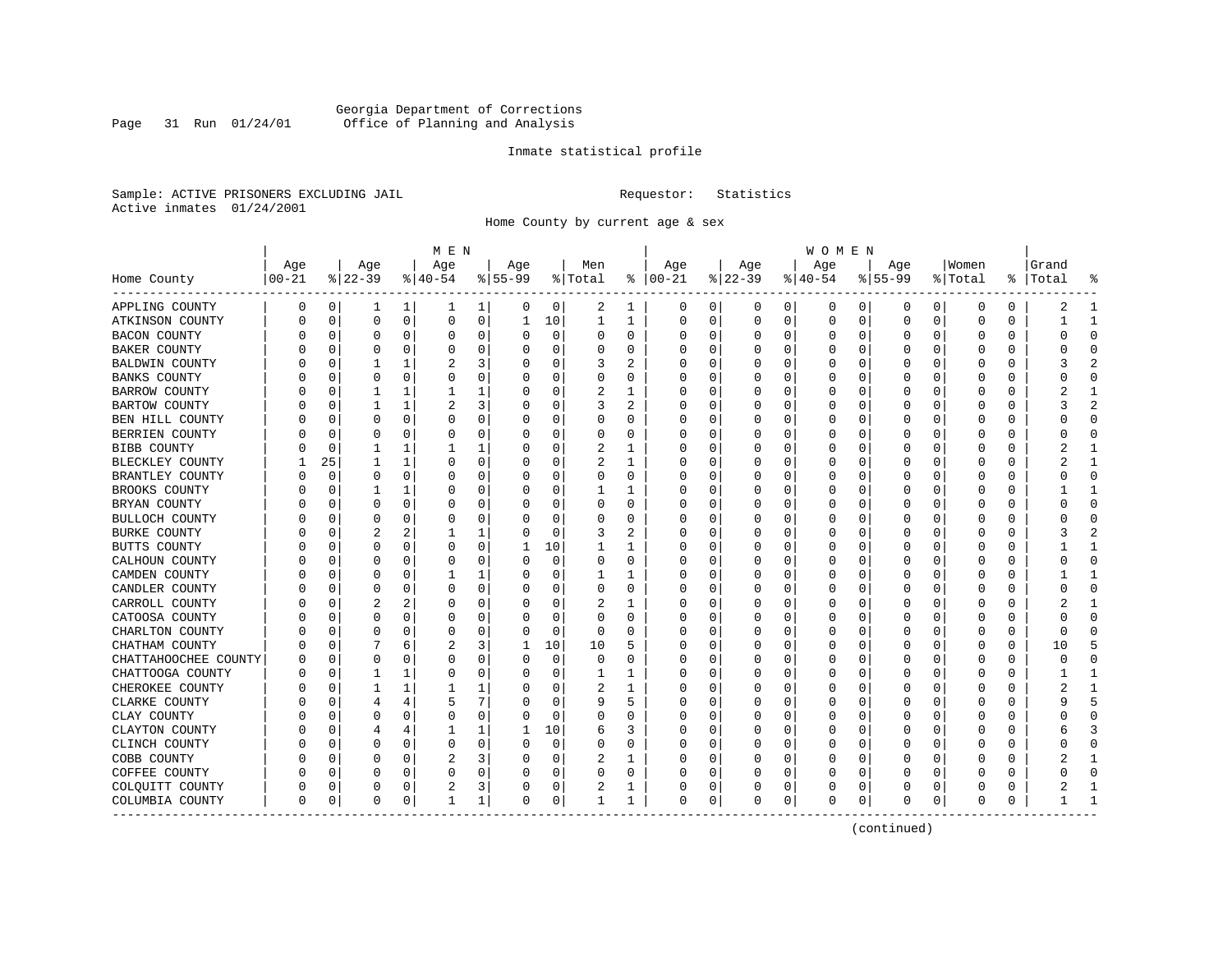### Georgia Department of Corrections Page 32 Run 01/24/01 Office of Planning and Analysis

# Inmate statistical profile

|  |                           | Sample: ACTIVE PRISONERS EXCLUDING JAIL |  |
|--|---------------------------|-----------------------------------------|--|
|  | Active inmates 01/24/2001 |                                         |  |

Home County by current age & sex (CONTINUED)

Requestor: Statistics

| Home County      | Age<br>$ 00-21$ |          | Age<br>$ 22-39 $ |          | M E N<br>Age<br>$ 40-54 $ |             | Age<br>$ 55-99$ |             | Men<br>% Total |          | Age<br>$8   00 - 21$ |             | Age<br>$ 22-39$ |             | W O M E N<br>Age<br>$ 40-54$ |          | Age<br>$8 55-99$ |             | Women<br>% Total | ႜႂ          | Grand<br>Total |                |
|------------------|-----------------|----------|------------------|----------|---------------------------|-------------|-----------------|-------------|----------------|----------|----------------------|-------------|-----------------|-------------|------------------------------|----------|------------------|-------------|------------------|-------------|----------------|----------------|
| COOK COUNTY      | 0               | 0        | 0                | 0        | 0                         | 0           | 0               | 0           | 0              | 0        | 0                    | 0           | 0               | 0           | 0                            | 0        | 0                | 0           | $\Omega$         | 0           | 0              | <sup>0</sup>   |
| COWETA COUNTY    | 0               | 0        | 1                | 1        | 0                         | 0           | 0               | 0           | 1              | 1        | 0                    | $\mathbf 0$ | 0               | 0           | 0                            | 0        | 0                | 0           | $\Omega$         | 0           |                | -1             |
| CRAWFORD COUNTY  |                 | 0        | 0                | 0        | 0                         | 0           | 0               | 0           | $\Omega$       | 0        | 0                    | 0           |                 | 0           | 0                            | 0        | O                | $\mathbf 0$ | 0                | 0           | Ω              | $\Omega$       |
| CRISP COUNTY     |                 | $\Omega$ |                  | 1        |                           | $\Omega$    | 0               | $\Omega$    |                |          | U                    | $\mathbf 0$ |                 | 0           | $\Omega$                     | 0        | O                | $\mathbf 0$ | 0                | 0           |                | $\mathbf{1}$   |
| DADE COUNTY      |                 | $\Omega$ | 0                | $\Omega$ | 0                         | $\Omega$    | 0               | $\mathbf 0$ | $\Omega$       | $\Omega$ | U                    | 0           | O               | 0           | 0                            | 0        | $\Omega$         | 0           | 0                | $\Omega$    | ი              | $\Omega$       |
| DAWSON COUNTY    |                 | O        | 0                | 0        | O                         | 0           | 0               | 0           | 0              | 0        | U                    | 0           |                 | 0           | 0                            | 0        | 0                | 0           | U                | 0           | O              | 0              |
| DECATUR COUNTY   |                 | O        | 0                | 0        | 2                         | 3           | 0               | 0           | 2              |          | 0                    | 0           |                 | 0           | 0                            | 0        | 0                | 0           | 0                | 0           | 2              | $\mathbf{1}$   |
| DEKALB COUNTY    |                 | $\Omega$ | 10               | 9        |                           | 3           | 0               | 0           | 12             | 6        | 0                    | 0           | C               | $\mathbf 0$ | $\Omega$                     | $\Omega$ | O                | 0           | 0                | 0           | 12             | б              |
| DODGE COUNTY     |                 | $\Omega$ | 0                | 0        | $\Omega$                  | 0           | 0               | $\Omega$    | $\Omega$       | $\Omega$ | 0                    | $\Omega$    | O               | 0           | 0                            | $\Omega$ | O                | $\Omega$    | 0                | $\Omega$    | 0              | $\Omega$       |
| DOOLY COUNTY     |                 | O        | 0                | 0        | 0                         | 0           | 0               | 0           | $\Omega$       | 0        | 0                    | $\mathbf 0$ | 0               | 0           | 0                            | 0        | 0                | 0           | 0                | 0           | 0              | Ω              |
| DOUGHERTY COUNTY |                 | 25       | 2                | 2        |                           | 1           |                 | 10          |                | 3        | 0                    | 0           |                 | 0           | $\Omega$                     | 0        | O                | 0           | 0                | 0           | 5              | 3              |
| DOUGLAS COUNTY   |                 | $\Omega$ | 0                | 0        |                           | 1           | 0               | $\mathbf 0$ |                | 1        | $\Omega$             | 0           |                 | 0           | $\Omega$                     | 0        | $\Omega$         | $\Omega$    | 0                | $\Omega$    |                | $\mathbf{1}$   |
| EARLY COUNTY     |                 | O        | $\Omega$         | 0        | $\Omega$                  | 0           | 0               | 0           | $\Omega$       | 0        | 0                    | 0           | O               | 0           | 0                            | 0        | 0                | 0           | $\Omega$         | 0           | O              | $\Omega$       |
| ECHOLS COUNTY.   |                 |          | 0                | 0        | $\left($                  | $\Omega$    | 0               | 0           | O              | 0        | 0                    | 0           |                 | 0           | 0                            | 0        | 0                | 0           | 0                | 0           | 0              | <sup>0</sup>   |
| EFFINGHAM COUNTY |                 | O        | O                | U        | n                         | $\Omega$    | U               | $\Omega$    | $\Omega$       | $\Omega$ | U                    | 0           |                 | $\mathbf 0$ | $\Omega$                     | U        | $\cap$           | 0           | O                | O           | Ω              | $\Omega$       |
| ELBERT COUNTY    |                 | ∩        | 0                | 0        | O                         | $\Omega$    | 1               | 10          |                |          | 0                    | $\Omega$    |                 | 0           | 0                            | 0        | O                | $\Omega$    | 0                | $\Omega$    |                | -1             |
| EMANUEL COUNTY   |                 | ∩        | 0                | 0        | O                         | 0           | 0               | $\mathbf 0$ | $\Omega$       | 0        | 0                    | 0           | O               | 0           | 0                            | 0        | O                | 0           | 0                | 0           | U              | <sup>0</sup>   |
| EVANS COUNTY     |                 | O        | 0                | 0        | 0                         | 0           | 0               | 0           | 0              | 0        | 0                    | 0           |                 | 0           | 0                            | 0        | 0                | $\mathbf 0$ | 0                | 0           | ი              | $\Omega$       |
| FANNIN COUNTY    |                 | O        | 0                | 0        | $\Omega$                  | $\Omega$    | U               | $\mathbf 0$ | $\Omega$       | $\Omega$ | U                    | 0           |                 | 0           | $\Omega$                     | 0        | $\Omega$         | 0           | O                | $\Omega$    | Ω              | $\Omega$       |
| FAYETTE COUNTY   |                 | $\Omega$ | 0                | 0        |                           | 1           | 0               | 0           | 1              | 1        | U                    | 0           | O               | 0           | 0                            | 0        | O                | 0           | 0                | 0           |                | -1             |
| FLOYD COUNTY     |                 | O        | 3                | 3        | O                         | 0           | 0               | 0           | 3              | 2        | U                    | 0           | O               | 0           | O                            | 0        | 0                | 0           | U                | 0           | 3              | 2              |
| FORSYTH COUNTY   |                 | O        | 0                | 0        | $\left($                  | $\Omega$    | 0               | 0           | $\Omega$       | 0        | 0                    | 0           |                 | 0           | 0                            | 0        | 0                | 0           | 0                | 0           | ი              | 0              |
| FRANKLIN COUNTY  |                 | $\Omega$ | $\Omega$         | 0        | $\Omega$                  | $\Omega$    | 0               | $\Omega$    | $\Omega$       | $\Omega$ | U                    | 0           |                 | $\mathbf 0$ | $\Omega$                     | 0        | O                | $\Omega$    | O                | O           | U              | $\Omega$       |
| FULTON COUNTY    |                 | 0        | 16               | 14       | 10                        | 15          | 0               | 0           | 26             | 13       | 0                    | 0           | C               | 0           | 0                            | 0        | C                | 0           | 0                | 0           | 26             | 13             |
| GILMER COUNTY    |                 | O        |                  | 1        | 0                         | 0           | 0               | 0           |                | 1        | 0                    | $\mathbf 0$ | O               | 0           | 0                            | 0        | O                | $\Omega$    | U                | 0           |                | $\mathbf{1}$   |
| GLASCOCK COUNTY  |                 | O        | 0                | 0        | O                         | 0           | 0               | $\mathbf 0$ | $\Omega$       | $\Omega$ | 0                    | $\mathbf 0$ |                 | $\mathbf 0$ | $\Omega$                     | 0        | O                | $\mathbf 0$ | 0                | $\mathbf 0$ | ი              | $\Omega$       |
| GLYNN COUNTY     |                 | $\Omega$ | 3                | 3        | 0                         | $\Omega$    | 1               | 10          | 4              | 2        | 0                    | 0           |                 | 0           | 0                            | 0        | O                | $\Omega$    | 0                | $\Omega$    |                | $\overline{c}$ |
| GORDON COUNTY    |                 | $\Omega$ | 0                | 0        | 0                         | $\Omega$    | 1               | 10          |                | 1        | 0                    | 0           | O               | 0           | 0                            | 0        | O                | 0           | 0                | 0           |                | -1             |
| GRADY COUNTY     |                 | O        | 0                | 0        | O                         | 0           | 0               | 0           | $\Omega$       | 0        | U                    | 0           |                 | 0           | 0                            | 0        | 0                | 0           | U                | 0           | O              | $\Omega$       |
| GREENE COUNTY    |                 |          |                  |          | $\left($                  | $\Omega$    | U               | 0           |                |          | O                    | 0           |                 | 0           | 0                            | 0        | O                | 0           | C                | 0           |                | $\mathbf{1}$   |
| GWINNETT COUNTY  |                 | ∩        | 0                | 0        | 2                         | 3           | 0               | $\Omega$    | 2              | 1        | 0                    | $\Omega$    | O               | 0           | 0                            | 0        | O                | $\Omega$    | 0                | $\Omega$    | 2              | -1             |
| HABERSHAM COUNTY |                 | ∩        |                  | 1        | O                         | 0           | 0               | $\Omega$    |                | 1        | 0                    | 0           | O               | 0           | 0                            | 0        | 0                | $\mathbf 0$ | 0                | 0           |                |                |
| HALL COUNTY      |                 |          |                  | 1        |                           | 1           | 0               | 0           | 2              | 1        | 0                    | $\mathbf 0$ |                 | 0           | 0                            | 0        | O                | 0           | U                | 0           | 2              |                |
| HANCOCK COUNTY   |                 |          | 0                | 0        |                           | $\mathsf 0$ | 0               | 0           | $\Omega$       | 0        | 0                    | 0           |                 | $\mathsf 0$ | $\Omega$                     | 0        | O                | 0           |                  | 0           | ი              | ſ              |
| HARALSON COUNTY  | $\Omega$        | $\Omega$ | $\Omega$         | 0        | $\Omega$                  | 0           | 0               | $\Omega$    | $\Omega$       | 0        | 0                    | 0           | $\Omega$        | $\mathbf 0$ | $\Omega$                     | 0        | $\Omega$         | 0           | 0                | $\Omega$    | O              | ſ              |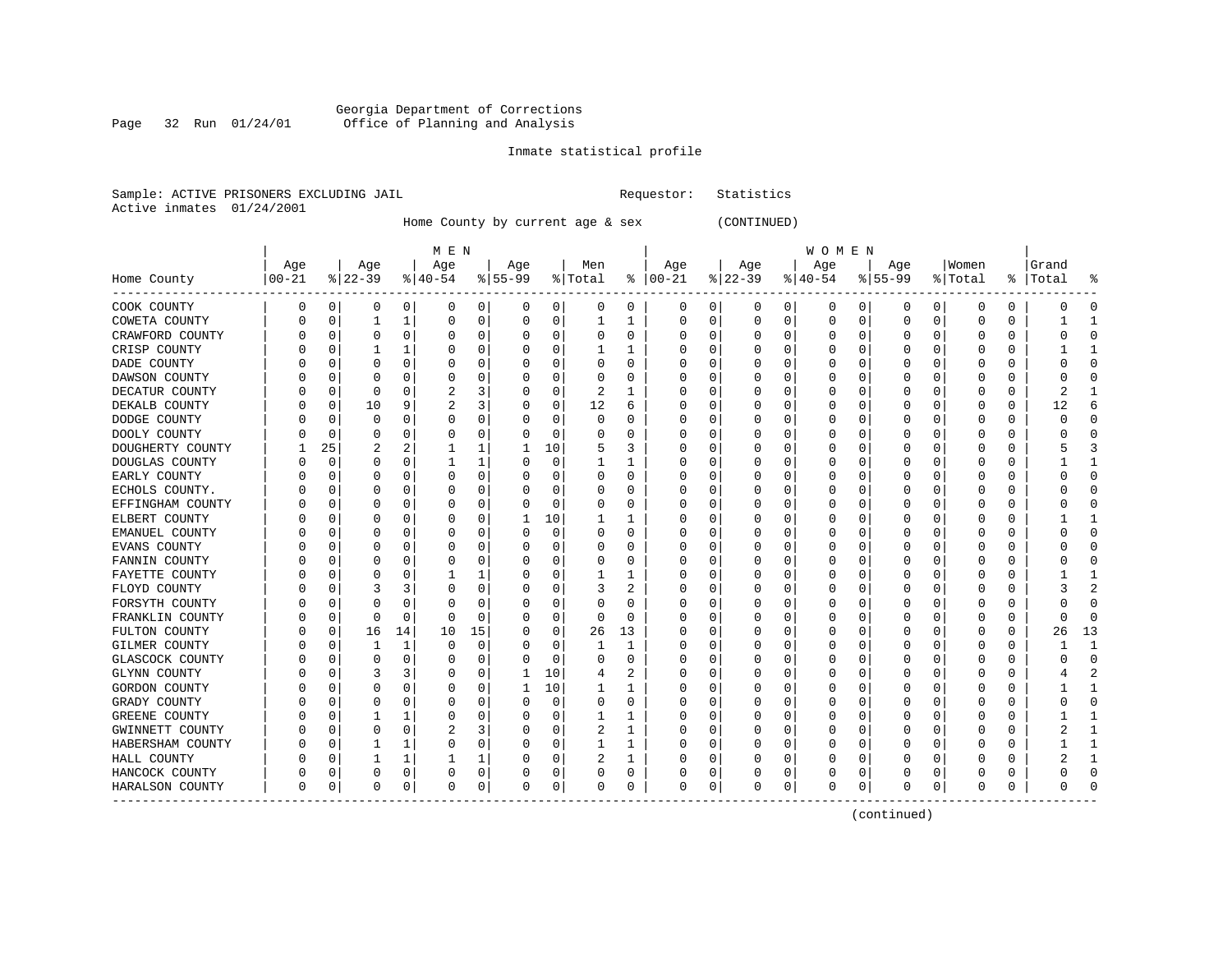### Georgia Department of Corrections Page 33 Run 01/24/01 Office of Planning and Analysis

### Inmate statistical profile

Requestor: Statistics

|  |                           | Sample: ACTIVE PRISONERS EXCLUDING JAIL |  |
|--|---------------------------|-----------------------------------------|--|
|  | Active inmates 01/24/2001 |                                         |  |

------------------------------------------------------------------------------------------------------------------------------------

Home County by current age & sex (CONTINUED)

| M E N | W O M E N | Age | Age | Age | Age | Men | Age | Age | Age | Age |Women |Grand Home County |00-21 %|22-39 %|40-54 %|55-99 %|Total % |00-21 %|22-39 %|40-54 %|55-99 %|Total % |Total % ------------------------------------------------------------------------------------------------------------------------------------HARRIS COUNTY | 0 0| 0 0| 1 1| 0 0| 1 1 | 0 0| 0 0| 0 0| 0 0| 0 0 | 1 1 HART COUNTY | 0 0| 0 0| 0 0| 0 0| 0 0 | 0 0| 0 0| 0 0| 0 0| 0 0 | 0 0 HEARD COUNTY | 0 0| 0 0| 0 0| 0 0| 0 0 | 0 0| 0 0| 0 0| 0 0| 0 0 | 0 0 HENRY COUNTY | 0 0| 2 2| 1 1| 0 0| 3 2 | 0 0| 0 0| 0 0| 0 0| 0 0 | 3 2 HOUSTON COUNTY | 0 0| 2 2| 2 3| 0 0| 4 2 | 0 0| 0 0| 0 0| 0 0| 0 0 | 4 2 IRWIN COUNTY | 0 0| 0 0| 0 0| 0 0| 0 0 | 0 0| 0 0| 0 0| 0 0| 0 0 | 0 0 JACKSON COUNTY | 0 0| 0 0| 1 1| 0 0| 1 1 | 0 0| 0 0| 0 0| 0 0| 0 0 | 1 1 JASPER COUNTY | 0 0| 0 0| 0 0| 0 0| 0 0 | 0 0| 0 0| 0 0| 0 0| 0 0 | 0 0 JEFF DAVIS COUNTY | 1 25| 0 0| 0 0| 0 0| 1 1 | 0 0| 0 0| 0 0| 0 0| 0 0 | 1 1 JEFFERSON COUNTY | 0 0| 0 0| 0 0| 0 0| 0 0 | 0 0| 0 0| 0 0| 0 0| 0 0 | 0 0 JENKINS COUNTY | 0 0| 2 2| 0 0| 0 0| 2 1 | 0 0| 0 0| 0 0| 0 0| 0 0 | 2 1 JOHNSON COUNTY | 0 0| 0 0| 0 0| 0 0| 0 0 | 0 0| 0 0| 0 0| 0 0| 0 0 | 0 0 JONES COUNTY | 0 0| 0 0| 0 0| 0 0| 0 0 | 0 0| 0 0| 0 0| 0 0| 0 0 | 0 0 LAMAR COUNTY | 0 0| 0 0| 0 0| 0 0| 0 0 | 0 0| 0 0| 0 0| 0 0| 0 0 | 0 0 LANIER COUNTY | 0 0| 0 0| 0 0| 0 0| 0 0 | 0 0| 0 0| 0 0| 0 0| 0 0 | 0 0 LAURENS COUNTY | 0 0| 1 1| 0 0| 0 0| 1 1 | 0 0| 0 0| 0 0| 0 0| 0 0 | 1 1 LEE COUNTY | 0 0| 0 0| 0 0| 0 0| 0 0 | 0 0| 0 0| 0 0| 0 0| 0 0 | 0 0 LIBERTY COUNTY | 0 0| 2 2| 1 1| 0 0| 3 2 | 0 0| 0 0| 0 0| 0 0| 0 0 | 3 2 LINCOLN COUNTY | 0 0| 1 1| 0 0| 0 0| 1 1 | 0 0| 0 0| 0 0| 0 0| 0 0 | 1 1 LONG COUNTY | 0 0| 0 0| 0 0| 0 0| 0 0 | 0 0| 0 0| 0 0| 0 0| 0 0 | 0 0 LOWNDES COUNTY | 0 0| 1 1| 0 0| 0 0| 1 1 | 0 0| 0 0| 0 0| 0 0| 0 0 | 1 1 LUMPKIN COUNTY | 0 0| 0 0| 0 0| 0 0| 0 0 | 0 0| 0 0| 0 0| 0 0| 0 0 | 0 0 MACON COUNTY | 0 0| 0 0| 0 0| 0 0| 0 0 | 0 0| 0 0| 0 0| 0 0| 0 0 | 0 0 MADISON COUNTY | 0 0| 0 0| 0 0| 0 0| 0 0 | 0 0| 0 0| 0 0| 0 0| 0 0 | 0 0 MARION COUNTY | 0 0| 1 1| 0 0| 0 0| 1 1 | 0 0| 0 0| 0 0| 0 0| 0 0 | 1 1 MCDUFFIE COUNTY | 0 0| 1 1| 0 0| 0 0| 1 1 | 0 0| 0 0| 0 0| 0 0| 0 0 | 1 1 MCINTOSH COUNTY | 0 0| 2 2| 0 0| 0 0| 2 1 | 0 0| 0 0| 0 0| 0 0| 0 0 | 2 1 MERIWETHER COUNTY | 0 0 | 0 0 | 0 0 | 0 0 | 0 0 | 0 0 | 0 0 | 0 0 | 0 0 | 0 0 | 0 0 | 0 0 | 0 0 | 0 0 | 0 0 | 0 MILLER COUNTY | 0 0| 0 0| 0 0| 0 0| 0 0 | 0 0| 0 0| 0 0| 0 0| 0 0 | 0 0 MITCHELL COUNTY | 1 25| 0 0| 0 0| 0 0| 1 1 | 0 0| 0 0| 0 0| 0 0| 0 0 | 1 1 MONROE COUNTY | 0 0| 0 0| 1 1| 0 0| 1 1 | 0 0| 0 0| 0 0| 0 0| 0 0 | 1 1 MONTGOMERY COUNTY | 0 0| 0 0| 0 0| 0 0| 0 0 | 0 0| 0 0| 0 0| 0 0| 0 0 | 0 0 MORGAN COUNTY | 0 0| 1 1| 0 0| 0 0| 1 1 | 0 0| 0 0| 0 0| 0 0| 0 0 | 1 1 MURRAY COUNTY | 0 0| 0 0| 0 0| 0 0| 0 0 | 0 0| 0 0| 0 0| 0 0| 0 0 | 0 0 MUSCOGEE COUNTY | 0 0| 3 3| 3 4| 0 0| 6 3 | 0 0| 0 0| 0 0| 0 0| 0 0 | 6 3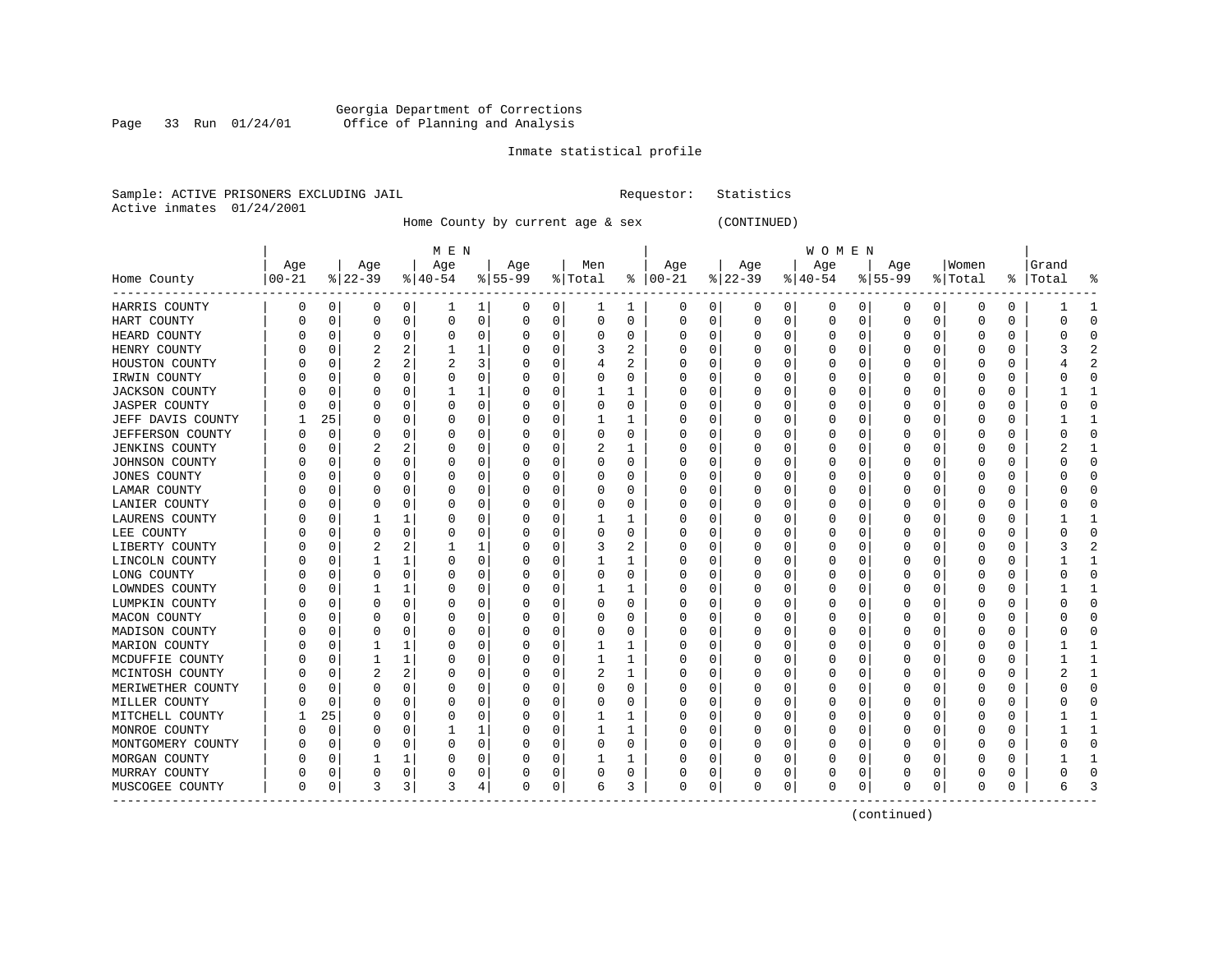# Georgia Department of Corrections Page 34 Run 01/24/01 Office of Planning and Analysis

# Inmate statistical profile

Sample: ACTIVE PRISONERS EXCLUDING JAIL **Requestor:** Statistics Active inmates 01/24/2001

Home County by current age & sex (CONTINUED)

|                          |          |              |          |          | M E N     |   |          |             |         |          |               |             |              |             | W O M E N |             |             |          |              |          |           |              |
|--------------------------|----------|--------------|----------|----------|-----------|---|----------|-------------|---------|----------|---------------|-------------|--------------|-------------|-----------|-------------|-------------|----------|--------------|----------|-----------|--------------|
|                          | Age      |              | Age      |          | Age       |   | Age      |             | Men     |          | Age           |             | Age          |             | Age       |             | Age         |          | Women        |          | Grand     |              |
| Home County<br>--------- | $ 00-21$ |              | $ 22-39$ |          | $8 40-54$ |   | $ 55-99$ |             | % Total |          | $8   00 - 21$ |             | $ 22-39 $    |             | $ 40-54$  |             | $8 55-99$   |          | % Total      |          | %   Total | ႜ            |
| NEWTON COUNTY            | 0        | 0            | 1        | 1        | 0         | 0 | 0        | 0           | 1       | 1        | 0             | $\mathbf 0$ | 0            | 0           | 0         | 0           | 0           | 0        | 0            | 0        |           | 1            |
| OCONEE COUNTY            | 0        | 0            | 0        | 0        | 0         | 0 | 0        | 0           | 0       | 0        | 0             | 0           | 0            | 0           | 0         | 0           | $\mathbf 0$ | 0        | 0            | 0        |           | $\Omega$     |
| OGLETHORPE COUNTY        | 0        | 0            | $\Omega$ | $\Omega$ | C         | 0 |          | 0           | 0       | 0        | 0             | 0           | 0            | 0           | 0         | 0           | 0           | 0        | 0            | 0        |           | ∩            |
| PAULDING COUNTY          |          | <sup>0</sup> | ∩        | $\Omega$ |           | 1 |          | $\Omega$    |         | 1        | 0             | 0           | <sup>0</sup> | 0           | O         | 0           | O           | U        | $\Omega$     | 0        |           | $\mathbf{1}$ |
| PEACH COUNTY             |          | n            | ∩        | $\Omega$ | O         | 0 |          | $\Omega$    | O       | 0        | O             | 0           | O            | 0           | 0         | 0           | O           | 0        | $\Omega$     | 0        |           | $\Omega$     |
| PICKENS COUNTY           |          | $\Omega$     | O        | $\Omega$ | C         | 0 |          | $\Omega$    | 0       | O        | 0             | $\Omega$    | O            | 0           | O         | $\mathbf 0$ | O           | $\Omega$ | $\Omega$     | O        |           | $\Omega$     |
| PIERCE COUNTY            |          | 0            |          | $\Omega$ |           | 1 |          | 0           |         | 1        | O             | 0           | 0            | $\Omega$    |           | 0           | 0           | $\Omega$ | $\Omega$     | O        |           | $\mathbf{1}$ |
| PIKE COUNTY              |          | 0            | $\Omega$ | $\Omega$ |           | 1 |          | 0           |         | 1        | O             | $\Omega$    | 0            | $\Omega$    | 0         | 0           | 0           | O        | $\Omega$     | 0        |           | $\mathbf{1}$ |
| POLK COUNTY              | N        | 0            | $\Omega$ | $\Omega$ | 0         | 0 |          | $\Omega$    | 0       | $\Omega$ | 0             | $\Omega$    | 0            | 0           | 0         | 0           | 0           | 0        | $\Omega$     | 0        |           | $\Omega$     |
| PULASKI COUNTY           | N        | 0            | 0        | $\Omega$ | 0         | 0 |          | 0           | 0       | 0        | 0             | $\Omega$    | $\Omega$     | 0           | 0         | 0           | 0           | 0        | $\Omega$     | 0        |           | $\Omega$     |
| PUTNAM COUNTY            |          | 0            |          |          |           | 1 |          | $\Omega$    | 2       | 1        | O             | 0           | 0            | 0           | 0         | 0           | 0           | O        | 0            | 0        |           | -1           |
| <b>OUITMAN COUNTY</b>    |          | n            | O        | $\Omega$ | C         | 0 |          | $\Omega$    | 0       | O        | 0             | 0           | <sup>0</sup> | 0           | 0         | 0           | O           | U        | $\Omega$     | O        |           | ∩            |
| RABUN COUNTY             |          | n            | ∩        | $\Omega$ | C         | 0 |          | $\Omega$    | 0       | O        | 0             | 0           | O            | 0           | 0         | 0           | O           | 0        | $\Omega$     | 0        |           | ∩            |
| RANDOLPH COUNTY          |          | $\Omega$     |          | $\Omega$ |           | 1 |          | 0           |         | 1        | 0             | $\Omega$    | <sup>0</sup> | $\mathbf 0$ | 0         | $\mathbf 0$ | 0           | $\Omega$ | 0            | $\Omega$ |           |              |
| RICHMOND COUNTY          |          | 0            |          | 6        | 2         | 3 |          | 0           | 9       | 5        | O             | 0           | 1            | 50          | 0         | 0           | 0           | $\Omega$ | $\mathbf{1}$ | 50       | 10        | 5            |
| ROCKDALE COUNTY          |          | $\Omega$     | $\Omega$ | $\Omega$ |           | 1 |          | 0           |         | 1        | O             | $\Omega$    | 0            | 0           | 0         | $\mathbf 0$ | $\Omega$    | $\Omega$ | $\Omega$     | $\Omega$ |           | $\mathbf{1}$ |
| SCHLEY COUNTY            |          | 0            | $\Omega$ | $\Omega$ | 0         | 0 |          | $\Omega$    | 0       | $\Omega$ | 0             | $\Omega$    | $\Omega$     | $\Omega$    | 0         | 0           | 0           | $\Omega$ | $\Omega$     | $\Omega$ |           | $\Omega$     |
| <b>SCREVEN COUNTY</b>    |          | 0            | 0        | $\Omega$ | 0         | 0 |          | 0           | 0       | 0        | 0             | $\Omega$    | $\Omega$     | 0           | 0         | 0           | 0           | 0        | $\Omega$     | 0        |           | $\Omega$     |
| SEMINOLE COUNTY          |          | 0            | 0        | O        | C         | 0 |          | $\Omega$    | 0       | 0        | 0             | 0           | 0            | 0           | 0         | 0           | 0           | O        | 0            | 0        |           | $\Omega$     |
| SPALDING COUNTY          |          | $\Omega$     | 3        | 3        | C         | 0 |          | $\Omega$    | 3       | 2        | 0             | 0           | <sup>0</sup> | 0           | 0         | 0           | O           | U        | 0            | O        |           |              |
| STEPHENS COUNTY          |          | n            | O        | $\Omega$ | C         | 0 |          | 0           | 0       | 0        | 0             | 0           | 0            | 0           | 0         | 0           | O           | 0        | $\Omega$     | 0        |           | $\Omega$     |
| STEWART COUNTY           |          | n            | O        | $\Omega$ | 0         | 0 |          | 0           | 0       | 0        | 0             | $\Omega$    | 0            | 0           | O         | 0           | O           | 0        | $\Omega$     | 0        |           | ∩            |
| SUMTER COUNTY            |          | 0            |          | $\Omega$ |           | 1 |          | $\mathbf 0$ |         | 1        | 0             | 0           | 0            | $\Omega$    | 0         | 0           | 0           | $\Omega$ | $\Omega$     | 0        |           | -1           |
| TALBOT COUNTY            |          | $\Omega$     | $\Omega$ | $\Omega$ | C         | 0 |          | $\Omega$    | O       | $\Omega$ | O             | $\Omega$    | 0            | $\Omega$    | Ω         | $\mathbf 0$ | $\Omega$    | $\Omega$ | $\Omega$     | $\Omega$ |           | $\Omega$     |
| TALIAFERRO COUNTY        |          | 0            | $\Omega$ | $\Omega$ | C         | 0 |          | $\Omega$    | 0       | 0        | 0             | $\Omega$    | 0            | $\Omega$    | 0         | 0           | 0           | 0        | $\Omega$     | 0        |           | $\Omega$     |
| TATTNALL COUNTY          |          | 0            |          |          | 0         | 0 |          | 0           |         | 1        | 0             | $\Omega$    | 0            | 0           | 0         | 0           | 0           | 0        | $\Omega$     | 0        |           | 1            |
| TAYLOR COUNTY            |          | 0            | 0        | 0        | C         | 0 |          | 0           | 0       | 0        | 0             | 0           | 0            | 0           | 0         | 0           | 0           | 0        | 0            | 0        |           | $\Omega$     |
| TELFAIR COUNTY           |          | n            |          | $\Omega$ | C         | 0 |          | $\Omega$    | 0       | O        | O             | 0           | 0            | 0           | 0         | 0           | 0           | O        | O            | 0        |           | ∩            |
| TERRELL COUNTY           |          | n            | $\Omega$ | $\Omega$ | C         | 0 |          | $\Omega$    | 0       | 0        | 0             | $\Omega$    | <sup>0</sup> | 0           | 0         | 0           | O           | 0        | $\Omega$     | 0        |           | $\cap$       |
| THOMAS COUNTY            | $\left($ | n            |          |          |           | 1 | O        | 0           | 2       | 1        | 0             | $\Omega$    | $\Omega$     | $\Omega$    | O         | $\Omega$    | O           | $\Omega$ | $\Omega$     | O        |           | -1           |
| TIFT COUNTY              |          | 0            |          |          | $\Omega$  | 0 |          | 10          | 2       | 1        | 0             | 0           | 0            | $\Omega$    | 0         | 0           | 0           | $\Omega$ | $\Omega$     | U        |           | $\mathbf{1}$ |
| TOOMBS COUNTY            |          | $\Omega$     |          | 1        |           | 1 |          | 0           | 2       | 1        | O             | 0           | 0            | $\Omega$    | Ω         | 0           | $\Omega$    | $\Omega$ | $\Omega$     | $\Omega$ |           | $\mathbf{1}$ |
| TOWNS COUNTY             |          | n            | $\Omega$ | $\Omega$ |           | 0 |          | 0           | 0       | $\Omega$ | O             | 0           | 0            | $\Omega$    | 0         | 0           | O           | 0        | $\Omega$     | 0        |           | $\Omega$     |
| TREUTLEN COUNTY          | O        | 0            | O        | 0        | C         | 0 |          | 0           | 0       | 0        | 0             | 0           | 0            | 0           | 0         | 0           | 0           | 0        | $\Omega$     | 0        |           | $\Omega$     |
| TROUP COUNTY             | $\Omega$ | 0            | $\Omega$ | 0        | $\Omega$  | 0 |          | 10          | 1       | 1        | 0             | 0           | 0            | 0           | 0         | 0           | 0           | 0        | $\Omega$     | 0        |           | -1           |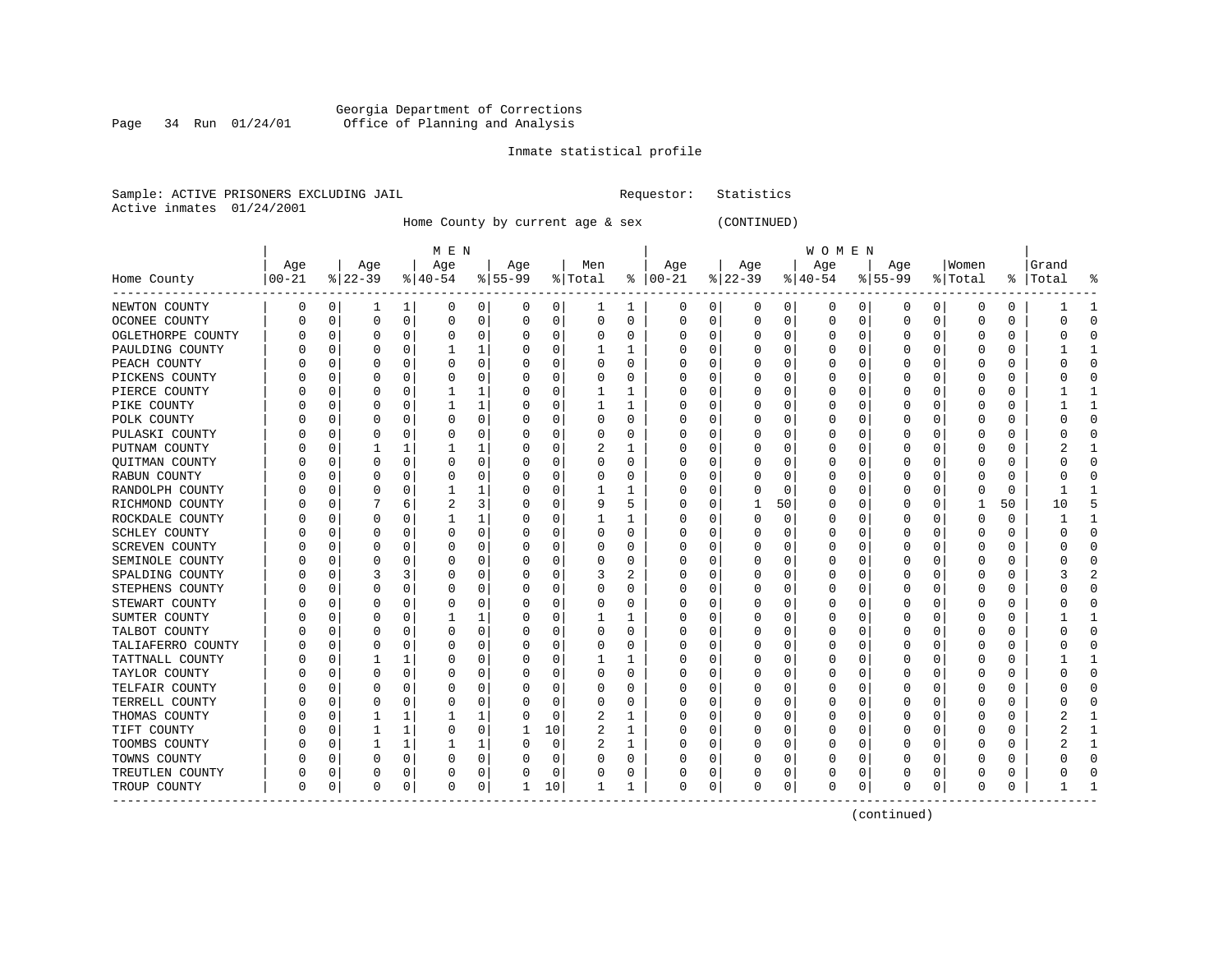### Georgia Department of Corrections Page 35 Run 01/24/01 Office of Planning and Analysis

# Inmate statistical profile

|  | Sample: ACTIVE PRISONERS EXCLUDING JAIL | Requestor: Statistics |  |
|--|-----------------------------------------|-----------------------|--|
|  | Active inmates 01/24/2001               |                       |  |

Home County by current age & sex (CONTINUED)

|                     |                  |          |                  |          | M E N            |          |                  |          |                |          |                      |             |                  |          | <b>WOMEN</b>     |           |                  |           |                  |       |                |      |
|---------------------|------------------|----------|------------------|----------|------------------|----------|------------------|----------|----------------|----------|----------------------|-------------|------------------|----------|------------------|-----------|------------------|-----------|------------------|-------|----------------|------|
| Home County         | Age<br>$00 - 21$ |          | Age<br>$ 22-39 $ |          | Age<br>$8 40-54$ |          | Age<br>$8 55-99$ |          | Men<br>% Total |          | Age<br>$8   00 - 21$ |             | Age<br>$ 22-39 $ |          | Age<br>$ 40-54 $ |           | Age<br>$8 55-99$ |           | Women<br>% Total | ွေ    | Grand<br>Total | 昙    |
| TURNER COUNTY       | O                | 0        | 0                | 0        | n                | 0        | 0                | 0        | 0              | 0        | 0                    | 0           | 0                | 0        | 0                | U         | 0                | 0         | <sup>0</sup>     | 0     |                |      |
| TWIGGS COUNTY       |                  | O        | O                | 0        |                  | U        | O                | 0        | 0              | O        | $\Omega$             | O           | O                | 0        | 0                |           |                  | 0         |                  | 0     |                |      |
| UNION COUNTY        |                  | 0        |                  | $\Omega$ |                  |          |                  | 0        |                |          | 0                    | 0           | O                | $\Omega$ | 0                |           |                  | U         |                  | 0     |                |      |
| <b>UPSON COUNTY</b> |                  | 0        |                  |          |                  | $\Omega$ |                  | 0        |                | -1       | O                    | U           |                  | $\Omega$ | 0                |           |                  | 0         |                  | 0     |                |      |
| WALKER COUNTY       |                  | $\Omega$ |                  |          |                  |          |                  | O        | 2              |          | O                    | U           |                  | 50       | O                |           |                  | U         |                  | 50    |                |      |
| WALTON COUNTY       |                  | O        |                  |          |                  |          |                  | O        | 2              |          |                      |             | $\Omega$         | $\Omega$ |                  |           |                  | U         |                  | 0     |                |      |
| WARE COUNTY         |                  |          |                  | ζ        |                  |          | U                | U        |                | 2        | C                    | 0           |                  | $\Omega$ | O                |           |                  |           |                  | 0     |                |      |
| WARREN COUNTY       |                  |          |                  | U        |                  |          | U                | O        | O              | O        | 0                    | U           |                  | O        | $^{(1)}$         |           |                  |           |                  | 0     |                |      |
| WASHINGTON COUNTY   |                  | O        |                  | U        |                  |          | U                | 0        |                | O        | 0                    | O           |                  | $\Omega$ |                  |           | n                | O         |                  | 0     |                |      |
| WAYNE COUNTY        |                  | 0        |                  |          |                  | 0        | U                | 0        |                | 1        | 0                    | O           |                  | $\Omega$ | 0                |           |                  | 0         |                  | 0     |                |      |
| WEBSTER COUNTY      |                  | $\Omega$ |                  | $\Omega$ |                  |          | U                | 0        | 0              | $\Omega$ | 0                    | U           |                  | $\Omega$ | 0                |           |                  | 0         |                  | 0     |                |      |
| WHEELER COUNTY      |                  | O        |                  | U        |                  |          | U                | U        |                | O        | $\Omega$             | N           |                  | $\Omega$ |                  |           |                  | U         |                  | 0     |                |      |
| WHITE COUNTY        |                  |          |                  | U        |                  |          |                  | U        |                | O        |                      |             |                  | $\Omega$ | ი                |           |                  |           |                  | 0     |                |      |
| WHITFIELD COUNTY    |                  |          |                  | U        |                  |          |                  | U        |                |          | O                    |             |                  | $\Omega$ | O                |           |                  |           |                  | 0     |                |      |
| WILCOX COUNTY       |                  | O        |                  | $\Omega$ |                  |          | U                | 0        | $\Omega$       | $\Omega$ | $\Omega$             | O           | $\Omega$         | $\Omega$ | O                |           | <sup>0</sup>     | 0         |                  | 0     |                |      |
| WILKES COUNTY       |                  | 0        |                  | U        |                  |          | U                | 0        | 0              | 0        | 0                    | U           |                  | $\Omega$ | 0                |           |                  | 0         |                  | 0     |                |      |
| WILKINSON COUNTY    |                  | $\Omega$ |                  |          |                  | U        | U                | $\Omega$ |                |          | O                    | U           | O                | $\Omega$ | 0                |           |                  | 0         |                  | 0     |                |      |
| WORTH COUNTY        |                  | 0        |                  | $\Omega$ |                  | 0        | U                | 0        | 0              | 0        | $\Omega$             | 0           |                  | $\Omega$ | 0                |           | $\Omega$         | 0         |                  | 0     |                |      |
| OUT OF STATE        | U                | 0        | N                | 0        |                  | $\Omega$ | U                | 0        |                | U        | $\Omega$             | 0           |                  | 0        | 0                |           | ∩                | 0         | U                | 0     |                |      |
| Total reported      |                  | 4 100    | 112 100          |          | 68 100           |          | 10 100           |          | 194 100        |          | $\Omega$             | $\mathbf 0$ |                  | 2 100    | 0                | 0         | $\Omega$         | 0         |                  | 2 100 | 196 100        |      |
| Percent reported    | 100.0            |          |                  | 89.6     |                  | 86.1     |                  | 71.4     |                | 87.4     |                      | $\cdot$ 0   |                  | 100.0    |                  | $\cdot$ 0 |                  | $\cdot$ 0 |                  | 100.0 |                | 87.5 |
| UNKNOWN             | 0                |          | 13               |          | 11               |          | 4                |          | 28             |          | 0                    |             | $\Omega$         |          | 0                |           |                  |           | $\Omega$         |       | 28             |      |
| Total               | 4                |          | 125              |          | 79               |          | 14               |          | 222            |          | 0                    |             | 2                |          | 0                |           | 0                |           | 2                |       | 224            |      |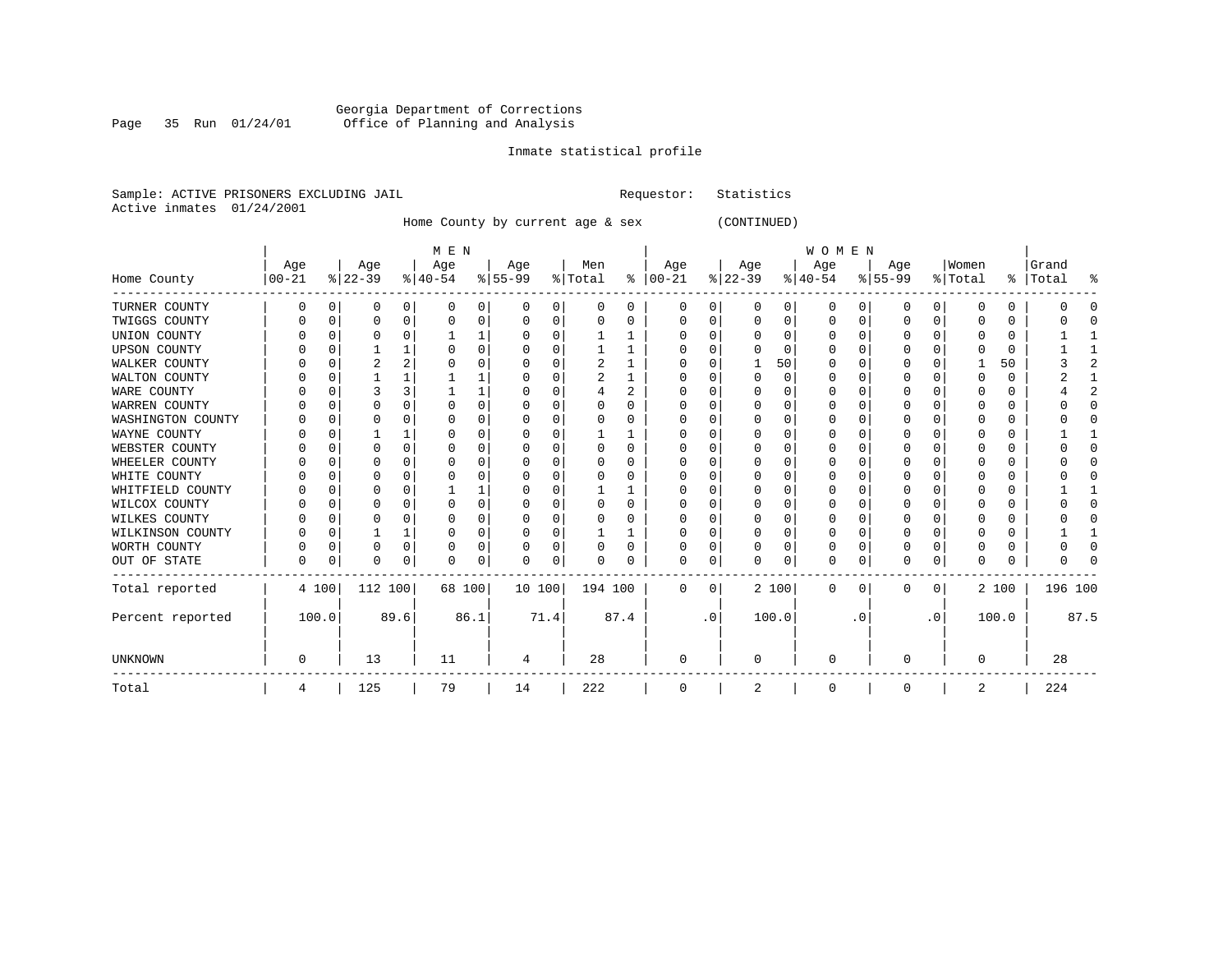Georgia Department of Corrections Page 36 Run 01/24/01 Office of Planning and Analysis

Inmate statistical profile<br>Requestor: Statistics

Sample: ACTIVE PRISONERS EXCLUDING JAIL Active inmates 01/24/2001

# Prison Sentence In Years by current age & sex

|                                    |                   |                              | M E N                      |                         |                          |                            |                             | WOMEN                      |                             |                            |                      |
|------------------------------------|-------------------|------------------------------|----------------------------|-------------------------|--------------------------|----------------------------|-----------------------------|----------------------------|-----------------------------|----------------------------|----------------------|
| Sentence In Years<br>--------      | Age<br>$ 00 - 21$ | Age<br>$8 22-39$             | Age<br>$ 40-54$            | Age<br>$8155 - 99$      | Men<br>% Total           | Age<br>$% 100-21$          | Age<br>$8 22-39$            | Age<br>$ 40-54$            | Age<br>$8155 - 99$          | Women<br>% Total<br>နွ     | Grand<br>Total<br>٩, |
| $0 - 1$                            | 0                 | $\Omega$<br>0<br>0           | 0<br>0                     | 0<br>0                  | $\Omega$<br>0            | 0<br>0                     | 0<br>0                      | 0<br>0                     | 0<br>0                      | 0<br>0                     | $\mathbf 0$<br>0     |
| $1.1 - 2$                          | 0                 | $\mathbf 0$<br>0<br>0        | $\mathbf 0$<br>0           | 0<br>0                  | 0<br>0                   | 0<br>0                     | $\mathbf 0$<br>0            | 0<br>0                     | 0<br>0                      | $\mathbf 0$<br>0           | 0<br>$\Omega$        |
| $2.1 - 3$                          | 0                 | $\mathbf 0$<br>0<br>0        | $\mathbf 0$<br>0           | 0<br>0                  | 0<br>0                   | 0<br>0                     | $\mathbf 0$<br>0            | 0<br>0                     | $\mathbf 0$<br>0            | 0<br>$\mathbf 0$           | $\Omega$<br>0        |
| $3.1 - 4$                          | $\Omega$          | $\Omega$<br>0<br>0           | $\Omega$<br>$\Omega$       | 0<br>0                  | $\Omega$<br>$\Omega$     | $\mathbf 0$<br>0           | $\mathbf 0$<br>$\mathbf 0$  | 0<br>0                     | $\mathbf 0$<br>0            | $\Omega$<br>0              | $\Omega$<br>$\Omega$ |
| $4.1 - 5$                          | $\Omega$          | $\mathbf 0$<br>0<br>0        | $\mathbf 0$<br>$\mathbf 0$ | $\mathbf 0$<br>0        | $\Omega$<br>0            | 0<br>0                     | $\mathbf 0$<br>$\mathbf 0$  | $\mathbf 0$<br>0           | $\mathbf 0$<br>0            | $\mathbf 0$<br>0           | $\Omega$<br>0        |
| $5.1 - 6$                          | $\Omega$          | $\Omega$<br>0<br>$\Omega$    | $\Omega$<br>0              | 0<br>0                  | $\Omega$<br>$\Omega$     | $\mathbf 0$<br>$\Omega$    | $\mathbf 0$<br>0            | 0<br>0                     | $\mathbf 0$<br>0            | 0<br>$\Omega$              | 0<br>$\Omega$        |
| $6.1 - 7$                          | $\Omega$          | $\mathbf 0$<br>$\Omega$<br>0 | $\mathbf 0$<br>$\Omega$    | $\Omega$<br>$\mathbf 0$ | $\Omega$<br>0            | $\mathbf 0$<br>$\mathbf 0$ | $\Omega$<br>$\mathbf 0$     | $\mathbf 0$<br>$\mathbf 0$ | $\mathbf 0$<br>$\mathbf 0$  | $\mathbf 0$<br>$\mathbf 0$ | $\Omega$<br>$\Omega$ |
| $7.1 - 8$                          | $\Omega$          | $\Omega$<br>0<br>0           | 0<br>0                     | 0<br>0                  | $\Omega$<br>$\Omega$     | $\mathbf 0$<br>$\Omega$    | $\mathbf 0$<br>$\mathbf 0$  | 0<br>0                     | $\mathbf 0$<br>0            | $\Omega$<br>$\Omega$       | 0<br>$\Omega$        |
| $8.1 - 9$                          | 0                 | $\mathbf 0$<br>0<br>0        | $\mathbf 0$<br>0           | $\Omega$<br>0           | 0<br>0                   | $\mathbf 0$<br>0           | $\mathbf 0$<br>0            | 0<br>0                     | $\mathbf 0$<br>0            | $\mathbf 0$<br>$\mathbf 0$ | $\Omega$<br>0        |
| $9.1 - 10$                         | $\Omega$          | 0<br>0<br>0                  | $\mathbf 0$<br>$\Omega$    | 0<br>$\mathbf 0$        | $\Omega$<br>0            | $\mathbf 0$<br>0           | $\mathbf 0$<br>$\mathbf 0$  | $\mathbf 0$<br>0           | $\mathbf 0$<br>0            | $\mathbf 0$<br>0           | 0<br>$\Omega$        |
| $10.1 - 12$                        | 0                 | 0<br>0<br>0                  | 0<br>0                     | 0<br>0                  | $\Omega$<br>$\Omega$     | 0<br>0                     | $\mathbf 0$<br>$\mathbf 0$  | 0<br>0                     | $\mathbf 0$<br>0            | 0<br>0                     | 0<br>$\Omega$        |
| $12.1 - 15$                        | $\Omega$          | 0<br>0<br>0                  | $\mathbf 0$<br>0           | 0<br>0                  | $\Omega$<br>0            | $\mathbf 0$<br>0           | $\mathbf 0$<br>$\mathbf 0$  | 0<br>0                     | $\mathbf 0$<br>$\mathsf{O}$ | 0<br>0                     | $\mathbf 0$<br>0     |
| $15.1 - 20$                        | $\Omega$          | $\Omega$<br>0<br>0           | $\Omega$<br>$\Omega$       | 0<br>$\mathbf 0$        | $\Omega$<br>$\Omega$     | $\mathbf 0$<br>0           | $\mathbf 0$<br>$\mathbf 0$  | $\mathbf 0$<br>0           | 0<br>0                      | $\mathbf 0$<br>0           | $\Omega$<br>$\Omega$ |
| 20.1-OVER                          | 0                 | 0<br>0<br>0                  | $\mathbf 0$<br>0           | 0<br>0                  | 0<br>0                   | 0<br>0                     | $\mathbf 0$<br>$\mathsf{O}$ | 0<br>0                     | 0<br>0                      | $\mathbf 0$<br>0           | 0<br>$\Omega$        |
| LIFE                               | $\Omega$          | 0<br>0<br>0                  | $\mathbf 0$<br>$\Omega$    | 0<br>$\mathbf 0$        | $\Omega$<br>$\Omega$     | 0<br>$\Omega$              | $\mathbf 0$<br>0            | 0<br>0                     | $\mathbf 0$<br>0            | 0<br>0                     | $\Omega$<br>$\Omega$ |
| DEATH                              | $\Omega$          | $\mathbf 0$<br>$\Omega$<br>0 | $\mathbf 0$<br>$\Omega$    | $\mathbf 0$<br>0        | $\Omega$<br>$\Omega$     | $\Omega$<br>$\mathbf 0$    | $\mathbf 0$<br>$\Omega$     | $\mathbf 0$<br>0           | $\mathbf 0$<br>$\mathbf 0$  | $\mathbf 0$<br>$\mathbf 0$ | $\Omega$<br>$\Omega$ |
| LIFE W/O PAROLE                    | 100<br>4          | 125 100                      | 79<br>100                  | 14<br>100               | 222 100                  | 0<br>0                     | 2 100                       | 0<br>0                     | 0<br>0                      | 2<br>100                   | 224 100              |
| YOUTHFUL OFFENDERS                 | 0                 | 0<br>$\mathbf 0$<br>0        | 0<br>0                     | 0<br>0                  | $\mathsf{O}\xspace$<br>0 | $\mathbf 0$<br>0           | 0<br>0                      | 0<br>0                     | $\mathbf 0$<br>0            | 0<br>0                     | 0<br>$\overline{0}$  |
|                                    |                   |                              |                            |                         |                          |                            |                             |                            |                             |                            |                      |
| Total reported                     | 4 100             | 125 100                      | 79 100                     | 14 100                  | 222 100                  | 0<br>0                     | 2 100                       | $\mathbf 0$<br>0           | 0<br>0                      | 2 100                      | 224 100              |
| Percent reported                   | 100.0             | 100.0                        | 100.0                      | 100.0                   | 100.0                    | $\cdot$ 0                  | 100.0                       | $\cdot$ 0                  | . 0                         | 100.0                      | 100.0                |
| NOT REPORTED                       | $\mathbf 0$       | 0                            | 0                          | $\mathbf 0$             | $\mathbf 0$              | 0                          | $\mathbf 0$                 | 0                          | $\mathbf 0$                 | $\mathbf 0$                | $\mathbf 0$          |
| Total                              | 4                 | 125                          | 79                         | 14                      | 222                      | 0                          | 2                           | 0                          | $\mathsf 0$                 | 2                          | 224                  |
| AVG EXCLUDING<br>LIFE, DEATH, YO   | .00               | .00                          | .00                        | .00                     | .00                      | .00                        | .00                         | .00                        | .00                         | .00                        | .00                  |
| AVG INCLUDING<br>LIFE=21, YO=3 YRS | 3.00              | 3.00                         | 3.00                       | 3.00                    | 3.00                     | .00                        | 3.00                        | .00                        | .00                         | 3.00                       | 3.00                 |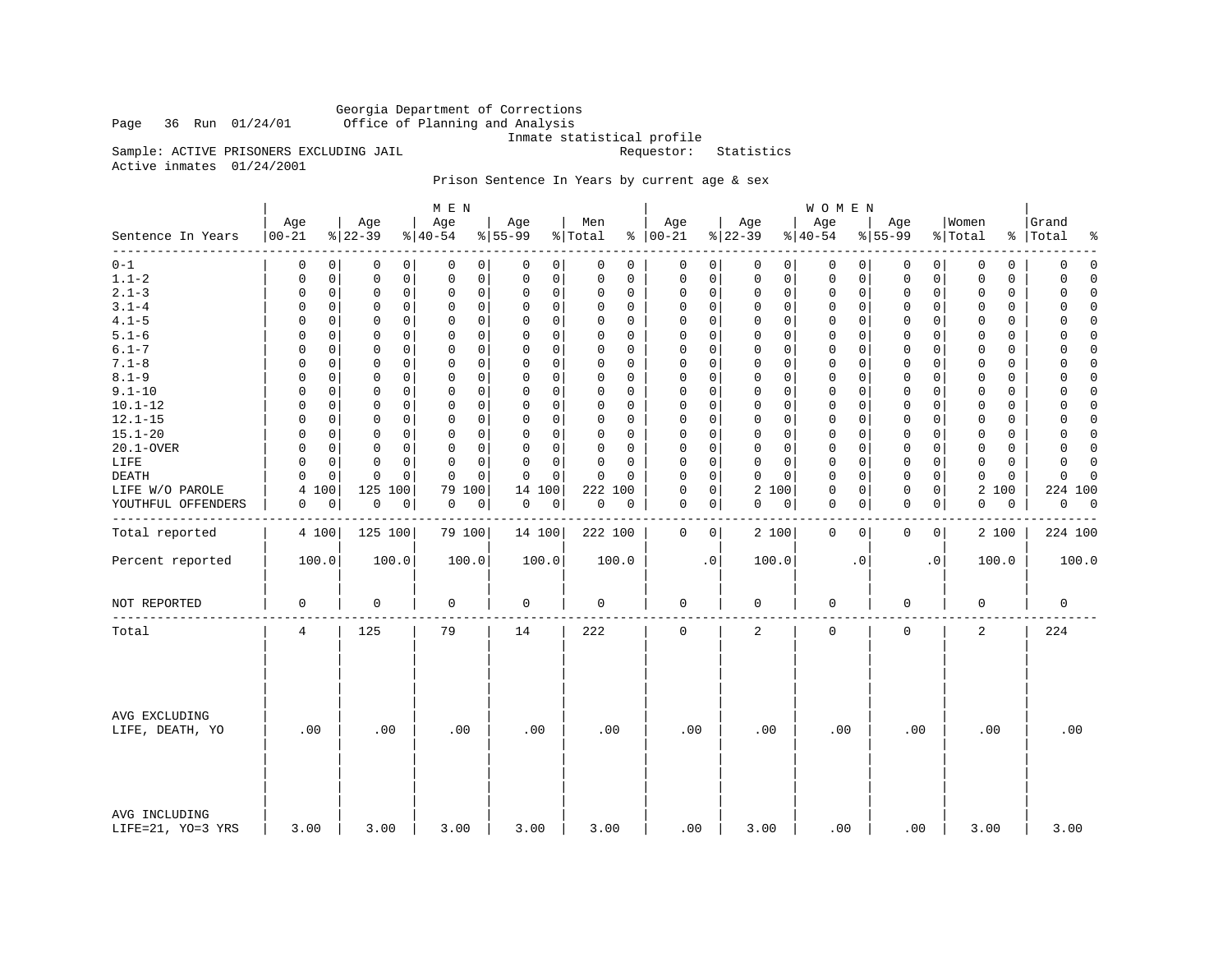# Georgia Department of Corrections Page 37 Run 01/24/01 Office of Planning and Analysis

# Inmate statistical profile

Sample: ACTIVE PRISONERS EXCLUDING JAIL **Requestor:** Statistics Active inmates 01/24/2001

Probation To Follow Prison by current age & sex

| Prob After Prison                   | Age<br>$00 - 21$     | Age<br>$8122 - 39$  | $8 40-54$            | M E N<br>Age     | Age<br>$8155 - 99$          | Men<br>% Total | ⊱     | Age<br>$00 - 21$ | $ 22-39 $           | Age                        | <b>WOMEN</b><br>Aqe<br>$8 40-54$ |                         | Age<br>$8155 - 99$ |                     | Women<br>% Total       | Grand<br>%   Total<br>း |
|-------------------------------------|----------------------|---------------------|----------------------|------------------|-----------------------------|----------------|-------|------------------|---------------------|----------------------------|----------------------------------|-------------------------|--------------------|---------------------|------------------------|-------------------------|
| PROBATION TO FOLLOW<br>NO PROBATION | $\mathbf 0$<br>4 100 | $\mathbf{0}$<br>122 | $\overline{2}$<br>98 | 0<br>0<br>79 100 | $\mathbf{0}$<br>0<br>14 100 | 219            | 99    | 0<br>$\mathbf 0$ | 0<br>0 <sup>1</sup> | 0<br>$\mathbf{0}$<br>2 100 | 0<br>$\mathbf{0}$                | $\mathbf{0}$<br>$\circ$ | 0<br>0             | 0<br>$\overline{0}$ | $\Omega$<br>0<br>2 100 | 221 99                  |
| Total reported                      | 4 100                | 125 100             |                      | 79 100           | 14 100                      | 222 100        |       | 0                | 0                   | 2 100                      | 0                                | 0                       | 0                  | $\overline{0}$      | 2 100                  | 224 100                 |
| Percent reported                    | 100.0                |                     | 100.0                | 100.0            | 100.0                       |                | 100.0 |                  | .0 <sup>1</sup>     | 100.0                      |                                  | $\cdot$ 0               |                    | .0'                 | 100.0                  | 100.0                   |
| NOT REPORTED                        | $\mathbf 0$          | 0                   |                      | $\mathbf 0$      | $\mathbf 0$                 | $\mathbf 0$    |       | $\mathbf 0$      |                     | 0                          | $\mathbf 0$                      |                         | $\Omega$           |                     | $\Omega$               | $\mathbf 0$             |
| Total                               | 4                    | 125                 |                      | 79               | 14                          | 222            |       | 0                |                     | 2                          | $\overline{0}$                   |                         | $\Omega$           |                     | 2                      | 224                     |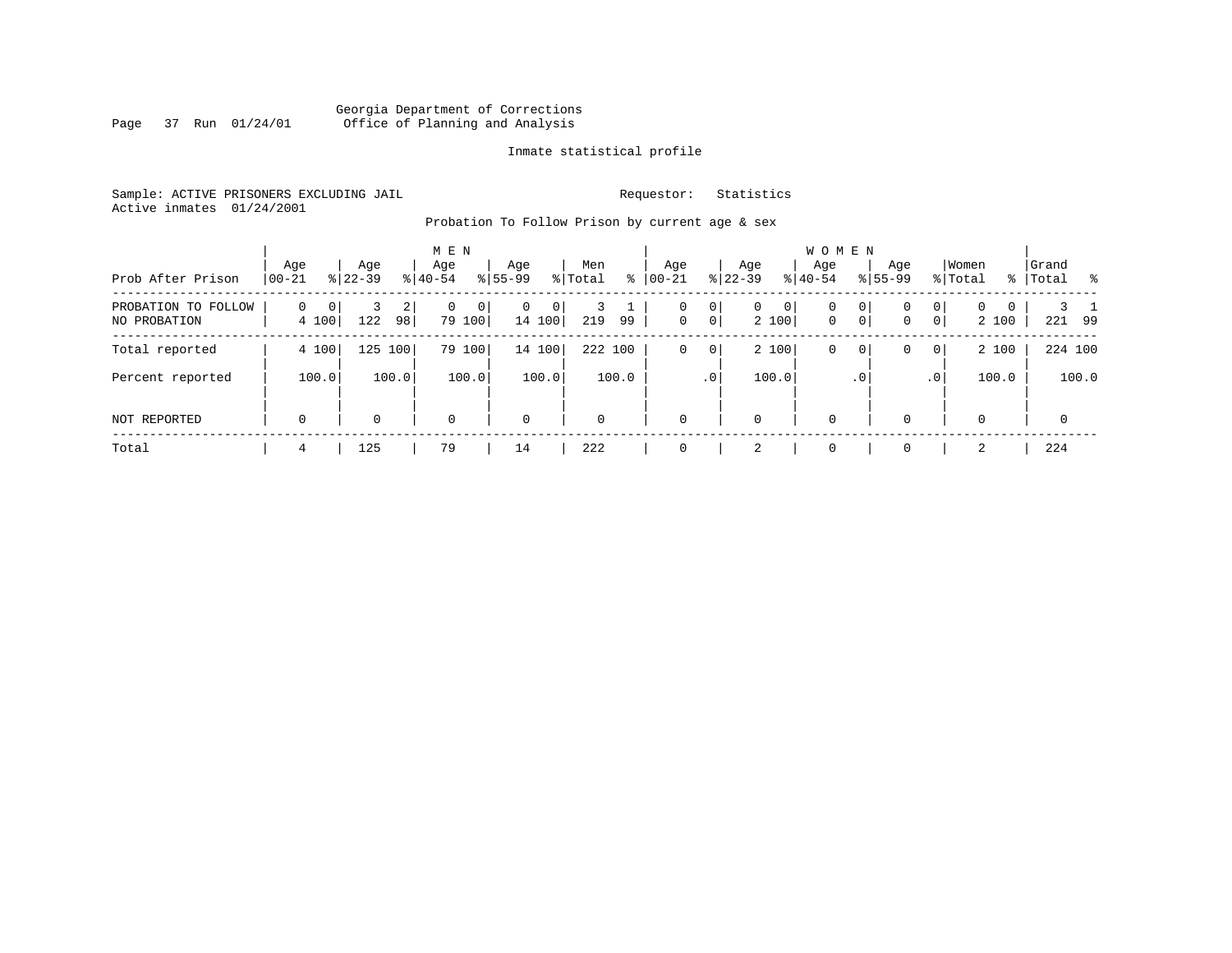# Georgia Department of Corrections Page 38 Run 01/24/01 Office of Planning and Analysis

# Inmate statistical profile

Sample: ACTIVE PRISONERS EXCLUDING JAIL **Requestor:** Statistics Active inmates 01/24/2001

Admission Type by current age & sex

|                      |           |             |          |              | M E N     |          |           |          |              |              |          |           |          |          | <b>WOMEN</b> |          |              |              |         |          |         |              |
|----------------------|-----------|-------------|----------|--------------|-----------|----------|-----------|----------|--------------|--------------|----------|-----------|----------|----------|--------------|----------|--------------|--------------|---------|----------|---------|--------------|
|                      | Age       |             | Age      |              | Age       |          | Aqe       |          | Men          |              | Age      |           | Age      |          | Age          |          | Aqe          |              | Women   |          | Grand   |              |
| Admission Type       | $00 - 21$ |             | $ 22-39$ |              | $ 40-54 $ |          | $8 55-99$ |          | % Total      | ႜ            | $ 00-21$ |           | $ 22-39$ |          | $ 40-54$     |          | $8 55-99$    |              | % Total | ွေ       | Total   |              |
| COMMITTED FROM COURT | 2         | 50          | 36       | 29           | 27        | 34       | 2         | 14       | 67           | 30           | 0        | 0         |          | 2 100    | 0            | U        | 0            | 0            |         | 2 100    | 69      | -31          |
| RETURN APPEAL/BOND   | 0         | $\mathbf 0$ | 0        | $\mathbf 0$  | $\Omega$  | 0        | $\Omega$  | 0        | 0            | $\Omega$     | 0        | 0         | $\Omega$ | 0        | 0            | $\Omega$ | <sup>0</sup> | $\Omega$     | O       | 0        | U       | $\Omega$     |
| PAROLE REV/NEW SENT  | U         | $\Omega$    | 11       | 9            | 11        | 14       |           | 7        | 23           | 10           | n        | 0         | ∩        | $\Omega$ | 0            | $\Omega$ | $\cap$       | $\Omega$     | U       | U        | 23      | 10           |
| PAR REV/NO NEW SENT  | n         | $\Omega$    | 3        |              |           | 1        |           | $\Omega$ | 4            | $\mathbf{2}$ | $\Omega$ | 0         | ∩        | $\Omega$ | O            | C        | ∩            | <sup>n</sup> | U       | O        |         | 2            |
| PROB VIOL/TOTAL REV  |           | $\Omega$    | $\Omega$ | $\Omega$     | $\Omega$  | 0        |           | $\Omega$ | $\Omega$     | O            | n        | O         | $\Omega$ | $\Omega$ | 0            | C        | <sup>0</sup> | <sup>n</sup> | O       | O        |         | <sup>0</sup> |
| PROB VIOL/PARTIAL    |           | 25          | O        | 0            |           | 1        |           | $\Omega$ | 2            |              | O        | 0         | O        | $\Omega$ | O            | C        |              |              |         | U        |         |              |
| ADMIT FM OTHER CUST  | O         | $\Omega$    | O        | $\Omega$     | O         | 0        | O         | $\Omega$ | O            | 0            | $\Omega$ | 0         | O        | $\Omega$ | O            | O        | O            | 0            | O       | U        |         | $\Omega$     |
| SHOCK INCARCERATION  |           | 0           | U        | 0            | O         | 0        | ∩         | $\Omega$ | O            | U            | $\Omega$ | 0         | O        | $\Omega$ | 0            | $\Omega$ | <sup>0</sup> | 0            | U       | 0        |         | ∩            |
| PROB REV/REMAINDER   |           | $\mathbf 0$ |          | 3            | 2         | 3        |           | $\Omega$ | 6            | ζ            | $\Omega$ | 0         | $\Omega$ | $\Omega$ | 0            | $\Omega$ | ∩            | $\Omega$     | U       | 0        |         | p            |
| NEW SENT/PAR REV PND | N         | $\Omega$    | $\Omega$ | $\Omega$     |           | 1        | $\Omega$  | $\Omega$ | $\mathbf{1}$ | $\Omega$     | $\Omega$ | 0         | $\Omega$ | $\Omega$ | 0            | C        | <sup>0</sup> | $\Omega$     |         | $\Omega$ |         | ſ            |
| LIFE W/O PAROLE      |           | 25          | 71       | 57           | 36        | 46       | 10        | 71       | 118          | 53           |          | O         |          | $\Omega$ | 0            | $\Omega$ |              | $\Omega$     | Ω       | $\Omega$ | 118     | 53           |
| PAROLE REV BOOT CAMP |           | $\Omega$    | $\Omega$ | $\Omega$     | $\Omega$  | $\Omega$ | $\Omega$  | $\Omega$ | $\Omega$     | $\Omega$     | 0        | O         |          | $\Omega$ | 0            | $\Omega$ |              | $\Omega$     |         | $\Omega$ | ი       | $\Omega$     |
| PAR REV/RSN UNKNOWN  |           | $\Omega$    | O        | $\Omega$     | O         | 0        |           | 7        |              | 0            | 0        | O         | O        | $\Omega$ | 0            | $\Omega$ |              | 0            | O       | 0        |         | <sup>0</sup> |
| PROBATION/PAROLE REV |           | $\Omega$    | U        | $\Omega$     | O         | 0        |           | $\Omega$ | 0            | 0            | O        | $\Omega$  | O        | $\Omega$ | 0            | $\Omega$ |              | <sup>n</sup> | O       | 0        | U       | ∩            |
| PB PAROLE RESCINDED  |           | $\Omega$    | U        | $\Omega$     | O         | 0        |           | $\Omega$ | 0            | 0            | n        | 0         | O        | $\Omega$ | 0            | O        | n            | 0            | U       | 0        |         | n            |
| PROB REVOCATION/SC   |           | $\Omega$    | U        | <sup>n</sup> | n         | U        |           | ∩        | 0            | U            | $\Omega$ | U         | ∩        | ∩        | U            | C        | ∩            | <sup>n</sup> |         | 0        |         | ∩            |
| PAR REV/REVOC CENTER |           | 0           | U        | 0            | n         | 0        |           | $\Omega$ | 0            | O            | $\Omega$ | U         | $\Omega$ | $\Omega$ | U            | C        | ∩            | <sup>n</sup> | Λ       | 0        |         | ∩            |
| INFORMATION ONLY     |           | $\mathbf 0$ | U        | $\Omega$     | O         | 0        |           | $\Omega$ | 0            | O            | n        | O         | O        | $\Omega$ | 0            | C        |              | 0            |         | 0        |         | ∩            |
| INCOMPLETE SENT PKG  | O         | 0           | U        | $\Omega$     | O         | 0        |           | $\Omega$ | 0            | 0            | $\Omega$ | O         | O        | $\Omega$ | 0            | O        |              | 0            |         | 0        |         | <sup>0</sup> |
| HANCOCK REVOC CENTER | 0         | 0           | U        | $\Omega$     | O         | 0        |           | $\Omega$ | 0            | 0            | $\Omega$ | 0         | O        | $\Omega$ | 0            | 0        | O            | 0            | O       | 0        |         | ∩            |
| WHITWORTH DETENTION  | O         | $\Omega$    | U        | $\Omega$     | O         | 0        | ∩         | $\Omega$ | 0            | 0            | $\Omega$ | 0         | O        | $\Omega$ | 0            | $\Omega$ | ∩            | $\Omega$     | U       | 0        |         | ∩            |
| DCYS AT RISK         | O         | 0           | O        | $\Omega$     | O         | 0        |           | $\Omega$ | O            | O            | $\Omega$ | 0         | $\Omega$ | $\Omega$ | O            | $\Omega$ | <sup>0</sup> | 0            | Ω       | 0        |         | ſ            |
| <b>OTHER</b>         | 0         | 0           | $\Omega$ | 0            | O         | 0        | $\Omega$  | 0        | N            | O            | $\Omega$ | 0         | $\Omega$ | 0        | 0            | $\Omega$ | $\Omega$     | 0            | O       | U        |         |              |
| Total reported       |           | 4 100       | 125 100  |              | 79 100    |          | 14 100    |          | 222 100      |              | 0        | 0         |          | 2 100    | 0            | $\Omega$ | $\Omega$     | 0            |         | 2 100    | 224 100 |              |
| Percent reported     |           | 100.0       |          | 100.0        |           | 100.0    |           | 100.0    |              | 100.0        |          | $\cdot$ 0 |          | 100.0    |              | . 0      |              | $\cdot$ 0    |         | 100.0    |         | 100.0        |
| <b>UNKNOWN</b>       | 0         |             | 0        |              | 0         |          | 0         |          | 0            |              | 0        |           | 0        |          | 0            |          | 0            |              | 0       |          | 0       |              |
| Total                | 4         |             | 125      |              | 79        |          | 14        |          | 222          |              | 0        |           | 2        |          | 0            |          | 0            |              | 2       |          | 224     |              |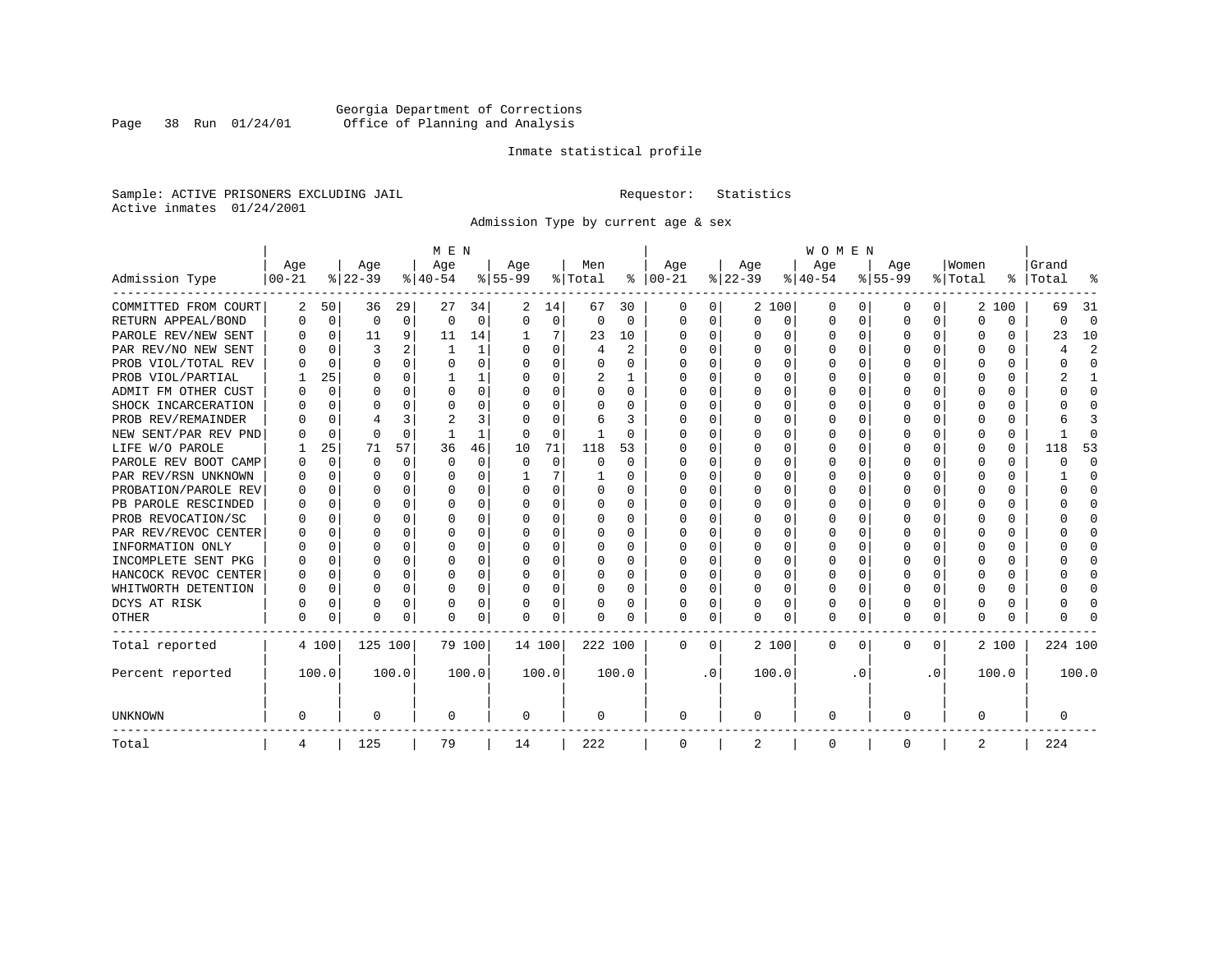### Georgia Department of Corrections Page 39 Run 01/24/01 Office of Planning and Analysis

# Inmate statistical profile

| Active inmates | Sample: ACTIVE PRISONERS EXCLUDING JAIL<br>01/24/2001 |                                                            | Requestor:       | Statistics                                  |                                |                         |                     |
|----------------|-------------------------------------------------------|------------------------------------------------------------|------------------|---------------------------------------------|--------------------------------|-------------------------|---------------------|
|                |                                                       | Release Type by current age & sex                          |                  |                                             |                                |                         |                     |
|                |                                                       | M E N                                                      |                  | <b>WOMEN</b>                                |                                |                         |                     |
| Release Type   | Aqe<br>Age<br>  00-21<br>$8122 - 39$                  | Age<br>Men<br>Age<br>% Total<br>$8155 - 99$<br>$8140 - 54$ | Age<br>%   00-21 | Age<br>Age<br>$8 22-39$<br>$8 40-54$        | Age<br>$8155 - 99$             | Women<br>% Total        | Grand<br>%  Total % |
| Active         | 125 100<br>4 100                                      | 14 100<br>79 100<br>222 100                                | $\overline{0}$   | 2 100<br>$\begin{array}{c c} 0 \end{array}$ | $0 \qquad 0$<br>$\overline{0}$ | 2 100<br>$\overline{0}$ | 224 100             |
| Total          | 125<br>4                                              | 222<br>79<br>14                                            | $\mathbf{0}$     | 2<br>0                                      | 0                              |                         | 224                 |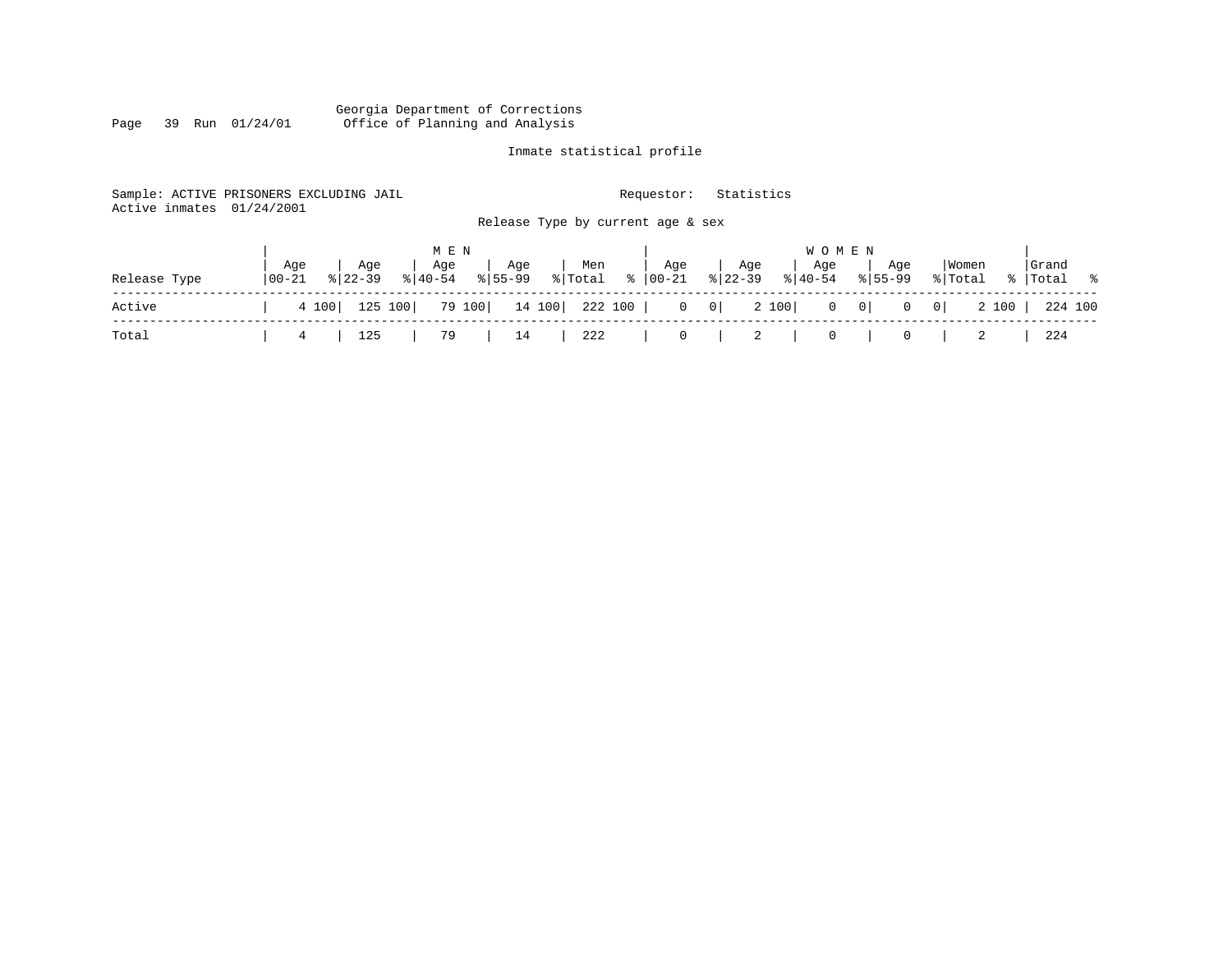# Georgia Department of Corrections Page 40 Run 01/24/01 Office of Planning and Analysis

# Inmate statistical profile

Sample: ACTIVE PRISONERS EXCLUDING JAIL **Requestor:** Statistics Active inmates 01/24/2001

Inst By Group by current age & sex

|                      |             |             |           |             | M E N     |             |           |          |         |          |             |             |           |          | W O M E N |           |             |                 |          |          |       |         |
|----------------------|-------------|-------------|-----------|-------------|-----------|-------------|-----------|----------|---------|----------|-------------|-------------|-----------|----------|-----------|-----------|-------------|-----------------|----------|----------|-------|---------|
|                      | Age         |             | Age       |             | Age       |             | Age       |          | Men     |          | Age         |             | Age       |          | Age       |           | Age         |                 | Women    |          | Grand |         |
| Inst By Group        | $ 00-21 $   |             | $ 22-39 $ |             | $8 40-54$ |             | $8 55-99$ |          | % Total | နွ       | $ 00-21$    |             | $ 22-39 $ |          | $8 40-54$ |           | $8155 - 99$ |                 | % Total  | ွေ       | Total | ু       |
| County jails         | 0           | $\Omega$    | 0         |             |           | 0           |           | $\Omega$ |         | U        | $\Omega$    | 0           |           | 0        | $\Omega$  |           |             | 0               | $\Omega$ | 0        |       |         |
| Transitional centers | $\mathbf 0$ | $\mathbf 0$ | 0         | $\Omega$    | $\Omega$  | 0           | $\Omega$  | 0        | 0       | $\Omega$ | $\Omega$    | $\Omega$    | $\Omega$  | $\Omega$ | 0         | 0         | 0           | 0               | 0        | 0        |       |         |
| County camps         | 0           |             | 0         |             | $\Omega$  | $\Omega$    | $\Omega$  | $\Omega$ | 0       |          | $\Omega$    | 0           | $\Omega$  |          | $\Omega$  |           |             |                 | $\Omega$ | 0        |       |         |
| Inmate boot camps    | 0           | $\mathbf 0$ |           |             |           | 0           |           | $\Omega$ | 0       |          | $\Omega$    | 0           | $\Omega$  | $\Omega$ | $\Omega$  |           |             |                 | $\Omega$ | 0        |       |         |
| State prisons        |             | 4 100       | 124       | 99          | 79        | 100         |           | 14 100   | 221     | 100      | $\Omega$    | 0           |           | 2 100    | $\Omega$  |           |             |                 |          | 2 100    |       | 223 100 |
| Private prisons      | 0           | $\mathbf 0$ |           |             | $\Omega$  | $\mathbf 0$ | $\Omega$  | $\Omega$ |         | $\Omega$ | $\mathbf 0$ | $\Omega$    | $\Omega$  | $\Omega$ | $\Omega$  |           | 0           |                 | 0        | $\Omega$ |       |         |
| Other                | 0           | 0           | 0         | $\mathbf 0$ | $\Omega$  | $\mathbf 0$ | $\Omega$  | 0        | 0       | 0        | 0           | $\mathbf 0$ | $\Omega$  | $\Omega$ | 0         | 0         | 0           | 0               | 0        | 0        | 0     |         |
| Total reported       |             | 4 100       | 125 100   |             |           | 79 100      |           | 14 100   |         | 222 100  | $\Omega$    | 0           |           | 2 100    | 0         | $\Omega$  | $\mathbf 0$ | $\mathbf{0}$    |          | 2 100    |       | 224 100 |
| Percent reported     |             | 100.0       |           | 100.0       |           | 100.0       |           | 100.0    |         | 100.0    |             | $\cdot$ 0   |           | 100.0    |           | $\cdot$ 0 |             | .0 <sup>1</sup> |          | 100.0    |       | 100.0   |
| Not reported         | $\mathbf 0$ |             | $\Omega$  |             | $\Omega$  |             | $\Omega$  |          | O       |          | $\Omega$    |             | $\Omega$  |          | $\Omega$  |           | $\Omega$    |                 | $\Omega$ |          |       |         |
| Total                | 4           |             | 125       |             | 79        |             | 14        |          | 222     |          | 0           |             | 2         |          | 0         |           | 0           |                 | 2        |          | 224   |         |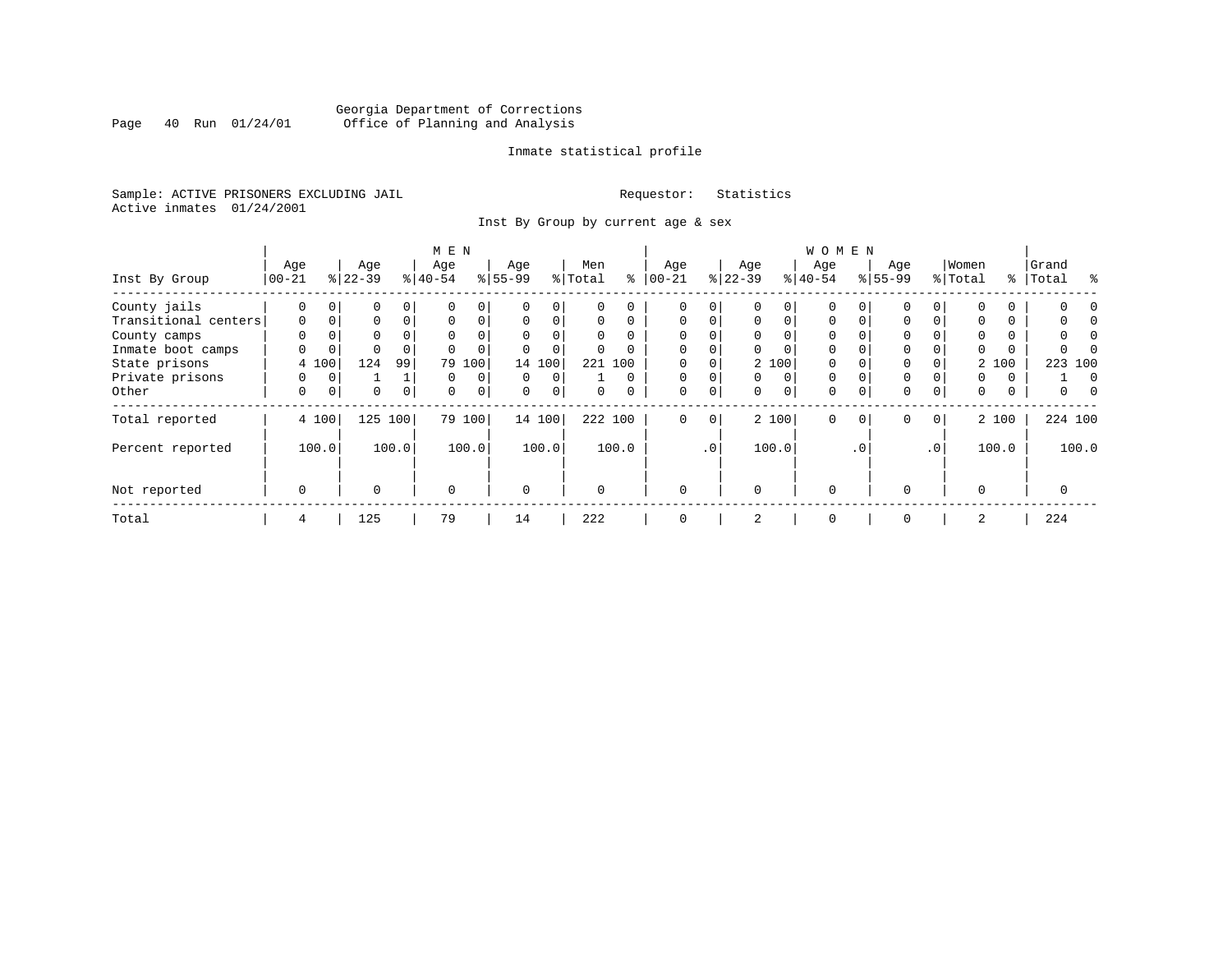# Georgia Department of Corrections Page 41 Run 01/24/01 Office of Planning and Analysis

# Inmate statistical profile

Sample: ACTIVE PRISONERS EXCLUDING JAIL **Requestor:** Statistics Active inmates 01/24/2001

Institution by current age & sex

|                      |             | M E N    |                |              |                |          |          |          |          |                |          |           |              |          | <b>WOMEN</b> |          |             |           |              |          |         |                |
|----------------------|-------------|----------|----------------|--------------|----------------|----------|----------|----------|----------|----------------|----------|-----------|--------------|----------|--------------|----------|-------------|-----------|--------------|----------|---------|----------------|
|                      | Age         |          | Age            |              | Age            |          | Age      |          | Men      |                | Age      |           | Age          |          | Age          |          | Age         |           | Women        |          | Grand   |                |
| Institution          | $ 00 - 21 $ |          | $ 22-39 $      |              | $8 40-54$      |          | $ 55-99$ |          | % Total  | ៖              | $ 00-21$ |           | $ 22-39 $    |          | $ 40-54 $    |          | $8155 - 99$ |           | % Total      | ွေ       | Total   | ႜ              |
| Ware Prison          |             | 25       | 8              | 6            |                |          |          |          | 17       | 8              |          |           | O            | O        | $\Omega$     |          |             | 0         |              | 0        | 17      |                |
| Phillips Prison      |             | 0        |                | 6            | 3              | 4        | $\Omega$ | 0        | 10       | 5              | $\Omega$ | 0         | $\Omega$     | $\Omega$ | $\Omega$     | $\Omega$ | $\cap$      | 0         |              | 0        | 10      | 4              |
| Arrendale Prison     |             | 25       | ς              |              | $\Omega$       | $\Omega$ | O        | $\Omega$ | 4        | $\overline{2}$ |          | $\Omega$  |              | $\Omega$ | $\Omega$     | $\Omega$ |             |           |              | 0        | 4       | 2              |
| Georgia State Prison |             | 25       | 20             | 16           | 11             | 14       |          |          | 33       | 15             |          |           |              | $\Omega$ |              |          |             |           |              | 0        | 33      | 15             |
| Jackson Prison-Diag  |             | $\Omega$ | 3              |              | 3              | 4        |          | $\Omega$ | 6        | 3              |          |           |              | $\Omega$ |              |          |             |           |              | 0        | 6       |                |
| Coastal Prison       |             |          | $\overline{2}$ |              |                | 0        |          | 14       | 4        |                |          |           | $\Omega$     | $\Omega$ | O            |          | $\cap$      |           | <sup>0</sup> | 0        |         | 2              |
| Augusta Med Prison   |             | $\Omega$ | $\overline{2}$ |              |                |          | 4        | 29       | 10       | 5              |          | $\cap$    |              | $\Omega$ | $\Omega$     | $\cap$   |             |           |              | 0        | 10      | $\overline{4}$ |
| Valdosta Prison      |             | 25       | 24             | 19           | 12             | 15       |          | 7        | 38       | 17             |          |           | $\cap$       | $\Omega$ | O            |          | $\cap$      |           |              | 0        | 38      | 17             |
| Hays Prison          |             | 0        | 10             | 8            | 10             | 13       |          | 14       | 22       | 10             |          |           |              | $\Omega$ |              |          |             |           |              | 0        | 22      | 10             |
| Hancock Prison       |             | $\Omega$ | 6              |              | $\overline{4}$ | 5        | U        | $\Omega$ | 10       | 5              |          |           | $\Omega$     | $\Omega$ | $\Omega$     |          | $\cap$      |           | $\cap$       | 0        | 10      | $\overline{4}$ |
| Telfair Prison       |             | $\Omega$ | 16             | 13           | 8              | 10       |          | $\Omega$ | 24       | 11             |          | 0         |              | $\Omega$ | O            | $\cap$   |             |           | $\Omega$     | 0        | 24      | 11             |
| Macon Prison         |             |          | 8              | 6            | 10             | 13       |          |          | 19       | 9              |          |           | <sup>n</sup> | $\Omega$ | U            | $\cap$   | ∩           |           | $\Omega$     | 0        | 19      | 8              |
| Smith Prison         |             |          | 15             | 12           |                | 6        |          |          | 21       | 9              |          |           |              | $\Omega$ | O            |          |             |           | <sup>0</sup> | 0        | 21      | <b>q</b>       |
| Baldwin Prison       |             |          | O              | $\Omega$     |                | 3        |          |          | ς        |                | $\Omega$ | $\Omega$  | $\Omega$     | $\Omega$ | $\Omega$     | $\cap$   | $\Omega$    |           | $\cap$       | $\Omega$ |         |                |
| Metro Womens Prison  | $\Omega$    |          |                | $\Omega$     | $\Omega$       | 0        | $\Omega$ | $\Omega$ | $\Omega$ | $\Omega$       | $\Omega$ | $\Omega$  |              | 50       | $\Omega$     | $\cap$   | $\Omega$    |           |              | 50       |         | $\Omega$       |
| Pulaski Womens Pris  | $\Omega$    | $\Omega$ | O              | $\Omega$     | $\Omega$       | 0        | $\Omega$ | $\Omega$ | 0        | 0              | $\Omega$ | $\Omega$  |              | 50       | $\Omega$     | $\Omega$ | $\Omega$    |           |              | 50       |         |                |
| D Ray James Prison   | $\Omega$    | $\Omega$ |                | $\mathbf{1}$ | $\Omega$       | $\Omega$ | ∩        | $\Omega$ |          |                |          | 0         |              | 0        | 0            | $\Omega$ | 0           | 0         | <sup>0</sup> | 0        |         |                |
| Total reported       |             | 4 100    | 125 100        |              |                | 79 100   | 14 100   |          | 222 100  |                | $\Omega$ | $\Omega$  |              | 2 100    | 0            | n        | 0           | 0         |              | 2 100    | 224 100 |                |
| Percent reported     |             | 100.0    |                | 100.0        |                | 100.0    |          | 100.0    |          | 100.0          |          | $\cdot$ 0 |              | 100.0    |              | . 0      |             | $\cdot$ 0 |              | 100.0    |         | 100.0          |
| Not Reported         | O           |          | U              |              | $\Omega$       |          | $\Omega$ |          | O        |                | $\Omega$ |           | $\Omega$     |          | $\Omega$     |          | U           |           | $\Omega$     |          |         |                |
| Total                | 4           |          | 125            |              | 79             |          | 14       |          | 222      |                |          |           |              |          | 0            |          |             |           |              |          | 224     |                |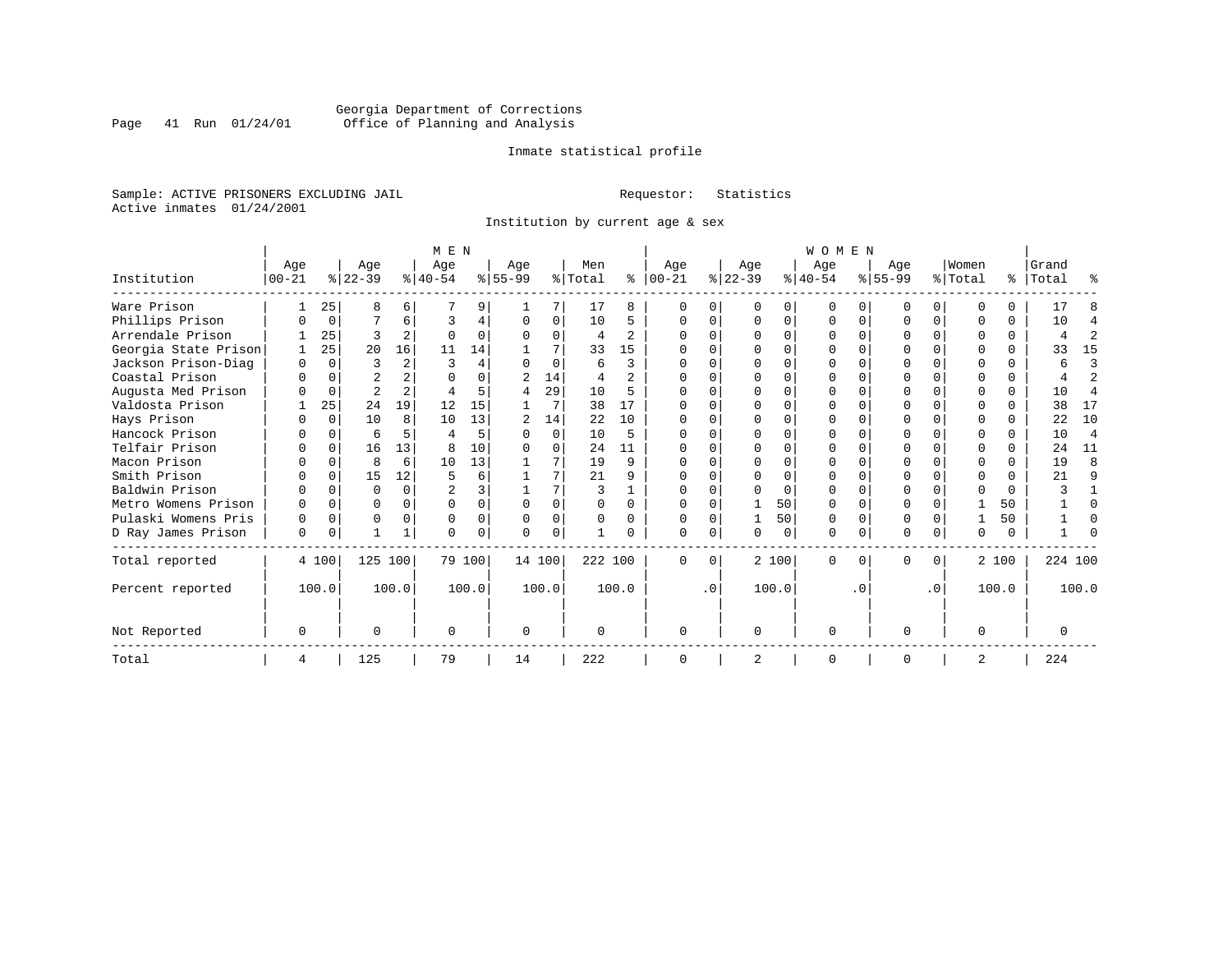# Georgia Department of Corrections Page 42 Run 01/24/01 Office of Planning and Analysis

# Inmate statistical profile

Sample: ACTIVE PRISONERS EXCLUDING JAIL **Requestor:** Statistics Active inmates 01/24/2001

Misdemeanors And Felonies by current age & sex

| Crime Type            | Aqe<br>$00 - 21$           | Age<br>$8122 - 39$             | M E N<br>Age<br>$8140 - 54$ | Age<br>$8155 - 99$          | Men<br>⊱<br>% Total               | Age<br>$00 - 21$ | Age<br>$ 22-39 $                             | <b>WOMEN</b><br>Aqe<br>$8 40-54$ | Age<br>$8155 - 99$ | Women<br>% Total                                                    | Grand<br>%   Total<br>း         |
|-----------------------|----------------------------|--------------------------------|-----------------------------|-----------------------------|-----------------------------------|------------------|----------------------------------------------|----------------------------------|--------------------|---------------------------------------------------------------------|---------------------------------|
| MISDEMEANOR<br>FELONY | 0<br>$\mathbf{0}$<br>4 100 | 0 <sup>1</sup><br>0<br>125 100 | 0<br>$\Omega$<br>79 100     | $\mathbf{0}$<br>0<br>14 100 | $\mathbf 0$<br>$\circ$<br>222 100 | 0<br>$\mathbf 0$ | 0<br>$\mathbf{0}$<br>$\overline{0}$<br>2 100 | 0<br>0<br>$\mathbf{0}$           | 0<br>0<br> 0 <br>0 | $\mathbf{0}$<br>$\Omega$<br>$\mathbf{0}$<br>$\overline{0}$<br>2 100 | $\Omega$<br>$\Omega$<br>224 100 |
| Total reported        | 4 100                      | 125 100                        | 79 100                      | 14 100                      | 222 100                           | 0                | 2 100<br>0                                   | 0                                | 0<br>0             | 2 100<br>$\overline{0}$                                             | 224 100                         |
| Percent reported      | 100.0                      | 100.0                          | 100.0                       | 100.0                       | 100.0                             |                  | 100.0<br>$\cdot$ 0                           |                                  | $\cdot$ 0          | 100.0<br>.0 <sup>1</sup>                                            | 100.0                           |
| NOT REPORTED          | $\mathbf 0$                | 0                              | $\mathbf 0$                 | $\mathbf 0$                 | $\mathbf 0$                       | $\mathbf 0$      | 0                                            | $\mathbf 0$                      | 0                  | $\mathbf 0$                                                         | $\mathbf 0$                     |
| Total                 | 4                          | 125                            | 79                          | 14                          | 222                               | 0                | 2                                            | $\overline{0}$                   | $\Omega$           | 2                                                                   | 224                             |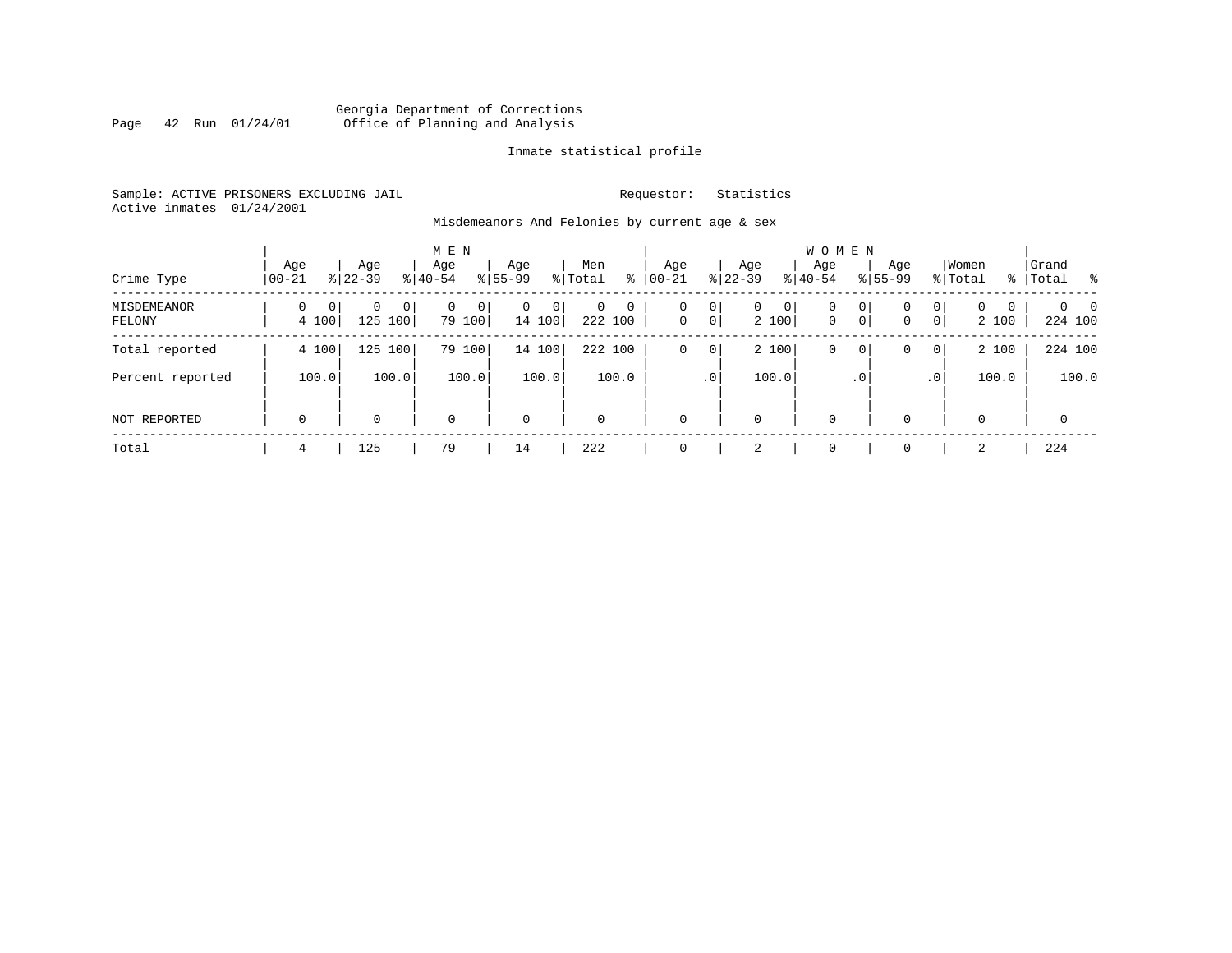# Georgia Department of Corrections Page 43 Run 01/24/01 Office of Planning and Analysis

# Inmate statistical profile

Sample: ACTIVE PRISONERS EXCLUDING JAIL **Requestor:** Statistics Active inmates 01/24/2001

Crimes By Group by current age & sex

|                      |                    |          |                    |          | M E N           |          |                  |             |                |             |                 |           |                    |          | W O M E N        |           |                  |              |                  |          |                |                |
|----------------------|--------------------|----------|--------------------|----------|-----------------|----------|------------------|-------------|----------------|-------------|-----------------|-----------|--------------------|----------|------------------|-----------|------------------|--------------|------------------|----------|----------------|----------------|
| Crimes By Group      | Age<br>$ 00 - 21 $ |          | Age<br>$8$   22-39 |          | Age<br>$ 40-54$ |          | Age<br>$8 55-99$ |             | Men<br>% Total | ႜ           | Age<br>$ 00-21$ |           | Age<br>$8$   22-39 |          | Age<br>$8 40-54$ |           | Age<br>$8 55-99$ |              | Women<br>% Total | ႜ        | Grand<br>Total |                |
|                      |                    |          |                    |          |                 |          |                  |             |                |             |                 |           |                    |          |                  |           |                  |              |                  |          |                |                |
| HOMICIDE             | 4                  | 100      | 86                 | 69       | 30              | 38       | 8                | 57          | 128            | 58          | 0               | 0         |                    | 2 100    | 0                | 0         | 0                | $\circ$      |                  | 2 100    | 130            | 58             |
| ABORTION             | N                  | 0        | $\mathbf 0$        | 0        | 0               | 0        | $\Omega$         | 0           | $\mathsf 0$    | $\mathbf 0$ | $\Omega$        | 0         | $\Omega$           | 0        | 0                | 0         | $\mathbf 0$      | 0            | 0                | 0        | 0              | $\overline{0}$ |
| BODILY INJRY&REL OFF | U                  | 0        |                    | 7        | 13              | 16       | 2                | 14          | 24             | 11          | 0               | 0         | 0                  | 0        | 0                | 0         | $\Omega$         | 0            | 0                | 0        | 24             | 11             |
| ARSON & REL OFF      |                    | 0        | $\Omega$           | $\Omega$ | $\Omega$        | 0        | U                | $\mathbf 0$ | $\Omega$       | $\Omega$    | C               | $\Omega$  |                    | $\Omega$ | 0                | O         |                  | $\Omega$     | $\Omega$         | $\Omega$ | U              | $\Omega$       |
| DAMAGE OF PROPERTY   |                    | O        | O                  | $\Omega$ | O               | $\Omega$ | O                | $\Omega$    | 0              | U           | 0               | $\Omega$  | <sup>0</sup>       | $\Omega$ | 0                | O         | U                | 0            | U                | 0        | U              | $\Omega$       |
| BURGLARY & REL OFF   |                    | 0        | O                  | $\Omega$ | 1               | 1        |                  | 0           | 1              | 0           | C               | $\Omega$  |                    | $\Omega$ | 0                | 0         | O                | $\Omega$     | 0                | $\Omega$ |                | <sup>0</sup>   |
| FORGERY & REL OFF    |                    | 0        | $\Omega$           | $\Omega$ | $\Omega$        | $\Omega$ |                  | $\mathbf 0$ | $\Omega$       | O           |                 | $\Omega$  |                    | $\Omega$ | 0                | 0         | $\Omega$         | $\Omega$     | $\Omega$         | $\Omega$ | U              | $\Omega$       |
| THEFT                |                    | 0        | $\cap$             | $\Omega$ | U               | $\Omega$ | U                | 0           | 0              | $\Omega$    | C               | 0         |                    | $\Omega$ | O                | O         | ∩                | 0            | U                | 0        | U              | $\Omega$       |
| ROBBERY              |                    | 0        | 12                 | 10       | 18              | 23       | 3                | 21          | 33             | 15          | C               | 0         |                    | $\Omega$ | 0                | O         | O                | 0            | U                | 0        | 33             | 15             |
| SEXUAL OFFENSES      |                    | 0        | 12                 | 10       | 15              | 19       |                  | 7           | 28             | 13          | C               | 0         |                    | $\Omega$ | O                | O         | U                | <sup>0</sup> | U                | 0        | 28             | 13             |
| OBSCENITY CRIMES     |                    | O        | $\Omega$           | 0        | $\Omega$        | 0        | O                | 0           | 0              | $\Omega$    | 0               | 0         | ∩                  | $\Omega$ | 0                | O         | ∩                | 0            | U                | 0        | U              | $\Omega$       |
| TREASON & REL OFF    |                    | 0        | 0                  | $\Omega$ | O               | 0        | U                | 0           | 0              | $\Omega$    | C               | 0         |                    | 0        | 0                | 0         |                  | 0            | 0                | 0        | U              | <sup>0</sup>   |
| CRIMES INVOLVNG GOVT |                    | $\Omega$ | $\Omega$           | $\Omega$ | $\Omega$        | 0        | O                | 0           | 0              | O           | C               | 0         |                    | $\Omega$ | 0                | O         | O                | $\Omega$     | $\Omega$         | 0        | በ              | $\Omega$       |
| FALSIFICATIONS       |                    | 0        | $\Omega$           | $\Omega$ | $\Omega$        | 0        | $\Omega$         | 0           | 0              | $\Omega$    | C               | 0         |                    | $\Omega$ | 0                | O         | $\Omega$         | $\Omega$     | 0                | 0        | U              | $\Omega$       |
| OBSTRUCT LAW ENFORCE |                    | 0        | O                  | $\Omega$ | $\Omega$        | 0        | U                | $\mathbf 0$ | 0              | 0           | C               | 0         |                    | $\Omega$ | 0                | U         |                  | $\Omega$     | 0                | 0        |                | <sup>0</sup>   |
| DISORDERLY CONDUCT   |                    | O        | O                  | $\Omega$ | $\Omega$        | $\Omega$ | O                | $\Omega$    | 0              | U           | C               | $\Omega$  |                    | $\Omega$ | 0                | O         | O                | $\Omega$     | $\Omega$         | 0        |                | ∩              |
| GAMBLING & REL OFF   |                    | O        | O                  | $\Omega$ | O               | $\Omega$ | O                | $\Omega$    | 0              | $\Omega$    | O               | $\Omega$  | <sup>0</sup>       | $\Omega$ | O                | O         | O                | $\Omega$     | U                | $\Omega$ |                | ∩              |
| CRUELTY TO CHILDREN  |                    | O        | O                  | $\Omega$ | O               | 0        |                  | $\mathbf 0$ | 0              | U           | C               | 0         |                    | $\Omega$ | U                | O         | O                | $\Omega$     | U                | O        |                | Ω              |
| CRIMES WITH GUNS     |                    | O        | O                  | 0        | U               | 0        |                  | 0           | U              | O           | C               | $\Omega$  |                    | $\Omega$ | O                | O         | O                | 0            | U                | $\Omega$ |                | $\Omega$       |
| INVASION PRIVACY     |                    | O        | n                  | 0        | U               | 0        | U                | 0           | 0              | U           | O               | 0         | O                  | $\Omega$ | 0                | O         | n                | 0            | ∩                | 0        |                | ∩              |
| RACKETEERING         |                    | O        |                    | O        | O               | 0        | O                | 0           | 0              | U           | C               | 0         |                    | $\Omega$ | 0                | O         |                  | 0            | O                | 0        |                | ſ              |
| DRUG ABUSE OFFENSES  |                    | $\Omega$ |                    | 4        | 2               | 3        | $\Omega$         | $\mathbf 0$ |                | 3           | O               | $\Omega$  |                    | $\Omega$ | $\Omega$         | $\Omega$  | O                | $\Omega$     | $\Omega$         | 0        |                | κ              |
| DRUG TRAFFICKING     |                    | 0        |                    | 1        | $\Omega$        | 0        | $\Omega$         | 0           | $\mathbf{1}$   | 0           | C               | 0         | <sup>0</sup>       | $\Omega$ | 0                | O         | O                | $\Omega$     | 0                | 0        |                | $\Omega$       |
| AUTO CRIMES          |                    | 0        | $\Omega$           | 0        | $\Omega$        | 0        | 0                | 0           | 0              | 0           | C               | 0         |                    | 0        | 0                | 0         | 0                | 0            | $\Omega$         | 0        | በ              | O              |
| REVENUE & CONTRABAND | 0                  | 0        | $\Omega$           | 0        | $\Omega$        | 0        | $\Omega$         | 0           | 0              | $\Omega$    | O               | 0         |                    | 0        | 0                | 0         | $\Omega$         | 0            | $\Omega$         | 0        | በ              | $\Omega$       |
| CRIMES OF OTH STATES | N                  | 0        | O                  | $\Omega$ | 0               | 0        | $\Omega$         | 0           | 0              | 0           | 0               | 0         | 0                  | $\Omega$ | 0                | O         | $\Omega$         | $\Omega$     | U                | 0        | U              | <sup>0</sup>   |
| MISC. FELONIES       | 0                  | 0        | $\Omega$           | $\Omega$ | 0               | 0        | 0                | $\mathbf 0$ | 0              | 0           | 0               | 0         |                    | $\Omega$ | $\Omega$         | 0         | $\Omega$         | $\Omega$     | $\Omega$         | 0        |                | ſ              |
| <b>MISDEMEANORS</b>  | 0                  | 0        | $\Omega$           | 0        | O               | 0        | O                | 0           | 0              | U           | $\Omega$        | 0         | O                  | 0        | 0                | 0         | $\Omega$         | 0            | U                | 0        | ი              |                |
| Total reported       |                    | 4 100    | 125 100            |          |                 | 79 100   |                  | 14 100      | 222 100        |             | 0               | 0         |                    | 2 100    | $\mathbf 0$      | 0         | 0                | 0            |                  | 2 100    | 224 100        |                |
| Percent reported     |                    | 100.0    |                    | 100.0    |                 | 100.0    |                  | 100.0       |                | 100.0       |                 | $\cdot$ 0 |                    | 100.0    |                  | $\cdot$ 0 |                  | $\cdot$ 0    |                  | 100.0    |                | 100.0          |
| NOT REPORTED         | 0                  |          | $\mathbf 0$        |          | 0               |          | $\mathbf 0$      |             | 0              |             | 0               |           | 0                  |          | 0                |           | $\Omega$         |              | $\Omega$         |          | 0              |                |
| Total                | 4                  |          | 125                |          | 79              |          | 14               |             | 222            |             | $\mathbf 0$     |           | 2                  |          | 0                |           | $\mathbf{0}$     |              | 2                |          | 224            |                |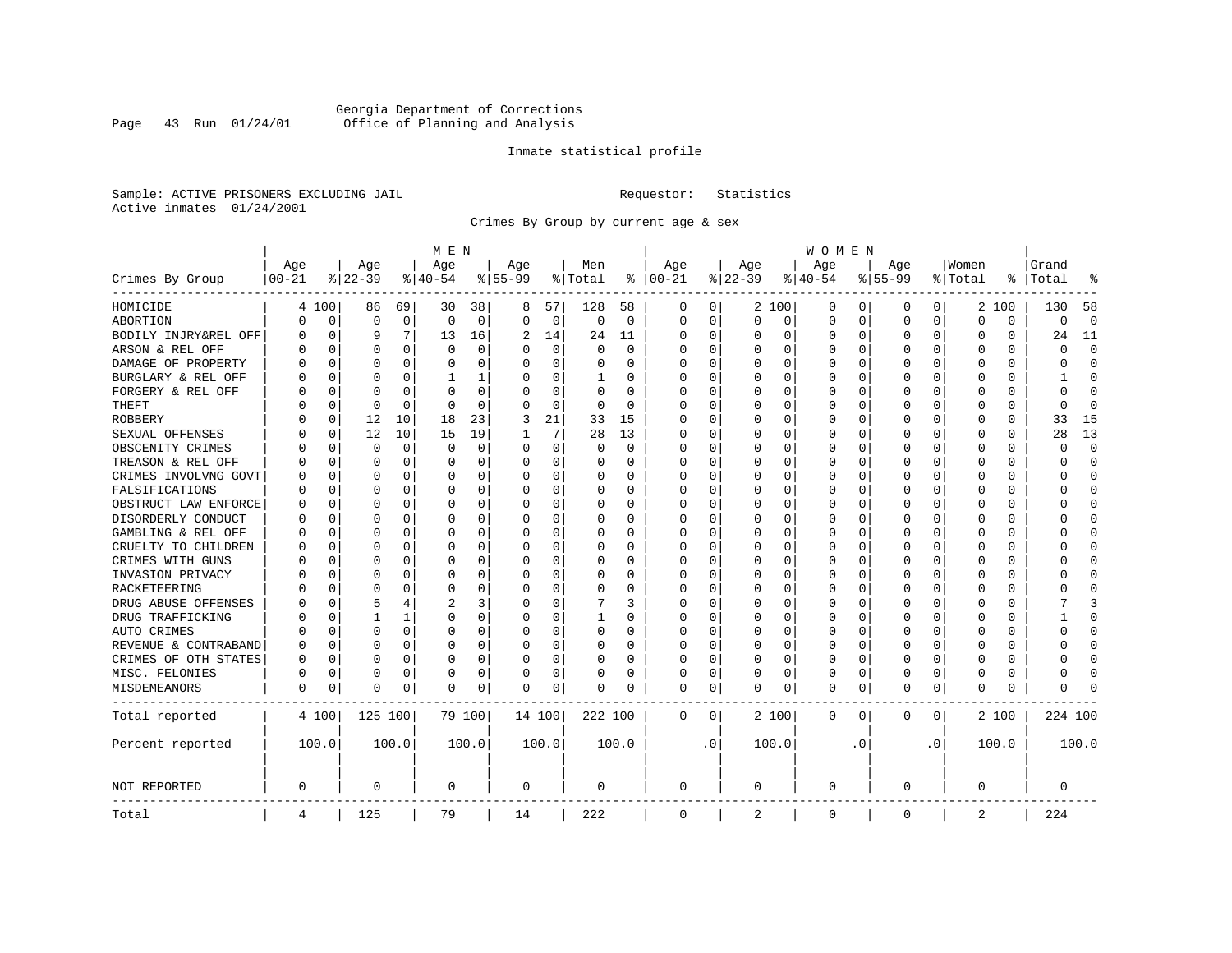Georgia Department of Corrections Page 44 Run 01/24/01 Office of Planning and Analysis

# Inmate statistical profile

| Sample: ACTIVE PRISONERS EXCLUDING JAIL<br>Active inmates<br>01/24/2001 |             |                |                |                 |                                |                |              |                |                |              | Requestor:                                |                | Statistics       |                |                                            |             |             |                |                  |          |                    |                |
|-------------------------------------------------------------------------|-------------|----------------|----------------|-----------------|--------------------------------|----------------|--------------|----------------|----------------|--------------|-------------------------------------------|----------------|------------------|----------------|--------------------------------------------|-------------|-------------|----------------|------------------|----------|--------------------|----------------|
|                                                                         |             |                |                |                 |                                |                |              |                |                |              | Most Serious Offense by current age & sex |                |                  |                |                                            |             |             |                |                  |          |                    |                |
|                                                                         |             |                |                |                 | M E N                          |                |              |                |                |              |                                           |                |                  |                | WOMEN                                      |             |             |                |                  |          |                    |                |
| Most Serious Offense 00-21                                              | Age         |                | Age<br>% 22-39 |                 | Age<br>% 40-54 % 55-99 % Total |                | Age          |                | Men            |              | Age<br>$8   00 - 21$                      |                | Age<br>$ 22-39 $ |                | Age<br>$\frac{8}{40-54}$ $\frac{8}{55-99}$ |             | Age         |                | Women<br>% Total |          | Grand<br>% Total % |                |
| Misdemeanors                                                            |             |                |                |                 |                                |                |              |                |                |              |                                           |                |                  |                |                                            |             |             |                |                  |          |                    |                |
| FELONIES                                                                |             |                |                |                 |                                |                |              |                |                |              |                                           |                |                  |                |                                            |             |             |                |                  |          |                    |                |
| <b>MURDER</b>                                                           |             | 4 100          | 86             | 69              | 30                             | 38             | 8            | 57             | 128            | 58           | 0                                         | 0              |                  | 2 100          | $\Omega$                                   |             | $\Omega$    | 0 <sup>1</sup> |                  | 2 100    | 130                | 58             |
| KIDNAPPING                                                              | 0           | $\mathbf{0}$   | 9              | 7               | 13                             | 16             | 2            | 14             | 24             | 11           | $\mathbf 0$                               | $\overline{0}$ | 0                | 0              | 0                                          | $\mathbf 0$ | $\mathbf 0$ | $\Omega$       | $\Omega$         | $\Omega$ | 24                 | 11             |
| <b>BURGLARY</b>                                                         | 0           | $\overline{0}$ | $\Omega$       | $\overline{0}$  | $\mathbf{1}$                   | $\mathbf{1}$   | 0            | $\mathbf 0$    | $\mathbf{1}$   | 0            | $\mathbf{0}$                              | 0 <sup>1</sup> | $\mathbf 0$      | $\mathbf 0$    | 0                                          | $\Omega$    | $\mathbf 0$ | $\Omega$       | $\mathbf 0$      | $\Omega$ | 1                  | $\overline{0}$ |
| ARMED ROBBERY                                                           | $\Omega$    | 0 <sup>1</sup> | 12             | 10 <sup>1</sup> | 18                             | 23             | 3            | 21             | 33             | 15           | $\Omega$                                  | $\Omega$       | $\Omega$         | $\Omega$       | $\Omega$                                   | $\Omega$    | $\Omega$    | $\Omega$       | $\Omega$         | $\Omega$ | 33                 | 15             |
| <b>RAPE</b>                                                             |             | $\Omega$       | 8              | $6 \mid$        | 14                             | 18             | $\mathbf{1}$ | 7 <sup>1</sup> | 23             | 10           | $\Omega$                                  | $\Omega$       | $\Omega$         | $\Omega$       | $\Omega$                                   | $\Omega$    | $\Omega$    | $\Omega$       | $\Omega$         | $\Omega$ | 23                 | 10             |
| AGGRAV. CHILD MOLEST                                                    | $\mathbf 0$ | $\Omega$       | $\overline{4}$ | 3               | 1                              | $\mathbf 1$    | $\Omega$     | 0 <sup>1</sup> | 5              | 2            | $\Omega$                                  | $\Omega$       | $\Omega$         | $\Omega$       | $\Omega$                                   | $\Omega$    | $\Omega$    | $\Omega$       | $\Omega$         | $\Omega$ | 5                  | $\overline{2}$ |
| VIOLATE GA CNTRL SBS                                                    | $\mathbf 0$ | 0 <sup>1</sup> | $\mathbf{1}$   | 1               | $\mathbf 0$                    | $\mathbf 0$    | $\mathbf 0$  | 0 <sup>1</sup> | $\mathbf{1}$   | $\Omega$     | $\mathbf 0$                               | 0 <sup>1</sup> | $\mathbf 0$      | $\mathbf 0$    | $\mathbf 0$                                | $\Omega$    | $\mathbf 0$ | 0 <sup>1</sup> | $\Omega$         | $\Omega$ | $\mathbf{1}$       | $\Omega$       |
| SALE/DISTRIBUTION CO                                                    | $\mathbf 0$ | $\Omega$       | $\overline{3}$ | 2 <sup>1</sup>  | $\mathbf{0}$                   | $\mathbf 0$    | $\mathbf 0$  | 0 <sup>1</sup> | $\mathbf{3}$   | $\mathbf{1}$ | $\mathbf{0}$                              | $\Omega$       | $\mathbf 0$      | 0 <sup>1</sup> | $\mathbf 0$                                | $\Omega$    | $\mathbf 0$ | $\Omega$       | $\mathbf 0$      | $\Omega$ | 3                  | $\overline{1}$ |
| POSSESSION OF COCAIN                                                    | $\Omega$    | $\Omega$       | $\mathbf{1}$   | $1\vert$        | $\overline{2}$                 | $\overline{3}$ | $\Omega$     | $\Omega$       | $\overline{3}$ | $\mathbf{1}$ | $\Omega$                                  | $\Omega$       | $\Omega$         | $\overline{0}$ | $\Omega$                                   | $\cap$      | $\Omega$    | $\cap$         | $\Omega$         | $\Omega$ | 3                  |                |
| ATT/CONSPRCY COMMT C                                                    | $\mathbf 0$ | $\mathbf 0$    | $\mathbf{1}$   | $\mathbf{1}$    | $\Omega$                       | $\Omega$       | $\Omega$     | $\mathbf 0$    | $\mathbf{1}$   | $\Omega$     | $\Omega$                                  | $\Omega$       | $\Omega$         | $\Omega$       | $\Omega$                                   |             | $\Omega$    | $\Omega$       | $\Omega$         | $\Omega$ | $\mathbf{1}$       |                |
| Total reported                                                          |             | 4 100          | 125 100        |                 |                                | 79 100         |              | 14 100         | 222 100        |              | $\Omega$                                  | $\Omega$       |                  | 2 100          | $\Omega$                                   | $\Omega$    | $\Omega$    | 0 <sup>1</sup> |                  | 2 100    | 224 100            |                |
| Percent reported                                                        |             | 100.0          |                | 100.0           |                                | 100.0          |              | 100.0          |                | 100.0        |                                           | .0             |                  | 100.0          |                                            | $\cdot$ 0   |             | $\cdot$ 0      |                  | 100.0    |                    | 100.0          |
| <b>NOT REPORTED</b>                                                     | 0           |                | 0              |                 | $\Omega$                       |                | $\Omega$     |                | $\Omega$       |              | $\Omega$                                  |                | $\Omega$         |                | $\Omega$                                   |             | ∩           |                | $\Omega$         |          | <sup>0</sup>       |                |
| Total                                                                   | 4           |                | 125            |                 | 79                             |                | 14           |                | 222            |              | $\mathsf{O}$                              |                | 2                |                | 0                                          |             | 0           |                | 2                |          | 224                |                |